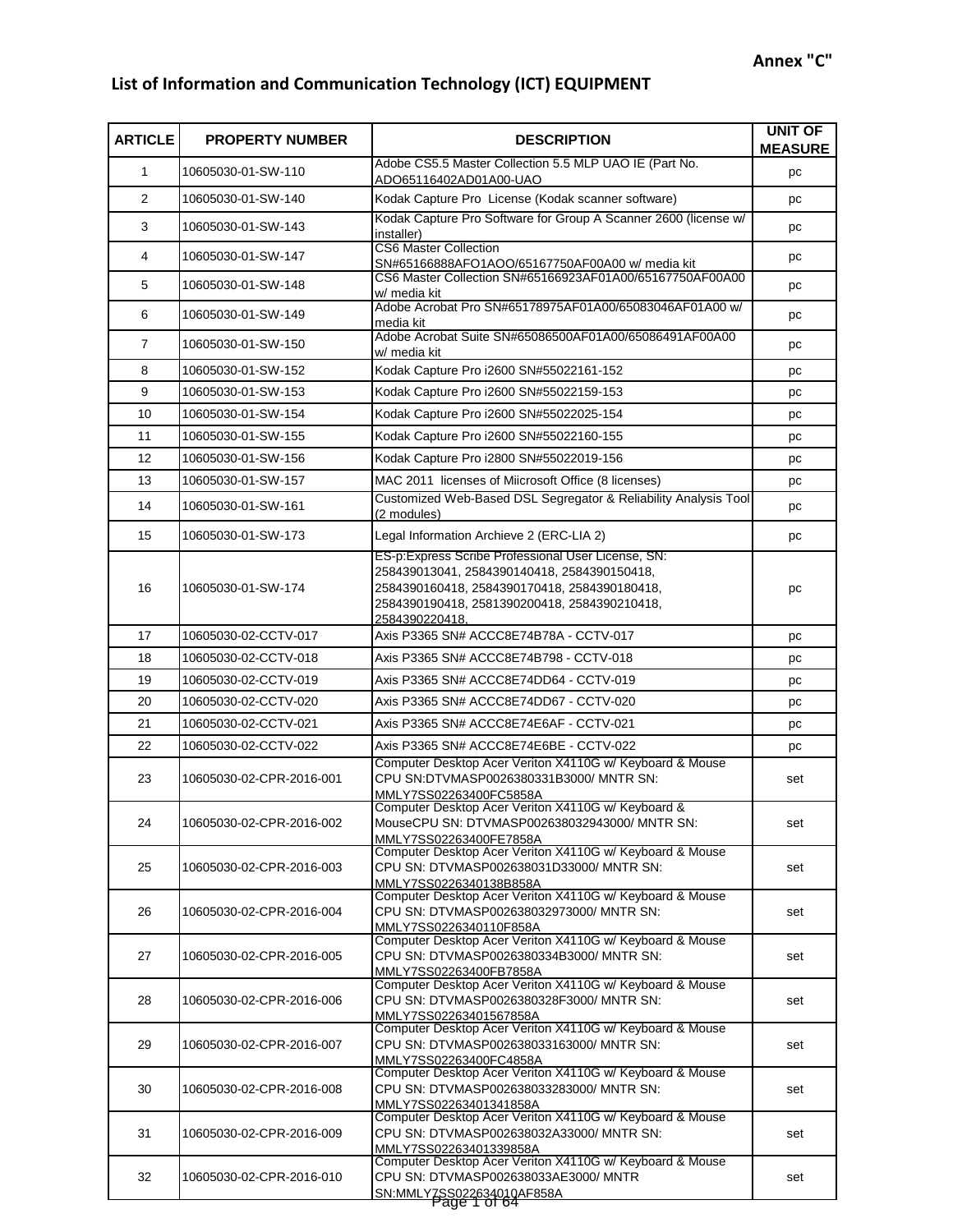| <b>ARTICLE</b> | <b>PROPERTY NUMBER</b>   | <b>DESCRIPTION</b>                                                                                   | <b>UNIT OF</b> |
|----------------|--------------------------|------------------------------------------------------------------------------------------------------|----------------|
|                |                          |                                                                                                      | <b>MEASURE</b> |
| 33             | 10605030-02-CPR-2016-011 | Computer Desktop Acer Veriton X4110G w/ Keyboard & Mouse<br>CPU SN: DTVMASP002638033393000/ MNTR SN: | set            |
|                |                          | MMLY7SS022634014B8858A                                                                               |                |
|                |                          | Computer Desktop Acer Veriton X4110G w/ Keyboard & Mouse                                             |                |
| 34             | 10605030-02-CPR-2016-012 | CPU SN: DTVMASP002638033B33000/ MNTR SN:                                                             | set            |
|                |                          | MMLY7SS022634014B1858A                                                                               |                |
| 35             | 10605030-02-CPR-2016-013 | Computer Desktop Acer Veriton X4110G w/ Keyboard & Mouse<br>CPU SN: DTVMASP002638031C53000/ MNTR SN: | set            |
|                |                          | MMLY7SS022634010A0858A                                                                               |                |
|                |                          | Computer Desktop Acer Veriton X4110G w/ Keyboard & Mouse                                             |                |
| 36             | 10605030-02-CPR-2016-014 | CPU SN: DTVMASP002638033A83000/ MNTR                                                                 | set            |
|                |                          | SN:MMLY7SS0226340151E858A<br>Computer Desktop Acer Veriton X4110G w/ Keyboard & Mouse                |                |
| 37             | 10605030-02-CPR-2016-015 | CPU SN: DTVMASP0026380327C3000/ MNTR SN:                                                             | set            |
|                |                          | MMLY7SS022634015A6858A                                                                               |                |
|                |                          | Computer Desktop Acer Veriton X4110G w/ Keyboard & Mouse                                             |                |
| 38             | 10605030-02-CPR-2016-016 | CPU SN: DTVMASP002638031FF3000/ MNTR SN:                                                             | set            |
|                |                          | MMLY7SS0226340107E858A<br>Computer Desktop Acer Veriton X4110G w/ Keyboard & Mouse                   |                |
| 39             | 10605030-02-CPR-2016-017 | CPU SN: DTVMASP002638032853000/ MNTR SN:                                                             | set            |
|                |                          | MMLY7SS022634015D9858A                                                                               |                |
|                |                          | Computer Desktop Acer Veriton X4110G w/ Keyboard & Mouse                                             |                |
| 40             | 10605030-02-CPR-2016-018 | CPU SN: DTVMASP002638033543000/ MNTR SN:<br>MMLY7SS02263401088858A                                   | set            |
|                |                          | Computer Desktop Acer Veriton X4110G w/ Keyboard & Mouse                                             |                |
| 41             | 10605030-02-CPR-2016-019 | CPU SN: DTVMASP0026380332C3000/ MNTR SN:                                                             | set            |
|                |                          | MMLY7SS02263401524858A                                                                               |                |
| 42             |                          | Computer Desktop Acer Veriton X4110G w/ Keyboard & Mouse<br>CPU SN: DTVMASP0026380330C3000/ MNTR SN: |                |
|                | 10605030-02-CPR-2016-020 | MMLY7SS02263400F80858A                                                                               | set            |
|                |                          | Computer Desktop Acer Veriton X4110G w/ Keyboard & Mouse                                             |                |
| 43             | 10605030-02-CPR-2016-021 | CPU SN: DTVMASP002638032E03000/ MNTR SN:                                                             | set            |
|                |                          | MMLY7SS022634014AF858A<br>Computer Desktop Acer Veriton X4110G w/ Keyboard & Mouse                   |                |
| 44             | 10605030-02-CPR-2016-022 | CPU SN: DTVMASP002638029013000/ MNTR SN:                                                             | set            |
|                |                          | MMLY7SS02263401696858A                                                                               |                |
|                |                          | Computer Desktop Acer Veriton X4110G w/ Keyboard & Mouse                                             |                |
| 45             | 10605030-02-CPR-2016-023 | CPU SN: DTVMASP002638028E73000/ MNTR SN:                                                             | set            |
|                |                          | MMLY7SS022634015F4858A<br>Computer Desktop Acer Veriton X4110G w/ Keyboard & Mouse                   |                |
| 46             | 10605030-02-CPR-2016-024 | CPU SN: DTVMASP002638028F83000/ MNTR SN:                                                             | set            |
|                |                          | MMLY7SS02263401522858A                                                                               |                |
|                |                          | Computer Desktop Acer Veriton X4110G w/ Keyboard & Mouse                                             |                |
| 47             | 10605030-02-CPR-2016-025 | CPU SN: DTVMASP0026380334A3000/ MNTR<br>SN:MMLY7SS02263400FD6858A                                    | set            |
|                |                          | Computer Desktop Acer Veriton X4110G w/ Keyboard & Mouse                                             |                |
| 48             | 10605030-02-CPR-2016-026 | CPU SN: DTVMASP002638033B13000/ MNTR SN:                                                             | set            |
|                |                          | MMLY7SS02263400FC9858A<br>Computer Desktop Acer Veriton X4110G w/ Keyboard & Mouse                   |                |
| 49             | 10605030-02-CPR-2016-027 | CPU SN: DTVMASP002638032F03000/MNTR SN:                                                              | set            |
|                |                          | MMLY7SS0226340131C858A                                                                               |                |
|                |                          | Computer Desktop Acer Veriton X4110G w/ Keyboard & Mouse                                             |                |
| 50             | 10605030-02-CPR-2016-028 | CPU SN: DTVMASP0026380333C3000/ MNTR SN:                                                             | set            |
|                |                          | MMLY7SS02263400FC0858A<br>Computer Desktop Acer Veriton X4110G w/ Keyboard & Mouse                   |                |
| 51             | 10605030-02-CPR-2016-029 | CPU SN: DTVMASP002638032AA3000/ MNTR                                                                 | set            |
|                |                          | SN:MMLY7SS022634010C8858A                                                                            |                |
|                |                          | Computer Desktop Acer Veriton X4110G w/ Keyboard & Mouse<br>CPU SN: DTVMASP0026380330A3000/ MNTR SN: |                |
| 52             | 10605030-02-CPR-2016-030 | MMLY7SS0226340152A858A                                                                               | set            |
|                |                          | Computer Desktop Acer Veriton X4110G w/ Keyboard & Mouse                                             |                |
| 53             | 10605030-02-CPR-2016-031 | CPU SN: DTVMASP0026380327A3000/ MNTR SN:                                                             | set            |
|                |                          | MMLY7SS02263400FE5858A<br>Computer Desktop Acer Veriton X4110G w/ Keyboard & Mouse                   |                |
| 54             | 10605030-02-CPR-2016-032 | CPU SN:DTVMASP0026380321D3000/ MNTR SN:                                                              | set            |
|                |                          | MMLY7SS02263400FD3858A                                                                               |                |
|                |                          | Computer Desktop Acer Veriton X4110G w/ Keyboard & Mouse                                             |                |
| 55             | 10605030-02-CPR-2016-033 | CPU SN: DTVMASP002638032993000/ MNTR SN:                                                             | set            |
|                |                          | MMLY7SS022634015EF858A<br>Computer Desktop Acer Veriton X4110G w/ Keyboard & Mouse                   |                |
| 56             | 10605030-02-CPR-2016-034 | CPU SN: DTVMASP0026380332A3000/ MNTR SN:                                                             | set            |
|                |                          | MMLY7SS02263400FF2858A                                                                               |                |
|                |                          | Computer Desktop Acer Veriton X4110G w/ Keyboard & Mouse                                             |                |
| 57             | 10605030-02-CPR-2016-035 | CPU SN: DTVMASP002638033CD3000/ MNTR<br>SN:MMLY7SS02263400FD8858A                                    | set            |
|                |                          | Computer Desktop Acer Veriton X4110G w/ Keyboard & Mouse                                             |                |
| 58             | 10605030-02-CPR-2016-036 | CPU SN: DTVMASP002638033253000/ MNTR SN:                                                             | set            |
|                |                          | MMLY7SSD220B20 PJF0858A                                                                              |                |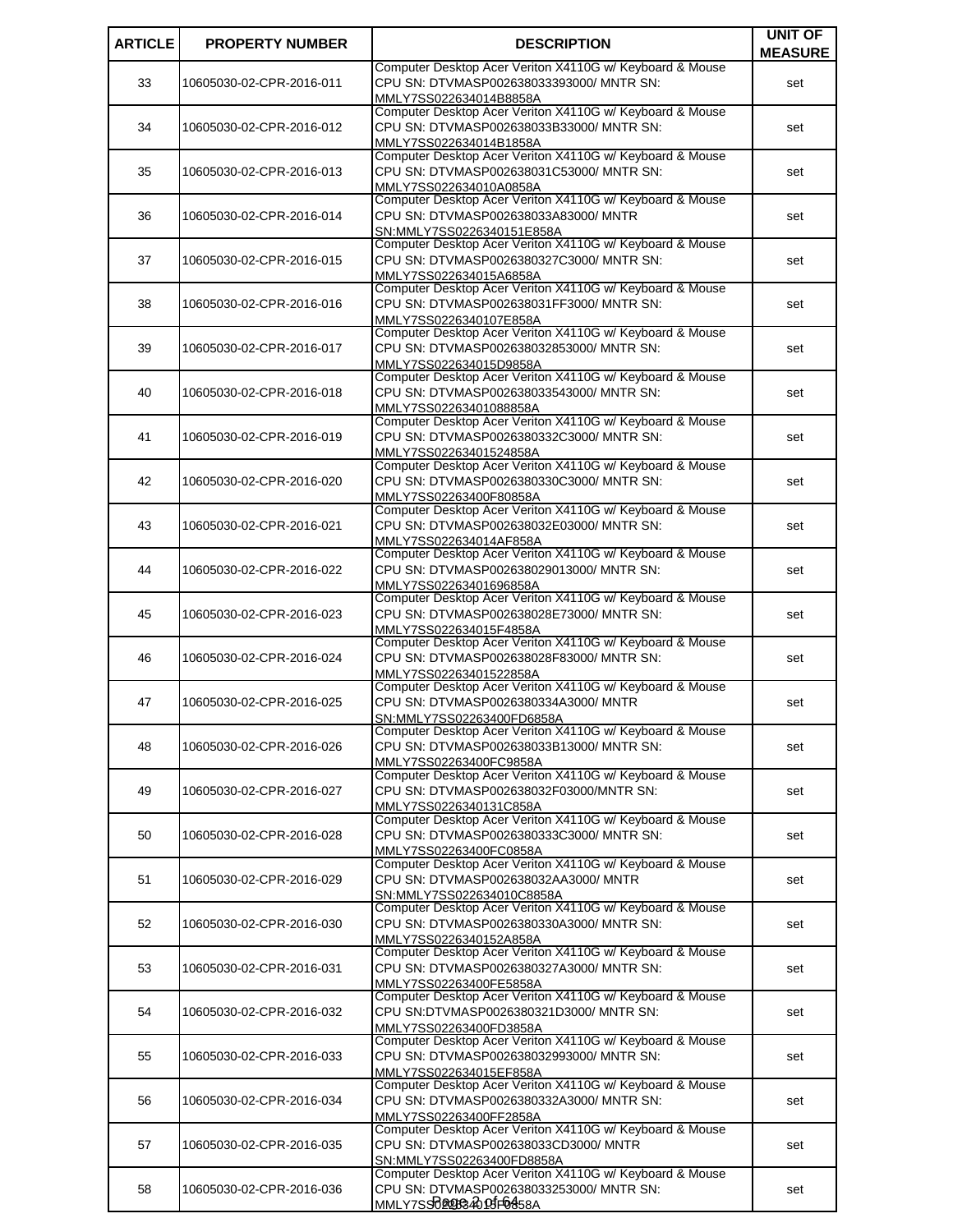| <b>ARTICLE I</b> | <b>PROPERTY NUMBER</b>   | <b>DESCRIPTION</b>                                                                                                              | UNIT OF<br><b>MEASURE</b> |
|------------------|--------------------------|---------------------------------------------------------------------------------------------------------------------------------|---------------------------|
| 59               | 10605030-02-CPR-2016-037 | Computer Desktop Acer Veriton X4110G w/ Keyboard & Mouse<br>ICPU SN: DTVMASP002638032753000/ MNTR SN:<br>MMLY7SS0226340122B858A | set                       |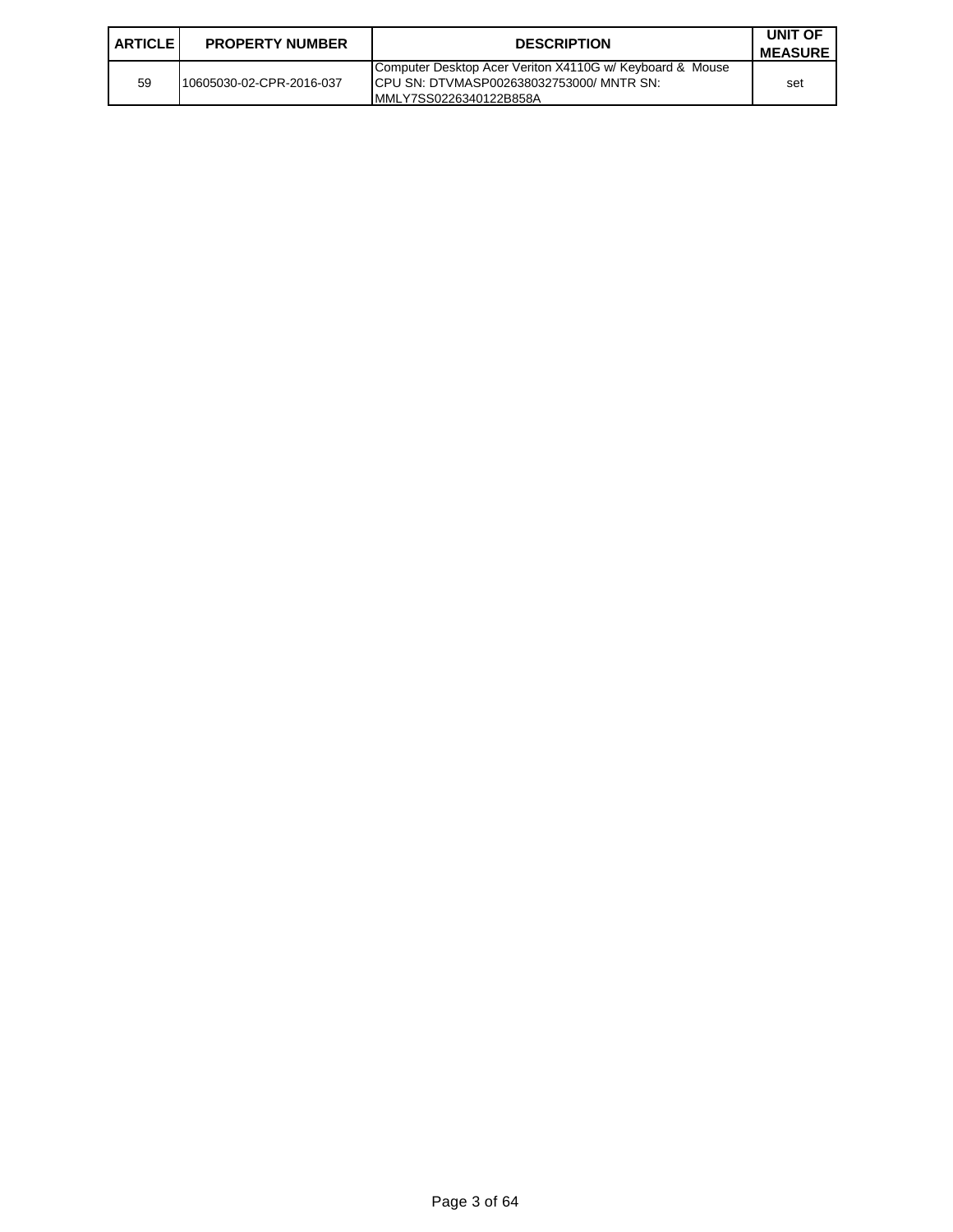| <b>ARTICLE</b> | <b>PROPERTY NUMBER</b>   | <b>DESCRIPTION</b>                                                                                   | <b>UNIT OF</b> |
|----------------|--------------------------|------------------------------------------------------------------------------------------------------|----------------|
|                |                          |                                                                                                      | <b>MEASURE</b> |
| 60             | 10605030-02-CPR-2016-038 | Computer Desktop Acer Veriton X4110G w/ Keyboard & Mouse<br>CPU SN: DTVMASP002638033973000/ MNTR SN: | set            |
|                |                          | MMLY7SS0226340138F858A                                                                               |                |
|                |                          | Computer Desktop Acer Veriton X4110G w/ Keyboard & Mouse                                             |                |
| 61             | 10605030-02-CPR-2016-039 | CPU SN: DTVMASP002638028E13000/ MNTR SN:                                                             | set            |
|                |                          | MMLY7SS022634015A0858A                                                                               |                |
| 62             | 10605030-02-CPR-2016-040 | Computer Desktop Acer Veriton X4110G w/ Keyboard & Mouse<br>CPU SN: DTVMASP002638032903000/ MNTR SN: | set            |
|                |                          | MMLY7SS022634015B2858A                                                                               |                |
|                |                          | Computer Desktop Acer Veriton X4110G Keyboard & Mouse CPU                                            |                |
| 63             | 10605030-02-CPR-2016-041 | SN: DTVMASP0026380327D3000/ MNTR SN:                                                                 | set            |
|                |                          | MMLY7SS0226340148E858A<br>Computer Desktop Acer Veriton X4110G w/ Keyboard & Mouse                   |                |
| 64             | 10605030-02-CPR-2016-042 | CPU SN: DTVMASP002638033533000/ MNTR SN:                                                             | set            |
|                |                          | MMLY7SS02263401235858A                                                                               |                |
|                |                          | Computer Desktop Acer Veriton X4110G w/ Keyboard & Mouse                                             |                |
| 65             | 10605030-02-CPR-2016-043 | CPU SN: DTVMASP002638033383000/ MNTR SN:                                                             | set            |
|                |                          | MMLY7SS0226340128A858A<br>Computer Desktop Acer Veriton X4110G w/ Keyboard & Mouse                   |                |
| 66             | 10605030-02-CPR-2016-044 | CPU SN:DTVMASP002638028D83000/ MNTR SN:                                                              | set            |
|                |                          | MMLY7SS0226340129A858A                                                                               |                |
|                |                          | Computer Desktop Acer Veriton X4110G w/ Keyboard & Mouse                                             |                |
| 67             | 10605030-02-CPR-2016-045 | CPU SN: DTVMASP002638031E93000/ MNTR SN:                                                             | set            |
|                |                          | MMLY7SS02263401081858A<br>Computer Desktop Acer Veriton X4110G w/ Keyboard & Mouse                   |                |
| 68             | 10605030-02-CPR-2016-046 | CPU SN: DTVMASP002638033203000/MNTR SN:                                                              | set            |
|                |                          | MMLY7SS022634014A8858A                                                                               |                |
|                |                          | Computer Desktop Acer Veriton X4110G w/ Keyboard & Mouse                                             |                |
| 69             | 10605030-02-CPR-2016-047 | CPU SN: DTVMASP002638028E93000/ MNTR SN:                                                             | set            |
|                |                          | MMLY7SS02263400FC2858A<br>Computer Desktop Acer Veriton X4110G w/ Keyboard & Mouse                   |                |
| 70             | 10605030-02-CPR-2016-048 | CPU SN: DTVMASP002638033123000/ MNTR SN:                                                             | set            |
|                |                          | MMLY7SS0226340163D858A                                                                               |                |
|                |                          | Computer Desktop Acer Veriton X4110G w/ Keyboard & Mouse                                             |                |
| 71             | 10605030-02-CPR-2016-049 | CPU SN: DTVMASP0026380332D3000/ MNTR SN:<br>MMLY7SS02263401649858A                                   | set            |
|                |                          | Computer Desktop Acer Veriton X4110G w/ Keyboard & Mouse                                             |                |
| 72             | 10605030-02-CPR-2016-050 | CPU SN: DTVMASP002638032773000/ MNTR SN:                                                             | set            |
|                |                          | MMLY7SS0226340123B858A                                                                               |                |
| 73             | 10605030-02-CPR-2016-051 | Computer Desktop Acer Veriton X4110G w/ Keyboard & Mouse<br>CPU SN: DTVMASP002638033DB3000/ MNTR SN: | set            |
|                |                          | MMLY7SS022634010ED858A                                                                               |                |
|                |                          | Computer Desktop Acer Veriton X4110G w/ Keyboard & Mouse                                             |                |
| 74             | 10605030-02-CPR-2016-052 | CPU SN: DTVMASP0026380327E3000/ MNTR SN:                                                             | set            |
|                |                          | MMLY7SS02263401109858A<br>Computer Desktop Acer Veriton X4110G w/ Keyboard & Mouse                   |                |
| 75             | 10605030-02-CPR-2016-053 | CPU SN: DTVMASP0026380525F3000/ MNTR SN:                                                             | set            |
|                |                          | MMLY7SS022634015AF858A                                                                               |                |
|                |                          | Computer Desktop Acer Veriton X4110G w/ Keyboard & Mouse                                             |                |
| 76             | 10605030-02-CPR-2016-054 | CPU SN: DTVMASP002638033233000/ MNTR SN:                                                             | set            |
|                |                          | MMLY7SS02263401561858A<br>Computer Desktop Acer Veriton X4110G w/ Keyboard & Mouse                   |                |
| 77             | 10605030-02-CPR-2016-055 | CPU SN: DTVMASP002638033183000/ MNTR SN:                                                             | set            |
|                |                          | MMLY7SS02263400FFB858A                                                                               |                |
|                |                          | Computer Desktop Acer Veriton X4110G w/ Keyboard & Mouse<br>CPU SN: DTVMASP002638028E53000/ MNTR SN: |                |
| 78             | 10605030-02-CPR-2016-056 | MMLY7SS022634015E6858A                                                                               | set            |
|                |                          | Computer Desktop Acer Veriton X4110G w/ Keyboard & Mouse                                             |                |
| 79             | 10605030-02-CPR-2016-057 | CPU SN: DTVMASP0026380335C3000/ MNTR SN:                                                             | set            |
|                |                          | MMLY7SS02263401288858A                                                                               |                |
| 80             | 10605030-02-CPR-2016-058 | Computer Desktop Acer Veriton X4110G w/ Keyboard & Mouse<br>CPU SN: DTVMASP002638033293000/ MNTR SN: | set            |
|                |                          | MMLY7SS02263401640858A                                                                               |                |
|                |                          | Computer Desktop Acer Veriton X4110G w/ Keyboard & Mouse                                             |                |
| 81             | 10605030-02-CPR-2016-059 | CPU SN: DTVMASP002638028F23000/ MNTR SN:                                                             | set            |
|                |                          | MMLY7SS02263401005858A                                                                               |                |
| 82             | 10605030-02-CPR-2016-060 | Computer Desktop Acer Veriton X4110G w/ Keyboard & Mouse<br>CPU SN: DTVMASP002638028E63000/ MNTR SN: | set            |
|                |                          | MMLY7SS022634015C7858A                                                                               |                |
|                |                          | Computer Desktop Acer Veriton X4110G w/ Keyboard & Mouse                                             |                |
| 83             | 10605030-02-CPR-2016-061 | CPU SN: DTVMASP0026380320D3000/ MNTR SN:                                                             | set            |
|                |                          | MMLY7SS02263401346858A<br>Computer Desktop Acer Veriton X4110G w/ Keyboard & Mouse                   |                |
| 84             | 10605030-02-CPR-2016-062 | CPU SN: DTVMASP002638028DC3000/ MNTR SN:                                                             | set            |
|                |                          | MMLY7SS022634012A9858A                                                                               |                |
|                |                          | Computer Desktop Acer Veriton X4110G w/ Keyboard & Mouse                                             |                |
| 85             | 10605030-02-CPR-2016-063 | CPU SN: DTVMASP002638033573000/ MNTR SN:<br>MMLY7SSD2283400FEF4858A                                  | set            |
|                |                          |                                                                                                      |                |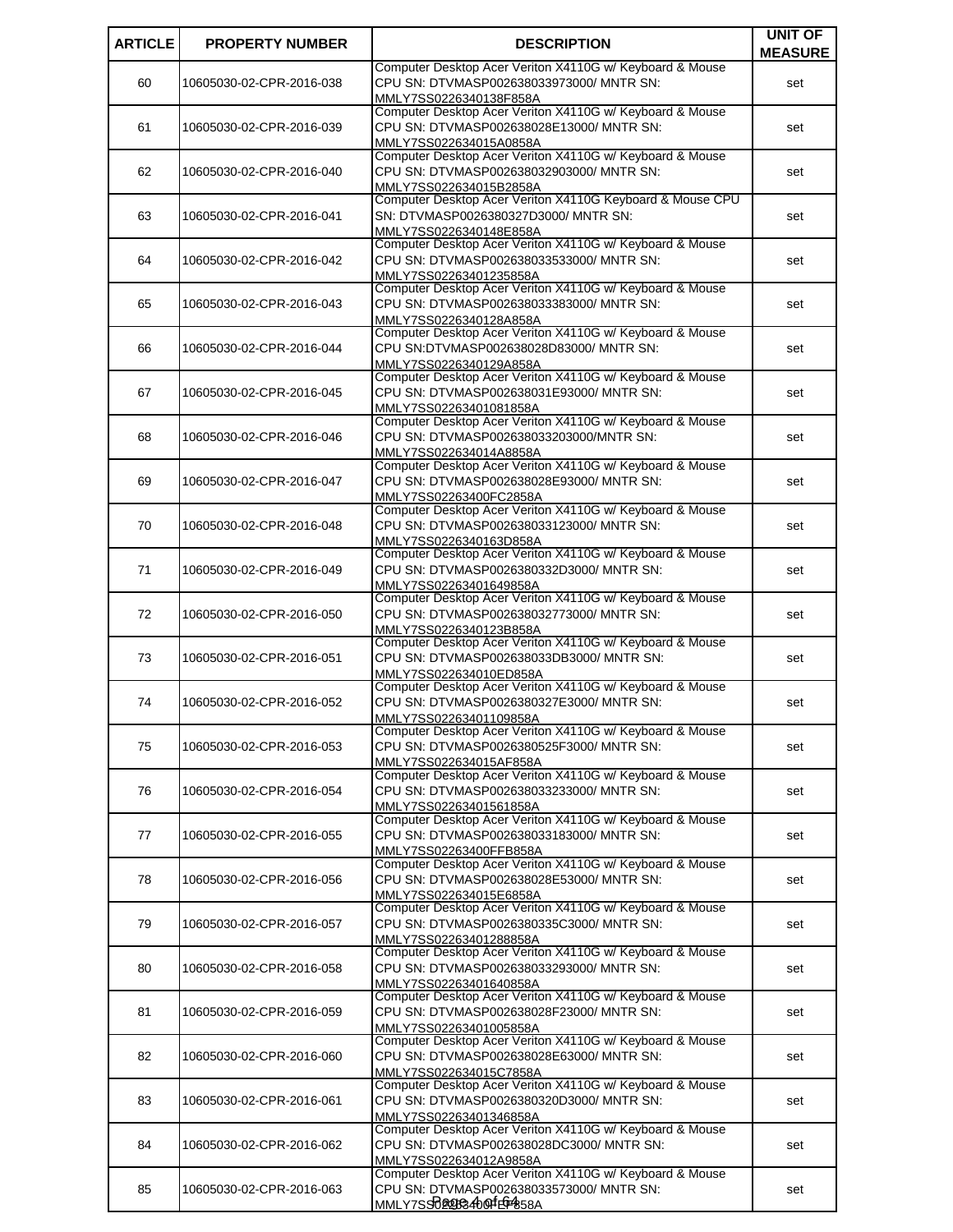| <b>ARTICLE I</b> | <b>PROPERTY NUMBER</b>   | <b>DESCRIPTION</b>                                                                                                               | UNIT OF<br><b>MEASURE</b> |
|------------------|--------------------------|----------------------------------------------------------------------------------------------------------------------------------|---------------------------|
| 86               | 10605030-02-CPR-2016-064 | Computer Desktop Acer Veriton X4110G w/ Keyboard & Mouse<br>ICPU SN: DTVMASP002638032BA3000/ MNTR SN:<br>IMMLY7SS022634014A1858A | set                       |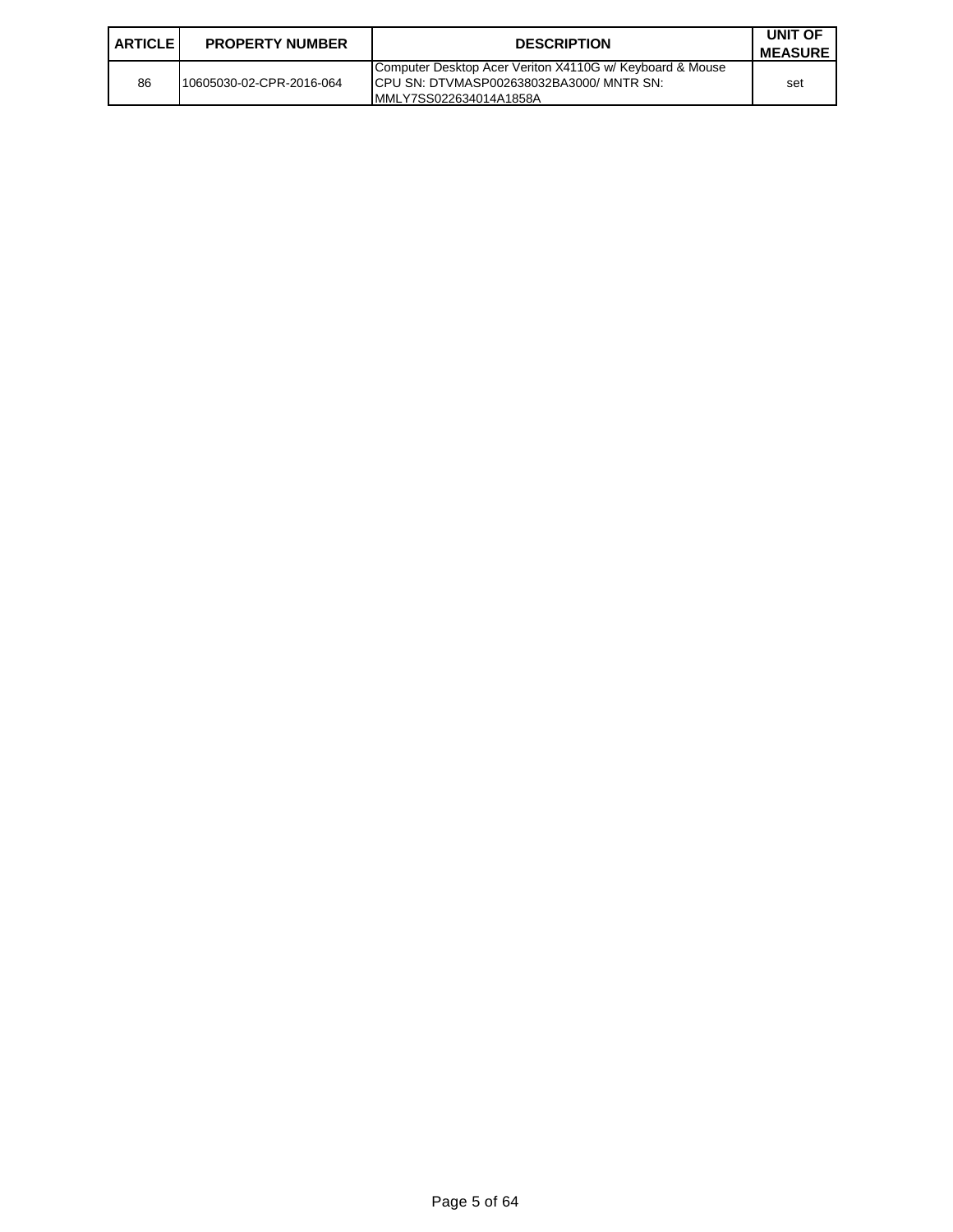| <b>ARTICLE</b> | <b>PROPERTY NUMBER</b>   | <b>DESCRIPTION</b>                                                                                   | <b>UNIT OF</b> |
|----------------|--------------------------|------------------------------------------------------------------------------------------------------|----------------|
|                |                          |                                                                                                      | <b>MEASURE</b> |
| 87             | 10605030-02-CPR-2016-065 | Computer Desktop Acer Veriton X4110G w/ Keyboard & Mouse<br>CPU SN: DTVMASP002638032A73000/ MNTR SN: | set            |
|                |                          | MMLY7SS022634014D2858A                                                                               |                |
|                |                          | Computer Desktop Acer Veriton X4110G w/ Keyboard & Mouse                                             |                |
| 88             | 10605030-02-CPR-2016-066 | CPU SN: DTVMASP002638032023000/ MNTR SN:                                                             | set            |
|                |                          | MMLY7SS022634015E8858A<br>Computer Desktop Acer Veriton X4110G w/ Keyboard & B Mouse                 |                |
| 89             | 10605030-02-CPR-2016-067 | w/ Pad, Power Cord CPU SN: DTVMASP002638033373000/ MNTR                                              | set            |
|                |                          | SN:MMLY7SS02263400FF5858A                                                                            |                |
|                |                          | Computer Desktop Acer Veriton X4110G w/ Keyboard & Mouse                                             |                |
| 90             | 10605030-02-CPR-2016-068 | CPU SN: DTVMASP0026380323D3000/ MNTR SN:                                                             | set            |
|                |                          | MMLY7SS02263401006858A<br>Computer Desktop Acer Veriton X4110G w/ Keyboard & Mouse                   |                |
| 91             | 10605030-02-CPR-2016-069 | CPU SN: DTVMASP002638031EF3000/ MNTR SN:                                                             | set            |
|                |                          | MMLY7SS0226340134B858A                                                                               |                |
|                |                          | Computer Desktop Acer Veriton X4110G w/ Keyboard & Mouse                                             |                |
| 92             | 10605030-02-CPR-2016-070 | CPU SN: DTVMASP002638032E83000/ MNTR SN:                                                             | set            |
|                |                          | MMLY7SS022634011FB858A<br>Computer Desktop Acer Veriton X4110G w/ Keyboard, & Mouse                  |                |
| 93             | 10605030-02-CPR-2016-071 | CPU SN: DTVMASP002638032673000/ MNTR SN:                                                             | set            |
|                |                          | MMLY7SS02263401656858A                                                                               |                |
|                |                          | Computer Desktop Acer Veriton X4110G w/ Keyboard & Mouse                                             |                |
| 94             | 10605030-02-CPR-2016-072 | CPU SN: DTVMASP002638031D13000/ MNTR SN:<br>MMLY7SS022634014B9858A                                   | set            |
|                |                          | Computer Desktop Acer Veriton X4110G w/ Keyboard & Mouse                                             |                |
| 95             | 10605030-02-CPR-2016-073 | CPU SN: DTVMASP002638032003000/ MNTR SN:                                                             | set            |
|                |                          | MMLY7SS0226340108E858A                                                                               |                |
| 96             |                          | Computer Desktop Acer Veriton X4110G w/ Keyboard & Mouse<br>CPU SN: DTVMASP0026380326F3000/ MNTR SN: |                |
|                | 10605030-02-CPR-2016-074 | MMLY7SS02263400FCD858A                                                                               | set            |
|                |                          | Computer Desktop Acer Veriton X4110G w/ Keyboard & Mouse                                             |                |
| 97             | 10605030-02-CPR-2016-075 | CPU SN: DTVMASP002638033AB3000/ MNTR SN:                                                             | set            |
|                |                          | MMLY7SS0226340108B858A<br>Computer Desktop Acer Veriton X4110G w/ Keyboard & Mouse                   |                |
| 98             | 10605030-02-CPR-2016-076 | CPU SN: DTVMASP002638032133000/ MNTR SN:                                                             | set            |
|                |                          | MMLY7SS02263400FBD858A                                                                               |                |
|                |                          | Computer Desktop Acer Veriton X4110G w/ Keyboard & Mouse                                             |                |
| 99             | 10605030-02-CPR-2016-077 | CPU SN: DTVMASP002638031D93000/ MNTR SN:                                                             | set            |
|                |                          | MMLY7SS0226340101A858A<br>Computer Desktop Acer Veriton X4110G w/ Keyboard & Mouse                   |                |
| 100            | 10605030-02-CPR-2016-078 | CPU SN: DTVMASP0026380334F3000/ MNTR SN:                                                             | set            |
|                |                          | MMLY7SS022634010F8858A                                                                               |                |
|                |                          | Computer Desktop Acer Veriton X4110G w/ Keyboard & Mouse                                             |                |
| 101            | 10605030-02-CPR-2016-079 | CPU SN: DTVMASP002638052493000/ MNTR SN:<br>MMLY7SS022634015E5858A                                   | set            |
|                |                          | Computer Desktop Acer Veriton X4110G w/ Keyboard & Mouse                                             |                |
| 102            | 10605030-02-CPR-2016-080 | CPU SN: DTVMASP002638031F83000/ MNTR SN:                                                             | set            |
|                |                          | MMLY7SS02263401108858A                                                                               |                |
|                |                          | Computer Desktop Acer Veriton X4110G w/ Keyboard & Mouse<br>CPU SN: DTVMASP002638033053000/ MNTR SN: |                |
| 103            | 10605030-02-CPR-2016-081 | MMLY7SS0226340109D858A                                                                               | set            |
|                |                          | Computer Desktop Acer Veriton X4110G w/ Keyboard & Mouse                                             |                |
| 104            | 10605030-02-CPR-2016-082 | CPU SN: DTVMASP002638032B63000/ MNTR SN:                                                             | set            |
|                |                          | MMLY7SS022634015E7858A<br>Computer Desktop Acer Veriton X4110G w/ Keyboard & Mouse                   |                |
| 105            | 10605030-02-CPR-2016-083 | CPU SN: DTVMASP002638032B23000/ MNTR SN:                                                             | set            |
|                |                          | MMLY7SS022634015BA858A                                                                               |                |
|                |                          | Computer Desktop Acer Veriton X4110G w/ Keyboard & Mouse                                             |                |
| 106            | 10605030-02-CPR-2016-084 | CPU SN: DTVMASP002638031E33000/ MNTR SN:                                                             | set            |
|                |                          | MMLY7SS02263401124858A<br>Computer Desktop Acer Veriton X4110G w/ Keyboard & Mouse                   |                |
| 107            | 10605030-02-CPR-2016-085 | CPU SN: DTVMASP002638032763000/ MNTR SN:                                                             | set            |
|                |                          | MMLY7SS02263401083858A                                                                               |                |
|                |                          | Computer Desktop Acer Veriton X4110G w/ Keyboard & Mouse                                             |                |
| 108            | 10605030-02-CPR-2016-086 | CPU SN: DTVMASP002638033AD3000/ MNTR SN:                                                             | set            |
|                |                          | MMLY7SS02263400FC1858A<br>Computer Desktop Acer Veriton X4110G w/ Keyboard & Mouse                   |                |
| 109            | 10605030-02-CPR-2016-087 | CPU SN: DTVMASP0026380328B3000/ MNTR SN:                                                             | set            |
|                |                          | MMLY7SS02263401391858A                                                                               |                |
|                |                          | Computer Desktop Acer Veriton X4110G w/ Keyboard & Mouse                                             |                |
| 110            | 10605030-02-CPR-2016-088 | CPU SN: DTVMASP002638033443000/MNTR SN:<br>MMLY7SS02263400FE3858A                                    | set            |
|                |                          | Computer Desktop Acer Veriton X4110G w/ Keyboard & Mouse                                             |                |
| 111            | 10605030-02-CPR-2016-089 | CPU SN: DTVMASP002638033E53000/ MNTR SN:                                                             | set            |
|                |                          | MMLY7SS022634015DC858A<br>Computer Desktop Acer Veriton X4110G w/ Keyboard & Mouse                   |                |
| 112            | 10605030-02-CPR-2016-090 | CPU SN: DTVMASP0026380320A3000/ MNTR SN:                                                             | set            |
|                |                          | MMLY7SSTO20BG40P598458A                                                                              |                |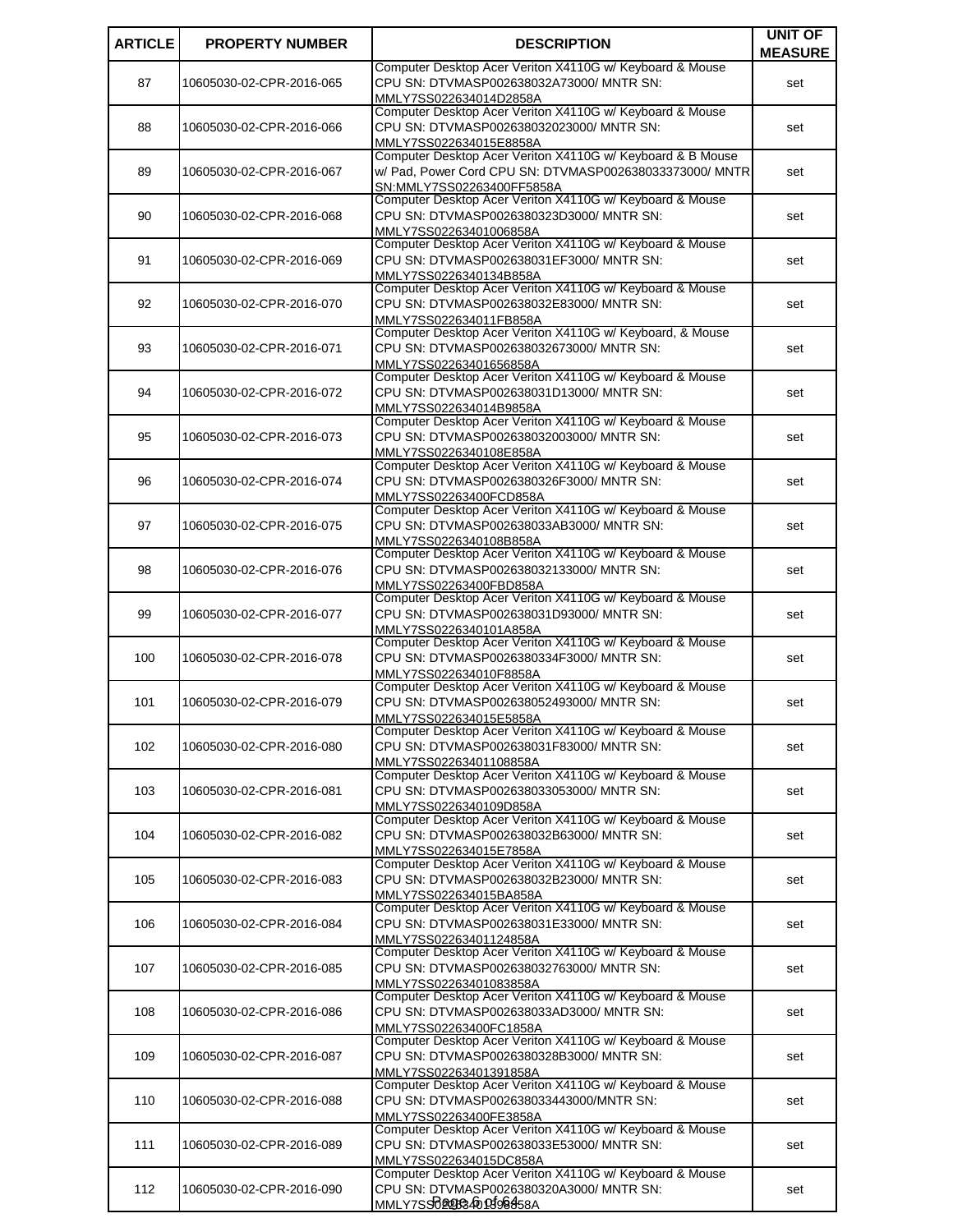| <b>ARTICLE I</b> | <b>PROPERTY NUMBER</b>   | <b>DESCRIPTION</b>                                                                                                               | UNIT OF<br><b>MEASURE</b> |
|------------------|--------------------------|----------------------------------------------------------------------------------------------------------------------------------|---------------------------|
| 113              | 10605030-02-CPR-2016-091 | Computer Desktop Acer Veriton X4110G w/ Keyboard & Mouse<br>ICPU SN: DTVMASP002638031FA3000/ MNTR SN:<br>IMMLY7SS022634014BB858A | set                       |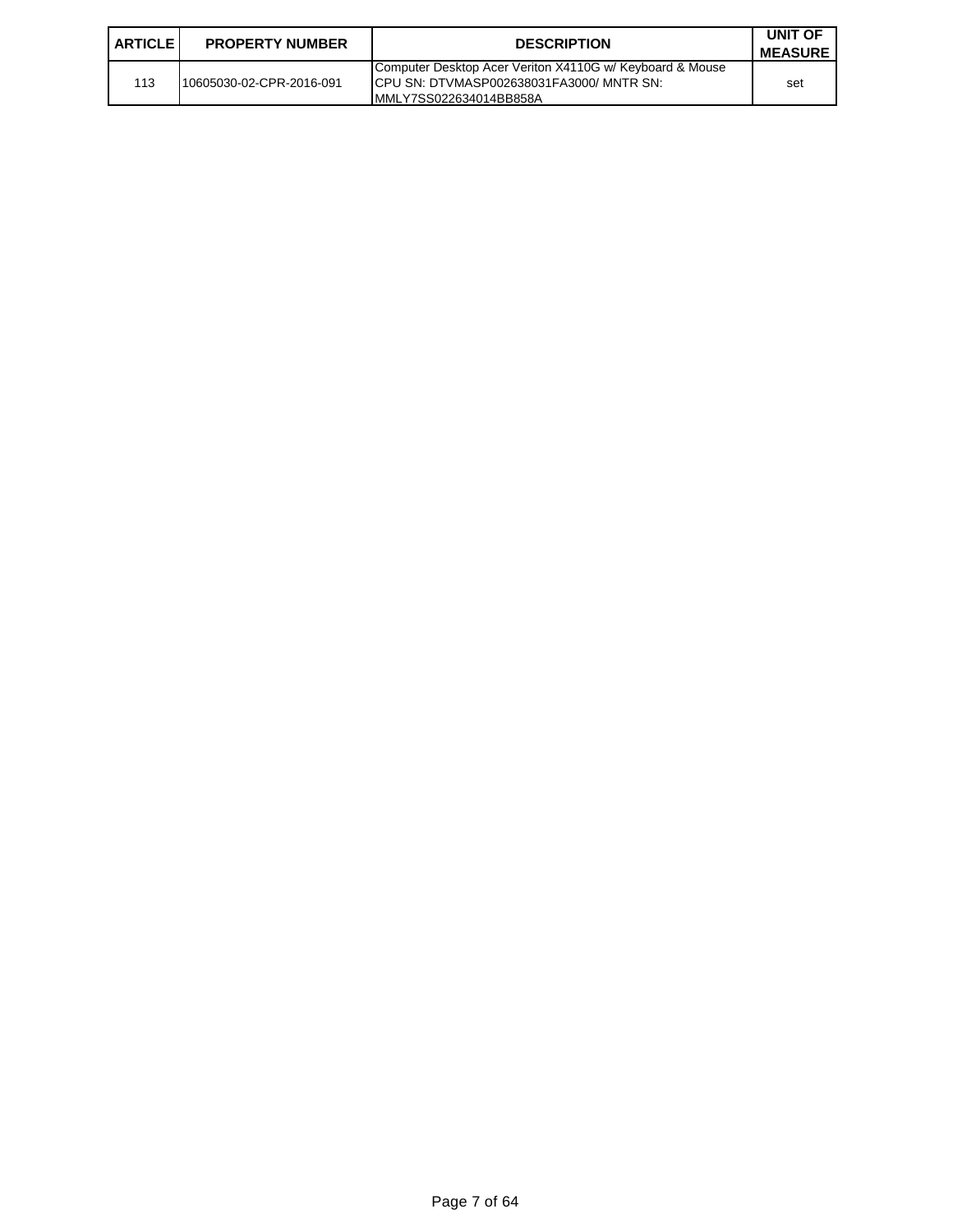| <b>ARTICLE</b> | <b>PROPERTY NUMBER</b>   | <b>DESCRIPTION</b>                                                                                                                  | <b>UNIT OF</b> |
|----------------|--------------------------|-------------------------------------------------------------------------------------------------------------------------------------|----------------|
|                |                          |                                                                                                                                     | <b>MEASURE</b> |
| 114            | 10605030-02-CPR-2016-092 | Computer Desktop Acer Veriton X4110G w/ Keyboard & Mouse<br>CPU SN: DTVMASP002638032583000/ MNTR SN:<br>MMLY7SS0226340152F858A      | set            |
| 115            | 10605030-02-CPR-2016-093 | Computer Desktop Acer Veriton X4110G w/ Keyboard & Mouse<br>CPU SN: DTVMASP002638052883000/ MNTR SN:<br>MMLY7SS022634015C6858A      | set            |
| 116            | 10605030-02-CPR-2016-094 | Computer Desktop Acer Veriton X4110G w/ Keyboard & Mouse<br>CPU SN: DTVMASP002638033D83000/ MNTR SN:<br>MMLY7SS022634015F8858A      | set            |
| 117            | 10605030-02-CPR-2016-095 | Computer Desktop Acer Veriton X4110G w/ Keyboard & Mouse<br>CPU SN: DTVMASP002638033673000/ MNTR SN:<br>MMLY7SS022634015BF858A      | set            |
| 118            | 10605030-02-CPR-2016-096 | Computer Desktop Acer Veriton X4110G w/ Keyboard &                                                                                  | set            |
| 119            | 10605030-02-CPR-2016-097 | Computer Desktop Acer Veriton X4110G w/ Keyboard & Mouse<br>CPU SN:DTVMASP002638032463000/<br>MMLY7SS022634014A2858A                | set            |
| 120            | 10605030-02-CPR-2016-098 | Computer Desktop Acer Veriton X4110G w/ Keyboard & Mouse<br>Cord CPU SN: DTVMASP002638033A63000/ MNTR SN:<br>MMLY7SS02263401100858A | set            |
| 121            | 10605030-02-CPR-2016-099 | Computer Desktop Acer Veriton X4110G w/ Keyboard & Mouse<br>CPU SN: DTVMASP002638033B93000/ MNTR SN:<br>MMLY7SS022634012A7858A      | set            |
| 122            | 10605030-02-CPR-2016-100 | Computer Desktop Acer Veriton X4110G w/ Keyboard & Mouse<br>CPU SN: DTVMASP002638032043000/ MNTR SN:<br>MMLY7SS022634015C4858A      | set            |
| 123            | 10605030-02-CPR-2016-101 | Computer Desktop Acer Veriton X4110G w/ Keyboard & Mouse<br>CPU SN:DTVMASP002638033953000/ MNTR SN:<br>MMLY7SS02263401090858A       | set            |
| 124            | 10605030-02-CPR-2016-102 | Computer Desktop Acer Veriton X4110G w/ Keyboard & Mouse<br>CPU SN: DTVMASP002638032783000/ MNTR SN:<br>MMLY7SS022634010F9858A      | set            |
| 125            | 10605030-02-CPR-2016-103 | Computer Desktop Acer Veriton X4110G w/ Keyboard & Mouse<br>CPU SN: DTVMASP0026380331D3000/ MNTR SN:<br>MMLY7SS02263401118858A      | set            |
| 126            | 10605030-02-CPR-2016-104 | Computer Desktop Acer Veriton X4110G w/ Keyboard & Mouse<br>CPU SN: DTVMASP00263802D913000/MNTR SN:<br>MMLY7SS022634014C5858A       | set            |
| 127            | 10605030-02-CPR-2016-105 | Computer Desktop Acer Veriton X4110G w/ Keyboard and Mouse<br>CPU SN: DTVMASP002638031E23000/ MNTR SN:<br>MMLY7SS022634015B0858A    | set            |
| 128            | 10605030-02-CPR-2016-106 | Computer Desktop Acer Veriton X4110G w/ Keyboard & Mouse<br>CPU SN: DTVMASP002638028FB3000/ MNTR SN:<br>MMLY7SS022634015D1858A      | set            |
| 129            | 10605030-02-CPR-2016-107 | Computer Desktop Acer Veriton X4110G w/ Keyboard & Mouse<br>CPU SN: DTVMASP002638029003000/ MNTR SN:<br>MMLY7SS022634015F7858A      | set            |
| 130            | 10605030-02-CPR-2016-108 | Computer Desktop Acer Veriton X4110G w/ Keyboard & Mouse<br>CPU SN: DTVMASP0026380329E3000/ MNTR SN:<br>MMLY7SS0226340110E858A      | set            |
| 131            | 10605030-02-CPR-2016-109 | Computer Desktop Acer Veriton X4110G w/ Keyboard & Mouse<br>CPU SN: DTVMASP002638033DF3000/ MNTR SN:<br>MMLY7SS02263401103858A      | set            |
| 132            | 10605030-02-CPR-2016-110 | Computer Desktop Acer Veriton X4110G w/ Keyboard & Mouse<br>CPU SN:DTVMASP0026380334D3000/ MNTR SN:<br>MMLY7SS022634010FB858A       | set            |
| 133            | 10605030-02-CPR-2016-111 | Computer Desktop Acer Veriton X4110G w/ Keyboard & Mouse<br>CPU SN: DTVMASP002638031E13000/ MNTR SN:<br>MMLY7SS02263401111858A      | set            |
| 134            | 10605030-02-CPR-2016-112 | Computer Desktop Acer Veriton X4110G w/ Keyboard & Mouse<br>CPU SN: DTVMASP002638028ED3000/ MNTR SN:<br>MMLY7SS02263401340858A      | set            |
| 135            | 10605030-02-CPR-2016-113 | Computer Desktop Acer Veriton X4110G w/ Keyboard & Mouse<br>CPU SN: DTVMASP002638028F13000/ MNTR SN:<br>MMLY7SS0226340110A858A      | set            |
| 136            | 10605030-02-CPR-2016-114 | Computer Desktop Acer Veriton X4110G w/ Keyboard & Mouse<br>CPU SN: DTVMASP0026380332E3000/ MNTR SN:<br>MMLY7SS022634010FC858A      | set            |
| 137            | 10605030-02-CPR-2016-115 | Computer Desktop Acer Veriton X4110G w/ Keyboard & Mouse<br>CPU SN: DTVMASP002638032823000/ MNTR SN:<br>MMLY7SS02263401106858A      | set            |
| 138            | 10605030-02-CPR-2016-116 | Computer Desktop Acer Veriton X4110G w/ Keyboard & Mouse<br>CPU SN: DTVMASP002638032803000/ MNTR SN:<br>MMLY7SS0226340133E858A      | set            |
| 139            | 10605030-02-CPR-2016-117 | Computer Desktop Acer Veriton X4110G w/ Keyboard & Mouse<br>CPU SN: DVTMASP0026380328C3000/MNTR SN:<br>MMLY7SS022634010A858A        | set            |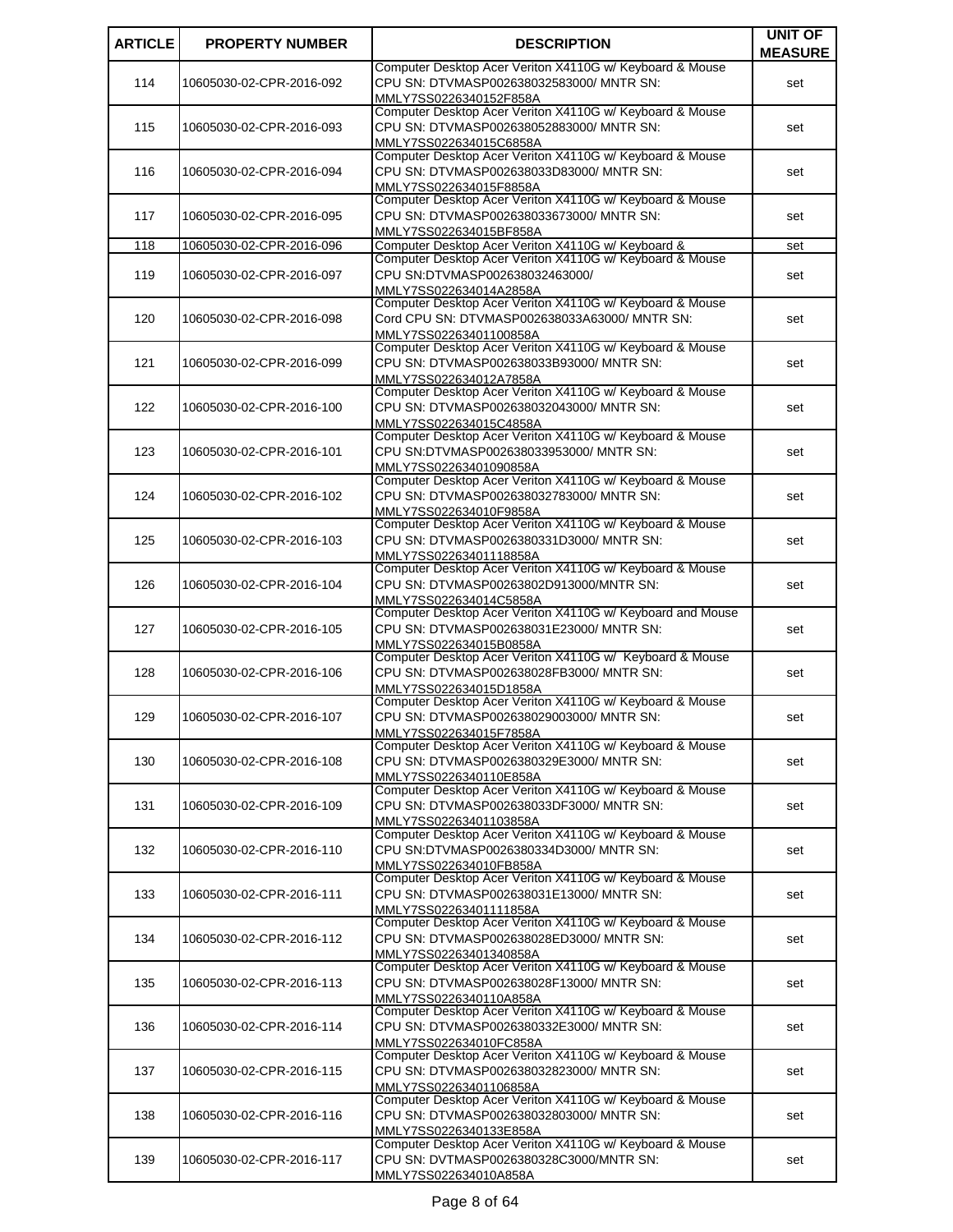| I ARTICLE I | <b>PROPERTY NUMBER</b>   | <b>DESCRIPTION</b>                                                                                                                        | UNIT OF<br><b>MEASURE</b> |
|-------------|--------------------------|-------------------------------------------------------------------------------------------------------------------------------------------|---------------------------|
| 140         | 10605030-02-CPR-2016-118 | Computer Desktop Acer Veriton X4110G w/ Keyboard & Mouse<br>Power Cord CPU SN: DTVMASP002638031F33000/ MNTR SN:<br>MMLY7SS022634011D7858A | set                       |
| 141         | 10605030-02-CPR-2016-119 | Computer Desktop Acer Veriton X4110G w/ Keyboard & Mouse<br>ICPU SN: DTVMASP002638033D33000/MNTR SN:<br>MMLY7SS0226340129F858A            | set                       |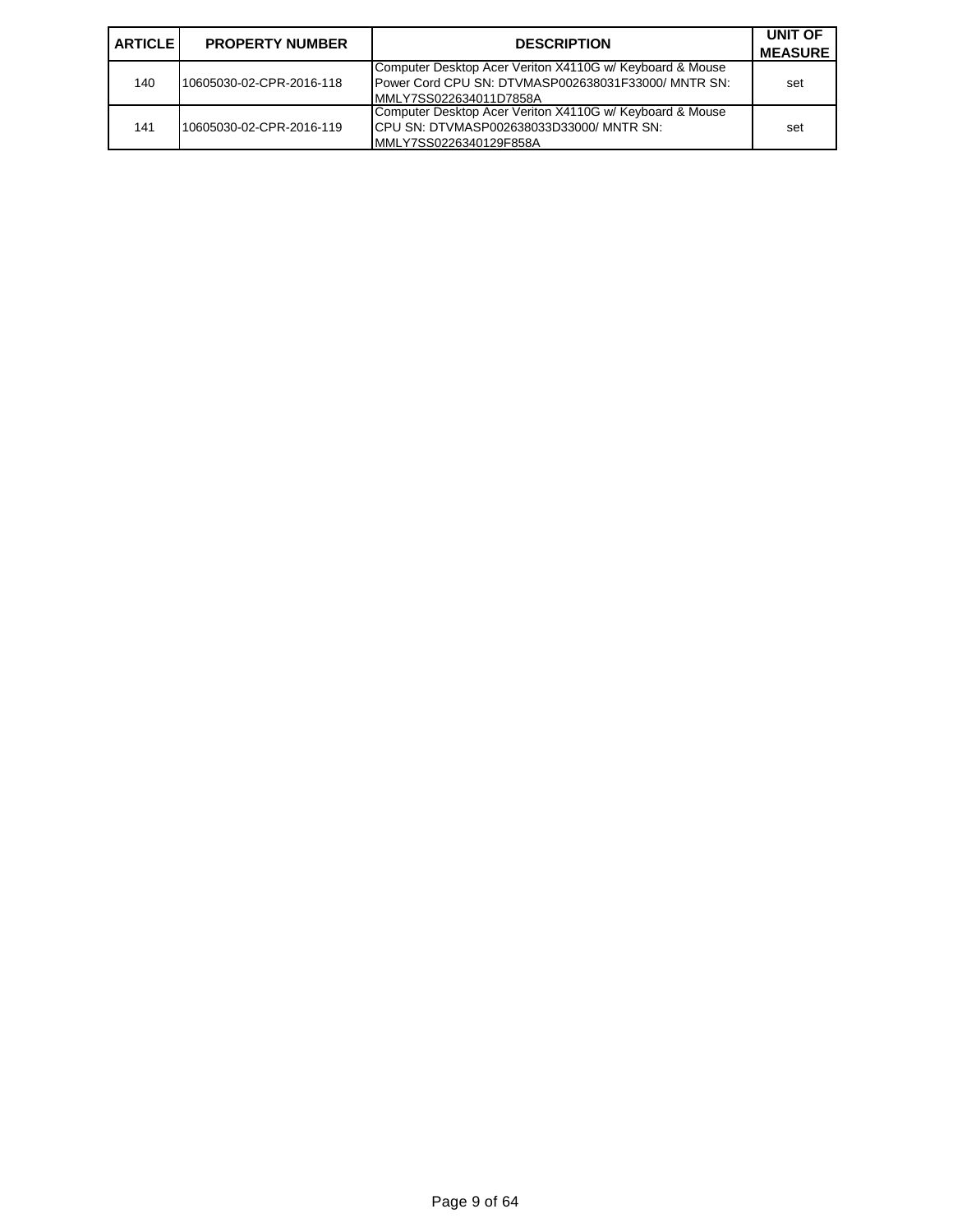| <b>ARTICLE</b> | <b>PROPERTY NUMBER</b>   | <b>DESCRIPTION</b>                                                                                   | <b>UNIT OF</b> |
|----------------|--------------------------|------------------------------------------------------------------------------------------------------|----------------|
|                |                          | Computer Desktop Acer Veriton X4110G w/ Keyboard & Mouse                                             | <b>MEASURE</b> |
| 142            | 10605030-02-CPR-2016-120 | CPU SN: DTVMASP00263802D853000/ MNTR SN:                                                             | set            |
|                |                          | MMLY7SS02263401007858A                                                                               |                |
|                |                          | Computer Desktop Acer Veriton X4110G w/ Keyboard & Mouse                                             |                |
| 143            | 10605030-02-CPR-2016-121 | CPU SN: DTVMASP002638032913000/ MNTR SN:                                                             | set            |
|                |                          | MMLY7SS02263401343858A<br>Computer Desktop Acer Veriton X4110G w/ Keyboard & Mouse                   |                |
| 144            | 10605030-02-CPR-2016-122 | CPU SN: DTVMASP002638033CE3000/ MNTR SN:                                                             | set            |
|                |                          | MMLY7SS02263401644858A                                                                               |                |
|                |                          | Computer Desktop Acer Veriton X4110G w/ Keyboard & Mouse                                             |                |
| 145            | 10605030-02-CPR-2016-123 | CPU SN: DTVMASP002638033CA3000/ MNTR SN:                                                             | set            |
|                |                          | MMLY7SS022634014A7858A<br>Computer Desktop Acer Veriton X4110G w/ Keyboard & Mouse                   |                |
| 146            | 10605030-02-CPR-2016-124 | CPU SN: DTVMASP0026380321F3000/ MNTR SN:                                                             | set            |
|                |                          | MMLY7SS022634015BE858A                                                                               |                |
|                |                          | Computer Desktop Acer Veriton X4110G w/ Keyboard & Mouse                                             |                |
| 147            | 10605030-02-CPR-2016-125 | CPU SN:DTVMASP002638033B53000/ MNTR SN:                                                              | set            |
|                |                          | MMLY7SS02263401508858A<br>Computer Desktop Acer Veriton X4110G w/ Keyboard & Mouse                   |                |
| 148            | 10605030-02-CPR-2016-126 | CPU SN: DTVMASP0026380335B3000/ MNTR SN:                                                             | set            |
|                |                          | MMLY7SS02263400FD4858A                                                                               |                |
|                |                          | Computer Desktop Acer Veriton X4110G w/ Keyboard & Mouse                                             |                |
| 149            | 10605030-02-CPR-2016-127 | CPU SN: DTVMASP002638052573000/ MNTR SN:                                                             | set            |
|                |                          | MMLY7SS0226340100B858A<br>Computer Desktop Acer Veriton X4110G w/ Keyboard & Mouse                   |                |
| 150            | 10605030-02-CPR-2016-128 | CPU SN: DTVMASP002638032093000/ MNTR SN:                                                             | set            |
|                |                          | MMLY7SS02263400FD2858A                                                                               |                |
|                |                          | Computer Desktop Acer Veriton X4110G w/ Keyboard & Mouse                                             |                |
| 151            | 10605030-02-CPR-2016-129 | CPU SN: DTVMASP002638031E03000/ MNTR SN:                                                             | set            |
|                |                          | MMLY7SS0226340167D858A                                                                               |                |
| 152            | 10605030-02-CPR-2016-130 | Computer Desktop Acer Veriton X4110G w/ Keyboard & Mouse<br>CPU SN: DTVMASP002638031EC3000/ MNTR SN: | set            |
|                |                          | MMLY7SS022634015FC858A                                                                               |                |
|                |                          | Computer Desktop Acer Veriton X4110G w/ Keyboard & Mouse SN:                                         |                |
| 153            | 10605030-02-CPR-2016-131 | DTVMASP002638031C43000/ MNTR SN:                                                                     | set            |
|                |                          | MMLY7SS02263401232858A                                                                               |                |
| 154            | 10605030-02-CPR-2016-132 | Computer Desktop Acer Veriton X4110G w/ Keyboard & Mouse<br>CPU SN: DTVMASP002638033CF3000/ MNTR SN: | set            |
|                |                          | MMLY7SS022634014AB858A                                                                               |                |
|                |                          | Computer Desktop Acer Veriton X4110G w/ Keyboard & Mouse                                             |                |
| 155            | 10605030-02-CPR-2016-133 | CPU SN: DTVMASP002638033CC3000/ MNTR SN:                                                             | set            |
|                |                          | MMLY7SS022634014B0858A                                                                               |                |
| 156            | 10605030-02-CPR-2016-134 | Computer Desktop Acer Veriton X4110G w/ Keyboard & Mouse<br>CPU SN: DTVMASP002638032B03000/ MNTR SN: |                |
|                |                          | MMLY7SS0226340121B858A                                                                               | set            |
|                |                          | Computer Desktop Acer Veriton X4110G w/ Keyboard & Mouse                                             |                |
| 157            | 10605030-02-CPR-2016-135 | USB Mouse w/ Pad, Power Cord CPU SN:                                                                 | set            |
|                |                          | DTVMASP002638033B73000/ MNTR SN:                                                                     |                |
|                |                          | MMLY7SS02263400FBC858A<br>Computer Desktop Acer Veriton X4110G w/ Keyboard and Mouse                 |                |
| 158            | 10605030-02-CPR-2016-136 | CPU SN: DTVMASP002638033AF3000/ MNTR SN:                                                             | set            |
|                |                          | MMLY7SS02263401014858A                                                                               |                |
|                |                          | Computer Desktop Acer Veriton X4110G w/ Keyboard & Mouse                                             |                |
| 159            | 10605030-02-CPR-2016-137 | CPU SN: DTVMASP0026380320F3000/ MNTR SN:                                                             | set            |
|                |                          | MMLY7SS02263400FE9858A<br>Computer Desktop Acer Veriton X4110G w/ Keyboard & Mouse                   |                |
| 160            | 10605030-02-CPR-2016-138 | CPU SN: DTVMASP002638033B83000/ MNTR SN:                                                             | set            |
|                |                          | MMLY7SS02263401599858A                                                                               |                |
|                |                          | Computer Desktop Acer Veriton X4110G w/ Keyboard & Mouse                                             |                |
| 161            | 10605030-02-CPR-2016-139 | CPU SN: DTVMASP002638033BA3000/ MNTR SN:                                                             | set            |
|                |                          | MMLY7SS02263400FB8858A<br>Computer Desktop Acer Veriton X4110G w/ Keyboard & Mouse                   |                |
| 162            | 10605030-02-CPR-2016-140 | CPU SN: DTVMASP002638031D63000/ MNTR SN:                                                             | set            |
|                |                          | MMLY7SS022634015DE858A                                                                               |                |
|                |                          | Computer Desktop Acer Veriton X4110G w/ Keyboard & Mouse                                             |                |
| 163            | 10605030-02-CPR-2016-141 | CPU SN: DTVMASP002638032083000/ MNTR SN:                                                             | set            |
|                |                          | MMLY7SS022634015CF858A<br>Computer Desktop Acer Veriton X4110G w/ Keyboard & Mouse                   |                |
| 164            | 10605030-02-CPR-2016-142 | CPU SN: DTVMASP002638031DC3000/ MNTR SN:                                                             | set            |
|                |                          | MMLY7SS0226340112B858A                                                                               |                |
|                |                          | Computer Desktop Acer Veriton X4110G w/ Keyboard & Mouse                                             |                |
| 165            | 10605030-02-CPR-2016-143 | CPU SN: DTVMASP002638031FC3000/ MNTR SN:                                                             | set            |
|                |                          | MMLY7SS022634015D4858A<br>Computer Desktop Acer Veriton X4110G w/ Keyboard and Mouse                 |                |
| 166            | 10605030-02-CPR-2016-144 | CPU SN: DTVMASP002638032193000/ MNTR SN:                                                             | set            |
|                |                          | MMLY7SS02263400FC6858A                                                                               |                |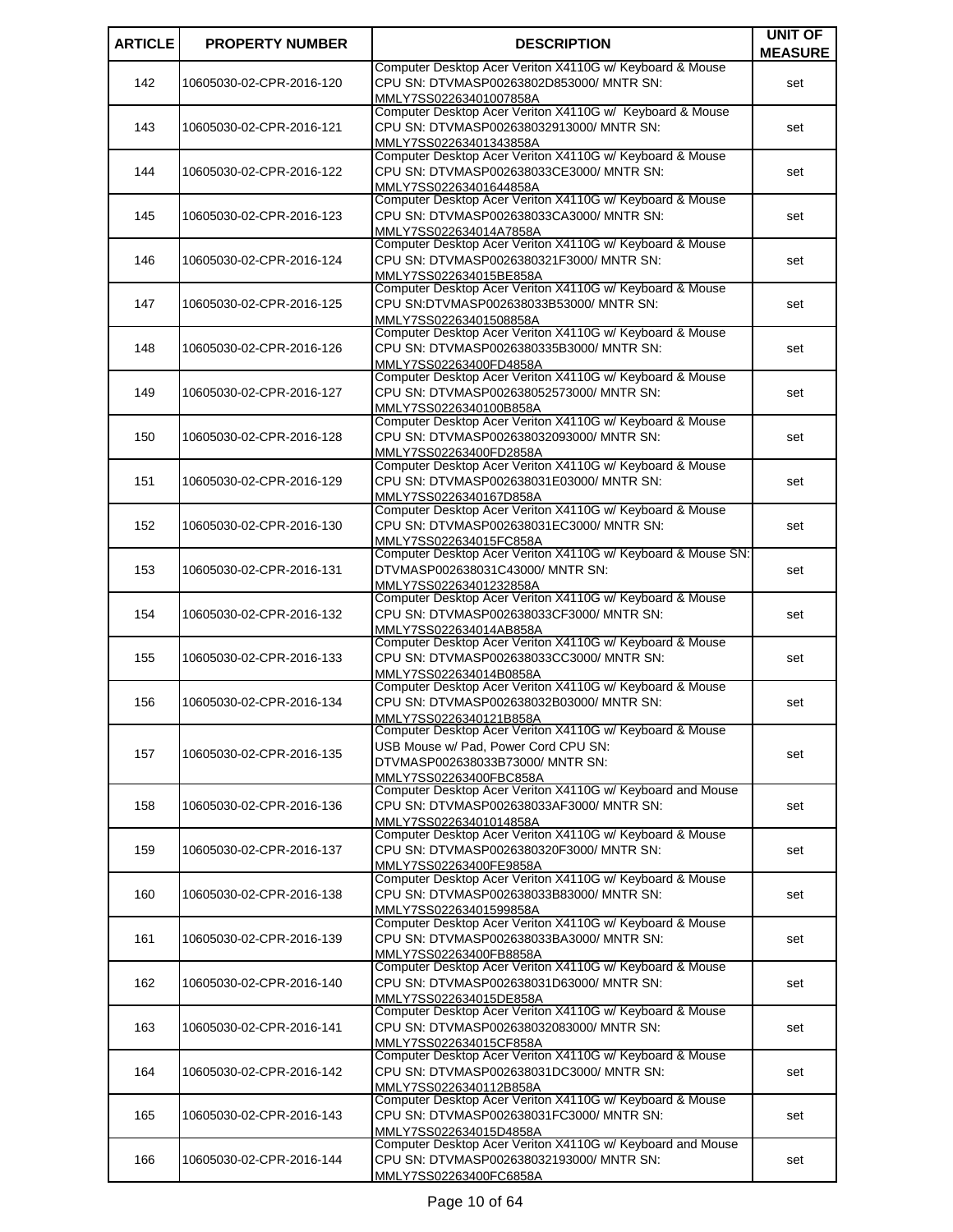| I ARTICLE I | <b>PROPERTY NUMBER</b>   | <b>DESCRIPTION</b>                                                                                                             | UNIT OF<br><b>MEASURE</b> |
|-------------|--------------------------|--------------------------------------------------------------------------------------------------------------------------------|---------------------------|
| 167         | 10605030-02-CPR-2016-145 | Computer Desktop Acer Veriton X4110G w/ Keyboard & Mouse<br>ICPU SN: DTVMASP0026380326D3000/MNTR SN:<br>MMLY7SS022634015D0858A | set                       |
| 168         | 10605030-02-CPR-2016-146 | Computer Desktop Acer Veriton X4110G w/ Keyboard & Mouse<br>ICPU SN: DTVMASP002638050B23000/MNTR SN:<br>MMLY7SS022634015AC858A | set                       |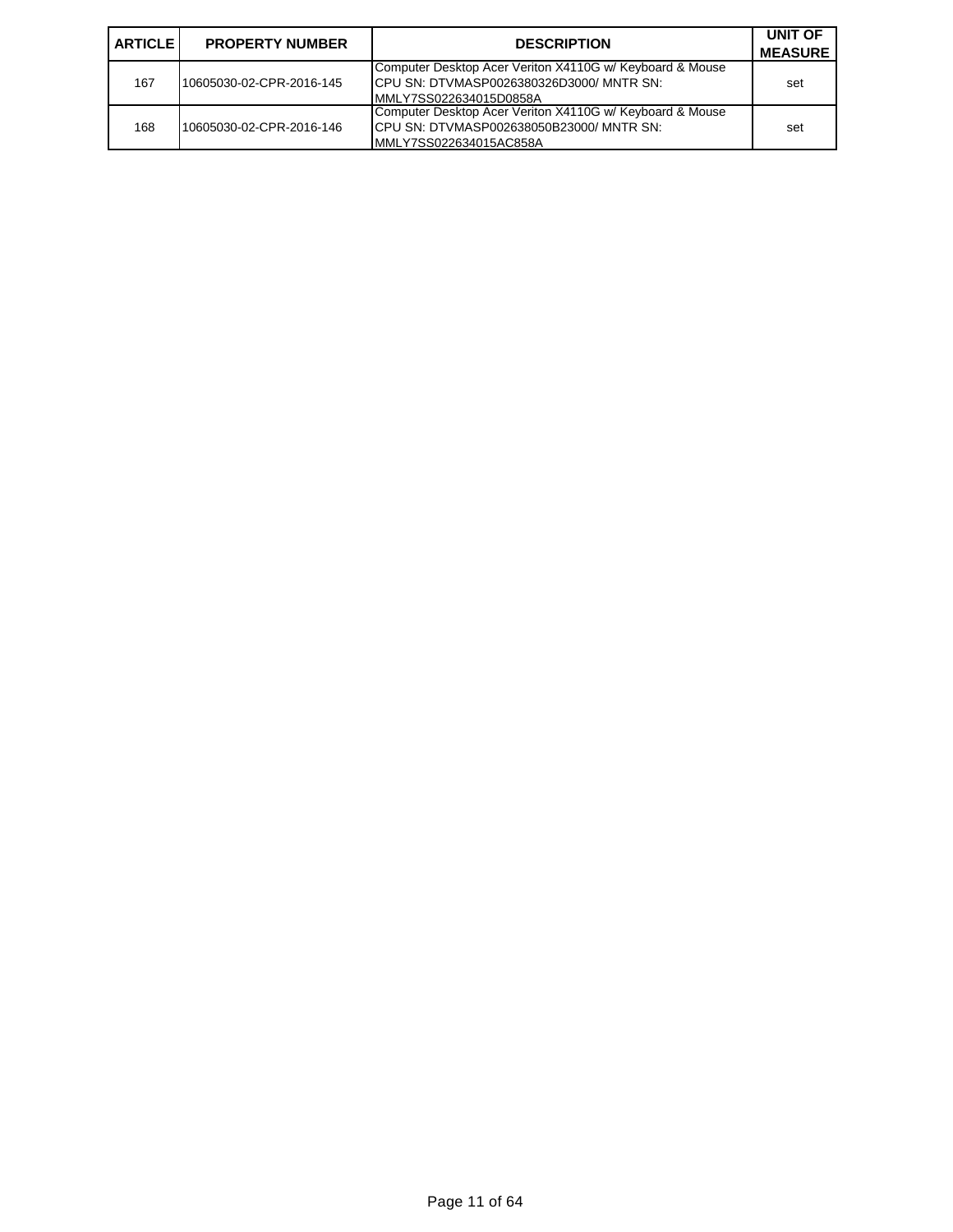| <b>ARTICLE</b> |                          |                                                          | UNIT OF        |
|----------------|--------------------------|----------------------------------------------------------|----------------|
|                | <b>PROPERTY NUMBER</b>   | <b>DESCRIPTION</b>                                       | <b>MEASURE</b> |
|                |                          | Computer Desktop Acer Veriton X4110G w/ Keyboard & Mouse |                |
| 169            | 10605030-02-CPR-2016-147 | CPU SN: DTVMASP00263802D6E3000/ MNTR SN:                 | set            |
|                |                          | MMLY7SS022634015E2858A                                   |                |
|                |                          | Computer Desktop Acer Veriton X4110G w/ Keyboard & Mouse |                |
| 170            | 10605030-02-CPR-2016-148 | CPU SN: DTVMASP002638033C23000/ MNTR SN:                 | set            |
|                |                          | MMLY7SS02263400FCF858A                                   |                |
|                |                          | Computer Desktop Acer Veriton X4110G w/ Keyboard & Mouse |                |
| 171            | 10605030-02-CPR-2016-149 | CPU SN: DTVMASP002638032123000/ MNTR SN:                 | set            |
|                |                          | MMLY7SS02263401598858A                                   |                |
|                |                          | Computer Desktop Acer Veriton X4110G w/ Keyboard & Mouse |                |
| 172            | 10605030-02-CPR-2016-150 | CPU SN: DTVMASP002638031E53000/ MNTR SN:                 | set            |
|                |                          | MMLY7SS0226340129D858A                                   |                |
|                |                          | Computer Desktop Acer Veriton X4110G w/ Keyboard & Mouse |                |
| 173            | 10605030-02-CPR-2016-151 | CPU SN: DTVMASP002638032153000/ MNTR SN:                 | set            |
|                |                          | MMLY7SS0226340159B858A                                   |                |
|                |                          | Computer Desktop Acer Veriton X4110G w/ Keyboard & Mouse |                |
| 174            | 10605030-02-CPR-2016-152 | CPU SN: DTVMASP002638033423000/ MNTR SN:                 | set            |
|                |                          | MMLY7SS0226340108C858A                                   |                |
|                |                          | Computer Desktop Acer Veriton X4110G w/ Keyboard & Mouse |                |
| 175            | 10605030-02-CPR-2016-153 | CPU SN: DTVMASP002638031D43000/ MNTR SN:                 | set            |
|                |                          | MMLY7SS022634015EA858A                                   |                |
|                |                          | Computer Desktop Acer Veriton X4110G w/ Keyboard & Mouse |                |
| 176            | 10605030-02-CPR-2016-154 | CPU SN: DTVMASP002638031F13000/ MNTR SN:                 | set            |
|                |                          | MMLY7SS02263401641858A                                   |                |
|                |                          | Computer Desktop Acer Veriton X4110G w/ Keyboard & Mouse |                |
| 177            | 10605030-02-CPR-2016-155 | CPU SN: DTVMASP0026380329C3000/ MNTR SN:                 | set            |
|                |                          | MMLY7SS022634014D4858A                                   |                |
|                |                          | Computer Desktop Acer Veriton X4110G w/ Keyboard & Mouse |                |
| 178            | 10605030-02-CPR-2016-156 | CPU SN: DTVMASP002638033153000/ MNTR SN:                 | set            |
|                |                          | MMLY7SS02263401342858A                                   |                |
|                |                          | Computer Desktop Acer Veriton X4110G w/ Keyboard & Mouse |                |
| 179            | 10605030-02-CPR-2016-157 | CPU SN: DTVMASP002638031EB3000/ MNTR SN:                 | set            |
|                |                          | MMLY7SS02263400F6B858A                                   |                |
|                |                          | Computer Desktop Acer Veriton X4110G w/ Keyboard & Mouse |                |
| 180            | 10605030-02-CPR-2016-158 | CPU SN: DTVMASP002638031F43000/ MNTR SN:                 | set            |
|                |                          | MMLY7SS022634015ED858A                                   |                |
|                |                          | Computer Desktop Acer Veriton X4110G w/ Keyboard & Mouse |                |
| 181            | 10605030-02-CPR-2016-159 | CPU SN: DTVMASP002638050D13000/ MNTR SN:                 | set            |
|                |                          | MMLY7SS022634015A1858A                                   |                |
|                |                          | Computer Desktop Acer Veriton X4110G w/ Keyboard & Mouse |                |
| 182            | 10605030-02-CPR-2016-160 | CPU SN: DTVMASP002638033BD3000/ MNTR SN:                 | set            |
|                |                          | MMLY7SS022634015E3858A                                   |                |
|                |                          | Computer Desktop Acer Veriton X4110G w/ Keyboard & Mouse |                |
| 183            | 10605030-02-CPR-2016-161 | CPU SN: DTVMASP002638031FD3000/ MNTR SN:                 | set            |
|                |                          | MMLY7SS022634016A8858A                                   |                |
|                |                          | Computer Desktop Acer Veriton X4110G w/ Keyboard & Mouse |                |
| 184            | 10605030-02-CPR-2016-162 | CPU SN: DTVMASP002638031EE3000/ MNTR SN:                 | set            |
|                |                          | MMLY7SS02263401591858A                                   |                |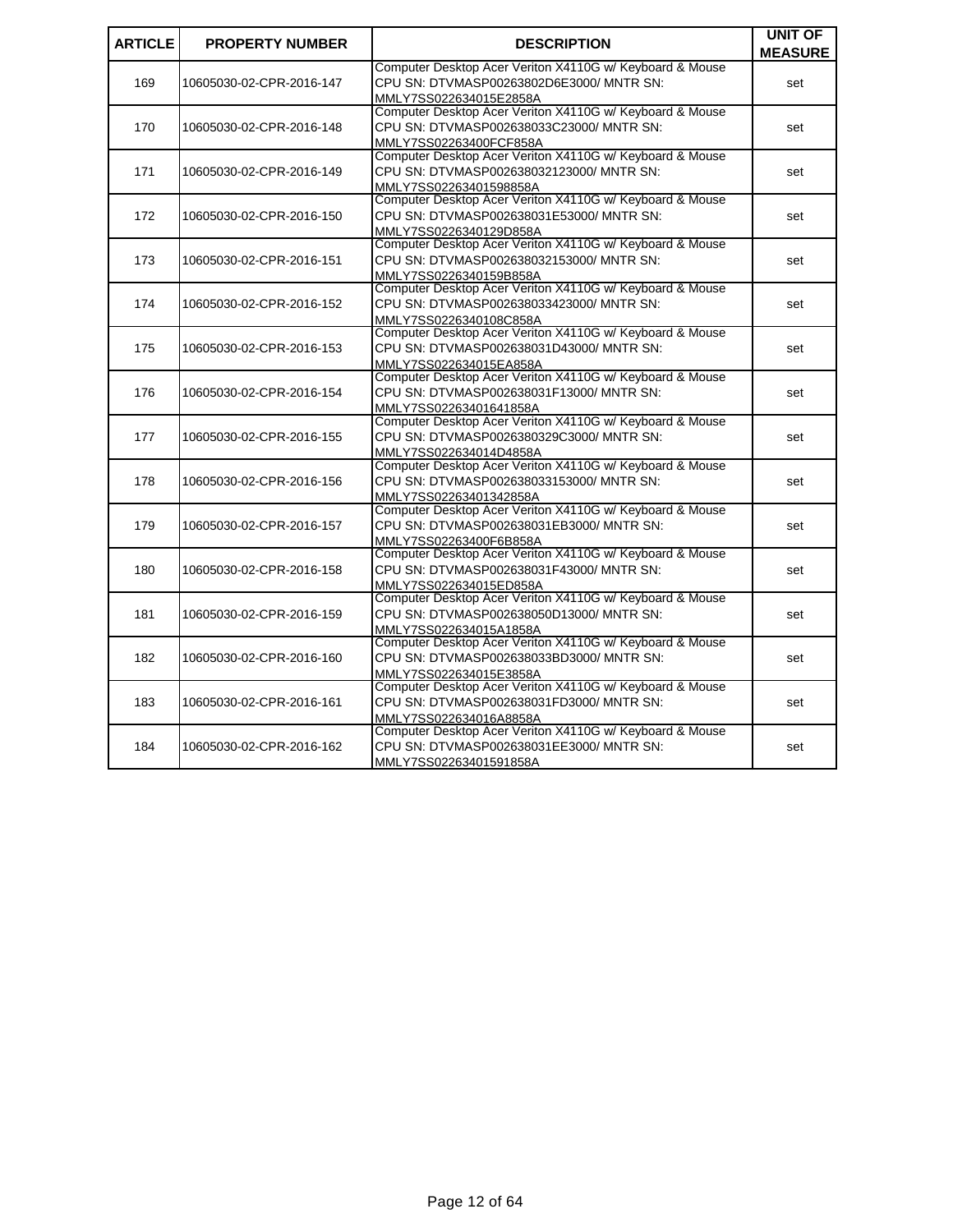| I ARTICLE I | <b>PROPERTY NUMBER</b>   | <b>DESCRIPTION</b>                                                                                                              | UNIT OF<br><b>MEASURE</b> |
|-------------|--------------------------|---------------------------------------------------------------------------------------------------------------------------------|---------------------------|
| 185         | 10605030-02-CPR-2016-163 | Computer Desktop Acer Veriton X4110G w/ Keyboard & MOuse<br>ICPU SN: DTVMASP002638052973000/ MNTR SN:<br>MMLY7SS02263401397858A | set                       |
| 186         | 10605030-02-CPR-2016-164 | Computer Desktop Acer Veriton X4110G w/ Keyboard & Mouse<br>ICPU SN: DTVMASP002638033B63000/MNTR SN:<br>MMLY7SS02263400FCC858A  | set                       |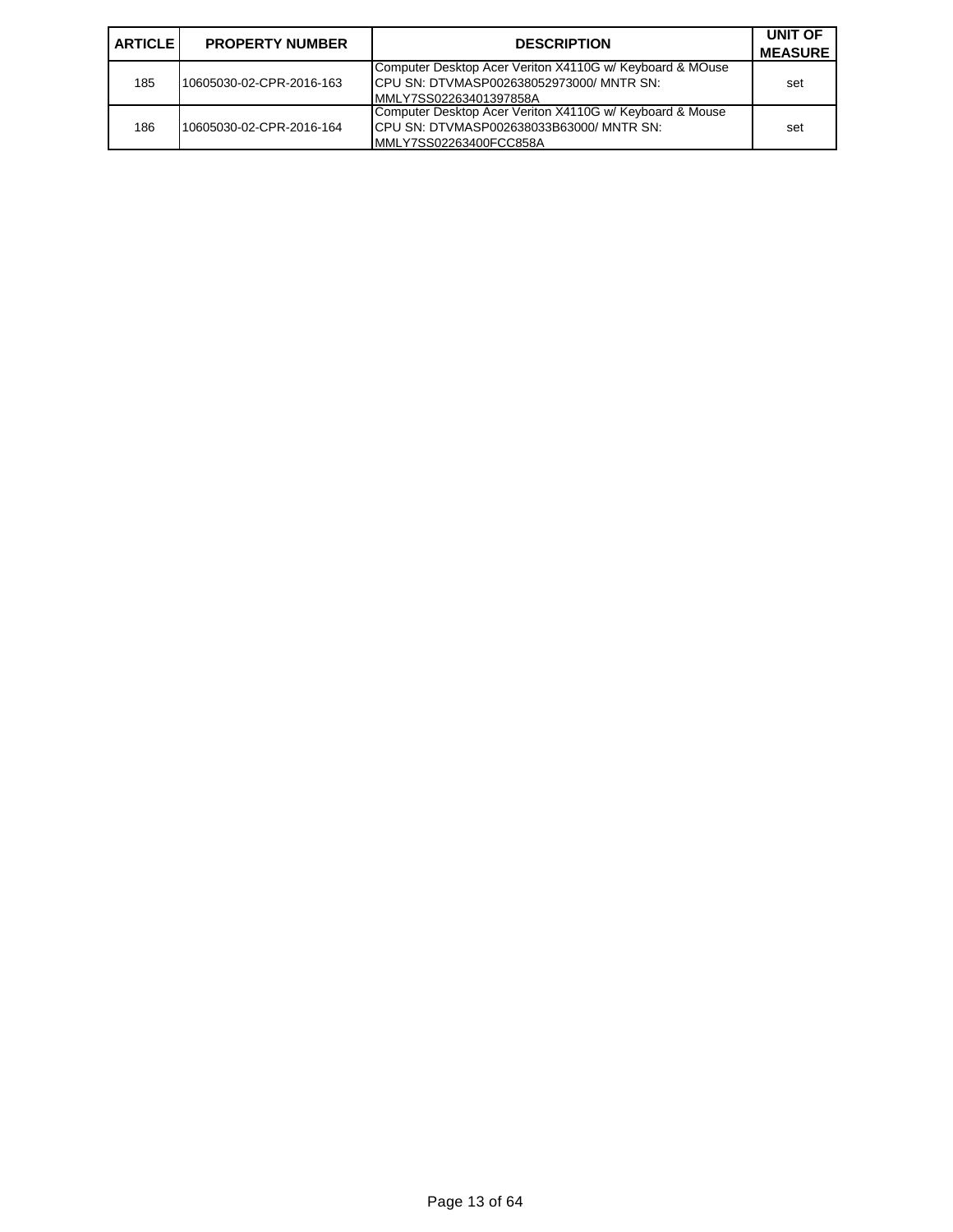| <b>ARTICLE</b> | <b>PROPERTY NUMBER</b>   | <b>DESCRIPTION</b>                                                                                                              | <b>UNIT OF</b><br><b>MEASURE</b> |
|----------------|--------------------------|---------------------------------------------------------------------------------------------------------------------------------|----------------------------------|
| 187            | 10605030-02-CPR-2016-165 | Computer Desktop Acer Veriton X4110G w/ Keyboard & Mouse<br>ICPU SN: DTVMASP002638031E83000/ MNTR SN:<br>MMLY7SS02263401082858A | set                              |
| 188            | 10605030-02-CPR-2016-166 | Computer Desktop Acer Veriton X4110G w/ Keyboard & Mouse<br>ICPU SN: DTVMASP002638033AC3000/ MNTR SN:<br>MMLY7SS0226340121C858A | set                              |
| 189            | 10605030-02-CPR-2016-167 | Computer Desktop Acer Veriton X4110G w/ Keyboard & Mouse<br>CPU SN: DTVMASP0026380321B3000/ MNTR SN:<br>MMLY7SS022634015B5858A  | set                              |
| 190            | 10605030-02-CPR-2016-168 | Computer Desktop Acer Veriton X4110G w/ Keyboard & Mouse<br>CPU SN: DTVMASP0026380531C3000/ MNTR SN:<br>MMLY7SS0226340113B858A  | set                              |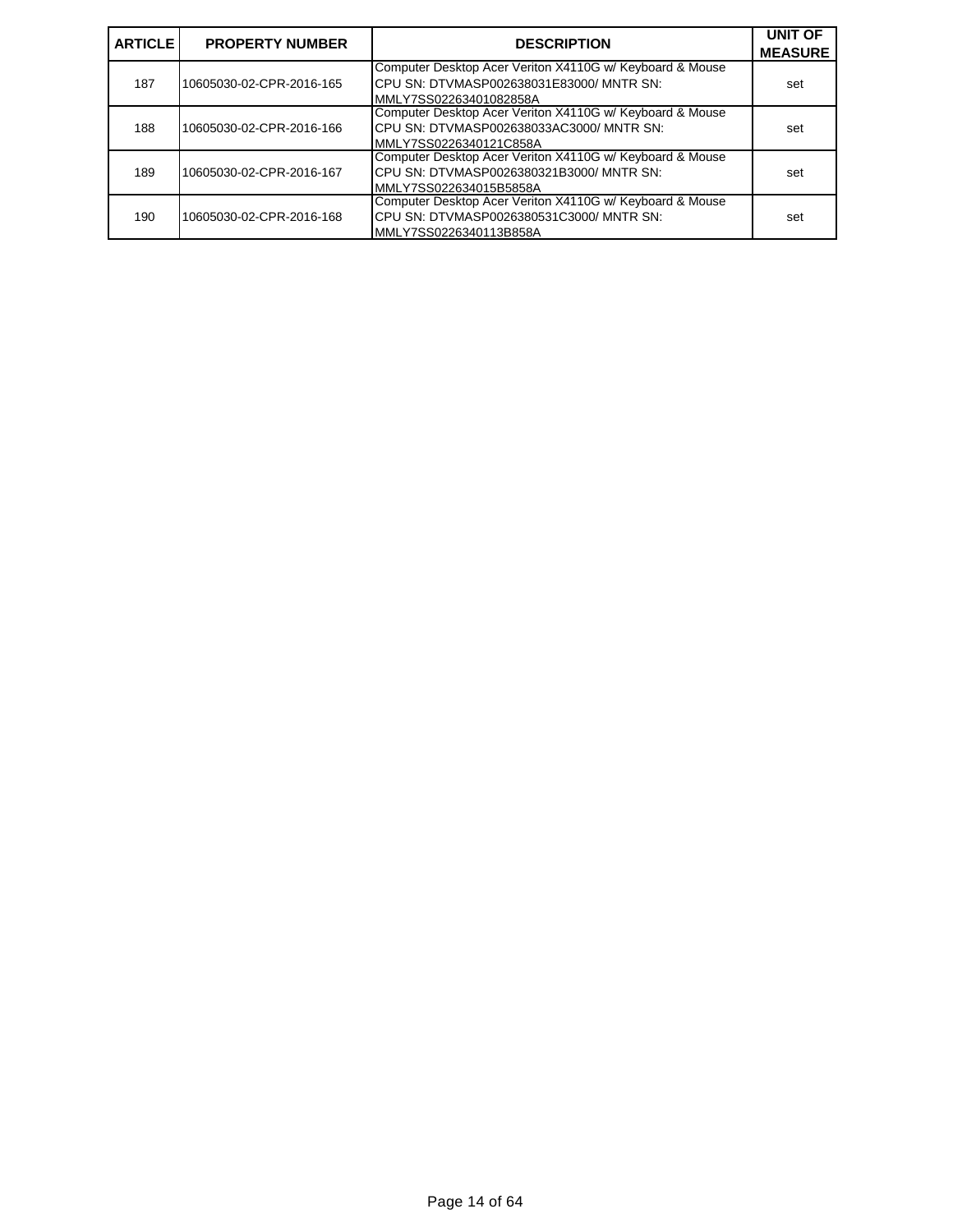| <b>ARTICLE</b> | <b>PROPERTY NUMBER</b>   | <b>DESCRIPTION</b>                                                                                                             | <b>UNIT OF</b><br><b>MEASURE</b> |
|----------------|--------------------------|--------------------------------------------------------------------------------------------------------------------------------|----------------------------------|
| 191            | 10605030-02-CPR-2016-169 | Computer Desktop Acer Veriton X4110G w/ Keyboard & Mouse<br>CPU SN: DTVMASP002638052B43000/ MNTR SN:<br>MMLY7SS02263401080858A | set                              |
| 192            | 10605030-02-CPR-2016-170 | Computer Desktop Acer Veriton X4110G w/ Keyboard & Mouse<br>CPU SN: DTVMASP002638033E93000/ MNTR SN:<br>MMLY7SS022634015DF858A | set                              |
| 193            | 10605030-02-CPR-2016-171 | Computer Desktop Acer Veriton X4110G w/ Keyboard & Mouse<br>CPU SN: DTVMASP002638033BF3000/ MNTR SN:<br>MMLY7SS02263401643858A | set                              |
| 194            | 10605030-02-CPR-2016-172 | Computer Desktop Acer Veriton X4110G w/ Keyboard & Mouse<br>CPU SN: DTVMASP002638028EC3000/ MNTR SN:<br>MMLY7SS02263401293858A | set                              |
| 195            | 10605030-02-CPR-2016-173 | Computer Desktop Acer Veriton X4110G w/ Keyboard & Mouse<br>CPU SN: DTVMASP002638031C93000/ MNTR SN:<br>MMLY7SS022634015A5858A | set                              |
| 196            | 10605030-02-CPR-2016-174 | Computer Desktop Acer Veriton X4110G w/ Keyboard & Mouse<br>CPU SN: DTVMASP002638033D13000/ MNTR SN:<br>MMLY7SS02263401221858A | set                              |
| 197            | 10605030-02-CPR-2016-175 | Computer Desktop Acer Veriton X4110G w/ Keyboard & Mouse<br>CPU SN: DTVMASP002638031F63000/ MNTR SN:<br>MMLY7SS02263401087858A | set                              |
| 198            | 10605030-02-CPR-2016-176 | Computer Desktop Acer Veriton X4110G w/ Keyboard & ouse CPU<br>SN:DTVMASP002638032A93000/ MNTR SN:<br>MMLY7SS022634015C3858A   | set                              |
| 199            | 10605030-02-CPR-2016-177 | Computer Desktop Acer Veriton X4110G w/ Keyboard & Mouse<br>CPU SN: DTVMASP002638032763000/ MNTR SN:<br>MMLY7SS0226340107D858A | set                              |
| 200            | 10605030-02-CPR-2016-178 | Computer Desktop Acer Veriton X4110G w/ Keyboard & Mouse<br>CPU SN: DTVMASP002638032863000/<br>MMLY7SS022634015C8858A          | set                              |
| 201            | 10605030-02-CPR-2016-179 | Computer Desktop Acer Veriton X4110G w/ Keyboard & Mouse<br>CPU SN: DTVMASP002638033C83000/ MNTR SN:<br>MMLY7SS0226340100C858A | set                              |
| 202            | 10605030-02-CPR-2016-180 | Computer Desktop Acer Veriton X4110G w/ Keyboard & Mouse<br>CPU SN:DTVMASP002638033103000/MNTR SN:<br>MMLY7SS022634015B9858A   | set                              |
| 203            | 10605030-02-CPR-2016-181 | Computer Desktop Acer Veriton X4110G w/ Keyboard & Mouse<br>CPU SN:DTVMASP002638031E63000/MNTR SN:<br>MMLY7SS022634014AD858A   | set                              |
| 204            | 10605030-02-CPR-2016-182 | Computer Desktop Acer Veriton X4110G w/ Keyboard & Mouse<br>CPU SN:DTVMASP002638028EA3000/ MNTR SN:<br>MMLY7SS02263400F7C858A  | set                              |
| 205            | 10605030-02-CPR-2016-183 | Computer Desktop Acer Veriton X4110G w/ Keyboard & Mouse<br>CPU SN: DTVMASP002638028FA3000/<br>MMLY7SS022634015DD858A          | set                              |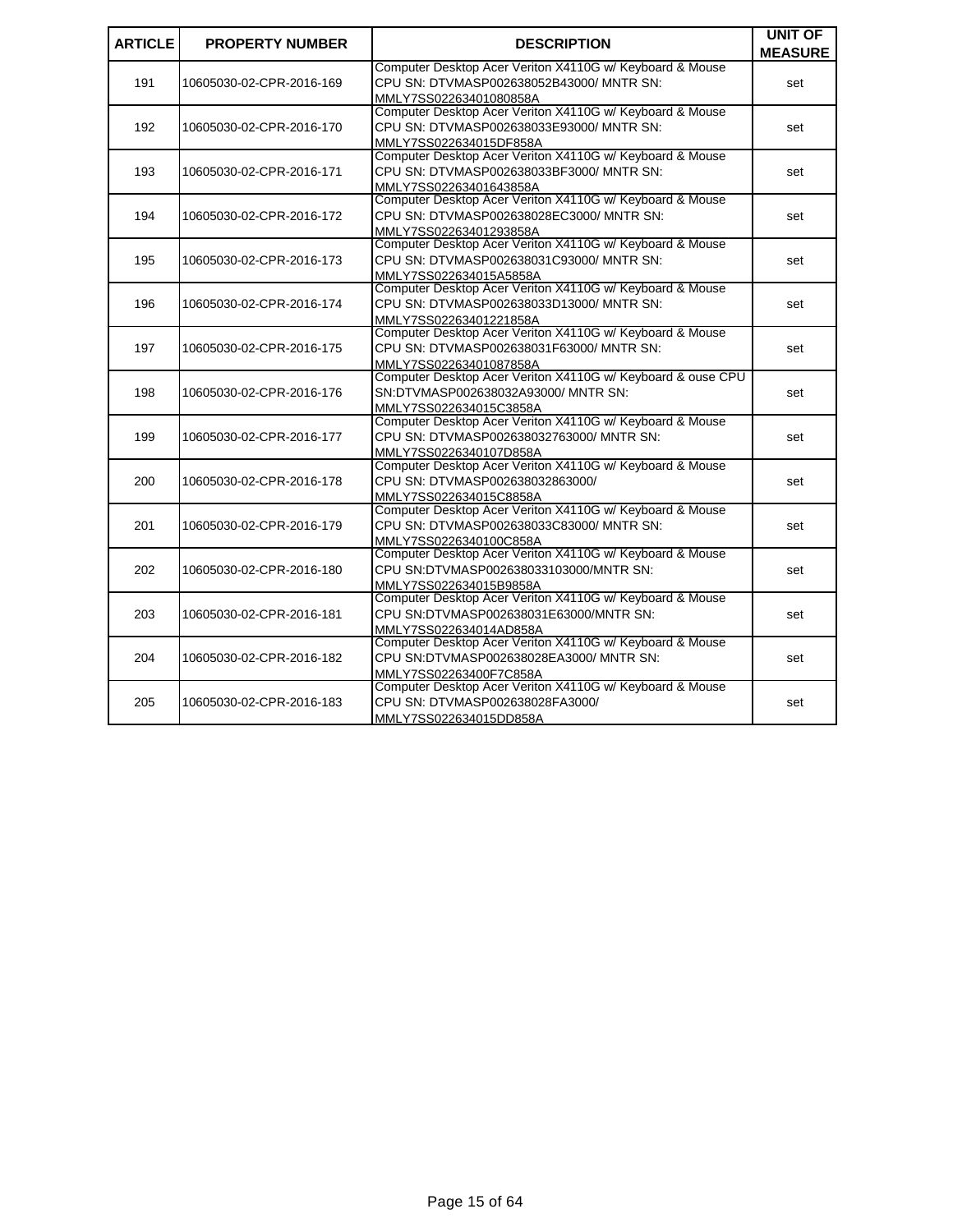| <b>ARTICLE</b> | <b>PROPERTY NUMBER</b>            | <b>DESCRIPTION</b>                                                                                   | <b>UNIT OF</b> |
|----------------|-----------------------------------|------------------------------------------------------------------------------------------------------|----------------|
|                |                                   |                                                                                                      | <b>MEASURE</b> |
| 206            | 10605030-02-CPR-2016-184          | Computer Desktop Acer Veriton X4110G w/ Keyboard & Mouse<br>CPU SN: DTVMASP0026380328D3000/ MNTR SN: | set            |
|                |                                   | MMLY7SS02263401646858A                                                                               |                |
|                |                                   | Computer Desktop Acer Veriton X4110G w/ Keyboard & Mouse                                             |                |
| 207            | 10605030-02-CPR-2016-185          | CPU SN: DTVMASP002638033133000/                                                                      | set            |
|                |                                   | MMLY7SS022634010CA858A                                                                               |                |
| 208            | 10605030-02-CPR-2016-186          | Computer Desktop Acer Veriton X4110G w/ Keyboard, & Mouse<br>CPU SN:DTVMASP002638032FC3000/          | set            |
|                |                                   | MMLY7SS022634015A2858A                                                                               |                |
|                |                                   | Computer Desktop Acer Veriton X4110G w/ Keyboard & Mouse                                             |                |
| 209            | 10605030-02-CPR-2016-187          | CPU SN: DTVMASP002638032B43000/MNTR SN:                                                              | set            |
|                |                                   | MMLY7SS0226340110B858A<br>Computer Desktop Acer Veriton X4110G w/ Keyboard & Mouse                   |                |
| 210            | 10605030-02-CPR-2016-188          | CPU SN: DTVMASP002638031DD3000/MNTR SN:                                                              | set            |
|                |                                   | MMLY7SS02263400FDE858A                                                                               |                |
|                |                                   | Computer Desktop Acer Veriton X4110G w/ Keyboard & Mouse                                             |                |
| 211            | 10605030-02-CPR-2016-189          | CPU SN: DTVMASP002638031EA3000/                                                                      | set            |
|                |                                   | MMLY7SS022634015D6858A<br>Computer Desktop Acer Veriton X4110G w/ Keyboard & Mouse                   |                |
| 212            | 10605030-02-CPR-2016-190          | CPU SN: DTVMASP002638031DA3000/MNTR SN:                                                              | set            |
|                |                                   | MMLY7SS02263401588858A                                                                               |                |
|                |                                   | Computer Desktop Acer Veriton X4110G w/ Keyboard & Mouse                                             |                |
| 213            | 10605030-02-CPR-2016-191          | CPU SN: DTVMASP002638033353000/                                                                      | set            |
|                |                                   | MMLY7SS0226340108A858A<br>Computer Desktop Acer Veriton X4110G w/ Keyboard & Mouse                   |                |
| 214            | 10605030-02-CPR-2016-192          | CPU SN: DTVMASP0026380335A3000/MNTR SN:                                                              | set            |
|                |                                   | MMLY7SS02263400F7A858A                                                                               |                |
|                |                                   | Computer Desktop Acer Veriton X4110G w/ Keyboard & Mouse                                             |                |
| 215            | 10605030-02-CPR-2016-193          | CPU SN: DTVMASP0026380329D3000/MNTR SN:                                                              | set            |
|                |                                   | MMLY7SS02263400F4A858A<br>Computer Desktop Acer Veriton X4110G w/ Keyboard & Mouse                   |                |
| 216            | 10605030-02-CPR-2016-194          | CPU SN:DTVMASP002638031F73000/                                                                       | set            |
|                |                                   | MMLY7SS02263401642858A                                                                               |                |
|                |                                   | Computer Desktop Acer Veriton X4110G w/ Keyboard & Mouse                                             |                |
| 217            | 10605030-02-CPR-2016-195          | CPU SN: DTVMASP002638033CB3000/                                                                      | set            |
|                |                                   | MMLY7SS0226340100D858A<br>Computer Desktop Acer Veriton X4110G w/ Keyboard & Mouse                   |                |
| 218            | 10605030-02-CPR-2016-196          | CPU SN:DTVMASP002638033223000/MNTR SN:                                                               | set            |
|                |                                   | MMLY7SS02263401009858A                                                                               |                |
|                |                                   | Computer Desktop Acer Veriton X4110G w/ Keyboard & Mouse                                             |                |
| 219            | 10605030-02-CPR-2016-197          | CPU SN:DTVMASP002638032073000/<br>MMLY7SS0226340132C858A                                             | set            |
|                |                                   | Computer Desktop Acer Veriton X4110G w/ Keyboard & Mouse                                             |                |
| 220            | 10605030-02-CPR-2016-198 -<br>VFO | CPU SN: DTVMASP002638031133000/MNTR SN:                                                              | set            |
|                |                                   | MMLY7SS022634014B3858A                                                                               |                |
| 221            | 10605030-02-CPR-2016-199-         | Computer Desktop Acer Veriton X4110G w/ Keyboard & Mouse<br>CPU SN: DTVMASP002638031DE3000/          |                |
|                | VFO                               | MMLY7SS0226340110C858A                                                                               | set            |
|                |                                   | Computer Desktop Acer Veriton X4110G w/ Keyboard & Mouse                                             |                |
| 222            | 10605030-02-CPR-2016-200-<br>VFO  | CPU SN: DTVMASP002638032033000/                                                                      | set            |
|                |                                   | MMLY7SS022634014A5858A                                                                               |                |
| 223            | 10605030-02-CPR-2016-201-         | Computer Desktop Acer Veriton X4110G w/ Keyboard & Mouse<br>CPU SN: DTVMASP0026380328C3000/          | set            |
|                | VFO                               | MMLY7SS022634014B4858A                                                                               |                |
|                | 10605030-02-CPR-2016-202-         | Computer Desktop Acer Veriton X4110G w/ Keyboard & Mouse                                             |                |
| 224            | VFO                               | CPU SN:DTVMASP002638031D23000/                                                                       | set            |
|                |                                   | MMLY7SS022634013F2858A<br>Computer Desktop Acer Veriton X4110G w/ Keyboard & Mouse                   |                |
| 225            | 10605030-02-CPR-2016-203-         | CPU SN: DTVMASP002638031DF3000/                                                                      | set            |
|                | VFO                               | MMLY7SS02263401511858A                                                                               |                |
|                | 10605030-02-CPR-2016-204-         | Computer Desktop Acer Veriton X4110G w/ Keyboard & Mouse                                             |                |
| 226            | VFO                               | CPU SN: DTVMASP002638032A43000/                                                                      | set            |
|                |                                   | MMLY7SS022634010DA858A<br>Computer Desktop Acer Veriton X4110G w/ Keyboard & Mouse                   |                |
| 227            | 10605030-02-CPR-2016-205-         | CPU SN: DTVMASP002638031D73000/                                                                      | set            |
|                | VFO                               | MMLY7SS02263401519858A                                                                               |                |
|                | 10605030-02-CPR-2016-206-         | Computer Desktop Acer Veriton X4110G w/ Keyboard & Mouse                                             |                |
| 228            | MFO                               | CPU SN: DTVMASP002638033C73000/ MNTR SN:                                                             | set            |
|                |                                   | MMLY7SS0226340112C858A<br>Computer Desktop Acer Veriton X4110G w/ Keyboard & Mouse                   |                |
| 229            | 10605030-02-CPR-2016-207-         | CPU SN: DTVMASP002638033A13000/ MNTR SN:                                                             | set            |
|                | MFO                               | MMLY7SS02263400F50858A                                                                               |                |
|                | 10605030-02-CPR-2016-208-         | Computer Desktop Acer Veriton X4110G w/ Keyboard & Mouse                                             |                |
| 230            | MFO                               | CPU SN: DTVMASP002638033893000/ MNTR SN:                                                             | set            |
|                |                                   | MMLY7SS0226340140D858A<br>Computer Desktop Acer Veriton X4110G w/ Keyboard & Mouse                   |                |
| 231            | 10605030-02-CPR-2016-209-         | CPU SN: DTVMASP002638033C13000/ MNTR SN:                                                             | set            |
|                | MFO                               | <u>MMLY7SS@Q@34619{B&amp;\$8A</u>                                                                    |                |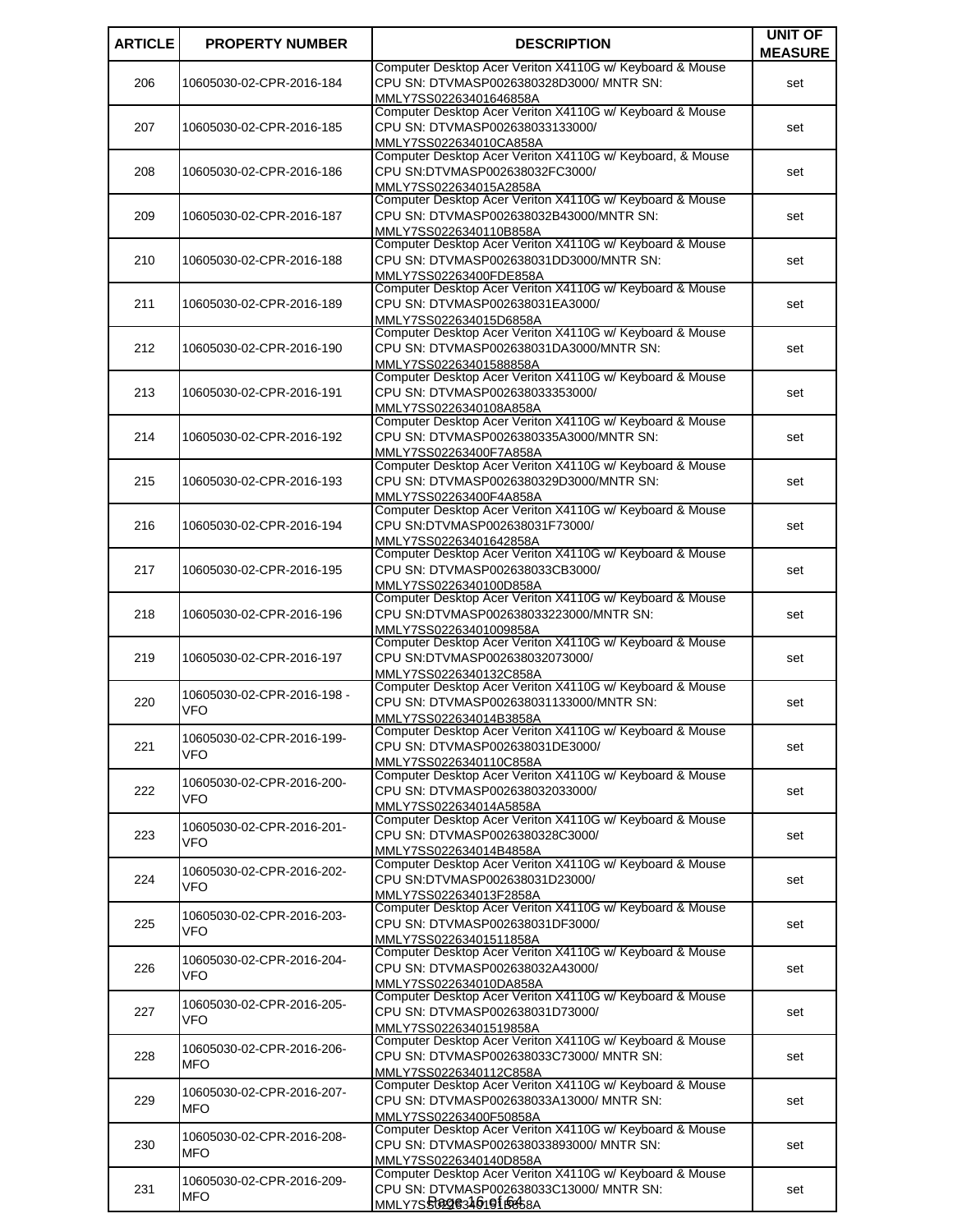| <b>ARTICLE</b> | <b>PROPERTY NUMBER</b>                  | <b>DESCRIPTION</b>                                                                                                 | <b>UNIT OF</b> |
|----------------|-----------------------------------------|--------------------------------------------------------------------------------------------------------------------|----------------|
|                |                                         |                                                                                                                    | <b>MEASURE</b> |
|                | 10605030-02-CPR-2016-210-               | Computer Desktop Acer Veriton X4110G w/ Keyboard & Mouse                                                           |                |
| 232            | <b>MFO</b>                              | CPU SN: DTVMASP002638033023000/ MNTR SN:<br>MMLY7SS022634011EB858A                                                 | set            |
|                |                                         | Computer Desktop Acer Veriton X4110G w/ Keyboard and Mouse                                                         |                |
| 233            | 10605030-02-CPR-2016-211-<br><b>MFO</b> | CPU SN: DTVMASP0026380329A3000/MNTR SN:                                                                            | set            |
|                |                                         | MMLY7SS02263401000858A                                                                                             |                |
|                | 10605030-02-CPR-2016-212-               | Computer Desktop Acer Veriton X4110G w/ Keyboard & Mouse                                                           |                |
| 234            | <b>MFO</b>                              | CPU SN:DTVMASP0026380333A3000/                                                                                     | set            |
|                |                                         | MMLY7SS0226340108F858A<br>ACER Veriton X2665G Intel Core i7-8700, 16GB Memory, 256 SSD                             |                |
|                |                                         | + 1TB SATA HDD, AMD Radeon R7-430 4GB, Win 10 Pro 64bit,                                                           |                |
|                |                                         | power cord, with Acer USB Keyboard, Acer USB Mouse w/ Pad,                                                         |                |
| 235            | 10605030-02-CPR-2020-213                | Acer V226 HQL 21.5" Monitor with Powercord, CPU S/N:                                                               | set            |
|                |                                         | DTVSESP02403000F313000, Monitor S/N:                                                                               |                |
|                |                                         | MMLXLSS009029191F04274<br>ACER Veriton X2665G Intel Core i7-8700, 16GB Memory, 256 SSD                             |                |
|                |                                         | + 1TB SATA HDD, AMD Radeon R7-430 4GB, Win 10 Pro 64bit,                                                           |                |
|                |                                         | power cord, with Acer USB Keyboard, Acer USB Mouse w/ Pad,                                                         |                |
| 236            | 10605030-02-CPR-2020-214                | Acer V226 HQL 21.5" Monitor with Powercord, CPU S/N:                                                               | set            |
|                |                                         | DTVSESP02403000F3C3000, Monitor S/N:                                                                               |                |
|                |                                         | MMLXLSS009029191EB4274<br>ACER Veriton X2665G Intel Core i7-8700, 16GB Memory, 256 SSD                             |                |
|                |                                         |                                                                                                                    |                |
|                |                                         | + 1TB SATA HDD, AMD Radeon R7-430 4GB, Win 10 Pro 64bit,                                                           |                |
| 237            | 10605030-02-CPR-2020-215                | power cord, with Acer USB Keyboard, Acer USB Mouse w/ Pad,<br>Acer V226 HQL 21.5" Monitor with Powercord, CPU S/N: | set            |
|                |                                         | DTVSESP02403000F333000, Monitor S/N:                                                                               |                |
|                |                                         |                                                                                                                    |                |
|                |                                         | MMLXLSS009029191EC4274<br>ACER Veriton X2665G Intel Core i7-8700, 16GB Memory, 256 SSD                             |                |
|                |                                         | + 1TB SATA HDD, AMD Radeon R7-430 4GB, Win 10 Pro 64bit,                                                           |                |
| 238            | 10605030-02-CPR-2020-216                | power cord, with Acer USB Keyboard, Acer USB Mouse w/ Pad,                                                         | set            |
|                |                                         | Acer V226 HQL 21.5" Monitor with Powercord, CPU S/N:                                                               |                |
|                |                                         | DTVSESP02403000F213000, Monitor S/N:                                                                               |                |
|                |                                         | MMLXLSS009029191ED4274<br>ACER Veriton X2665G Intel Core i7-8700, 16GB Memory, 256 SSD                             |                |
|                |                                         | + 1TB SATA HDD, AMD Radeon R7-430 4GB, Win 10 Pro 64bit,                                                           |                |
| 239            | 10605030-02-CPR-2020-217                | power cord, with Acer USB Keyboard, Acer USB Mouse w/ Pad,                                                         | set            |
|                |                                         | Acer V226 HQL 21.5" Monitor with Powercord, CPU S/N:                                                               |                |
|                |                                         | DTVSESP02403000F473000, Monitor S/N:                                                                               |                |
|                |                                         | MMLXLSS009029191EE4274<br>ACER Veriton X2665G Intel Core i7-8700, 16GB Memory, 256 SSD                             |                |
|                |                                         | + 1TB SATA HDD, AMD Radeon R7-430 4GB, Win 10 Pro 64bit,                                                           |                |
|                |                                         | power cord, with Acer USB Keyboard, Acer USB Mouse w/ Pad,                                                         |                |
| 240            | 10605030-02-CPR-2020-218                | Acer V226 HQL 21.5" Monitor with Powercord, CPU S/N:                                                               | set            |
|                |                                         | DTVSESP02403000F403000, Monitor S/N:                                                                               |                |
|                |                                         | MMLXLSS009029191EF4274<br>ACER Veriton X2665G Intel Core 17-8700, 16GB Memory, 256 SSD                             |                |
|                |                                         | + 1TB SATA HDD, AMD Radeon R7-430 4GB, Win 10 Pro 64bit,                                                           |                |
|                |                                         | power cord, with Acer USB Keyboard, Acer USB Mouse w/ Pad,                                                         |                |
| 241            | 10605030-02-CPR-2020-219                | Acer V226 HQL 21.5" Monitor with Powercord. CPU S/N:                                                               | set            |
|                |                                         | DTVSESP02403000F303000, Monitor S/N:                                                                               |                |
|                |                                         | MMLXLSS00902918B1E4274<br>ACER Veriton X2665G Intel Core i7-8700, 16GB Memory, 256 SSD                             |                |
|                |                                         | + 1TB SATA HDD, AMD Radeon R7-430 4GB, Win 10 Pro 64bit,                                                           |                |
|                |                                         | power cord, with Acer USB Keyboard, Acer USB Mouse w/ Pad,                                                         |                |
| 242            | 10605030-02-CPR-2020-220                | Acer V226 HQL 21.5" Monitor with Powercord, CPU S/N:                                                               | set            |
|                |                                         | DTVSESP02403000F293000, Monitor S/N:                                                                               |                |
|                |                                         | MMLXLSS0090291919D4274<br>ACER Veriton X2665G Intel Core i7-8700, 16GB Memory, 256 SSD                             |                |
|                |                                         |                                                                                                                    |                |
|                |                                         | + 1TB SATA HDD, AMD Radeon R7-430 4GB, Win 10 Pro 64bit,                                                           |                |
| 243            | 10605030-02-CPR-2020-221                | power cord, with Acer USB Keyboard, Acer USB Mouse w/ Pad,<br>Acer V226 HQL 21.5" Monitor with Powercord, CPU S/N: | set            |
|                |                                         | DTVSESP02403000F343000, Monitor S/N:                                                                               |                |
|                |                                         |                                                                                                                    |                |
|                |                                         | MMLXLSS0090291918D4274<br>ACER Veriton X2665G Intel Core i7-8700, 16GB Memory, 256 SSD                             |                |
|                |                                         | + 1TB SATA HDD, AMD Radeon R7-430 4GB, Win 10 Pro 64bit,                                                           |                |
| 244            | 10605030-02-CPR-2020-222                | power cord, with Acer USB Keyboard, Acer USB Mouse w/ Pad,                                                         | set            |
|                |                                         | Acer V226 HQL 21.5" Monitor with Powercord, CPU S/N:                                                               |                |
|                |                                         | DTVSESP02403000F433000, Monitor S/N:                                                                               |                |
|                |                                         | MMLXLSS009029191A84274<br>ACER Veriton X2665G Intel Core i7-8700, 16GB Memory, 256 SSD                             |                |
|                |                                         | + 1TB SATA HDD, AMD Radeon R7-430 4GB, Win 10 Pro 64bit,                                                           |                |
| 245            | 10605030-02-CPR-2020-223                | power cord, with Acer USB Keyboard, Acer USB Mouse w/ Pad,                                                         | set            |
|                |                                         | Acer V226 HQL 21.5" Monitor with Powercord, CPU S/N:                                                               |                |
|                |                                         | DTVSESP024030012F53000, Monitor S/N:                                                                               |                |
|                |                                         | MMLXLSS0090291922D4274                                                                                             |                |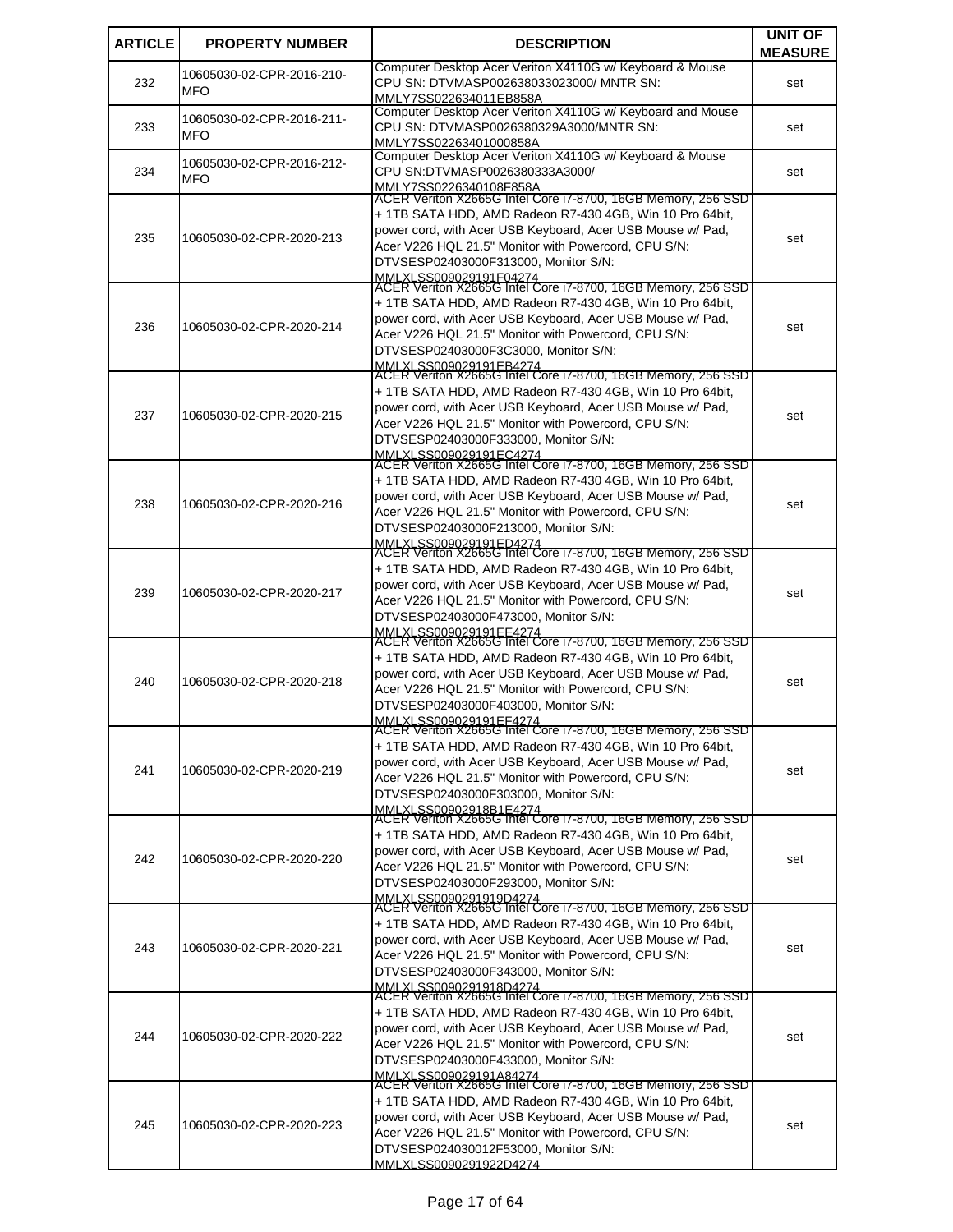| <b>ARTICLE</b> | <b>PROPERTY NUMBER</b>   | <b>DESCRIPTION</b>                                                                                                       | <b>UNIT OF</b> |
|----------------|--------------------------|--------------------------------------------------------------------------------------------------------------------------|----------------|
|                |                          | ACER Veriton X2665G Intel Core i7-8700, 16GB Memory, 256 SSD                                                             | <b>MEASURE</b> |
|                |                          | + 1TB SATA HDD, AMD Radeon R7-430 4GB, Win 10 Pro 64bit,                                                                 |                |
| 246            | 10605030-02-CPR-2020-224 | power cord, with Acer USB Keyboard, Acer USB Mouse w/ Pad,                                                               | set            |
|                |                          | Acer V226 HQL 21.5" Monitor with Powercord, CPU S/N:<br>DTVSESP024030013383000, Monitor S/N:                             |                |
|                |                          | MMLXLSS009029192134274<br>ACER Veriton X2665G Intel Core i7-8700, 16GB Memory, 256 SSD                                   |                |
|                |                          | + 1TB SATA HDD, AMD Radeon R7-430 4GB, Win 10 Pro 64bit,                                                                 |                |
|                |                          | power cord, with Acer USB Keyboard, Acer USB Mouse w/ Pad,                                                               |                |
| 247            | 10605030-02-CPR-2020-225 | Acer V226 HQL 21.5" Monitor with Powercord, CPU S/N:                                                                     | set            |
|                |                          | DTVSESP024030013263000, Monitor S/N:<br>MMLXLSS009029191254274                                                           |                |
|                |                          | ACER Veriton X2665G Intel Core i7-8700, 16GB Memory, 256 SSD                                                             |                |
|                |                          | + 1TB SATA HDD, AMD Radeon R7-430 4GB, Win 10 Pro 64bit,                                                                 |                |
| 248            | 10605030-02-CPR-2020-226 | power cord, with Acer USB Keyboard, Acer USB Mouse w/ Pad,<br>Acer V226 HQL 21.5" Monitor with Powercord, CPU S/N:       | set            |
|                |                          | DTVSESP024030013323000, Monitor S/N:                                                                                     |                |
|                |                          | MMLXLSS009029192354274<br>ACER Veriton X2665G Intel Core i7-8700, 16GB Memory, 256 SSD                                   |                |
|                |                          | + 1TB SATA HDD, AMD Radeon R7-430 4GB, Win 10 Pro 64bit,                                                                 |                |
| 249            | 10605030-02-CPR-2020-227 | power cord, with Acer USB Keyboard, Acer USB Mouse w/ Pad,                                                               | set            |
|                |                          | Acer V226 HQL 21.5" Monitor with Powercord, CPU S/N:                                                                     |                |
|                |                          | DTVSESP02403000F563000, Monitor S/N:<br>MMLXLSS0090291917D4274                                                           |                |
|                |                          | ACER Veriton X2665G Intel Core i7-8700, 16GB Memory, 256 SSD                                                             |                |
|                |                          | + 1TB SATA HDD, AMD Radeon R7-430 4GB, Win 10 Pro 64bit,<br>power cord, with Acer USB Keyboard, Acer USB Mouse w/ Pad,   |                |
| 250            | 10605030-02-CPR-2020-228 | Acer V226 HQL 21.5" Monitor with Powercord, CPU S/N:                                                                     | set            |
|                |                          | DTVSESP02403000F553000, Monitor S/N:                                                                                     |                |
|                |                          | MMLXLSS009029191814274<br> ACER Veriton X2665G Intel Core i7-8700, 16GB Memory, 256 SSD                                  |                |
|                |                          | + 1TB SATA HDD, AMD Radeon R7-430 4GB, Win 10 Pro 64bit,                                                                 |                |
| 251            | 10605030-02-CPR-2020-229 | power cord, with Acer USB Keyboard, Acer USB Mouse w/ Pad,                                                               | set            |
|                |                          | Acer V226 HQL 21.5" Monitor with Powercord, CPU S/N:<br>DTVSESP02403000F633000, Monitor S/N:                             |                |
|                |                          | MMLXLSS0090211BA484274                                                                                                   |                |
|                |                          | ACER Veriton X2665G Intel Core i7-8700, 16GB Memory, 256 SSD<br>+ 1TB SATA HDD, AMD Radeon R7-430 4GB, Win 10 Pro 64bit, |                |
| 252            | 10605030-02-CPR-2020-230 | power cord, with Acer USB Keyboard, Acer USB Mouse w/ Pad,                                                               |                |
|                |                          | Acer V226 HQL 21.5" Monitor with Powercord, CPU S/N:                                                                     | set            |
|                |                          | DTVSESP02403000F5D3000, Monitor S/N:<br>MMI XI SS0090211BA074274                                                         |                |
|                |                          | ACER Veriton X2665G Intel Core i7-8700, 16GB Memory, 256 SSD                                                             |                |
|                |                          | + 1TB SATA HDD, AMD Radeon R7-430 4GB, Win 10 Pro 64bit,<br>power cord, with Acer USB Keyboard, Acer USB Mouse w/ Pad,   |                |
| 253            | 10605030-02-CPR-2020-231 | Acer V226 HQL 21.5" Monitor with Powercord, CPU S/N:                                                                     | set            |
|                |                          | DTVSESP02403000F4C3000, Monitor S/N:                                                                                     |                |
|                |                          | MMI XI SS0090211BA564274<br>ACER Veriton X2665G Intel Core i7-8700, 16GB Memory, 256 SSD                                 |                |
|                |                          | + 1TB SATA HDD, AMD Radeon R7-430 4GB, Win 10 Pro 64bit,                                                                 |                |
| 254            | 10605030-02-CPR-2020-232 | power cord, with Acer USB Keyboard, Acer USB Mouse w/ Pad,                                                               | set            |
|                |                          | Acer V226 HQL 21.5" Monitor with Powercord, CPU S/N:<br>DTVSESP02403000F413000, Monitor S/N:                             |                |
|                |                          | MMLXLSS0090211BA584274<br>ACER Veriton X2665G Intel Core i7-8700, 16GB Memory, 256 SSD                                   |                |
|                |                          | + 1TB SATA HDD, AMD Radeon R7-430 4GB, Win 10 Pro 64bit,                                                                 |                |
|                |                          | power cord, with Acer USB Keyboard, Acer USB Mouse w/ Pad,                                                               |                |
| 255            | 10605030-02-CPR-2020-233 | Acer V226 HQL 21.5" Monitor with Powercord, CPU S/N:                                                                     | set            |
|                |                          | DTVSESP02403000F1B3000, Monitor S/N:<br>MMI XI SS009029192564274                                                         |                |
|                |                          | ACER Veriton X2665G Intel Core i7-8700, 16GB Memory, 256 SSD                                                             |                |
|                |                          | + 1TB SATA HDD, AMD Radeon R7-430 4GB, Win 10 Pro 64bit,                                                                 |                |
| 256            | 10605030-02-CPR-2020-234 | power cord, with Acer USB Keyboard, Acer USB Mouse w/ Pad,<br>Acer V226 HQL 21.5" Monitor with Powercord, CPU S/N:       | set            |
|                |                          | DTVSESP02403000F2E3000, Monitor S/N:                                                                                     |                |
|                |                          | MMLXI SS0090291925F4274<br>ACER Veriton X2665G Intel Core i7-8700, 16GB Memory, 256 SSD                                  |                |
|                |                          | + 1TB SATA HDD, AMD Radeon R7-430 4GB, Win 10 Pro 64bit,                                                                 |                |
| 257            | 10605030-02-CPR-2020-235 | power cord, with Acer USB Keyboard, Acer USB Mouse w/ Pad,                                                               | set            |
|                |                          | Acer V226 HQL 21.5" Monitor with Powercord, CPU S/N:<br>DTVSESP02403000F1F3000, Monitor S/N:                             |                |
|                |                          | MMI XI SS009029192624274                                                                                                 |                |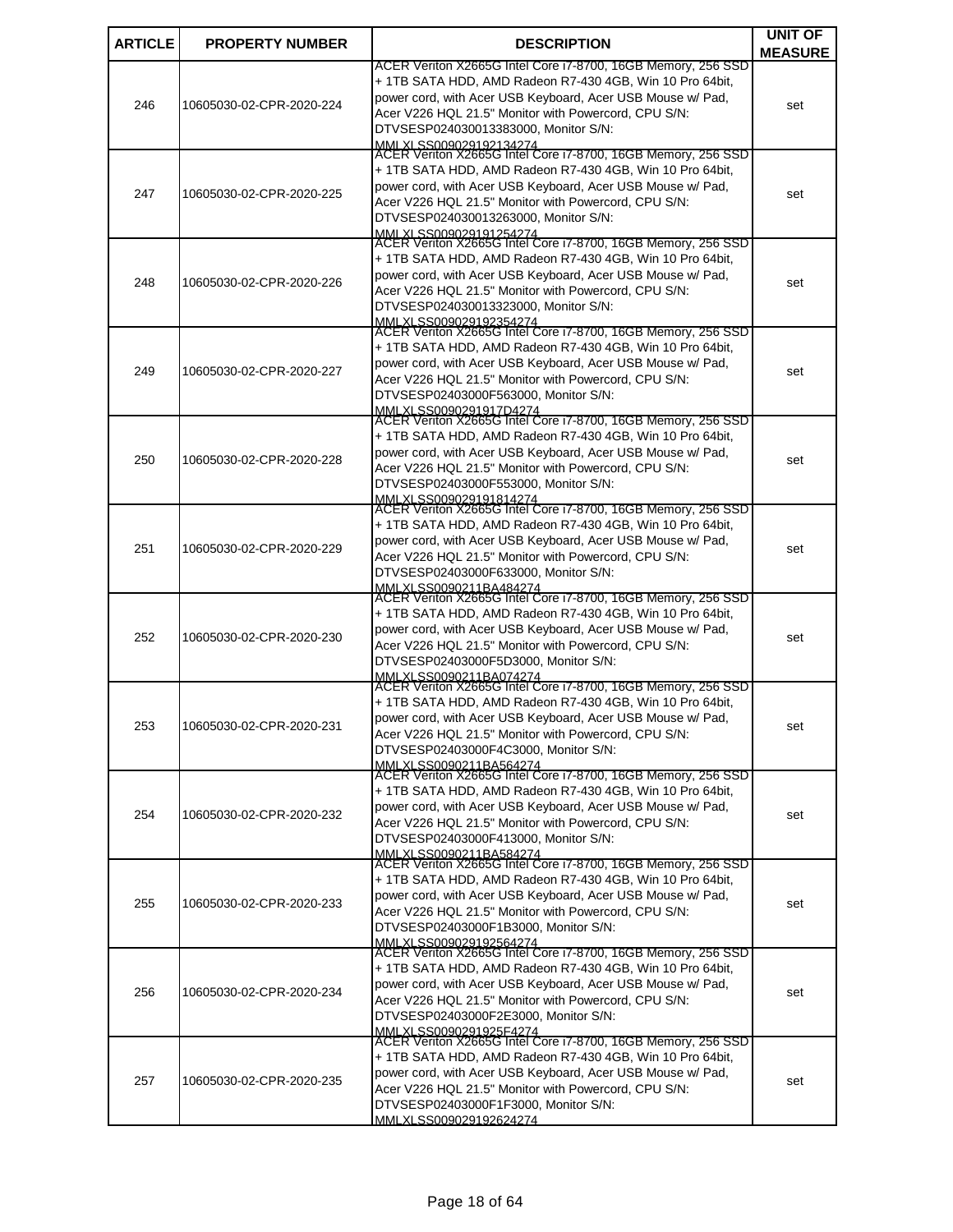| <b>ARTICLE</b> | <b>PROPERTY NUMBER</b>   | <b>DESCRIPTION</b>                                                                                                       | <b>UNIT OF</b> |
|----------------|--------------------------|--------------------------------------------------------------------------------------------------------------------------|----------------|
|                |                          | ACER Veriton X2665G Intel Core i7-8700, 16GB Memory, 256 SSD                                                             | <b>MEASURE</b> |
|                |                          | + 1TB SATA HDD, AMD Radeon R7-430 4GB, Win 10 Pro 64bit,                                                                 |                |
| 258            | 10605030-02-CPR-2020-236 | power cord, with Acer USB Keyboard, Acer USB Mouse w/ Pad,                                                               | set            |
|                |                          | Acer V226 HQL 21.5" Monitor with Powercord, CPU S/N:<br>DTVSESP02403000F1D3000, Monitor S/N:                             |                |
|                |                          | MMLXLSS00902919AC94274                                                                                                   |                |
|                |                          | ACER Veriton X2665G Intel Core i7-8700, 16GB Memory, 256 SSD<br>+ 1TB SATA HDD, AMD Radeon R7-430 4GB, Win 10 Pro 64bit, |                |
|                |                          | power cord, with Acer USB Keyboard, Acer USB Mouse w/ Pad,                                                               |                |
| 259            | 10605030-02-CPR-2020-237 | Acer V226 HQL 21.5" Monitor with Powercord, CPU S/N:                                                                     | set            |
|                |                          | DTVSESP02403000F2C3000, Monitor S/N:<br>MMLXLSS0090291926C4274                                                           |                |
|                |                          | ACER Veriton X2665G Intel Core i7-8700, 16GB Memory, 256 SSD                                                             |                |
|                |                          | + 1TB SATA HDD, AMD Radeon R7-430 4GB, Win 10 Pro 64bit,                                                                 |                |
| 260            | 10605030-02-CPR-2020-238 | power cord, with Acer USB Keyboard, Acer USB Mouse w/ Pad,<br>Acer V226 HQL 21.5" Monitor with Powercord, CPU S/N:       | set            |
|                |                          | DTVSESP02403000F493000, Monitor S/N:                                                                                     |                |
|                |                          | MMLXLSS0090291926F4274<br>ACER Veriton X2665G Intel Core i7-8700, 16GB Memory, 256 SSD                                   |                |
|                |                          | + 1TB SATA HDD, AMD Radeon R7-430 4GB, Win 10 Pro 64bit,                                                                 |                |
| 261            | 10605030-02-CPR-2020-239 | power cord, with Acer USB Keyboard, Acer USB Mouse w/ Pad,                                                               | set            |
|                |                          | Acer V226 HQL 21.5" Monitor with Powercord, CPU S/N:                                                                     |                |
|                |                          | DTVSESP02403000F203000, Monitor S/N:<br>MMLXLSS0090291927E4274                                                           |                |
|                |                          | ACER Veriton X2665G Intel Core i7-8700, 16GB Memory, 256 SSD                                                             |                |
|                |                          | + 1TB SATA HDD, AMD Radeon R7-430 4GB, Win 10 Pro 64bit,                                                                 |                |
| 262            | 10605030-02-CPR-2020-240 | power cord, with Acer USB Keyboard, Acer USB Mouse w/ Pad,<br>Acer V226 HQL 21.5" Monitor with Powercord, CPU S/N:       | set            |
|                |                          | DTVSESP02403000F2F3000, Monitor S/N:                                                                                     |                |
|                |                          | MMLXLSS009029192654274<br> ACER Veriton X2665G Intel Core i7-8700, 16GB Memory, 256 SSD                                  |                |
|                |                          | + 1TB SATA HDD, AMD Radeon R7-430 4GB, Win 10 Pro 64bit,                                                                 |                |
| 263            | 10605030-02-CPR-2020-241 | power cord, with Acer USB Keyboard, Acer USB Mouse w/ Pad,                                                               | set            |
|                |                          | Acer V226 HQL 21.5" Monitor with Powercord, CPU S/N:                                                                     |                |
|                |                          | DTVSESP02403000F483000, Monitor S/N:<br>MMLXLSS0090291926B4274                                                           |                |
|                |                          | ACER Veriton X2665G Intel Core i7-8700, 16GB Memory, 256 SSD                                                             |                |
|                |                          | + 1TB SATA HDD, AMD Radeon R7-430 4GB, Win 10 Pro 64bit,<br>power cord, with Acer USB Keyboard, Acer USB Mouse w/ Pad,   |                |
| 264            | 10605030-02-CPR-2020-242 | Acer V226 HQL 21.5" Monitor with Powercord, CPU S/N:                                                                     | set            |
|                |                          | DTVSESP02403000F283000. Monitor S/N:                                                                                     |                |
|                |                          | MMI XI SS009029192684274<br>ACER Veriton X2665G Intel Core i7-8700, 16GB Memory, 256 SSD                                 |                |
|                |                          | + 1TB SATA HDD, AMD Radeon R7-430 4GB, Win 10 Pro 64bit,                                                                 |                |
| 265            | 10605030-02-CPR-2020-243 | power cord, with Acer USB Keyboard, Acer USB Mouse w/ Pad,                                                               | set            |
|                |                          | Acer V226 HQL 21.5" Monitor with Powercord, CPU S/N:<br>DTVSESP02403000F3F3000, Monitor S/N:                             |                |
|                |                          | MMI XI SS009029192784274                                                                                                 |                |
|                |                          | ACER Veriton X2665G Intel Core i7-8700, 16GB Memory, 256 SSD<br>+ 1TB SATA HDD, AMD Radeon R7-430 4GB, Win 10 Pro 64bit, |                |
|                |                          | power cord, with Acer USB Keyboard, Acer USB Mouse w/ Pad,                                                               |                |
| 266            | 10605030-02-CPR-2020-244 | Acer V226 HQL 21.5" Monitor with Powercord, CPU S/N:                                                                     | set            |
|                |                          | DTVSESP02403000F4B3000. Monitor S/N:                                                                                     |                |
|                |                          | MMLXLSS00902918E464274<br>ACER Veriton X2665G Intel Core i7-8700, 16GB Memory, 256 SSD                                   |                |
|                |                          | + 1TB SATA HDD, AMD Radeon R7-430 4GB, Win 10 Pro 64bit,                                                                 |                |
| 267            | 10605030-02-CPR-2020-245 | power cord, with Acer USB Keyboard, Acer USB Mouse w/ Pad,<br>Acer V226 HQL 21.5" Monitor with Powercord, CPU S/N:       | set            |
|                |                          | DTVSESP02403000F683000, Monitor S/N:                                                                                     |                |
|                |                          | MMI XI SS009029192704274<br>ACER Veriton X2665G Intel Core i7-8700, 16GB Memory, 256 SSD                                 |                |
|                |                          | + 1TB SATA HDD, AMD Radeon R7-430 4GB, Win 10 Pro 64bit,                                                                 |                |
| 268            | 10605030-02-CPR-2020-246 | power cord, with Acer USB Keyboard, Acer USB Mouse w/ Pad,                                                               | set            |
|                |                          | Acer V226 HQL 21.5" Monitor with Powercord, CPU S/N:<br>DTVSESP02403000F383000, Monitor S/N:                             |                |
|                |                          |                                                                                                                          |                |
|                |                          | MMLXI SS009029192734274<br>ACER Veriton X2665G Intel Core i7-8700, 16GB Memory, 256 SSD                                  |                |
|                |                          | + 1TB SATA HDD, AMD Radeon R7-430 4GB, Win 10 Pro 64bit,<br>power cord, with Acer USB Keyboard, Acer USB Mouse w/ Pad,   |                |
| 269            | 10605030-02-CPR-2020-247 | Acer V226 HQL 21.5" Monitor with Powercord, CPU S/N:                                                                     | set            |
|                |                          | DTVSESP02403000F263000, Monitor S/N:                                                                                     |                |
|                |                          | MMI XI SS009029192874274                                                                                                 |                |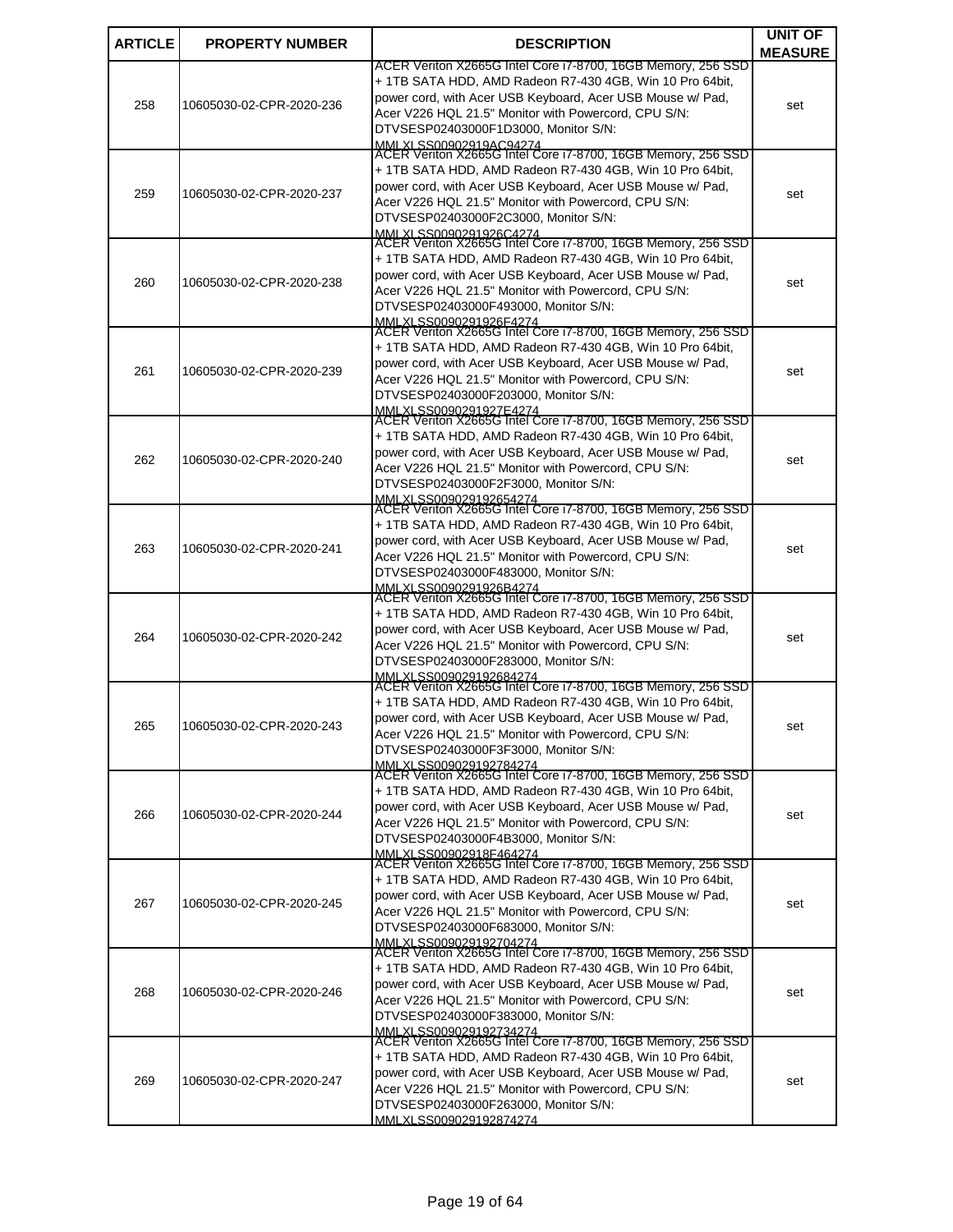| <b>ARTICLE</b> | <b>PROPERTY NUMBER</b>   | <b>DESCRIPTION</b>                                                                                                       | <b>UNIT OF</b> |
|----------------|--------------------------|--------------------------------------------------------------------------------------------------------------------------|----------------|
|                |                          | ACER Veriton X2665G Intel Core i7-8700, 16GB Memory, 256 SSD                                                             | <b>MEASURE</b> |
|                |                          | + 1TB SATA HDD, AMD Radeon R7-430 4GB, Win 10 Pro 64bit,                                                                 |                |
| 270            | 10605030-02-CPR-2020-248 | power cord, with Acer USB Keyboard, Acer USB Mouse w/ Pad,                                                               | set            |
|                |                          | Acer V226 HQL 21.5" Monitor with Powercord, CPU S/N:                                                                     |                |
|                |                          | DTVSESP02403000F323000, Monitor S/N:                                                                                     |                |
|                |                          | MMLXLSS009029192854274<br>ACER Veriton X2665G Intel Core i7-8700, 16GB Memory, 256 SSD                                   |                |
|                |                          | + 1TB SATA HDD, AMD Radeon R7-430 4GB, Win 10 Pro 64bit,                                                                 |                |
| 271            | 10605030-02-CPR-2020-249 | power cord, with Acer USB Keyboard, Acer USB Mouse w/ Pad,<br>Acer V226 HQL 21.5" Monitor with Powercord, CPU S/N:       | set            |
|                |                          | DTVSESP02403000F543000, Monitor S/N:                                                                                     |                |
|                |                          | MMLXLSS0090291928F4274                                                                                                   |                |
|                |                          | ACER Veriton X2665G Intel Core i7-8700, 16GB Memory, 256 SSD<br>+ 1TB SATA HDD, AMD Radeon R7-430 4GB, Win 10 Pro 64bit, |                |
|                |                          | power cord, with Acer USB Keyboard, Acer USB Mouse w/ Pad,                                                               |                |
| 272            | 10605030-02-CPR-2020-250 | Acer V226 HQL 21.5" Monitor with Powercord, CPU S/N:                                                                     | set            |
|                |                          | DTVSESP02403000F3E3000, Monitor S/N:                                                                                     |                |
|                |                          | MMLXLSS009029192914274<br>ACER Veriton X2665G Intel Core i7-8700, 16GB Memory, 256 SSD                                   |                |
|                |                          | + 1TB SATA HDD, AMD Radeon R7-430 4GB, Win 10 Pro 64bit,                                                                 |                |
| 273            | 10605030-02-CPR-2020-251 | power cord, with Acer USB Keyboard, Acer USB Mouse w/ Pad,                                                               | set            |
|                |                          | Acer V226 HQL 21.5" Monitor with Powercord, CPU S/N:                                                                     |                |
|                |                          | DTVSESP02403000F233000, Monitor S/N:                                                                                     |                |
|                |                          | MMLXLSS009029192894274<br>ACER Veriton X2665G Intel Core i7-8700, 16GB Memory, 256 SSD                                   |                |
|                |                          | + 1TB SATA HDD, AMD Radeon R7-430 4GB, Win 10 Pro 64bit,                                                                 |                |
| 274            | 10605030-02-CPR-2020-252 | power cord, with Acer USB Keyboard, Acer USB Mouse w/ Pad,                                                               | set            |
|                |                          | Acer V226 HQL 21.5" Monitor with Powercord, CPU S/N:<br>DTVSESP02403000F243000, Monitor S/N:                             |                |
|                |                          |                                                                                                                          |                |
|                |                          | MMLXLSS009029192664274<br>ACER Veriton X2665G Intel Core i7-8700, 16GB Memory, 256 SSD                                   |                |
|                |                          | + 1TB SATA HDD, AMD Radeon R7-430 4GB, Win 10 Pro 64bit,                                                                 |                |
| 275            | 10605030-02-CPR-2020-253 | power cord, with Acer USB Keyboard, Acer USB Mouse w/ Pad,<br>Acer V226 HQL 21.5" Monitor with Powercord, CPU S/N:       | set            |
|                |                          | DTVSESP02403000F443000, Monitor S/N:                                                                                     |                |
|                |                          | MMLXLSS009029192844274<br>ACER Veriton X2665G Intel Core i7-8700, 16GB Memory, 256 SSD                                   |                |
|                |                          | + 1TB SATA HDD, AMD Radeon R7-430 4GB, Win 10 Pro 64bit,                                                                 |                |
|                |                          | power cord, with Acer USB Keyboard, Acer USB Mouse w/ Pad,                                                               |                |
| 276            | 10605030-02-CPR-2020-254 | Acer V226 HQL 21.5" Monitor with Powercord, CPU S/N:                                                                     | set            |
|                |                          | DTVSESP02403000FC43000, Monitor S/N:                                                                                     |                |
|                |                          | MMLXLSS0090291927C4274<br>ACER Veriton X2665G Intel Core i7-8700, 16GB Memory, 256 SSD                                   |                |
|                |                          | + 1TB SATA HDD, AMD Radeon R7-430 4GB, Win 10 Pro 64bit,                                                                 |                |
| 277            | 10605030-02-CPR-2020-255 | power cord, with Acer USB Keyboard, Acer USB Mouse w/ Pad,                                                               | set            |
|                |                          | Acer V226 HQL 21.5" Monitor with Powercord, CPU S/N:<br>DTVSESP02403000F253000, Monitor S/N:                             |                |
|                |                          | MMI XI SS0090291927A4274                                                                                                 |                |
|                |                          | ACER Veriton X2665G Intel Core i7-8700, 16GB Memory, 256 SSD                                                             |                |
|                |                          | + 1TB SATA HDD, AMD Radeon R7-430 4GB, Win 10 Pro 64bit,<br>power cord, with Acer USB Keyboard, Acer USB Mouse w/ Pad,   |                |
| 278            | 10605030-02-CPR-2020-256 | Acer V226 HQL 21.5" Monitor with Powercord, CPU S/N:                                                                     | set            |
|                |                          | DTVSESP02403000F4F3000, Monitor S/N:                                                                                     |                |
|                |                          | MMLXI SS009029191964274<br>ACER Veriton X2665G Intel Core i7-8700, 16GB Memory, 256 SSD                                  |                |
|                |                          | + 1TB SATA HDD, AMD Radeon R7-430 4GB, Win 10 Pro 64bit,                                                                 |                |
|                |                          | power cord, with Acer USB Keyboard, Acer USB Mouse w/ Pad,                                                               |                |
| 279            | 10605030-02-CPR-2020-257 | Acer V226 HQL 21.5" Monitor with Powercord, CPU S/N:                                                                     | set            |
|                |                          | DTVSESP02403000F6A3000, Monitor S/N:                                                                                     |                |
|                |                          | MMI XI SS009029191984274<br>ACER Veriton X2665G Intel Core i7-8700, 16GB Memory, 256 SSD                                 |                |
|                |                          | + 1TB SATA HDD, AMD Radeon R7-430 4GB, Win 10 Pro 64bit,                                                                 |                |
| 280            | 10605030-02-CPR-2020-258 | power cord, with Acer USB Keyboard, Acer USB Mouse w/ Pad,                                                               | set            |
|                |                          | Acer V226 HQL 21.5" Monitor with Powercord, CPU S/N:<br>DTVSESP02403000F5A3000, Monitor S/N:                             |                |
|                |                          |                                                                                                                          |                |
|                |                          | MMLXLSS0090291918F4274<br>ACER Veriton X2665G Intel Core i7-8700, 16GB Memory, 256 SSD                                   |                |
|                |                          | + 1TB SATA HDD, AMD Radeon R7-430 4GB, Win 10 Pro 64bit,                                                                 |                |
| 281            | 10605030-02-CPR-2020-259 | power cord, with Acer USB Keyboard, Acer USB Mouse w/ Pad,<br>Acer V226 HQL 21.5" Monitor with Powercord, CPU S/N:       | set            |
|                |                          | DTVSESP02403000F573000, Monitor S/N:                                                                                     |                |
|                |                          | MMI XI SS009029191F94274                                                                                                 |                |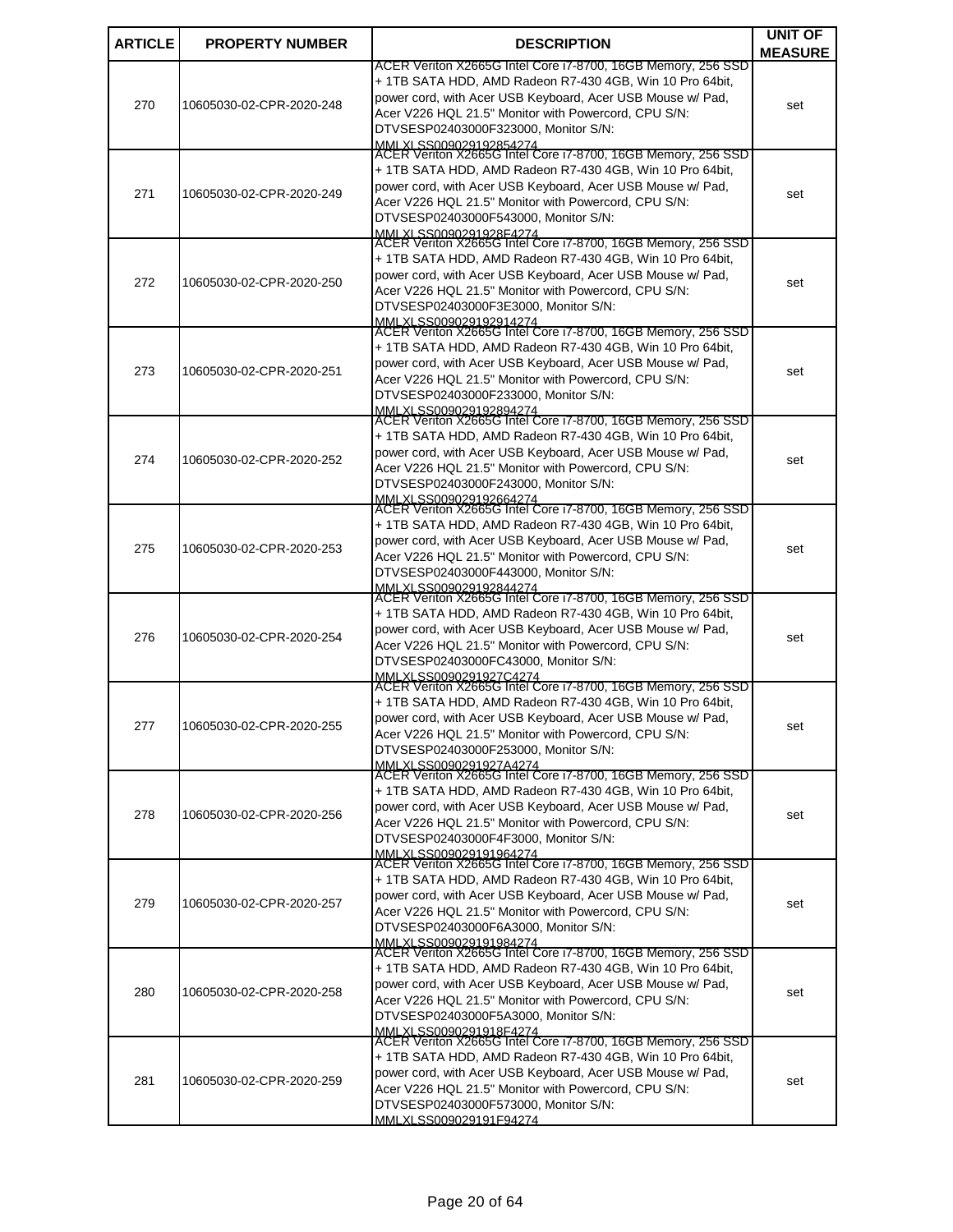| <b>ARTICLE</b> | <b>PROPERTY NUMBER</b>   | <b>DESCRIPTION</b>                                                                                                       | <b>UNIT OF</b> |
|----------------|--------------------------|--------------------------------------------------------------------------------------------------------------------------|----------------|
|                |                          | ACER Veriton X2665G Intel Core i7-8700, 16GB Memory, 256 SSD                                                             | <b>MEASURE</b> |
| 282            | 10605030-02-CPR-2020-260 | + 1TB SATA HDD, AMD Radeon R7-430 4GB, Win 10 Pro 64bit,                                                                 |                |
|                |                          | power cord, with Acer USB Keyboard, Acer USB Mouse w/ Pad,                                                               | set            |
|                |                          | Acer V226 HQL 21.5" Monitor with Powercord, CPU S/N:<br>DTVSESP024030013IF3000, Monitor S/N:                             |                |
|                |                          | MMLXLSS009029192374274<br> ACER Veriton X2665G Intel Core i7-8700, 16GB Memory, 256 SSD                                  |                |
|                |                          |                                                                                                                          |                |
|                |                          | + 1TB SATA HDD, AMD Radeon R7-430 4GB, Win 10 Pro 64bit,<br>power cord, with Acer USB Keyboard, Acer USB Mouse w/ Pad,   |                |
| 283            | 10605030-02-CPR-2020-261 | Acer V226 HQL 21.5" Monitor with Powercord, CPU S/N:                                                                     | set            |
|                |                          | DTVSESP024030013303000, Monitor S/N:                                                                                     |                |
|                |                          | MMLXLSS009029192414274<br>ACER Veriton X2665G Intel Core i7-8700, 16GB Memory, 256 SSD                                   |                |
|                |                          | + 1TB SATA HDD, AMD Radeon R7-430 4GB, Win 10 Pro 64bit,                                                                 |                |
| 284            | 10605030-02-CPR-2020-262 | power cord, with Acer USB Keyboard, Acer USB Mouse w/ Pad,                                                               | set            |
|                |                          | Acer V226 HQL 21.5" Monitor with Powercord, CPU S/N:<br>DTVSESP0240300131C3000, Monitor S/N:                             |                |
|                |                          | MMLXLSS009029192064274<br>ACER Veriton X2665G Intel Core i7-8700, 16GB Memory, 256 SSD                                   |                |
|                |                          | + 1TB SATA HDD, AMD Radeon R7-430 4GB, Win 10 Pro 64bit,                                                                 |                |
|                |                          | power cord, with Acer USB Keyboard, Acer USB Mouse w/ Pad,                                                               |                |
| 285            | 10605030-02-CPR-2020-263 | Acer V226 HQL 21.5" Monitor with Powercord, CPU S/N:                                                                     | set            |
|                |                          | DTVSESP024030011DE3000, Monitor S/N:                                                                                     |                |
|                |                          | MMLXLSS009029192054274<br>ACER Veriton X2665G Intel Core i7-8700, 16GB Memory, 256 SSD                                   |                |
|                |                          | + 1TB SATA HDD, AMD Radeon R7-430 4GB, Win 10 Pro 64bit,                                                                 |                |
| 286            | 10605030-02-CPR-2020-264 | power cord, with Acer USB Keyboard, Acer USB Mouse w/ Pad,                                                               | set            |
|                |                          | Acer V226 HQL 21.5" Monitor with Powercord, CPU S/N:<br>DTVSESP024030012F83000, Monitor S/N:                             |                |
|                |                          |                                                                                                                          |                |
|                |                          | MMLXLSS0090291921D4274<br>ACER Veriton X2665G Intel Core i7-8700, 16GB Memory, 256 SSD                                   |                |
|                |                          | + 1TB SATA HDD, AMD Radeon R7-430 4GB, Win 10 Pro 64bit,<br>power cord, with Acer USB Keyboard, Acer USB Mouse w/ Pad,   |                |
| 287            | 10605030-02-CPR-2020-265 | Acer V226 HQL 21.5" Monitor with Powercord, CPU S/N:                                                                     | set            |
|                |                          | DTVSESP024030012FD3000, Monitor S/N:                                                                                     |                |
|                |                          | MMLXLSS009029192074274<br>ACER Veriton X2665G Intel Core i7-8700, 16GB Memory, 256 SSD                                   |                |
|                |                          | + 1TB SATA HDD, AMD Radeon R7-430 4GB, Win 10 Pro 64bit,                                                                 |                |
| 288            | 10605030-02-CPR-2020-266 | power cord, with Acer USB Keyboard, Acer USB Mouse w/ Pad,                                                               | set            |
|                |                          | Acer V226 HQL 21.5" Monitor with Powercord, CPU S/N:<br>DTVSESP024030012EA3000, Monitor S/N:                             |                |
|                |                          | MMI XI SS009029192174274                                                                                                 |                |
|                |                          | ACER Veriton X2665G Intel Core i7-8700, 16GB Memory, 256 SSD<br>+ 1TB SATA HDD, AMD Radeon R7-430 4GB, Win 10 Pro 64bit, |                |
|                |                          | power cord, with Acer USB Keyboard, Acer USB Mouse w/ Pad,                                                               |                |
| 289            | 10605030-02-CPR-2020-267 | Acer V226 HQL 21.5" Monitor with Powercord, CPU S/N:                                                                     | set            |
|                |                          | DTVSESP024030012E43000, Monitor S/N:                                                                                     |                |
|                |                          | MMI XI SS009029192084274<br>ACER Veriton X2665G Intel Core i7-8700, 16GB Memory, 256 SSD                                 |                |
|                |                          | + 1TB SATA HDD, AMD Radeon R7-430 4GB, Win 10 Pro 64bit,                                                                 |                |
| 290            | 10605030-02-CPR-2020-268 | power cord, with Acer USB Keyboard, Acer USB Mouse w/ Pad,<br>Acer V226 HQL 21.5" Monitor with Powercord, CPU S/N:       | set            |
|                |                          | DTVSESP024030012D43000, Monitor S/N:                                                                                     |                |
|                |                          | MMLXI SS009029192094274<br>ACER Veriton X2665G Intel Core i7-8700, 16GB Memory, 256 SSD                                  |                |
|                |                          | + 1TB SATA HDD, AMD Radeon R7-430 4GB, Win 10 Pro 64bit,                                                                 |                |
|                |                          | power cord, with Acer USB Keyboard, Acer USB Mouse w/ Pad,                                                               |                |
| 291            | 10605030-02-CPR-2020-269 | Acer V226 HQL 21.5" Monitor with Powercord, CPU S/N:                                                                     | set            |
|                |                          | DTVSESP02403000F393000, Monitor S/N:                                                                                     |                |
|                |                          | MMI XI SS009029191934274<br>ACER Veriton X2665G Intel Core i7-8700, 16GB Memory, 256 SSD                                 |                |
|                |                          | + 1TB SATA HDD, AMD Radeon R7-430 4GB, Win 10 Pro 64bit,                                                                 |                |
| 292            | 10605030-02-CPR-2020-270 | power cord, with Acer USB Keyboard, Acer USB Mouse w/ Pad,<br>Acer V226 HQL 21.5" Monitor with Powercord, CPU S/N:       | set            |
|                |                          | DTVSESP02403000F223000, Monitor S/N:                                                                                     |                |
|                |                          | MMLXLSS009029191E44274<br>ACER Veriton X2665G Intel Core i7-8700, 16GB Memory, 256 SSD                                   |                |
|                |                          | + 1TB SATA HDD, AMD Radeon R7-430 4GB, Win 10 Pro 64bit,                                                                 |                |
| 293            | 10605030-02-CPR-2020-271 | power cord, with Acer USB Keyboard, Acer USB Mouse w/ Pad,                                                               |                |
|                |                          | Acer V226 HQL 21.5" Monitor with Powercord, CPU S/N:                                                                     | set            |
|                |                          | DTVSESP02403000F1A3000, Monitor S/N:                                                                                     |                |
|                |                          | MMI XI SS009029191F54274                                                                                                 |                |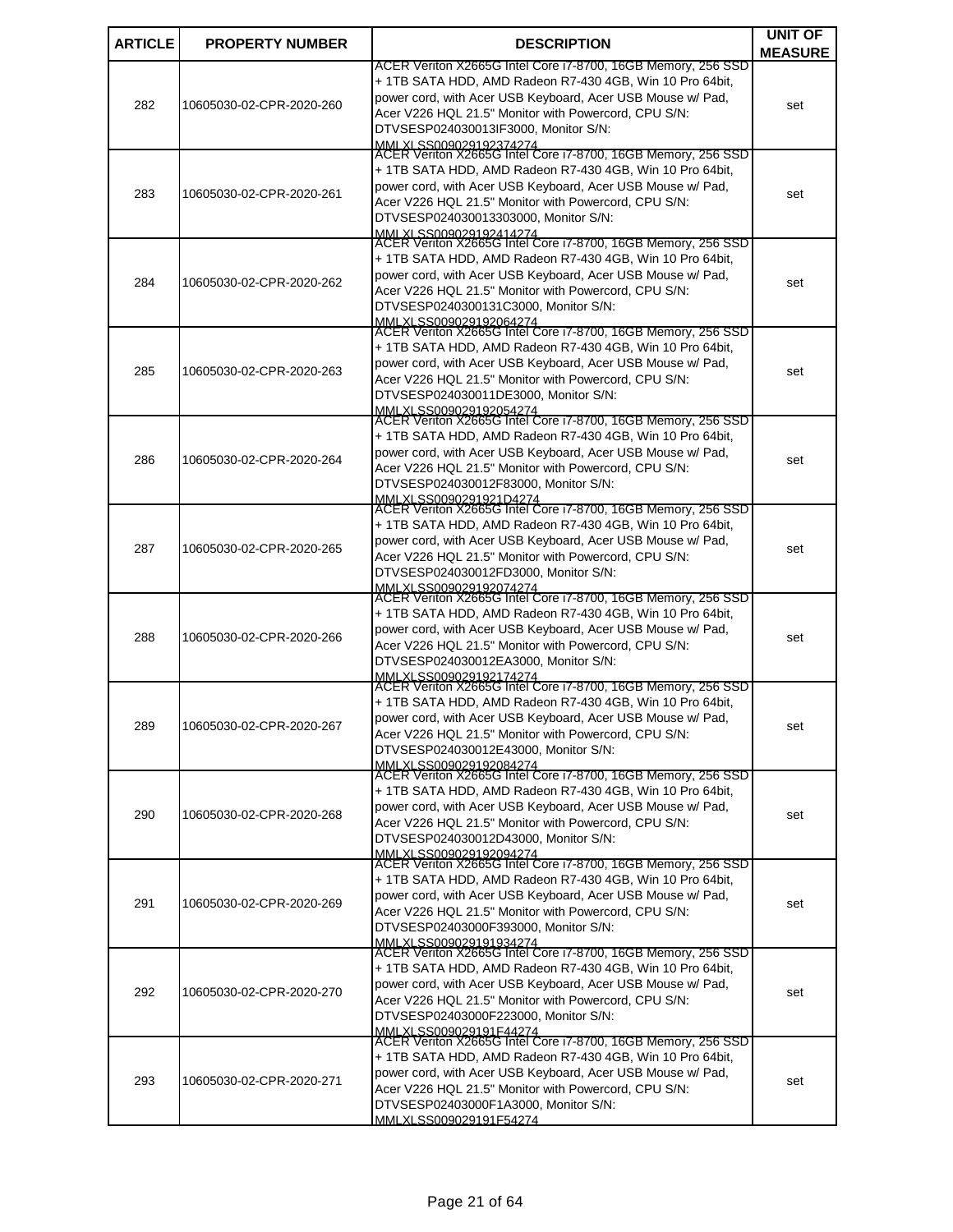| <b>ARTICLE</b> | <b>PROPERTY NUMBER</b>   | <b>DESCRIPTION</b>                                                                                                       | <b>UNIT OF</b> |
|----------------|--------------------------|--------------------------------------------------------------------------------------------------------------------------|----------------|
|                |                          | ACER Veriton X2665G Intel Core i7-8700, 16GB Memory, 256 SSD                                                             | <b>MEASURE</b> |
|                |                          | + 1TB SATA HDD, AMD Radeon R7-430 4GB, Win 10 Pro 64bit,                                                                 |                |
| 294            | 10605030-02-CPR-2020-272 | power cord, with Acer USB Keyboard, Acer USB Mouse w/ Pad,                                                               | set            |
|                |                          | Acer V226 HQL 21.5" Monitor with Powercord, CPU S/N:<br>DTVSESP02403000F273000, Monitor S/N:                             |                |
|                |                          | MMLXLSS009029191F64274<br>ACER Veriton X2665G Intel Core i7-8700, 16GB Memory, 256 SSD                                   |                |
|                |                          | + 1TB SATA HDD, AMD Radeon R7-430 4GB, Win 10 Pro 64bit,                                                                 |                |
|                |                          | power cord, with Acer USB Keyboard, Acer USB Mouse w/ Pad,                                                               |                |
| 295            | 10605030-02-CPR-2020-273 | Acer V226 HQL 21.5" Monitor with Powercord, CPU S/N:                                                                     | set            |
|                |                          | DTVSESP024030010173000, Monitor S/N:<br>MMLXLSS009029191F74274                                                           |                |
|                |                          | ACER Veriton X2665G Intel Core i7-8700, 16GB Memory, 256 SSD                                                             |                |
|                |                          | + 1TB SATA HDD, AMD Radeon R7-430 4GB, Win 10 Pro 64bit,                                                                 |                |
| 296            | 10605030-02-CPR-2020-274 | power cord, with Acer USB Keyboard, Acer USB Mouse w/ Pad,<br>Acer V226 HQL 21.5" Monitor with Powercord, CPU S/N:       | set            |
|                |                          | DTVSESP02403000F2B3000, Monitor S/N:                                                                                     |                |
|                |                          | MMLXLSS0090211BA2F4274<br>ACER Veriton X2665G Intel Core i7-8700, 16GB Memory, 256 SSD                                   |                |
|                |                          | + 1TB SATA HDD, AMD Radeon R7-430 4GB, Win 10 Pro 64bit,                                                                 |                |
| 297            | 10605030-02-CPR-2020-275 | power cord, with Acer USB Keyboard, Acer USB Mouse w/ Pad,                                                               | set            |
|                |                          | Acer V226 HQL 21.5" Monitor with Powercord, CPU S/N:                                                                     |                |
|                |                          | DTVSESP02403000F1C3000, Monitor S/N:                                                                                     |                |
|                |                          | MMLXLSS0090211BA104274<br>ACER Veriton X2665G Intel Core i7-8700, 16GB Memory, 256 SSD                                   |                |
|                |                          | + 1TB SATA HDD, AMD Radeon R7-430 4GB, Win 10 Pro 64bit,                                                                 |                |
| 298            | 10605030-02-CPR-2020-276 | power cord, with Acer USB Keyboard, Acer USB Mouse w/ Pad,<br>Acer V226 HQL 21.5" Monitor with Powercord, CPU S/N:       | set            |
|                |                          | DTVSESP02403000F1E3000, Monitor S/N:                                                                                     |                |
|                |                          | MMLXLSS0090211BA2E4274<br>ACER Veriton X2665G Intel Core i7-8700, 16GB Memory, 256 SSD                                   |                |
|                |                          | + 1TB SATA HDD, AMD Radeon R7-430 4GB, Win 10 Pro 64bit,                                                                 |                |
| 299            | 10605030-02-CPR-2020-277 | power cord, with Acer USB Keyboard, Acer USB Mouse w/ Pad,                                                               | set            |
|                |                          | Acer V226 HQL 21.5" Monitor with Powercord, CPU S/N:                                                                     |                |
|                |                          | DTVSESP02403000F193000, Monitor S/N:<br>MMLXLSS0090291925B4274                                                           |                |
|                |                          | ACER Veriton X2665G Intel Core i7-8700, 16GB Memory, 256 SSD                                                             |                |
|                |                          | + 1TB SATA HDD, AMD Radeon R7-430 4GB, Win 10 Pro 64bit,<br>power cord, with Acer USB Keyboard, Acer USB Mouse w/ Pad,   |                |
| 300            | 10605030-02-CPR-2020-278 | Acer V226 HQL 21.5" Monitor with Powercord, CPU S/N:                                                                     | set            |
|                |                          | DTVSESP024030012FB3000, Monitor S/N:                                                                                     |                |
|                |                          | MMI XI SS009029192184274<br>ACER Veriton X2665G Intel Core i7-8700, 16GB Memory, 256 SSD                                 |                |
|                |                          | + 1TB SATA HDD, AMD Radeon R7-430 4GB, Win 10 Pro 64bit,                                                                 |                |
| 301            | 10605030-02-CPR-2020-279 | power cord, with Acer USB Keyboard, Acer USB Mouse w/ Pad,                                                               | set            |
|                |                          | Acer V226 HQL 21.5" Monitor with Powercord, CPU S/N:<br>DTVSESP024030013073000, Monitor S/N:                             |                |
|                |                          | MMI XI SS009029192164274                                                                                                 |                |
|                |                          | ACER Veriton X2665G Intel Core i7-8700, 16GB Memory, 256 SSD<br>+ 1TB SATA HDD, AMD Radeon R7-430 4GB, Win 10 Pro 64bit, |                |
|                |                          | power cord, with Acer USB Keyboard, Acer USB Mouse w/ Pad,                                                               |                |
| 302            | 10605030-02-CPR-2020-280 | Acer V226 HQL 21.5" Monitor with Powercord, CPU S/N:                                                                     | set            |
|                |                          | DTVSESP0240300132E3000, Monitor S/N:                                                                                     |                |
|                |                          | MMLXI SS009029192194274<br>ACER Veriton X2665G Intel Core i7-8700, 16GB Memory, 256 SSD                                  |                |
|                |                          | + 1TB SATA HDD, AMD Radeon R7-430 4GB, Win 10 Pro 64bit,                                                                 |                |
| 303            | 10605030-02-CPR-2020-281 | power cord, with Acer USB Keyboard, Acer USB Mouse w/ Pad,<br>Acer V226 HQL 21.5" Monitor with Powercord, CPU S/N:       | set            |
|                |                          | DTVSESP024030013183000, Monitor S/N:                                                                                     |                |
|                |                          | MMI XI SS009029192024274<br>ACER Veriton X2665G Intel Core i7-8700, 16GB Memory, 256 SSD                                 |                |
|                |                          | + 1TB SATA HDD, AMD Radeon R7-430 4GB, Win 10 Pro 64bit,                                                                 |                |
| 304            | 10605030-02-CPR-2020-282 | power cord, with Acer USB Keyboard, Acer USB Mouse w/ Pad,                                                               | set            |
|                |                          | Acer V226 HQL 21.5" Monitor with Powercord, CPU S/N:<br>DTVSESP024030012F13000, Monitor S/N:                             |                |
|                |                          |                                                                                                                          |                |
|                |                          | MMLXLSS009029191F34274<br>ACER Veriton X2665G Intel Core i7-8700, 16GB Memory, 256 SSD                                   |                |
|                |                          | + 1TB SATA HDD, AMD Radeon R7-430 4GB, Win 10 Pro 64bit,<br>power cord, with Acer USB Keyboard, Acer USB Mouse w/ Pad,   |                |
| 305            | 10605030-02-CPR-2020-283 | Acer V226 HQL 21.5" Monitor with Powercord, CPU S/N:                                                                     | set            |
|                |                          | DTVSESP024030013203000, Monitor S/N:                                                                                     |                |
|                |                          | MMI XI SS009029191F24274                                                                                                 |                |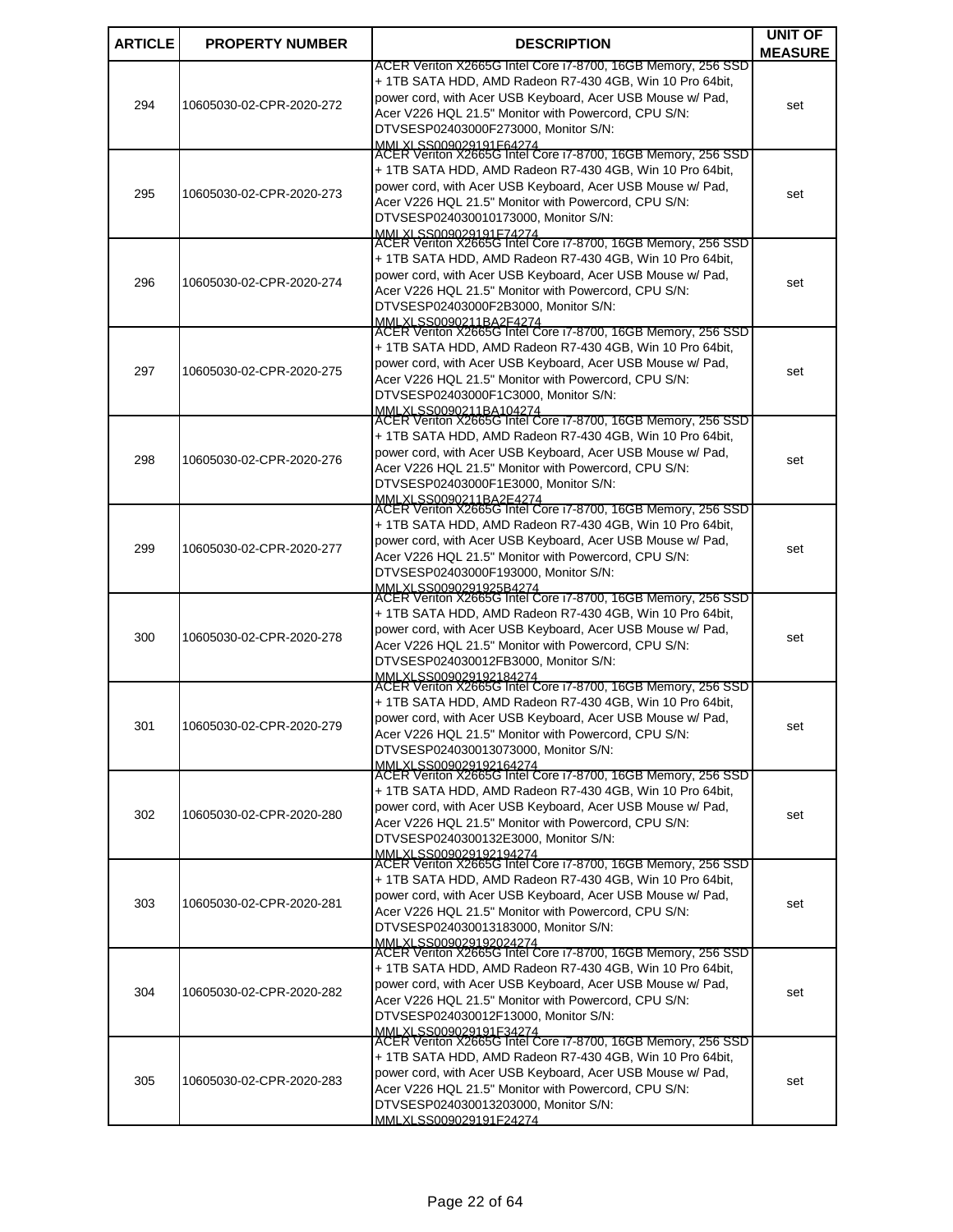| <b>ARTICLE</b> | <b>PROPERTY NUMBER</b>   | <b>DESCRIPTION</b>                                                                                                       | <b>UNIT OF</b> |
|----------------|--------------------------|--------------------------------------------------------------------------------------------------------------------------|----------------|
|                |                          | ACER Veriton X2665G Intel Core i7-8700, 16GB Memory, 256 SSD                                                             | <b>MEASURE</b> |
|                |                          | + 1TB SATA HDD, AMD Radeon R7-430 4GB, Win 10 Pro 64bit,                                                                 |                |
| 306            | 10605030-02-CPR-2020-284 | power cord, with Acer USB Keyboard, Acer USB Mouse w/ Pad,                                                               | set            |
|                |                          | Acer V226 HQL 21.5" Monitor with Powercord, CPU S/N:                                                                     |                |
|                |                          | DTVSESP024030013213000, Monitor S/N:<br>MMLXLSS0090291920B4274                                                           |                |
|                |                          | ACER Veriton X2665G Intel Core i7-8700, 16GB Memory, 256 SSD                                                             |                |
|                |                          | + 1TB SATA HDD, AMD Radeon R7-430 4GB, Win 10 Pro 64bit,                                                                 |                |
| 307            | 10605030-02-CPR-2020-285 | power cord, with Acer USB Keyboard, Acer USB Mouse w/ Pad,<br>Acer V226 HQL 21.5" Monitor with Powercord, CPU S/N:       | set            |
|                |                          | DTVSESP024030013083000, Monitor S/N:                                                                                     |                |
|                |                          | MMLXLSS009029192044274<br>ACER Veriton X2665G Intel Core i7-8700, 16GB Memory, 256 SSD                                   |                |
|                |                          | + 1TB SATA HDD, AMD Radeon R7-430 4GB, Win 10 Pro 64bit,                                                                 |                |
|                |                          | power cord, with Acer USB Keyboard, Acer USB Mouse w/ Pad,                                                               |                |
| 308            | 10605030-02-CPR-2020-286 | Acer V226 HQL 21.5" Monitor with Powercord, CPU S/N:                                                                     | set            |
|                |                          | DTVSESP024030013093000, Monitor S/N:                                                                                     |                |
|                |                          | MMLXLSS009029192034274<br>ACER Veriton X2665G Intel Core i7-8700, 16GB Memory, 256 SSD                                   |                |
|                |                          | + 1TB SATA HDD, AMD Radeon R7-430 4GB, Win 10 Pro 64bit,                                                                 |                |
| 309            | 10605030-02-CPR-2020-287 | power cord, with Acer USB Keyboard, Acer USB Mouse w/ Pad,                                                               | set            |
|                |                          | Acer V226 HQL 21.5" Monitor with Powercord, CPU S/N:                                                                     |                |
|                |                          | DTVSESP024030013163000. Monitor S/N:<br>MMLXLSS0090291920E4274                                                           |                |
|                |                          | ACER Veriton X2665G Intel Core i7-8700, 16GB Memory, 256 SSD                                                             |                |
|                |                          | + 1TB SATA HDD, AMD Radeon R7-430 4GB, Win 10 Pro 64bit,                                                                 |                |
| 310            | 10605030-02-CPR-2020-288 | power cord, with Acer USB Keyboard, Acer USB Mouse w/ Pad,<br>Acer V226 HQL 21.5" Monitor with Powercord, CPU S/N:       | set            |
|                |                          | DTVSESP024030013113000, Monitor S/N:                                                                                     |                |
|                |                          | MMLXLSS009029192224274<br>ACER Veriton X2665G Intel Core i7-8700, 16GB Memory, 256 SSD                                   |                |
|                |                          |                                                                                                                          |                |
|                |                          | + 1TB SATA HDD, AMD Radeon R7-430 4GB, Win 10 Pro 64bit,<br>power cord, with Acer USB Keyboard, Acer USB Mouse w/ Pad,   |                |
| 311            | 10605030-02-CPR-2020-289 | Acer V226 HQL 21.5" Monitor with Powercord, CPU S/N:                                                                     | set            |
|                |                          | DTVSESP0240300130D3000, Monitor S/N:                                                                                     |                |
|                |                          | MMLXLSS009029192214274<br>ACER Veriton X2665G Intel Core i7-8700, 16GB Memory, 256 SSD                                   |                |
|                |                          | + 1TB SATA HDD, AMD Radeon R7-430 4GB, Win 10 Pro 64bit,                                                                 |                |
| 312            | 10605030-02-CPR-2020-290 | power cord, with Acer USB Keyboard, Acer USB Mouse w/ Pad,                                                               | set            |
|                |                          | Acer V226 HQL 21.5" Monitor with Powercord, CPU S/N:                                                                     |                |
|                |                          | DTVSESP024030013193000. Monitor S/N:<br>MMLXLSS0090291922A4274                                                           |                |
|                |                          | ACER Veriton X2665G Intel Core i7-8700, 16GB Memory, 256 SSD                                                             |                |
|                |                          | + 1TB SATA HDD, AMD Radeon R7-430 4GB, Win 10 Pro 64bit,                                                                 |                |
| 313            | 10605030-02-CPR-2020-291 | power cord, with Acer USB Keyboard, Acer USB Mouse w/ Pad,<br>Acer V226 HQL 21.5" Monitor with Powercord, CPU S/N:       | set            |
|                |                          | DTVSESP024030013123000, Monitor S/N:                                                                                     |                |
|                |                          | MMI XI SS009029192124274                                                                                                 |                |
|                |                          | ACER Veriton X2665G Intel Core i7-8700, 16GB Memory, 256 SSD<br>+ 1TB SATA HDD, AMD Radeon R7-430 4GB, Win 10 Pro 64bit, |                |
|                |                          | power cord, with Acer USB Keyboard, Acer USB Mouse w/ Pad,                                                               |                |
| 314            | 10605030-02-CPR-2020-292 | Acer V226 HQL 21.5" Monitor with Powercord, CPU S/N:                                                                     | set            |
|                |                          | DTVSESP0240300132B3000, Monitor S/N:                                                                                     |                |
|                |                          | MMLXI SS009029192114274<br>ACER Veriton X2665G Intel Core i7-8700, 16GB Memory, 256 SSD                                  |                |
|                |                          | + 1TB SATA HDD, AMD Radeon R7-430 4GB, Win 10 Pro 64bit,                                                                 |                |
| 315            | 10605030-02-CPR-2020-293 | power cord, with Acer USB Keyboard, Acer USB Mouse w/ Pad,                                                               | set            |
|                |                          | Acer V226 HQL 21.5" Monitor with Powercord, CPU S/N:                                                                     |                |
|                |                          | DTVSESP0240300132A3000, Monitor S/N:                                                                                     |                |
|                |                          | MMLXLSS009029192104274<br>ACER Veriton X2665G Intel Core i7-8700, 16GB Memory, 256 SSD                                   |                |
|                |                          | + 1TB SATA HDD, AMD Radeon R7-430 4GB, Win 10 Pro 64bit,                                                                 |                |
| 316            | 10605030-02-CPR-2020-294 | power cord, with Acer USB Keyboard, Acer USB Mouse w/ Pad,                                                               | set            |
|                |                          | Acer V226 HQL 21.5" Monitor with Powercord, CPU S/N:<br>DTVSESP024030013023000, Monitor S/N:                             |                |
|                |                          | MMLXI SS009029191FC4274<br>ACER Veriton X2665G Intel Core i7-8700, 16GB Memory, 256 SSD                                  |                |
|                |                          |                                                                                                                          |                |
|                |                          | + 1TB SATA HDD, AMD Radeon R7-430 4GB, Win 10 Pro 64bit,<br>power cord, with Acer USB Keyboard, Acer USB Mouse w/ Pad,   |                |
| 317            | 10605030-02-CPR-2020-295 | Acer V226 HQL 21.5" Monitor with Powercord, CPU S/N:                                                                     | set            |
|                |                          | DTVSESP024030012DB3000, Monitor S/N:                                                                                     |                |
|                |                          | MMI XI SS009029191FF4274                                                                                                 |                |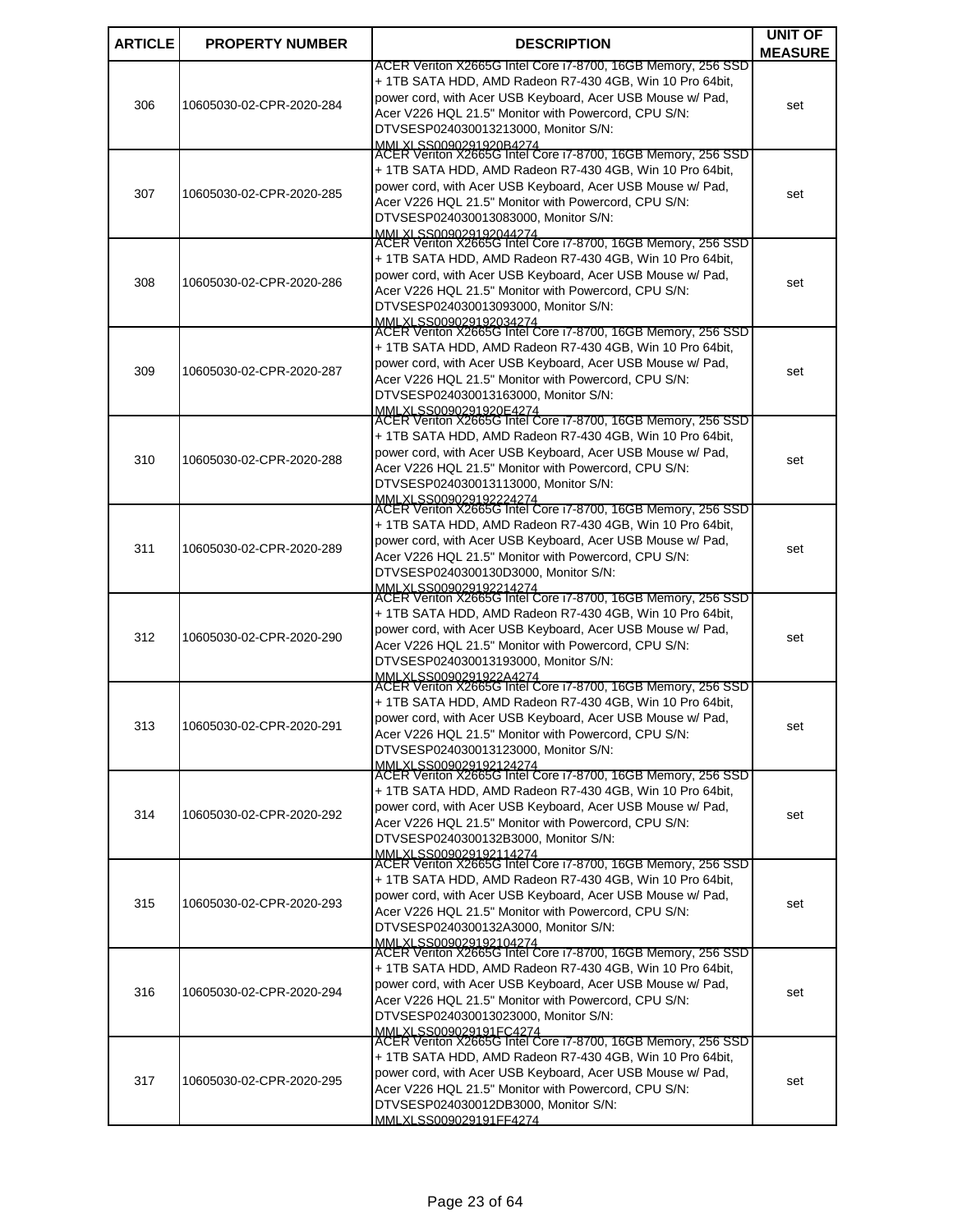| <b>ARTICLE</b> | <b>PROPERTY NUMBER</b>   | <b>DESCRIPTION</b>                                                                                                       | <b>UNIT OF</b> |
|----------------|--------------------------|--------------------------------------------------------------------------------------------------------------------------|----------------|
|                |                          | ACER Veriton X2665G Intel Core i7-8700, 16GB Memory, 256 SSD                                                             | <b>MEASURE</b> |
| 318            | 10605030-02-CPR-2020-296 | + 1TB SATA HDD, AMD Radeon R7-430 4GB, Win 10 Pro 64bit,                                                                 |                |
|                |                          | power cord, with Acer USB Keyboard, Acer USB Mouse w/ Pad,                                                               | set            |
|                |                          | Acer V226 HQL 21.5" Monitor with Powercord, CPU S/N:<br>DTVSESP024030013243000, Monitor S/N:                             |                |
|                |                          | MMLXLSS009029191FE4274                                                                                                   |                |
|                |                          | ACER Veriton X2665G Intel Core i7-8700, 16GB Memory, 256 SSD                                                             |                |
|                |                          | + 1TB SATA HDD, AMD Radeon R7-430 4GB, Win 10 Pro 64bit,<br>power cord, with Acer USB Keyboard, Acer USB Mouse w/ Pad,   |                |
| 319            | 10605030-02-CPR-2020-297 | Acer V226 HQL 21.5" Monitor with Powercord, CPU S/N:                                                                     | set            |
|                |                          | DTVSESP02403000F3B3000, Monitor S/N:                                                                                     |                |
|                |                          | MMLXLSS009029192004274<br>ACER Veriton X2665G Intel Core i7-8700, 16GB Memory, 256 SSD                                   |                |
|                |                          | + 1TB SATA HDD, AMD Radeon R7-430 4GB, Win 10 Pro 64bit,                                                                 |                |
| 320            | 10605030-02-CPR-2020-298 | power cord, with Acer USB Keyboard, Acer USB Mouse w/ Pad,                                                               | set            |
|                |                          | Acer V226 HQL 21.5" Monitor with Powercord, CPU S/N:                                                                     |                |
|                |                          | DTVSESP02403000F663000, Monitor S/N:                                                                                     |                |
|                |                          | MMLXLSS009029191804274<br>ACER Veriton X2665G Intel Core i7-8700, 16GB Memory, 256 SSD                                   |                |
|                |                          | + 1TB SATA HDD, AMD Radeon R7-430 4GB, Win 10 Pro 64bit,                                                                 |                |
| 321            | 10605030-02-CPR-2020-299 | power cord, with Acer USB Keyboard, Acer USB Mouse w/ Pad,<br>Acer V226 HQL 21.5" Monitor with Powercord, CPU S/N:       | set            |
|                |                          | DTVSESP02403000F423000, Monitor S/N:                                                                                     |                |
|                |                          | MMLXLSS0090291919E4274<br>ACER Veriton X2665G Intel Core i7-8700, 16GB Memory, 256 SSD                                   |                |
|                |                          | + 1TB SATA HDD, AMD Radeon R7-430 4GB, Win 10 Pro 64bit,                                                                 |                |
| 322            |                          | power cord, with Acer USB Keyboard, Acer USB Mouse w/ Pad,                                                               |                |
|                | 10605030-02-CPR-2020-300 | Acer V226 HQL 21.5" Monitor with Powercord, CPU S/N:                                                                     | set            |
|                |                          | DTVSESP02403000F603000, Monitor S/N:                                                                                     |                |
|                |                          | MMLXLSS009029191914274<br>ACER Veriton X2665G Intel Core i7-8700, 16GB Memory, 256 SSD                                   |                |
|                |                          | + 1TB SATA HDD, AMD Radeon R7-430 4GB, Win 10 Pro 64bit,                                                                 |                |
| 323            | 10605030-02-CPR-2020-301 | power cord, with Acer USB Keyboard, Acer USB Mouse w/ Pad,                                                               | set            |
|                |                          | Acer V226 HQL 21.5" Monitor with Powercord, CPU S/N:<br>DTVSESP02403000F523000, Monitor S/N:                             |                |
|                |                          | MMLXLSS009029191824274<br>ACER Veriton X2665G Intel Core i7-8700, 16GB Memory, 256 SSD                                   |                |
|                |                          | + 1TB SATA HDD, AMD Radeon R7-430 4GB, Win 10 Pro 64bit,                                                                 |                |
|                |                          | power cord, with Acer USB Keyboard, Acer USB Mouse w/ Pad,                                                               |                |
| 324            | 10605030-02-CPR-2020-302 | Acer V226 HQL 21.5" Monitor with Powercord, CPU S/N:                                                                     | set            |
|                |                          | DTVSESP0240300131D3000, Monitor S/N:<br>MMI XI SS009029192324274                                                         |                |
|                |                          | ACER Veriton X2665G Intel Core i7-8700, 16GB Memory, 256 SSD                                                             |                |
|                |                          | + 1TB SATA HDD, AMD Radeon R7-430 4GB, Win 10 Pro 64bit,                                                                 |                |
| 325            | 10605030-02-CPR-2020-303 | power cord, with Acer USB Keyboard, Acer USB Mouse w/ Pad,<br>Acer V226 HQL 21.5" Monitor with Powercord, CPU S/N:       | set            |
|                |                          | DTVSESP024030013293000, Monitor S/N:                                                                                     |                |
|                |                          | MMI XI SS009029192334274                                                                                                 |                |
|                |                          | ACER Veriton X2665G Intel Core i7-8700, 16GB Memory, 256 SSD<br>+ 1TB SATA HDD, AMD Radeon R7-430 4GB, Win 10 Pro 64bit, |                |
| 326            |                          | power cord, with Acer USB Keyboard, Acer USB Mouse w/ Pad,                                                               |                |
|                | 10605030-02-CPR-2020-304 | Acer V226 HQL 21.5" Monitor with Powercord, CPU S/N:                                                                     | set            |
|                |                          | DTVSESP024030012FA3000, Monitor S/N:                                                                                     |                |
|                |                          | MMLXI SS009029192344274<br>ACER Veriton X2665G Intel Core i7-8700, 16GB Memory, 256 SSD                                  |                |
|                |                          | + 1TB SATA HDD, AMD Radeon R7-430 4GB, Win 10 Pro 64bit,                                                                 |                |
| 327            | 10605030-02-CPR-2020-305 | power cord, with Acer USB Keyboard, Acer USB Mouse w/ Pad,<br>Acer V226 HQL 21.5" Monitor with Powercord, CPU S/N:       | set            |
|                |                          | DTVSESP02403000F5C3000, Monitor S/N:                                                                                     |                |
|                |                          | MMI XI SS0090291917F4274                                                                                                 |                |
|                |                          | ACER Veriton X2665G Intel Core i7-8700, 16GB Memory, 256 SSD<br>+ 1TB SATA HDD, AMD Radeon R7-430 4GB, Win 10 Pro 64bit, |                |
| 328            | 10605030-02-CPR-2020-306 | power cord, with Acer USB Keyboard, Acer USB Mouse w/ Pad,                                                               | set            |
|                |                          | Acer V226 HQL 21.5" Monitor with Powercord, CPU S/N:                                                                     |                |
|                |                          | DTVSESP02403000F643000, Monitor S/N:                                                                                     |                |
|                |                          | MMLXI SS009029191A44274<br>ACER Veriton X2665G Intel Core i7-8700, 16GB Memory, 256 SSD                                  |                |
|                |                          | + 1TB SATA HDD, AMD Radeon R7-430 4GB, Win 10 Pro 64bit,                                                                 |                |
| 329            | 10605030-02-CPR-2020-307 | power cord, with Acer USB Keyboard, Acer USB Mouse w/ Pad,<br>Acer V226 HQL 21.5" Monitor with Powercord, CPU S/N:       | set            |
|                |                          | DTVSESP02403000F6B3000, Monitor S/N:                                                                                     |                |
|                |                          | MMI XI SS009029191864274                                                                                                 |                |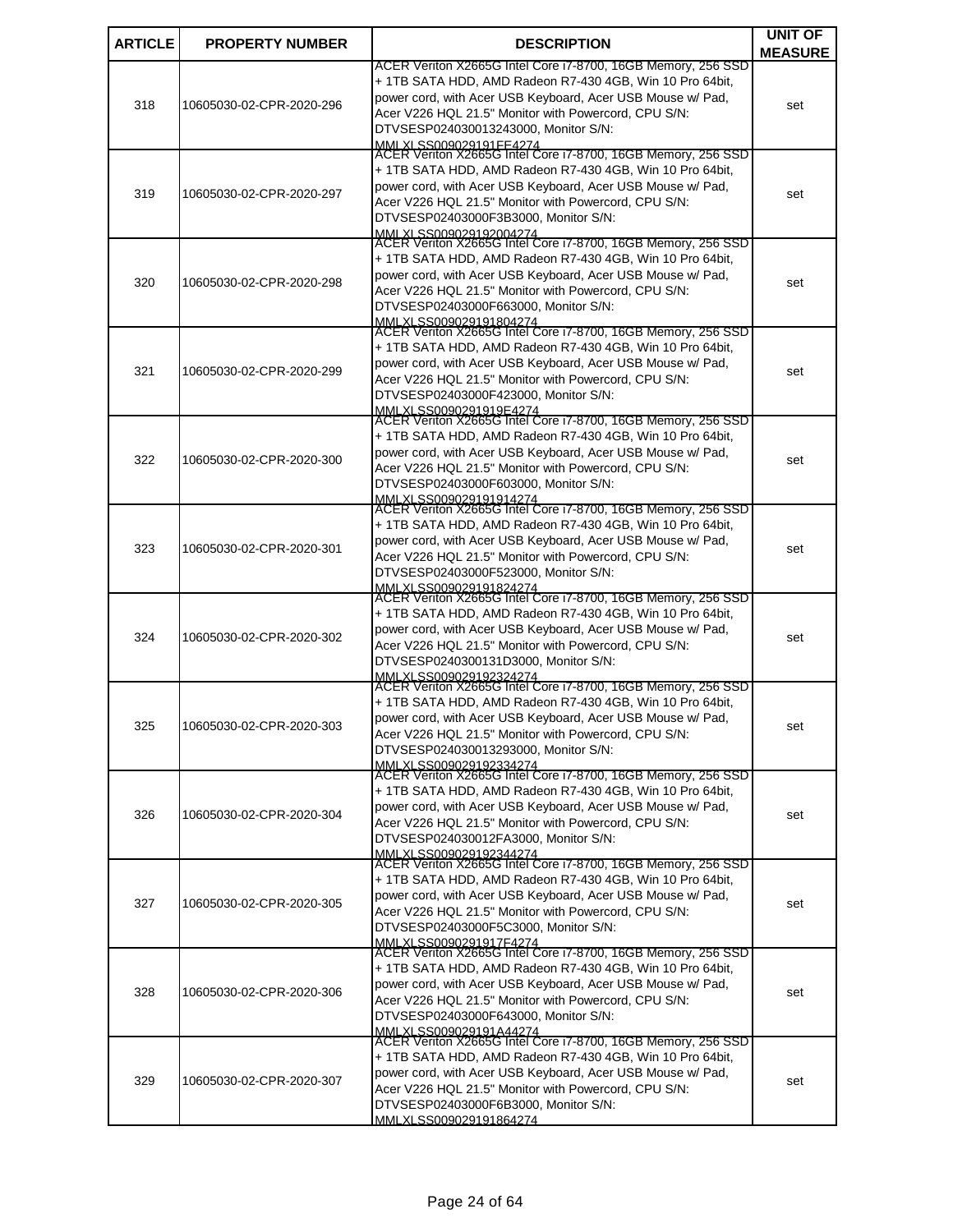| <b>ARTICLE</b> | <b>PROPERTY NUMBER</b>   | <b>DESCRIPTION</b>                                                                                                       | <b>UNIT OF</b> |
|----------------|--------------------------|--------------------------------------------------------------------------------------------------------------------------|----------------|
|                |                          | ACER Veriton X2665G Intel Core i7-8700, 16GB Memory, 256 SSD                                                             | <b>MEASURE</b> |
|                |                          | + 1TB SATA HDD, AMD Radeon R7-430 4GB, Win 10 Pro 64bit,                                                                 |                |
| 330            | 10605030-02-CPR-2020-308 | power cord, with Acer USB Keyboard, Acer USB Mouse w/ Pad,                                                               | set            |
|                |                          | Acer V226 HQL 21.5" Monitor with Powercord, CPU S/N:<br>DTVSESP02403000F5B3000, Monitor S/N:                             |                |
|                |                          | MMLXLSS009029191794274<br>ACER Veriton X2665G Intel Core i7-8700, 16GB Memory, 256 SSD                                   |                |
|                |                          | + 1TB SATA HDD, AMD Radeon R7-430 4GB, Win 10 Pro 64bit,                                                                 |                |
|                |                          | power cord, with Acer USB Keyboard, Acer USB Mouse w/ Pad,                                                               |                |
| 331            | 10605030-02-CPR-2020-309 | Acer V226 HQL 21.5" Monitor with Powercord, CPU S/N:                                                                     | set            |
|                |                          | DTVSESP02403000F4A3000, Monitor S/N:<br>MMLXLSS0090291919C4274                                                           |                |
|                |                          | ACER Veriton X2665G Intel Core i7-8700, 16GB Memory, 256 SSD                                                             |                |
|                |                          | + 1TB SATA HDD, AMD Radeon R7-430 4GB, Win 10 Pro 64bit,                                                                 |                |
| 332            | 10605030-02-CPR-2020-310 | power cord, with Acer USB Keyboard, Acer USB Mouse w/ Pad,<br>Acer V226 HQL 21.5" Monitor with Powercord, CPU S/N:       | set            |
|                |                          | DTVSESP02403000F2D3000, Monitor S/N:                                                                                     |                |
|                |                          | MMLXLSS0090291926A4274<br>ACER Veriton X2665G Intel Core i7-8700, 16GB Memory, 256 SSD                                   |                |
|                |                          | + 1TB SATA HDD, AMD Radeon R7-430 4GB, Win 10 Pro 64bit,                                                                 |                |
| 333            | 10605030-02-CPR-2020-311 | power cord, with Acer USB Keyboard, Acer USB Mouse w/ Pad,                                                               | set            |
|                |                          | Acer V226 HQL 21.5" Monitor with Powercord, CPU S/N:                                                                     |                |
|                |                          | DTVSESP02403000F353000, Monitor S/N:<br>MMLXLSS0090291928B4274                                                           |                |
|                |                          | ACER Veriton X2665G Intel Core i7-8700, 16GB Memory, 256 SSD                                                             |                |
|                |                          | + 1TB SATA HDD, AMD Radeon R7-430 4GB, Win 10 Pro 64bit,                                                                 |                |
| 334            | 10605030-02-CPR-2020-312 | power cord, with Acer USB Keyboard, Acer USB Mouse w/ Pad,<br>Acer V226 HQL 21.5" Monitor with Powercord, CPU S/N:       | set            |
|                |                          | DTVSESP02403000F653000, Monitor S/N:                                                                                     |                |
|                |                          | MMLXLSS009029192944274<br> ACER Veriton X2665G Intel Core i7-8700, 16GB Memory, 256 SSD                                  |                |
|                |                          | + 1TB SATA HDD, AMD Radeon R7-430 4GB, Win 10 Pro 64bit,                                                                 |                |
| 335            | 10605030-02-CPR-2020-313 | power cord, with Acer USB Keyboard, Acer USB Mouse w/ Pad,                                                               | set            |
|                |                          | Acer V226 HQL 21.5" Monitor with Powercord, CPU S/N:                                                                     |                |
|                |                          | DTVSESP02403000F673000, Monitor S/N:<br>MMLXLSS009029192964274                                                           |                |
|                |                          | ACER Veriton X2665G Intel Core i7-8700, 16GB Memory, 256 SSD                                                             |                |
|                |                          | + 1TB SATA HDD, AMD Radeon R7-430 4GB, Win 10 Pro 64bit,<br>power cord, with Acer USB Keyboard, Acer USB Mouse w/ Pad,   |                |
| 336            | 10605030-02-CPR-2020-314 | Acer V226 HQL 21.5" Monitor with Powercord, CPU S/N:                                                                     | set            |
|                |                          | DTVSESP02403000F6D3000, Monitor S/N:                                                                                     |                |
|                |                          | MMI XI SS009029192984274<br>ACER Veriton X2665G Intel Core i7-8700, 16GB Memory, 256 SSD                                 |                |
|                |                          | + 1TB SATA HDD, AMD Radeon R7-430 4GB, Win 10 Pro 64bit,                                                                 |                |
| 337            | 10605030-02-CPR-2020-315 | power cord, with Acer USB Keyboard, Acer USB Mouse w/ Pad,                                                               | set            |
|                |                          | Acer V226 HQL 21.5" Monitor with Powercord, CPU S/N:<br>DTVSESP02403000F6C3000, Monitor S/N:                             |                |
|                |                          | MMI XI SS0090291928D4274                                                                                                 |                |
|                |                          | ACER Veriton X2665G Intel Core i7-8700, 16GB Memory, 256 SSD<br>+ 1TB SATA HDD, AMD Radeon R7-430 4GB, Win 10 Pro 64bit, |                |
|                |                          | power cord, with Acer USB Keyboard, Acer USB Mouse w/ Pad,                                                               |                |
| 338            | 10605030-02-CPR-2020-316 | Acer V226 HQL 21.5" Monitor with Powercord, CPU S/N:                                                                     | set            |
|                |                          | DTVSESP024030012FF3000, Monitor S/N:                                                                                     |                |
|                |                          | MMLXI SS0090291922B4274<br>ACER Veriton X2665G Intel Core i7-8700, 16GB Memory, 256 SSD                                  |                |
|                |                          | + 1TB SATA HDD, AMD Radeon R7-430 4GB, Win 10 Pro 64bit,                                                                 |                |
| 339            | 10605030-02-CPR-2020-317 | power cord, with Acer USB Keyboard, Acer USB Mouse w/ Pad,<br>Acer V226 HQL 21.5" Monitor with Powercord, CPU S/N:       | set            |
|                |                          | DTVSESP024030012C13000, Monitor S/N:                                                                                     |                |
|                |                          | MMI XI SS009029192384274<br>ACER Veriton X2665G Intel Core i7-8700, 16GB Memory, 256 SSD                                 |                |
|                |                          | + 1TB SATA HDD, AMD Radeon R7-430 4GB, Win 10 Pro 64bit,                                                                 |                |
| 340            | 10605030-02-CPR-2020-318 | power cord, with Acer USB Keyboard, Acer USB Mouse w/ Pad,                                                               | set            |
|                |                          | Acer V226 HQL 21.5" Monitor with Powercord, CPU S/N:                                                                     |                |
|                |                          | DTVSESP024030013003000, Monitor S/N:<br>MMI XI SS0090291922F4274                                                         |                |
|                |                          | ACER Veriton X2665G Intel Core i7-8700, 16GB Memory, 256 SSD                                                             |                |
|                |                          | + 1TB SATA HDD, AMD Radeon R7-430 4GB, Win 10 Pro 64bit,<br>power cord, with Acer USB Keyboard, Acer USB Mouse w/ Pad,   |                |
| 341            | 10605030-02-CPR-2020-319 | Acer V226 HQL 21.5" Monitor with Powercord, CPU S/N:                                                                     | set            |
|                |                          | DTVSESP024030012923000, Monitor S/N:                                                                                     |                |
|                |                          | MMI XI SS0090291921F4274                                                                                                 |                |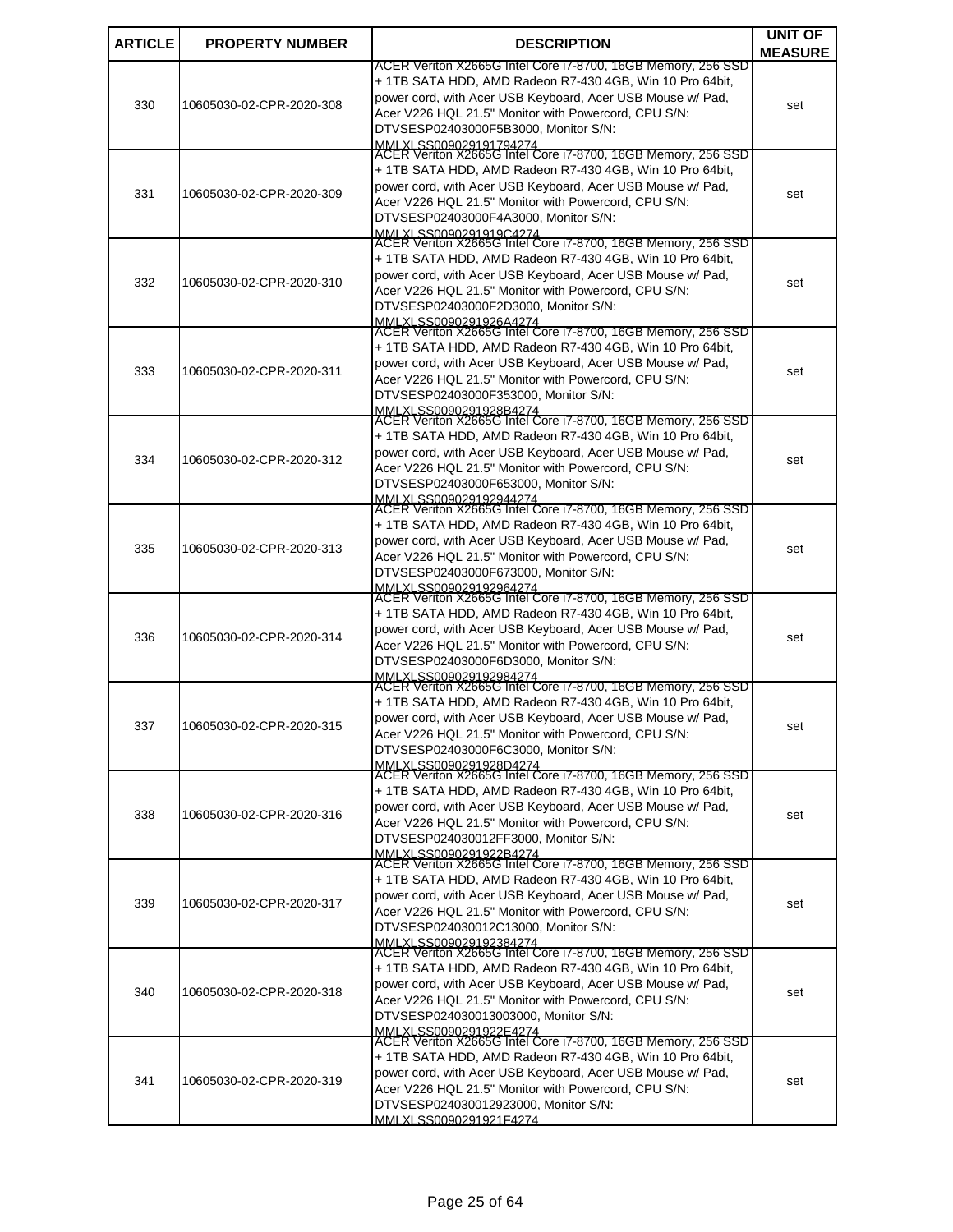| <b>ARTICLE</b> | <b>PROPERTY NUMBER</b>   | <b>DESCRIPTION</b>                                                                                                       | <b>UNIT OF</b> |
|----------------|--------------------------|--------------------------------------------------------------------------------------------------------------------------|----------------|
|                |                          | ACER Veriton X2665G Intel Core i7-8700, 16GB Memory, 256 SSD                                                             | <b>MEASURE</b> |
|                |                          | + 1TB SATA HDD, AMD Radeon R7-430 4GB, Win 10 Pro 64bit,                                                                 |                |
| 342            | 10605030-02-CPR-2020-320 | power cord, with Acer USB Keyboard, Acer USB Mouse w/ Pad,                                                               | set            |
|                |                          | Acer V226 HQL 21.5" Monitor with Powercord, CPU S/N:<br>DTVSESP024030012DE3000, Monitor S/N:                             |                |
|                |                          | MMLXLSS0090291922F4274                                                                                                   |                |
|                |                          | ACER Veriton X2665G Intel Core i7-8700, 16GB Memory, 256 SSD                                                             |                |
|                |                          | + 1TB SATA HDD, AMD Radeon R7-430 4GB, Win 10 Pro 64bit,<br>power cord, with Acer USB Keyboard, Acer USB Mouse w/ Pad,   |                |
| 343            | 10605030-02-CPR-2020-321 | Acer V226 HQL 21.5" Monitor with Powercord, CPU S/N:                                                                     | set            |
|                |                          | DTVSESP024030012DD3000, Monitor S/N:                                                                                     |                |
|                |                          | MMLXLSS009029192204274<br>ACER Veriton X2665G Intel Core i7-8700, 16GB Memory, 256 SSD                                   |                |
|                |                          | + 1TB SATA HDD, AMD Radeon R7-430 4GB, Win 10 Pro 64bit,                                                                 |                |
| 344            | 10605030-02-CPR-2020-322 | power cord, with Acer USB Keyboard, Acer USB Mouse w/ Pad,                                                               | set            |
|                |                          | Acer V226 HQL 21.5" Monitor with Powercord, CPU S/N:                                                                     |                |
|                |                          | DTVSESP024030012F03000, Monitor S/N:                                                                                     |                |
|                |                          | MMLXLSS009029192264274<br>ACER Veriton X2665G Intel Core i7-8700, 16GB Memory, 256 SSD                                   |                |
|                |                          | + 1TB SATA HDD, AMD Radeon R7-430 4GB, Win 10 Pro 64bit,                                                                 |                |
| 345            | 10605030-02-CPR-2020-323 | power cord, with Acer USB Keyboard, Acer USB Mouse w/ Pad,<br>Acer V226 HQL 21.5" Monitor with Powercord, CPU S/N:       | set            |
|                |                          | DTVSESP024030012E93000, Monitor S/N:                                                                                     |                |
|                |                          | MMLXLSS009029192294274<br>ACER Veriton X2665G Intel Core i7-8700, 16GB Memory, 256 SSD                                   |                |
|                |                          | + 1TB SATA HDD, AMD Radeon R7-430 4GB, Win 10 Pro 64bit,                                                                 |                |
| 346            | 10605030-02-CPR-2020-324 | power cord, with Acer USB Keyboard, Acer USB Mouse w/ Pad,                                                               |                |
|                |                          | Acer V226 HQL 21.5" Monitor with Powercord, CPU S/N:                                                                     | set            |
|                |                          | DTVSESP024030012ED3000, Monitor S/N:                                                                                     |                |
|                |                          | MMLXLSS009029192234274<br>ACER Veriton X2665G Intel Core i7-8700, 16GB Memory, 256 SSD                                   |                |
|                |                          | + 1TB SATA HDD, AMD Radeon R7-430 4GB, Win 10 Pro 64bit,                                                                 |                |
| 347            | 10605030-02-CPR-2020-325 | power cord, with Acer USB Keyboard, Acer USB Mouse w/ Pad,                                                               | set            |
|                |                          | Acer V226 HQL 21.5" Monitor with Powercord, CPU S/N:<br>DTVSESP0240300130C3000, Monitor S/N:                             |                |
|                |                          | MMLXLSS009029192244274<br>ACER Veriton X2665G Intel Core i7-8700, 16GB Memory, 256 SSD                                   |                |
|                |                          | + 1TB SATA HDD, AMD Radeon R7-430 4GB, Win 10 Pro 64bit,                                                                 |                |
|                |                          | power cord, with Acer USB Keyboard, Acer USB Mouse w/ Pad,                                                               |                |
| 348            | 10605030-02-CPR-2020-326 | Acer V226 HQL 21.5" Monitor with Powercord, CPU S/N:                                                                     | set            |
|                |                          | DTVSESP0240300130E3000. Monitor S/N:<br>MMI XI SS009029192254274                                                         |                |
|                |                          | ACER Veriton X2665G Intel Core i7-8700, 16GB Memory, 256 SSD                                                             |                |
|                |                          | + 1TB SATA HDD, AMD Radeon R7-430 4GB, Win 10 Pro 64bit,                                                                 |                |
| 349            | 10605030-02-CPR-2020-327 | power cord, with Acer USB Keyboard, Acer USB Mouse w/ Pad,<br>Acer V226 HQL 21.5" Monitor with Powercord, CPU S/N:       | set            |
|                |                          | DTVSESP0240300130F3000, Monitor S/N:                                                                                     |                |
|                |                          | MMI XI SS009029192274274                                                                                                 |                |
|                |                          | ACER Veriton X2665G Intel Core i7-8700, 16GB Memory, 256 SSD<br>+ 1TB SATA HDD, AMD Radeon R7-430 4GB, Win 10 Pro 64bit, |                |
|                |                          | power cord, with Acer USB Keyboard, Acer USB Mouse w/ Pad,                                                               |                |
| 350            | 10605030-02-CPR-2020-328 | Acer V226 HQL 21.5" Monitor with Powercord, CPU S/N:                                                                     | set            |
|                |                          | DTVSESP0240300130B3000, Monitor S/N:                                                                                     |                |
|                |                          | MMLXLSS0090291921E4274<br>ACER Veriton X2665G Intel Core i7-8700, 16GB Memory, 256 SSD                                   |                |
|                |                          | + 1TB SATA HDD, AMD Radeon R7-430 4GB, Win 10 Pro 64bit,                                                                 |                |
| 351            | 10605030-02-CPR-2020-329 | power cord, with Acer USB Keyboard, Acer USB Mouse w/ Pad,<br>Acer V226 HQL 21.5" Monitor with Powercord, CPU S/N:       | set            |
|                |                          | DTVSESP0240300130A3000, Monitor S/N:                                                                                     |                |
|                |                          | MMLXLSS0090291921A4274<br>ACER Veriton X2665G Intel Core i7-8700, 16GB Memory, 256 SSD                                   |                |
|                |                          | + 1TB SATA HDD, AMD Radeon R7-430 4GB, Win 10 Pro 64bit,                                                                 |                |
| 352            | 10605030-02-CPR-2020-330 | power cord, with Acer USB Keyboard, Acer USB Mouse w/ Pad,                                                               |                |
|                |                          | Acer V226 HQL 21.5" Monitor with Powercord, CPU S/N:                                                                     | set            |
|                |                          | DTVSESP024030012DA3000, Monitor S/N:                                                                                     |                |
|                |                          | MMLXLSS0090291920F4274<br>ACER Veriton X2665G Intel Core i7-8700, 16GB Memory, 256 SSD                                   |                |
|                |                          | + 1TB SATA HDD, AMD Radeon R7-430 4GB, Win 10 Pro 64bit,                                                                 |                |
| 353            | 10605030-02-CPR-2020-331 | power cord, with Acer USB Keyboard, Acer USB Mouse w/ Pad,<br>Acer V226 HQL 21.5" Monitor with Powercord, CPU S/N:       | set            |
|                |                          | DTVSESP024030012E83000, Monitor S/N:                                                                                     |                |
|                |                          | MMI XI SS0090291920D4274                                                                                                 |                |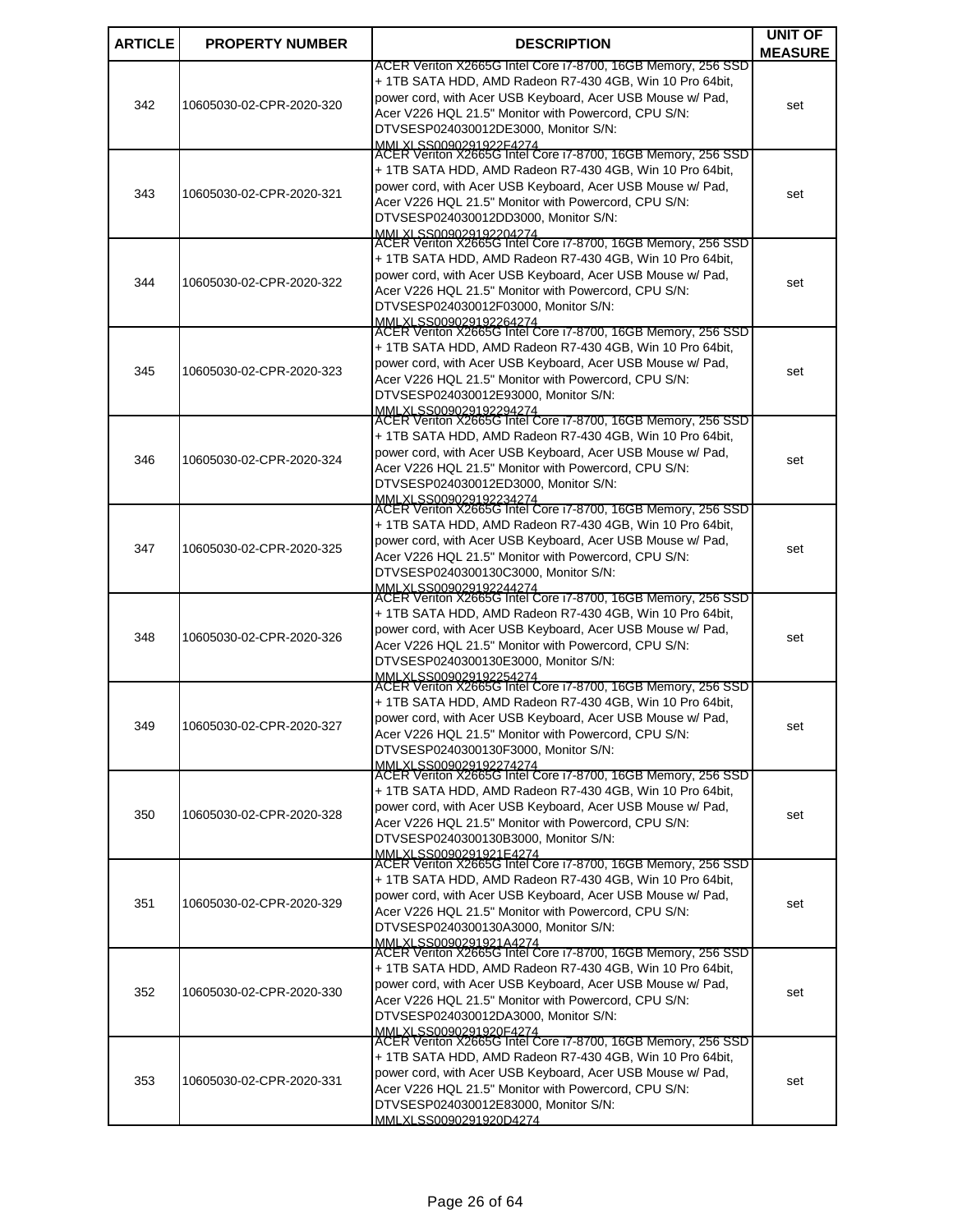| <b>ARTICLE</b><br><b>PROPERTY NUMBER</b><br><b>DESCRIPTION</b><br>ACER Veriton X2665G Intel Core i7-8700, 16GB Memory, 256 SSD<br>+ 1TB SATA HDD, AMD Radeon R7-430 4GB, Win 10 Pro 64bit,<br>power cord, with Acer USB Keyboard, Acer USB Mouse w/ Pad,<br>354<br>10605030-02-CPR-2020-332<br>Acer V226 HQL 21.5" Monitor with Powercord, CPU S/N:<br>DTVSESP024030012DC3000, Monitor S/N:<br>MMLXLSS0090291920C4274<br>ACER Veriton X2665G Intel Core i7-8700, 16GB Memory, 256 SSD | <b>MEASURE</b><br>set |
|---------------------------------------------------------------------------------------------------------------------------------------------------------------------------------------------------------------------------------------------------------------------------------------------------------------------------------------------------------------------------------------------------------------------------------------------------------------------------------------|-----------------------|
|                                                                                                                                                                                                                                                                                                                                                                                                                                                                                       |                       |
|                                                                                                                                                                                                                                                                                                                                                                                                                                                                                       |                       |
|                                                                                                                                                                                                                                                                                                                                                                                                                                                                                       |                       |
|                                                                                                                                                                                                                                                                                                                                                                                                                                                                                       |                       |
|                                                                                                                                                                                                                                                                                                                                                                                                                                                                                       |                       |
|                                                                                                                                                                                                                                                                                                                                                                                                                                                                                       |                       |
| + 1TB SATA HDD, AMD Radeon R7-430 4GB, Win 10 Pro 64bit,                                                                                                                                                                                                                                                                                                                                                                                                                              |                       |
| power cord, with Acer USB Keyboard, Acer USB Mouse w/ Pad,                                                                                                                                                                                                                                                                                                                                                                                                                            |                       |
| 355<br>10605030-02-CPR-2020-333<br>Acer V226 HQL 21.5" Monitor with Powercord, CPU S/N:                                                                                                                                                                                                                                                                                                                                                                                               | set                   |
| DTVSESP024030012EC3000, Monitor S/N:                                                                                                                                                                                                                                                                                                                                                                                                                                                  |                       |
| MMLXLSS0090291921C4274<br>ACER Veriton X2665G Intel Core i7-8700, 16GB Memory, 256 SSD                                                                                                                                                                                                                                                                                                                                                                                                |                       |
| + 1TB SATA HDD, AMD Radeon R7-430 4GB, Win 10 Pro 64bit,                                                                                                                                                                                                                                                                                                                                                                                                                              |                       |
| power cord, with Acer USB Keyboard, Acer USB Mouse w/ Pad,                                                                                                                                                                                                                                                                                                                                                                                                                            |                       |
| 356<br>10605030-02-CPR-2020-334<br>Acer V226 HQL 21.5" Monitor with Powercord, CPU S/N:                                                                                                                                                                                                                                                                                                                                                                                               | set                   |
| DTVSESP024030012EE3000, Monitor S/N:                                                                                                                                                                                                                                                                                                                                                                                                                                                  |                       |
| MMLXLSS0090291921B4274                                                                                                                                                                                                                                                                                                                                                                                                                                                                |                       |
| ACER Veriton X2665G Intel Core i7-8700, 16GB Memory, 256 SSD<br>+ 1TB SATA HDD, AMD Radeon R7-430 4GB, Win 10 Pro 64bit,                                                                                                                                                                                                                                                                                                                                                              |                       |
| power cord, with Acer USB Keyboard, Acer USB Mouse w/ Pad,                                                                                                                                                                                                                                                                                                                                                                                                                            |                       |
| 357<br>10605030-02-CPR-2020-335<br>Acer V226 HQL 21.5" Monitor with Powercord, CPU S/N:                                                                                                                                                                                                                                                                                                                                                                                               | set                   |
| DTVSESP024030012783000, Monitor S/N:                                                                                                                                                                                                                                                                                                                                                                                                                                                  |                       |
| MMLXLSS0090291920A4274<br>ACER Veriton X2665G Intel Core i7-8700, 16GB Memory, 256 SSD                                                                                                                                                                                                                                                                                                                                                                                                |                       |
|                                                                                                                                                                                                                                                                                                                                                                                                                                                                                       |                       |
| + 1TB SATA HDD, AMD Radeon R7-430 4GB, Win 10 Pro 64bit,<br>power cord, with Acer USB Keyboard, Acer USB Mouse w/ Pad,                                                                                                                                                                                                                                                                                                                                                                |                       |
| 358<br>10605030-02-CPR-2020-336<br>Acer V226 HQL 21.5" Monitor with Powercord, CPU S/N:                                                                                                                                                                                                                                                                                                                                                                                               | set                   |
| DTVSESP024030012883000, Monitor S/N:                                                                                                                                                                                                                                                                                                                                                                                                                                                  |                       |
| MMLXLSS009029192144274<br>ACER Veriton X2665G Intel Core i7-8700, 16GB Memory, 256 SSD                                                                                                                                                                                                                                                                                                                                                                                                |                       |
|                                                                                                                                                                                                                                                                                                                                                                                                                                                                                       |                       |
| + 1TB SATA HDD, AMD Radeon R7-430 4GB, Win 10 Pro 64bit,<br>power cord, with Acer USB Keyboard, Acer USB Mouse w/ Pad,                                                                                                                                                                                                                                                                                                                                                                |                       |
| 359<br>10605030-02-CPR-2020-337<br>Acer V226 HQL 21.5" Monitor with Powercord, CPU S/N:                                                                                                                                                                                                                                                                                                                                                                                               | set                   |
| DTVSESP024030013043000, Monitor S/N:                                                                                                                                                                                                                                                                                                                                                                                                                                                  |                       |
| MMLXLSS009029192304274                                                                                                                                                                                                                                                                                                                                                                                                                                                                |                       |
| ACER Veriton X2665G Intel Core i7-8700, 16GB Memory, 256 SSD                                                                                                                                                                                                                                                                                                                                                                                                                          |                       |
| + 1TB SATA HDD, AMD Radeon R7-430 4GB, Win 10 Pro 64bit,                                                                                                                                                                                                                                                                                                                                                                                                                              |                       |
| power cord, with Acer USB Keyboard, Acer USB Mouse w/ Pad,<br>360<br>10605030-02-CPR-2020-338                                                                                                                                                                                                                                                                                                                                                                                         | set                   |
| Acer V226 HQL 21.5" Monitor with Powercord, CPU S/N:<br>DTVSESP024030013063000, Monitor S/N:                                                                                                                                                                                                                                                                                                                                                                                          |                       |
| MMLXLSS009029192314274                                                                                                                                                                                                                                                                                                                                                                                                                                                                |                       |
| ACER Veriton X2665G Intel Core i7-8700, 16GB Memory, 256 SSD                                                                                                                                                                                                                                                                                                                                                                                                                          |                       |
| + 1TB SATA HDD, AMD Radeon R7-430 4GB, Win 10 Pro 64bit,                                                                                                                                                                                                                                                                                                                                                                                                                              |                       |
| power cord, with Acer USB Keyboard, Acer USB Mouse w/ Pad,<br>10605030-02-CPR-2020-339<br>361                                                                                                                                                                                                                                                                                                                                                                                         | set                   |
| Acer V226 HQL 21.5" Monitor with Powercord, CPU S/N:<br>DTVSESP024030013053000, Monitor S/N:                                                                                                                                                                                                                                                                                                                                                                                          |                       |
| MMI XI SS009029192154274                                                                                                                                                                                                                                                                                                                                                                                                                                                              |                       |
| ACER Veriton X2665G Intel Core i7-8700, 16GB Memory, 256 SSD                                                                                                                                                                                                                                                                                                                                                                                                                          |                       |
| + 1TB SATA HDD, AMD Radeon R7-430 4GB, Win 10 Pro 64bit,                                                                                                                                                                                                                                                                                                                                                                                                                              |                       |
| power cord, with Acer USB Keyboard, Acer USB Mouse w/ Pad,<br>362<br>10605030-02-CPR-2020-340                                                                                                                                                                                                                                                                                                                                                                                         | set                   |
| Acer V226 HQL 21.5" Monitor with Powercord, CPU S/N:<br>DTVSESP024030013223000, Monitor S/N:                                                                                                                                                                                                                                                                                                                                                                                          |                       |
| MMI XI SS009029192014274                                                                                                                                                                                                                                                                                                                                                                                                                                                              |                       |
| IBM NetVista (P4) 99AC914<br>363<br>10605030-02-CPR-258                                                                                                                                                                                                                                                                                                                                                                                                                               | рc                    |
| 364<br>IBM NetVista (P4) 23HGD11<br>10605030-02-CPR-260                                                                                                                                                                                                                                                                                                                                                                                                                               |                       |
|                                                                                                                                                                                                                                                                                                                                                                                                                                                                                       | pc                    |
| 365<br>10605030-02-CPR-266<br>IBM Netvista A10 (P4) 99AC926                                                                                                                                                                                                                                                                                                                                                                                                                           | pc                    |
| 366<br>10605030-02-CPR-338<br>HP Proliant ML 110 P4-630/36HZ                                                                                                                                                                                                                                                                                                                                                                                                                          | pc                    |
| Dell Power Edge 840 Server w/ 15" color monitor SN#JM5PN1S-<br>367<br>10605030-02-CPR-367                                                                                                                                                                                                                                                                                                                                                                                             |                       |
| 367                                                                                                                                                                                                                                                                                                                                                                                                                                                                                   | pc                    |
| HP XW6600 SN#SGH8360NTD (monitor HPL1750<br>368<br>10605030-02-CPR-430                                                                                                                                                                                                                                                                                                                                                                                                                | set                   |
| SN#3CQ817224K)<br>HP Proliant ML310 G5 X3210 Tower Server SN#SCN68250GN9<br>369<br>10605030-02-CPR-DS-396                                                                                                                                                                                                                                                                                                                                                                             | pc                    |
| 370<br>10605030-02-CPR-DS-397<br>HP Proliant ML310 G5 X3210 Tower Server SN#SCNC8250GN8                                                                                                                                                                                                                                                                                                                                                                                               | pc                    |
| HP 20121 DC ModularSmart Array SN#S3CL827B071<br>371<br>10605030-02-CPR-DS-398                                                                                                                                                                                                                                                                                                                                                                                                        | рc                    |
| Dell Power Edge SC440 Server (SN#27137877184) w/ 19" LCD<br>372<br>10605030-02-CPR-DS-400                                                                                                                                                                                                                                                                                                                                                                                             | рc                    |
| monitor (SN#CN-OG425H-72872-865-1HOS)-400                                                                                                                                                                                                                                                                                                                                                                                                                                             |                       |
| Dell Power Edge SC440 Server (SN#38082255040) w/ 19" LCD<br>373<br>10605030-02-CPR-DS-401                                                                                                                                                                                                                                                                                                                                                                                             | pc                    |
| Monitor (SN#CN-OG425H-72872-865-0MDS)-401<br>HP ML350 G5 Server SN#CN784200UV<br>374<br>10605030-02-CPR-DS-402                                                                                                                                                                                                                                                                                                                                                                        | pc                    |
| HP ML350 G5 Server SN#CN784200TU<br>375<br>10605030-02-CPR-DS-403                                                                                                                                                                                                                                                                                                                                                                                                                     | pc                    |
| 10605030-02-CPR-DS-410<br>IBM System X3200 SN#99D2280<br>376                                                                                                                                                                                                                                                                                                                                                                                                                          | рc                    |
| 10605030-02-CPR-DS-411<br>IBM X3200 SN#99A2274<br>377                                                                                                                                                                                                                                                                                                                                                                                                                                 | pc                    |
| HP PROLIANT ML310G5P Server CTO Chassis SN#SGH9366V84<br>378<br>10605030-02-CPR-DS-423                                                                                                                                                                                                                                                                                                                                                                                                | pc                    |
| 379<br>10605030-02-CPR-DS-424<br>HP PROLIANT ML310G5P Server CTO Chassis SN#SGH9366V83<br>Page 27 of 64                                                                                                                                                                                                                                                                                                                                                                               | pc                    |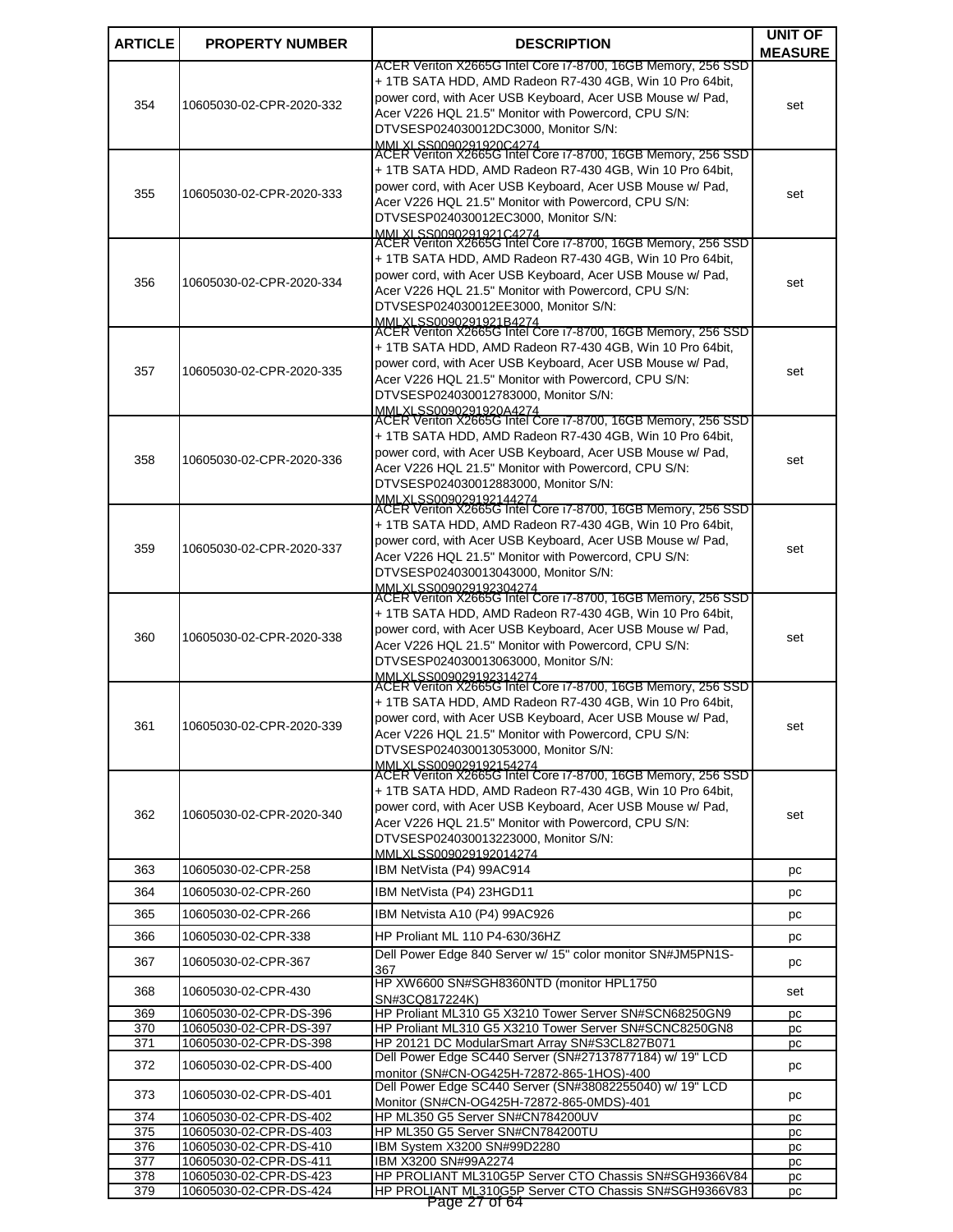| <b>ARTICLE</b> | <b>PROPERTY NUMBER</b> | <b>DESCRIPTION</b>                                                                                                               | <b>UNIT OF</b> |
|----------------|------------------------|----------------------------------------------------------------------------------------------------------------------------------|----------------|
|                |                        | HP Proliant ML350 G5 SN#CN7737028Z (monitor HP7540                                                                               | <b>MEASURE</b> |
| 380            | 10605030-02-CPR-DS-432 | SN#CNC44403Z9)                                                                                                                   | pc             |
| 381            | 10605030-02-CPR-DS-435 | Dell Power Edge T300 Server 2.83Ghz SN#5VPF32S                                                                                   | pc             |
|                |                        | Dell Power Edge M1000e (w/ 4 pcs Dell Power Connect M6220<br>gigabit Ethernet switch, 4 units Dell PowerEdge 2 socket Half Eight |                |
| 382            | 10605030-02-CPR-DS-442 | M610 balde server2x, mouse SN#J000KSN & KB                                                                                       | pc             |
|                |                        | SN#CN0DJ3317161604E05S8A03                                                                                                       |                |
| 383            | 10605030-02-CPR-DS-462 | Dell Power Edge 2 Socket Half Height M610 Blade Server Intel<br>Xeon E5620 SN#218J92S                                            | pc             |
| 384            | 10605030-02-CPR-DS-463 | Dell Power Edge 2 Socket Half Height M610 Blade Server Intel                                                                     | pc             |
|                |                        | Xeon E5620 SN#418J92S<br>Dell Power Edge 2 Socket Half Height M610 Blade Server Intel                                            |                |
| 385            | 10605030-02-CPR-DS-464 | Xeon E5620 SN#518J92S                                                                                                            | pc             |
| 386            | 10605030-02-CPR-DS-465 | Dell Power Edge 2 Socket Half Height M610 Blade Server Intel                                                                     | pc             |
| 387            | 10605030-02-CPR-DS-491 | Xeon SN#318J92S<br>Dell Power Vault MD3200i 1GB SN#G3DYB2S                                                                       | pc             |
| 388            | 10605030-02-CPR-DS-492 | Dell PowerEdge 2 Socket M610 Blade Server SN#C3V9F2S-492                                                                         | pc             |
| 389            | 10605030-02-CPR-DS-493 | Dell Power Edge 2 Socket M610 Blade Server SN#D3V9F2S-493                                                                        | pc             |
| 390            | 10605030-02-CPR-DS-494 | Dell PowerEdge 2 Socket Half Height M610 Blade Server                                                                            | pc             |
| 391            | 10605030-02-CPR-DS-495 | SN#93V9F2S<br>Dell PowerEdge 2 Socket M610 Blade Server SN#B3V9F2S-495                                                           | рc             |
|                |                        | Modular Blade Enclosure Chassis SN#BRTGF2S (w/ 3Blade Server                                                                     |                |
| 392            | 10605030-02-CPR-DS-496 | M620, power connect & ethernet switch module)                                                                                    | pc             |
| 393            | 10605030-02-CPR-DS-503 | DD160 System NFS CIFS, replicator SN#2FZ2149245 Disaster                                                                         | pc             |
|                |                        | Recovery and Backup Equipment Deduplication Storage-1                                                                            |                |
| 394            | 10605030-02-CPR-DS-504 | DD160 System NFS CIFS replicator SN#2FZ2149247 Disaster                                                                          | pc             |
|                |                        | Recovery and Backup Equipment Deduplication Storage-2                                                                            |                |
| 395            | 10605030-02-CPR-DS-530 | Dell Power Vault MD3200i 1GB iSCS SN#3T276Z1-530                                                                                 | рc             |
| 396            | 10605030-02-CPR-DS-535 | Dell Power Vault NX400 network attached server-535                                                                               | pc             |
| 397            | 10605030-02-CPR-DS-577 | Dell power vault MD 3200i HDD<br>SN#TH01P7DP212334CB05UCA03-577                                                                  | pc             |
|                |                        | Dell power vault MD 3200i HDD                                                                                                    |                |
| 398            | 10605030-02-CPR-DS-578 | SN#TH01P7DP212334CB063QA03-578                                                                                                   | pc             |
| 399            | 10605030-02-CPR-DS-579 | Dell power vault MD 3200i HDD<br>SN#TH01P7DP212334CB05VGA03-579                                                                  | pc             |
| 400            | 10605030-02-CPR-DS-580 | Dell power vault MD 3200i HDD SN#TH01P7DP212334CB062LA03-                                                                        | pc             |
|                |                        | 580<br>Dell power vault MD 3200i HDD                                                                                             |                |
| 401            | 10605030-02-CPR-DS-581 | SN#TH01P7DP212334CB063HA03-581                                                                                                   | pc             |
| 402            | 10605030-02-CPR-DS-582 | Dell power vault MD 3200i HDD<br>SN#TH01P7DP212334CB063TA03-582                                                                  | pc             |
|                |                        | Dell power vault MD 3200i HDD SN#TH01P7DP212334CB0619A03-                                                                        |                |
| 403            | 10605030-02-CPR-DS-583 | 583                                                                                                                              | pc             |
| 404            | 10605030-02-CPR-DS-584 | Dell power vault MD 3200i HDD<br>SN#TH01P7DP212334CB064YA03-584                                                                  | рc             |
| 405            | 10605030-02-CPR-DS-585 | Dell power vault MD 3200i HDD                                                                                                    | pc             |
|                |                        | SN#TH01P7DP212334CB060YA03-585                                                                                                   |                |
| 406            | 10605030-02-CPR-DS-586 | Dell Power Vault MD3800i SN:7F7K8F2-586                                                                                          | pc             |
| 407            | 10605030-02-CPR-DS-587 | Dell Power Vault MD3800i SN:7F7L8F2-587                                                                                          | pc             |
| 408            | 10605030-02-CPR-DS-588 | Dell Power Vault MD3800i SN:7F7H8F2-588                                                                                          | pc             |
| 409            | 10605030-02-CPR-DS-589 | Dell Power Vault MD3800i SN:7F8L8F2-589                                                                                          | pc             |
| 410            | 10605030-02-CPR-DS-590 | Dell PowerEdge R430 Server SN:73ZG8F2-590                                                                                        | pc             |
| 411            | 10605030-02-CPR-DS-591 | Dell PowerEdge R430 Server SN:741J8F2-591                                                                                        | pc             |
| 412            | 10605030-02-CPR-DS-592 | Dell PowerEdge R430 Server SN:742N8F2-592                                                                                        | pc             |
| 413            | 10605030-02-CPR-DS-593 | Dell PowerEdge R430 Server SN:744D8F2-593                                                                                        | pc             |
| 414            | 10605030-02-CPR-DS-594 | Dell PowerEdge R430 Server SN:7C7G8F2-594                                                                                        | pc             |
| 415            | 10605030-02-CPR-DS-595 | Dell PowerEdge R430 Server SN:7C8F8F2-595                                                                                        | pc             |
| 416            | 10605030-02-CPR-DS-596 | Dell PowerEdge R430 Server SN:7C9D8F2-596                                                                                        | рc             |
| 417            | 10605030-02-CPR-DS-597 | Dell power edge M620 Server Service Tag 9RTGF2S - CPR-DS-                                                                        | pc             |
|                |                        | 597<br>Dell power edge M620 Server Service Tag BRTGF2S - CPR-DS-                                                                 |                |
| 418            | 10605030-02-CPR-DS-598 | 598                                                                                                                              | pc             |
| 419            | 10605030-02-CPR-DS-599 | Dell power edge M620 Server Service Tag CRTGF2S - CPR-DS-                                                                        | рc             |
|                |                        | 599<br>Dell power edge M620 Server Service Tag 8RTGF2S - CPR-DS-                                                                 |                |
| 420            | 10605030-02-CPR-DS-600 | 600                                                                                                                              | рc             |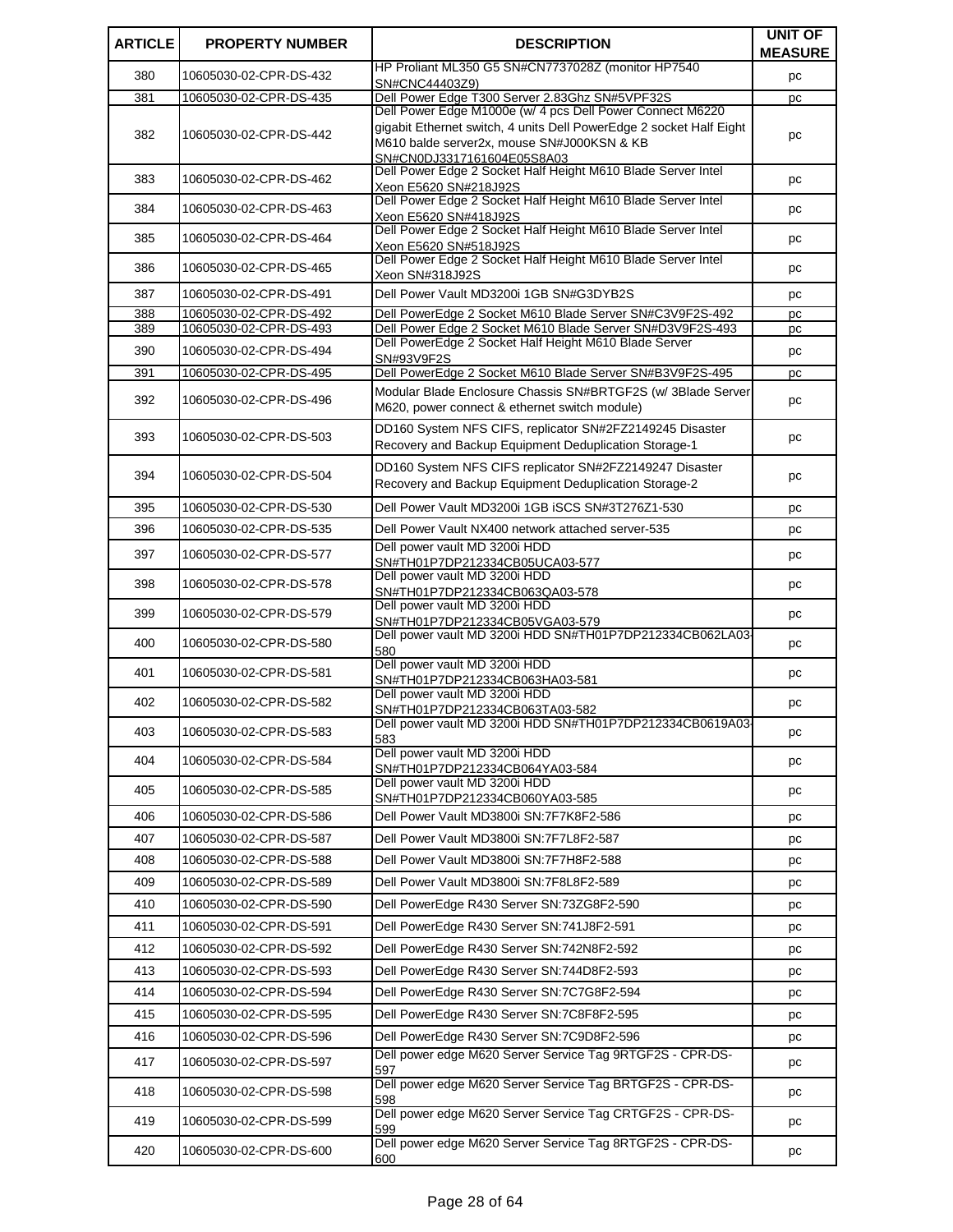| <b>ARTICLE</b> | <b>PROPERTY NUMBER</b>                           | <b>DESCRIPTION</b>                                                                                                            | <b>UNIT OF</b> |
|----------------|--------------------------------------------------|-------------------------------------------------------------------------------------------------------------------------------|----------------|
|                |                                                  | HP Prollant ML350e Gen8 E5-2407 server equipment CPU SN:                                                                      | <b>MEASURE</b> |
|                |                                                  | SGH325XPL1; Monitor P191; Keybord KU-0316; UPS SMC15001                                                                       |                |
|                |                                                  | APC Smart (this is where the Web-Based DSL Segregator and                                                                     |                |
| 421            | 10605030-02-CPR-DS-601                           | Reliant applications are installed) a. Microsoft Windows Server<br>2012 device CAL Single OLPNL; Part No. R18-042777; Version | set            |
|                |                                                  | 2012; b. Microsoft Windows Server 2012 Standard Single OLPNL;                                                                 |                |
|                |                                                  | Part No. P73-06285: Version 2012 R2                                                                                           |                |
| 422            | 10605030-02-CPR-DS-602                           | PowerEdge M640 Server Dell ™ PowerEdge™ M640 High<br>Performance Intel Blade Server SN: 1QL5R13                               | рc             |
| 423            | 10605030-02-CPR-DS-603                           | PowerEdge M640 Server Dell ™ PowerEdge™ M640 High                                                                             |                |
|                |                                                  | Performance Intel Blade Server SN: 1QP8R13<br>PowerEdge M640 Server Dell ™ PowerEdge™ M640 High                               | рc             |
| 424            | 10605030-02-CPR-DS-604                           | Performance Intel Blade Server SN: 1NW6R13                                                                                    | рc             |
| 425            | 10605030-02-CPR-DS-605                           | PowerEdge M640 Server Dell ™ PowerEdge™ M640 High                                                                             | рc             |
|                |                                                  | Performance Intel Blade Server SN: 1NW1R13<br>PowerEdge M640 Server Dell ™ PowerEdge™ M640 High                               |                |
| 426            | 10605030-02-CPR-DS-606                           | Performance Intel Blade Server SN: 1QN1R13                                                                                    | рc             |
| 427            | 10605030-02-CPR-DS-607                           | PowerEdge M640 Server Dell ™ PowerEdge™ M640 High                                                                             | рc             |
|                |                                                  | Performance Intel Blade Server SN: 1QJ3R13<br>PowerEdge M640 Server Dell ™ PowerEdge™ M640 High                               |                |
| 428            | 10605030-02-CPR-DS-608                           | Performance Intel Blade Server SN: 1NV5R13                                                                                    | рc             |
| 429            | 10605030-02-CPR-DS-609                           | PowerEdge M640 Server Dell ™ PowerEdge™ M640 High                                                                             | рc             |
| 430            |                                                  | Performance Intel Blade Server SN: 1NX0R13<br>HP 520 SN#CND72100512                                                           |                |
| 431            | 10605030-02-CPR-LT-386<br>10605030-02-CPR-LT-393 | HP 2510P SN#8CNF82561JF                                                                                                       | pс             |
| 432            | 10605030-02-CPR-LT-412                           | Lenovo S-10 laptop, white SN#EB10135389                                                                                       | pc             |
| 433            | 10605030-02-CPR-LT-416                           | Acer Aspire One laptop, blue SN#LUS620B0279091437E1601                                                                        | рc<br>pc       |
| 434            | 10605030-02-CPR-LT-434                           | Lenovo Ideapad SN#CBB0457373                                                                                                  | pc             |
| 435            | 10605030-02-CPR-LT-439                           | Dell Latitude E4300 SN#BR2W32S w/ mouse SN#LZ9380C2C8Q                                                                        | pc             |
| 436            | 10605030-02-CPR-LT-448                           | Macbook Air Laptop SN#C02F20LZDDR4                                                                                            | рc             |
| 437            | 10605030-02-CPR-LT-454                           | Toshiba Portege T230-1002/1007R, red w/ carrying case<br>SN#9A097094K                                                         | рc             |
| 438            | 10605030-02-CPR-LT-459                           | Lenovo Ideapad U460 SN#CBH3857227                                                                                             | рc             |
|                |                                                  |                                                                                                                               |                |
| 439            | 10605030-02-CPR-LT-469                           | Dell Vostro V131 SN#9ZQPNP1 w/ Samsung ext DVD writer<br>SN#R8FR6GXB730327 & carrying bag-469                                 | pс             |
| 440            | 10605030-02-CPR-LT-486                           | Dell Vostro V131 SN#74Y5FR1 w/ ext DVD writer<br>SN#R8FR6GXB730882 & carrying bag-486                                         | pc             |
| 441            | 10605030-02-CPR-LT-487-VFO                       | Dell Vostro V131 SN#64Y5FR1 w/ ext DVD writer<br>SN#R8GXB732288 & carrying bag-487                                            | рc             |
| 442            | 10605030-02-CPR-LT-488-VFO                       | Dell Vostro V131 SN#84Y5FR1 w/ ext DVD writer<br>SN#R8FR6GXB730899 & carrying bag-488                                         | рc             |
| 443            | 10605030-02-CPR-LT-489                           | HP ProBook 6360b laptop SN#2CE1420LCO                                                                                         | pc             |
|                |                                                  | Lenovo Thinkpad X220T tablet multi touch SN#R9LD8BE with                                                                      |                |
| 444            | 10605030-02-CPR-LT-492                           | digitizer pen SN#R8BG46V-492                                                                                                  | рc             |
| 445            | 10605030-02-CPR-LT-496                           | McBook Air MD232 ZP/A SN#SC02J93CNDRVD (w/ mouse, bag &<br>adapter)-496                                                       | pc             |
| 446            | 10605030-02-CPR-LT-497                           | HP Folio 13-1001TU SN#CND206LHF4 (w/ DVDRW & back pack)-                                                                      | рc             |
| 447            | 10605030-02-CPR-LT-499                           | 497<br>HP Folio 13-1001TU SN#CND206LHHS (w/ DVDRW & back pack)-                                                               | pc             |
| 448            | 10605030-02-CPR-LT-500                           | 499<br>HP Folio 13-1001TU SN#CND206LHBB (w/ DVDRW & back pack)-                                                               | рc             |
| 449            | 10605030-02-CPR-LT-502                           | 500<br>HP Folio 13-1001TU SN#CND206LH87 (w/ DVDRW & pack back)-                                                               | рc             |
| 450            | 10605030-02-CPR-LT-521                           | 502<br>Apple MacBook Air 13 SN#C17L776BF5V7 (free TV                                                                          | рc             |
| 451            | 10605030-02-CPR-LT-523                           | SN#C1ML7ZFMFF54)-521<br>Macbook Air 11" MD711ZP SN#C02LCQFSF5N7-523                                                           | рc             |
|                | 10605030-02-CPR-LT-524                           | Macbook Air 11" MD711ZP SN#C02L1968F5N7-524                                                                                   |                |
| 452            |                                                  |                                                                                                                               | рc             |
| 453            | 10605030-02-CPR-LT-525                           | Macbook Air 11" MD711ZP SN#C02L18ZDF5N7-525                                                                                   | рc             |
| 454            | 10605030-02-CPR-LT-526                           | Macbook Air 11" MD711ZP SN#C02L1906F5N7-526                                                                                   | рc             |
| 455<br>456     | 10605030-02-CPR-LT-527<br>10605030-02-CPR-LT-528 | Macbook Air 11" MD711ZP SN#C02L30A8F5N7-527<br>Macbook Air 11" MD711ZP SN#C02LCQF7F5N7-528                                    | рc             |
| 457            | 10605030-02-CPR-LT-536                           | HP Pavilion 14-n042TU SN#SCD33914G8-536                                                                                       | рc<br>рc       |
| 458            | 10605030-02-CPR-LT-537                           | HP Pavilion 14-n042TU SN#SCD83914KM-537                                                                                       |                |
|                |                                                  |                                                                                                                               | pc             |
| 459            | 10605030-02-CPR-LT-538                           | HP Pavilion 14-n042TU SN#SCD33914JC-538                                                                                       | рc             |
| 460            | 10605030-02-CPR-LT-539                           | HP Pavilion 14-n042TU SN#SCD33914HF-539                                                                                       | рc             |
| 461            | 10605030-02-CPR-LT-540                           | HP Pavilion 14-n042TU SN#SCD33914N3-540                                                                                       | рc             |
| 462            | 10605030-02-CPR-LT-542                           | HP Pavilion 14-n942TU SN#SCD33914HX-542                                                                                       | pc             |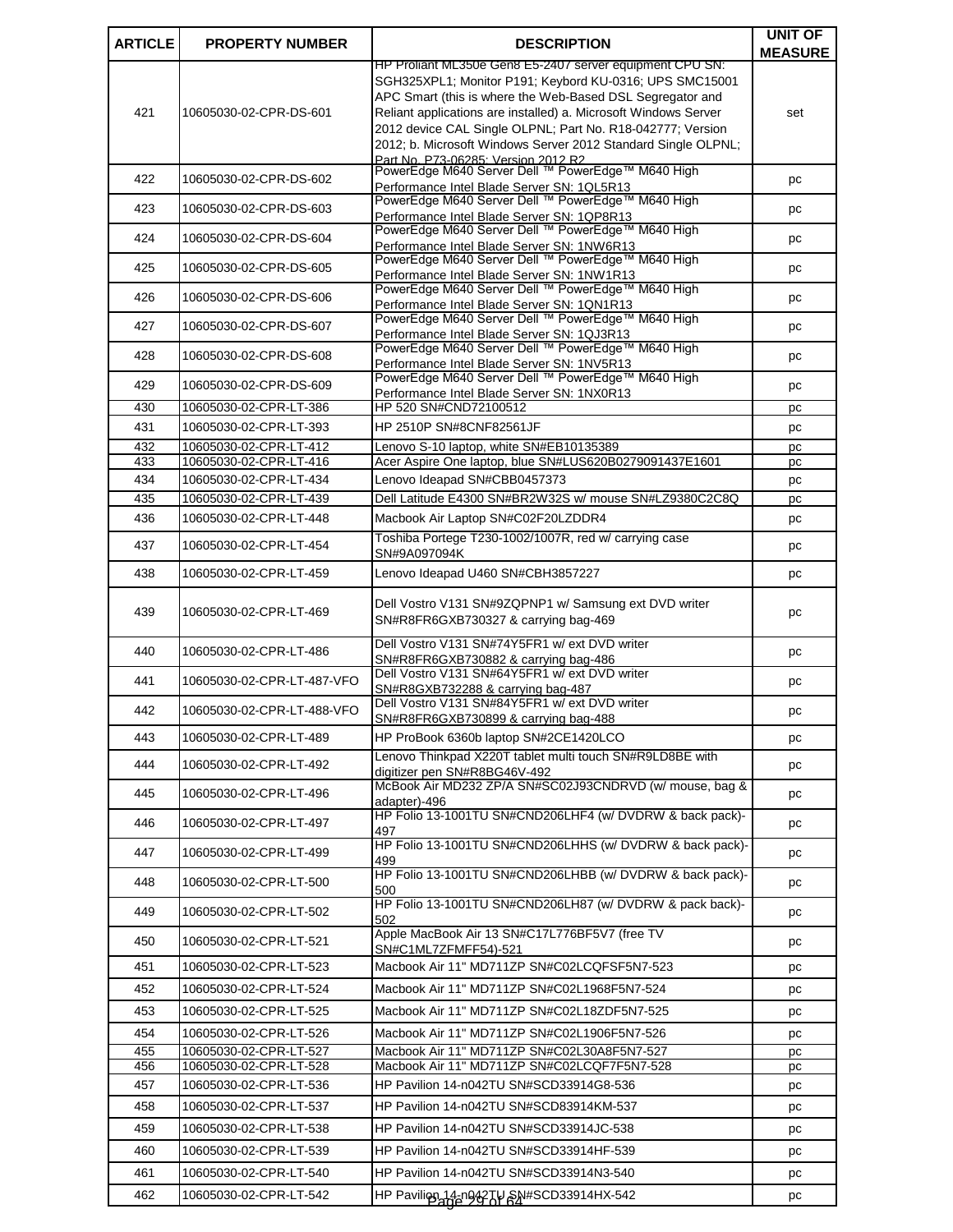| <b>ARTICLE</b> | <b>PROPERTY NUMBER</b>     | <b>DESCRIPTION</b>                                                                               | UNIT OF<br><b>MEASURE</b> |
|----------------|----------------------------|--------------------------------------------------------------------------------------------------|---------------------------|
| 463            | 10605030-02-CPR-LT-545     | HP Pavilion 14-n042TU SN#SCD33914H6-545                                                          | pc                        |
| 464            | 10605030-02-CPR-LT-550     | HP Pavilion 14-n042TU SN#SCD33914KF-550                                                          | pc                        |
| 465            | 10605030-02-CPR-LT-555     | Acer Travel Mate SN#NXV8ZSP001335038266600 w/baq-555                                             | pc                        |
| 466            | 10605030-02-CPR-LT-556     | Acer Travel Mate SN#NXV8ZSP0013350379A6600 w/ bag-556                                            | pc                        |
| 467            | 10605030-02-CPR-LT-557     |                                                                                                  | pc                        |
| 468            | 10605030-02-CPR-LT-558     | ASUS X55OZE SN:G6NOCV00X31122B - CPR-LT-558<br>Acer Travelmate SN: NXVEVSP0147280A1177600 w/bag, | pc                        |
| 469            | 10605030-02-CPR-LT-574     | wireless mouse & charger                                                                         | pc                        |
| 470            | 10605030-02-CPR-LT-575-VFO | Acer Travelmate SN: NXVEVSP0147280A1207600 w/bag,<br>wireless mouse & charger                    | pc                        |
| 471            | 10605030-02-CPR-LT-576-MFO | Acer Travelmate SN: NXVEVSP0147280878A7600 w/bag,<br>wireless mouse & charger                    | pc                        |
| 472            | 10605030-02-CPR-LT-577     | Acer Travelmate SN: NXVEVSP0147280A50E7600 w/bag,<br>wireless mouse & charger                    | pc                        |
| 473            | 10605030-02-CPR-LT-578     | Acer Travelmate SN: NXVEVSP0147280A1F17600 w/ bag,<br>wireless mouse & charger                   | pc                        |
| 474            | 10605030-02-CPR-LT-579     | Acer Travelmate SN: NXVEVSP0147280A1E97600 w/ bag,<br>wireless mouse & charger                   | pc                        |
| 475            | 10605030-02-CPR-LT-580     | Acer Travelmate SN: NXVEVSP0147280A2187600 w/ bag,                                               | pc                        |
| 476            | 10605030-02-CPR-LT-582     | wireless mouse & charger<br>Acer Travelmate SN: NXVEVSP0147280854E7600 w/bag,                    | pc                        |
|                |                            | wireless mouse & charger<br>Acer Travelmate SN: NXVEVSP014728085157600 w/ bag, wireless          |                           |
| 477            | 10605030-02-CPR-LT-583     | mouse & charger                                                                                  | pc                        |
| 478            | 10605030-02-CPR-LT-584     | Acer Travelmate SN: NXVEVSP0147280A1AB7600 w/ bag.<br>wireless mouse & charger                   | pc                        |
| 479            | 10605030-02-CPR-LT-585     | Acer Travelmate SN: NXVEVSP014728084387600 w/ bag, wireless<br>mouse & charger                   | pc                        |
| 480            | 10605030-02-CPR-LT-586     | Acer Travelmate SN: NXVEVSP0147280A0FE7600 w/ bag,<br>wireless mouse & charger                   | pc                        |
| 481            | 10605030-02-CPR-LT-587     | Acer Travelmate SN: NXVEVSP0147280A14D77600 w/bag,<br>wireless mouse & charger                   | pc                        |
| 482            | 10605030-02-CPR-LT-588     | Acer Travelmate SN: NXVEVSP014728086B07600 w/bag,                                                | pc                        |
| 483            | 10605030-02-CPR-LT-589     | wireless mouse & charger<br>Acer Travelmate SN: NXVEVSP0147280A1EF7600 w/bag,                    | pc                        |
| 484            | 10605030-02-CPR-LT-590     | wireless mouse & charger<br>Acer Travelmate SN: NXVEVSP0147280A1337600 w/bag,                    | pc                        |
| 485            | 10605030-02-CPR-LT-591     | wireless mouse & charger<br>Acer Travelmate SN: NXVEVSP0147280A5017600 w/bag,                    | pc                        |
| 486            | 10605030-02-CPR-LT-592     | wireless mouse & charger<br>Acer Travelmate SN: NXVEVSP014728082F7600 w/ bag, wireless           |                           |
|                |                            | mouse & charger<br>Acer Travelmate SN: NXVEVSP014728083EB7600 w/ bag                             | pc                        |
| 487            | 10605030-02-CPR-LT-593     | wireless mouse & charger<br>Acer Travelmate SN: NXVEVSP0147280A1507600 w/ bag,                   | pc                        |
| 488            | 10605030-02-CPR-LT-594     | wireless mouse & charger<br>Acer Travelmate SN:NXVEVSP0147280A1097600 w/ bag, wireless           | pc                        |
| 489            | 10605030-02-CPR-LT-595     | mouse & charger                                                                                  | pc                        |
| 490            | 10605030-02-CPR-LT-596     | Acer Travelmate SN:NXVEVSP0147280A4E87600 w/ bag, wireless<br>mouse & charger                    | рc                        |
| 491            | 10605030-02-CPR-LT-597     | Acer Travelmate SN:NXVEVSP0147280A2207600 w/ bag, wireless<br>mouse & charger                    | pc                        |
| 492            | 10605030-02-CPR-LT-598     | Acer Travelmate SN:NXVEVSP0147280A14F7600 w/ bag, wireless<br>mouse & charger                    | pc                        |
| 493            | 10605030-02-CPR-LT-599     | Acer Travelmate SN:NXVEVSP0147280A1087600 w/ bag, wireless<br>mouse & charger                    | pc                        |
| 494            | 10605030-02-CPR-LT-600     | Acer Travelmate SN: w/ bag, wireless mouse & charger-600                                         | pc                        |
| 495            | 10605030-02-CPR-LT-601     | Acer Travelmate SN: w/ bag, wireless mouse & charger-601                                         | pc                        |
| 496            | 10605030-02-CPR-LT-602     | Acer Travelmate SN: w/ bag, wireless mouse & charger-602                                         | рc                        |
| 497            | 10605030-02-CPR-LT-603     | Acer Travelmate SN: w/ bag, wireless mouse & charger-603                                         | pc                        |
| 498            | 10605030-02-CPR-LT-604     | Acer Travelmate SN: w/ bag, wireless mouse & charger-604                                         | pc                        |
| 499            | 10605030-02-CPR-LT-605     | Acer Travelmate SN: w/ bag, wireless mouse & charger-605                                         | pc                        |
| 500            | 10605030-02-CPR-LT-606     | Acer Travelmate SN: w/ bag, wireless mouse & charger-606                                         | pc                        |
| 501            | 10605030-02-CPR-LT-607     | Acer Travelmate SN: w/ bag, wireless mouse & charger-607                                         | pc                        |
| 502            | 10605030-02-CPR-LT-608     | Acer Travelmate SN: w/ bag, wireless mouse & charger-608                                         | pc                        |
| 503            | 10605030-02-CPR-LT-609     | Acer Travelmate SN: w/ bag, wireless mouse & charger-609                                         | pc                        |
| 504            | 10605030-02-CPR-LT-610     | Acer Travelmate SN: w/ bag, wireless mouse & charger-610                                         | pc                        |
| 505            | 10605030-02-CPR-LT-611     | Acer Travelmate SN: w/ bag, wireless mouse & charger-611                                         | pc                        |
| 506            | 10605030-02-CPR-LT-612     | Acer Travplarete SN ow base, wireless mouse & charger-612                                        | pc                        |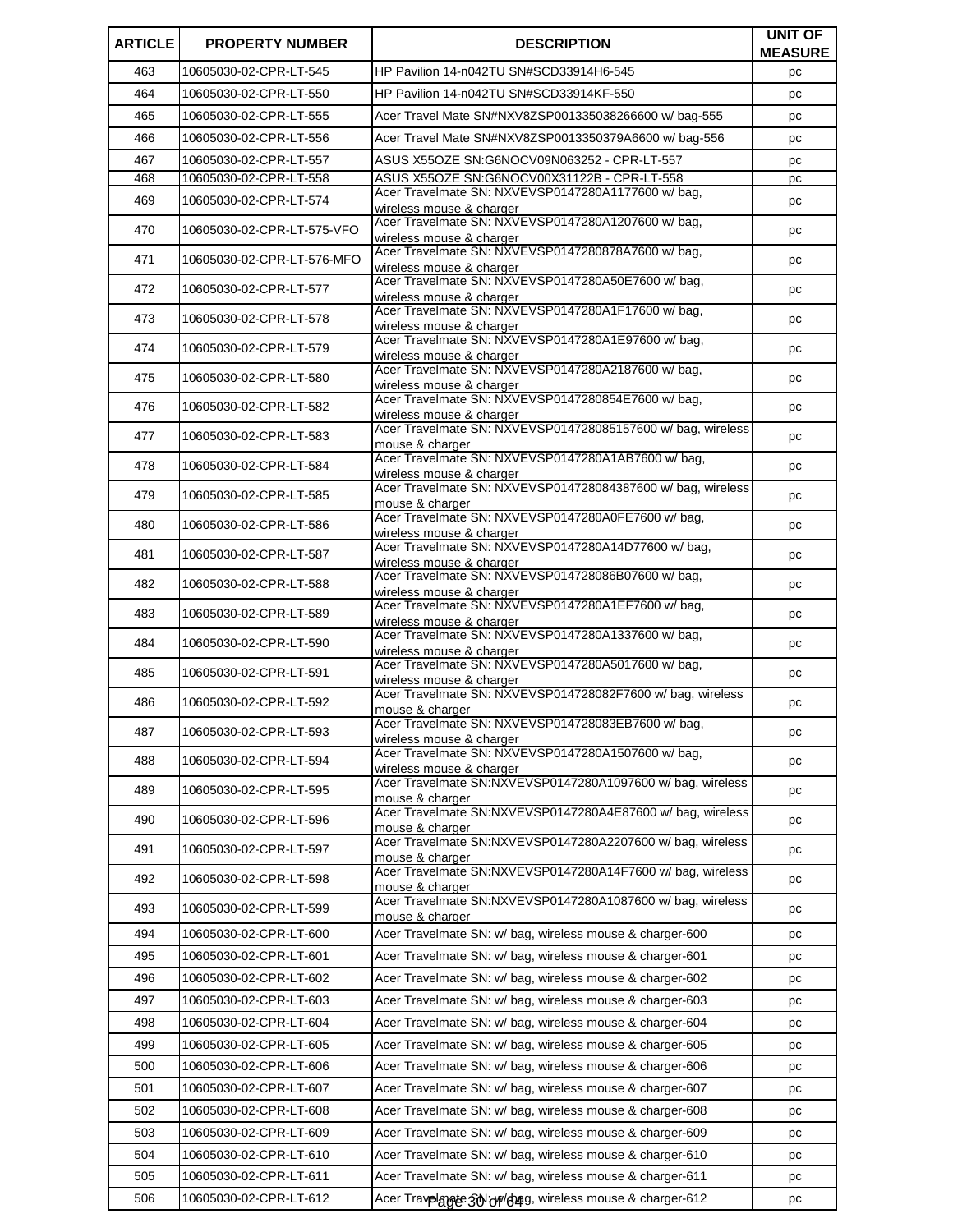| <b>ARTICLE</b> | <b>PROPERTY NUMBER</b> | <b>DESCRIPTION</b>                                       | <b>UNIT OF</b><br><b>MEASURE</b> |
|----------------|------------------------|----------------------------------------------------------|----------------------------------|
| 507            | 10605030-02-CPR-LT-613 | Acer Travelmate SN: w/ bag, wireless mouse & charger-613 | рc                               |
| 508            | 10605030-02-CPR-LT-614 | Acer Travelmate SN: w/ bag, wireless mouse & charger-614 | pc                               |
| 509            | 10605030-02-CPR-LT-615 | Acer Travelmate SN: w/ bag, wireless mouse & charger-615 | рc                               |
| 510            | 10605030-02-CPR-LT-616 | Acer Travelmate SN: w/ bag, wireless mouse & charger-616 | pс                               |
| 511            | 10605030-02-CPR-LT-617 | Acer Travelmate SN: w/ bag, wireless mouse & charger-617 | pс                               |
| 512            | 10605030-02-CPR-LT-618 | Acer Travelmate SN: w/ bag, wireless mouse & charger-618 | рc                               |
| 513            | 10605030-02-CPR-LT-619 | Asus X405UQ-BM131T, SN: H5N0CX20A465222                  | pс                               |
| 514            | 10605030-02-CPR-LT-620 | Asus X405UQ-BM131T, SN: H6N0CX133858246                  | рc                               |
| 515            | 10605030-02-CPR-LT-621 | HP Elitebook x360 1030 G2 w/ bag SN#5CG84928HZ-621       | pс                               |
| 516            | 10605030-02-CPR-LT-622 | HP Elitebook x360 1030 G2 w/ bag SN#5CG8492585-622       | pc                               |
| 517            | 10605030-02-CPR-LT-623 | HP Elitebook x360 1030 G2 w/ bag SN#5CG84921SB-623       | pс                               |
| 518            | 10605030-02-CPR-LT-624 | HP Elitebook x360 1030 G2 w/ bag SN#5CG84922P4-624       | pс                               |
| 519            | 10605030-02-CPR-LT-625 | HP Elitebook x360 1030 G2 w/ bag SN#5CG8492ZR8-625       | рc                               |
| 520            | 10605030-02-CPR-LT-626 | HP Elitebook x360 1030 G2 w/ bag SN#5CG84928FJ-626       | pc                               |
| 521            | 10605030-02-CPR-LT-627 | HP Elitebook x360 1030 G2 w/ bag SN#5CG8491DCC-627       | pс                               |
| 522            | 10605030-02-CPR-LT-628 | HP Elitebook x360 1030 G2 w/ bag SN#5CG84924LW-628       | pс                               |
| 523            | 10605030-02-CPR-LT-629 | HP Elitebook x360 1030 G2 w/ bag SN#5CG84902ZL-629       | рc                               |
| 524            | 10605030-02-CPR-LT-630 | HP Elitebook x360 1030 G2 w/ bag SN#5CG8491KRC-630       | pс                               |
| 525            | 10605030-02-CPR-LT-631 | HP Elitebook x360 1030 G2 w/ bag SN#5CG849216P-631       | рc                               |
| 526            | 10605030-02-CPR-LT-632 | HP Elitebook x360 1030 G2 w/ bag SN#5CG849033W-632       | рc                               |
| 527            | 10605030-02-CPR-Lt-633 | HP Elitebook x360 1030 G2 w/ bag SN#5CG849157J-633       | pс                               |
| 528            | 10605030-02-CPR-LT-634 | HP Elitebook x360 1030 G2 w/ bag SN#5CG84905MC-634       | рc                               |
| 529            | 10605030-02-CPR-LT-635 | HP Elitebook x360 1030 G2 w/ bag SN#5CG84924FD-635       | pс                               |
| 530            | 10605030-02-CPR-LT-636 | HP Elitebook x360 1030 G2 w/ bag SN#5CG8490504-636       | pc                               |
| 531            | 10605030-02-CPR-LT-637 | HP Elitebook x360 1030 G2 w/ bag SN#5CG849282F-637       | pс                               |
| 532            | 10605030-02-CPR-LT-638 | HP Elitebook x360 1030 G2 w/ bag SN#5CG849O5MC-638       | рc                               |
| 533            | 10605030-02-CPR-LT-639 | HP Elitebook x360 1030 G2 w/ bag SN#5CG8492XY0-639       | pс                               |
| 534            | 10605030-02-CPR-LT-640 | HP Elitebook x360 1030 G2 w/ bag SN#5CG849023PS-640      | рc                               |
| 535            | 10605030-02-CPR-LT-641 | HP Elitebook x360 1030 G2 w/ bag SN#5CG84920L8-641       | pс                               |
| 536            | 10605030-02-CPR-LT-642 | HP Elitebook x360 1030 G2 w/ bag SN#5CG84925V8-642       | pc                               |
| 537            | 10605030-02-CPR-LT-643 | HP Elitebook x360 1030 G2 w/ bag SN#5CG8492B4B-643       | рc                               |
| 538            | 10605030-02-CPR-LT-644 | HP Elitebook x360 1030 62 w/ bag SN# 5CG9451NQN -644     | рc                               |
| 539            | 10605030-02-CPR-LT-645 | HP Elitebook x360 1030 62 w/ bag SN#5CG9451P44-645       | рc                               |
| 540            | 10605030-02-CPR-LT-646 | HP Elitebook x360 1030 G2 w/ bag SN#5CG9451P4R-646       | рc                               |
| 541            | 10605030-02-CPR-LT-647 | HP Elitebook x360 1030 G2 w/ bag SN#5CG9451P94-647       | pс                               |
| 542            | 10605030-02-CPR-LT-648 | HP Elitebook x360 1030 G2 w/ bag SN#5CG9451RL6-648       | pс                               |
| 543            | 10605030-02-CPR-LT-649 | HP Elitebook x360 1030 G2 w/ bag SN#5CG9451PRB-649       | рc                               |
| 544            | 10605030-02-CPR-LT-650 | HP Elitebook x360 1030 G2 w/ bag SN#5CG9451N9D-650       | pс                               |
| 545            | 10605030-02-CPR-LT-651 | HP Elitebook x360 1030 G2 w/ bag SN#5CG9451MMB-651       | pс                               |
| 546            | 10605030-02-CPR-LT-652 | HP Elitebook x360 1030 G2 w/ bag SN#5CG9451MKW-652       | pс                               |
| 547            | 10605030-02-CPR-LT-653 | HP Elitebook x360 1030 G2 w/ bag SN#5CG9451PST-653       | pс                               |
| 548            | 10605030-02-CPR-LT-654 | HP Elitebook x360 1030 G2 w/ bag SN#5CG9451NQR-654       | рc                               |
| 549            | 10605030-02-CPR-LT-655 | HP Elitebook x360 1030 G2 w/ bag SN#5CG9451NM7-655       | pс                               |
| 550            | 10605030-02-CPR-LT-656 | HP Elitebook x360 1030 G2 w/ bag SN#5CG9451P6R-656       | рc                               |
| 551            | 10605030-02-CPR-LT-657 | HP Elitebook x360 1030 G2 w/ bag SN#5CG9451NQ2-657       | рc                               |
| 552            | 10605030-02-CPR-LT-658 | HP Elitebook x360 1030 G2 w/ bag SN#5CG9451Q2H-658       | pс                               |
| 553            | 10605030-02-CPR-LT-659 | HP Elitebook x360 1030 G2 w/ bag SN#5CG9451PX5-659       | рc                               |
| 554            | 10605030-02-CPR-LT-660 | HP Elitebook x360 1030 G2 w/ bag SN#CG9451Q0X-660        | pс                               |
| 555            | 10605030-02-CPR-LT-661 | HP Elitebook x360 1030 G2 w/ bag SN#5CG9451PW7-661       | рc                               |
| 556            | 10605030-02-CPR-LT-662 | HP Elitebook x360 1030 G2 w/ bag SN#5CG9451PS8-662       | pс                               |
| 557            | 10605030-02-CPR-LT-663 | HP Elitebook x360 1030 G2 w/ bag SN#5CG9451MLZ-663       | рc                               |
| 558            | 10605030-02-CPR-LT-664 | HP Elitebpok x369-1030-92 w/ bag SN#5CG9451MNZ-664       | pс                               |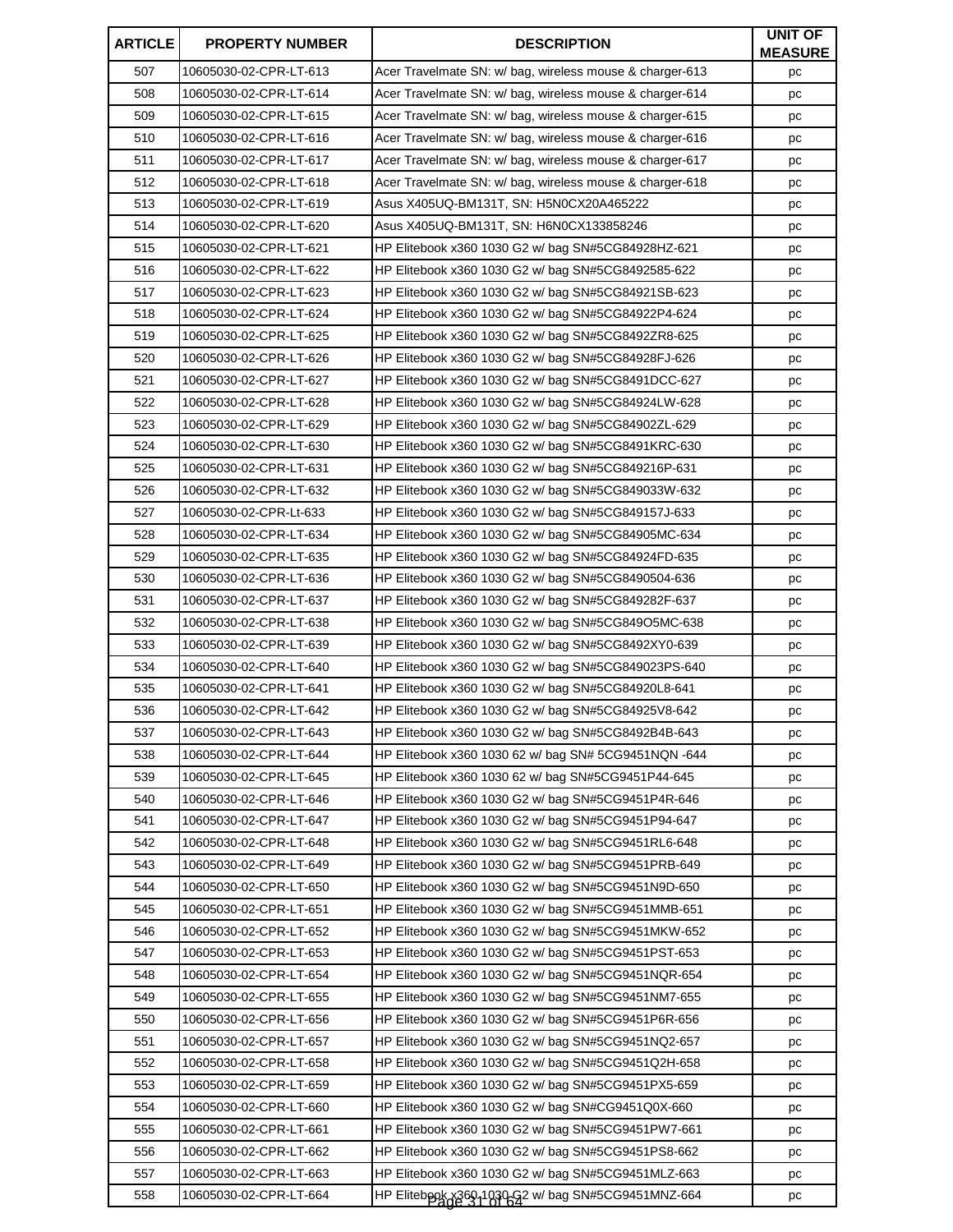| <b>ARTICLE</b> | <b>PROPERTY NUMBER</b> | <b>DESCRIPTION</b>                                   | <b>UNIT OF</b><br><b>MEASURE</b> |
|----------------|------------------------|------------------------------------------------------|----------------------------------|
| 559            | 10605030-02-CPR-LT-665 | HP Elitebook x360 1030 G2 w/ bag SN#5CG9451P7G-665   | рc                               |
| 560            | 10605030-02-CPR-LT-666 | HP Elitebook x360 1030 G2 w/ bag SN#5CG9451Q1S-666   | pc                               |
| 561            | 10605030-02-CPR-LT-667 | HP Elitebook x360 1030 G2 w/ bag SN#5CG9451pxq-667   | рc                               |
| 562            | 10605030-02-CPR-LT-668 | HP Elitebook x360 1030 G2 w/ bag SN#5CG9451MWZ-668   | pс                               |
| 563            | 10605030-02-CPR-LT-669 | HP Elitebook x360 1030 G2 w/ bag SN#5CG9451N88-669   | pс                               |
| 564            | 10605030-02-CPR-LT-670 | HP Elitebook x360 1030 G2 w/ bag SN#5CG9451N9M-670   | рc                               |
| 565            | 10605030-02-CPR-LT-671 | HP Elitebook x360 1030 G2 w/ bag SN#5CG9451NL6-671   | pс                               |
| 566            | 10605030-02-CPR-LT-672 | HP Elitebook x360 1030 G2 w/ bag SN#5CG9451NPR-672   | рc                               |
| 567            | 10605030-02-CPR-LT-673 | HP Elitebook x360 1030 G2 w/ bag SN#5CG9451MR6-673   | pс                               |
| 568            | 10605030-02-CPR-LT-674 | HP Elitebook x360 1030 G2 w/ bag SN#5CG9451NN6-674   | pc                               |
| 569            | 10605030-02-CPR-LT-675 | HP Elitebook x360 1030 G2 w/ bag SN#59451MTY8-675    | pс                               |
| 570            | 10605030-02-CPR-LT-676 | HP Elitebook x360 1030 G2 w/ bag SN#5SC9451MQH-676   | pс                               |
| 571            | 10605030-02-CPR-LT-677 | HP Elitebook x360 1030 G2 w// bag SN#5CG94541P7R-677 | рc                               |
| 572            | 10605030-02-CPR-LT-678 | HP Elitebook x360 1030 G2 w/ bag SN#5CG9451P5L-678   | pc                               |
| 573            | 10605030-02-CPR-LT-679 | HP Elitebook x360 1030 G2 w/ bag SN#5CG9451N9R-679   | pс                               |
| 574            | 10605030-02-CPR-LT-680 | HP Elitebook x360 1030 G2 w/ bag SN#5CG9451PHT-680   | pс                               |
| 575            | 10605030-02-CPR-LT-681 | HP Elitebook X360 1030 G2 w/ bag SN#5CG9451Q2M-681   | рc                               |
| 576            | 10605030-02-CPR-LT-682 | HP Elitebook x360 1030 G2 w/ bag SN#SCG9451PQV-682   | pс                               |
| 577            | 10605030-02-CPR-LT-683 | HP Elitebook x360 1030 G2 w/ bag SN#5CG9451PHW-683   | рc                               |
| 578            | 10605030-02-CPR-LT-684 | HP Elitebook x360 1030 G2 w/ bag SN#5CG9451MR4-684   | рc                               |
| 579            | 10605030-02-CPR-LT-685 | HP Elitebook x360 1030 G2 w/ bag SN#5CG9451NLQ-685   | pс                               |
| 580            | 10605030-02-CPR-LT-686 | HP Elitebook x360 1030 G2 w/ bag SN#5CG9451NPT-686   | pc                               |
| 581            | 10605030-02-CPR-LT-687 | HP Elitebook x360 1030 G2 w/ bag SN#5CG9451P5M-687   | pс                               |
| 582            | 10605030-02-CPR-LT-688 | HP Elitebook x360 1030 G2 w/ bag SN#5CG9451PXB-688   | pc                               |
| 583            | 10605030-02-CPR-LT-689 | HP Elitebook x360 1030 G2 w/ bag SN#5CG9451MM2-689   | pс                               |
| 584            | 10605030-02-CPR-Lt-690 | HP Elitebook x360 1030 G2 w/ bag SN#5CG9451MNS-690   | pс                               |
| 585            | 10605030-02-CPR-LT-691 | HP Elitebook x360 1030 G2 w/ bag SN#5CG9451PXR-691   | pс                               |
| 586            | 10605030-02-CPR-LT-692 | HP Elitebook x360 1030 G2 w/ /bag SN#5CG9451P82-692  | рc                               |
| 587            | 10605030-02-CPR-LT-693 | HP Elitebook x360 1030 G2 w/ bag SN#5CG9451MD0-693   | pс                               |
| 588            | 10605030-02-CPR-LT-694 | HP Elitebook x360 1030 G2 w/ bag SN#5CG9451PXN-694   | pc                               |
| 589            | 10605030-02-CPR-LT-695 | HP Elitebook x360 1030 G2 w/ bag SN#5CG9451PR0-695   | рc                               |
| 590            | 10605030-02-CPR-LT-696 | HP Elitebook x360 1030 G2 w/ bag SN#5CG9451N8V-696   | pc                               |
| 591            | 10605030-02-CPR-LT-697 | HP Elitebook x360 1030 G2 w/ bag SN#5CG9451MKR-697   | рc                               |
| 592            | 10605030-02-CPR-LT-698 | HP Elitebook x360 1030 G2 w/ bag SN#5CG9451PGL-698   | рc                               |
| 593            | 10605030-02-CPR-LT-699 | HP Elitebook x360 1030 G2 w/ bag SN#5CG9451MQJ-699   | pс                               |
| 594            | 10605030-02-CPR-LT-700 | HP Elitebook x360 1030 G2 w/ bag SN#5CG9451Q1W-700   | pс                               |
| 595            | 10605030-02-CPR-LT-701 | HP Elitebook x360 1030 G2 w/ bag SN#5CG9451Q26-701   | рc                               |
| 596            | 10605030-02-CPR-LT-702 | HP Elitebook x360 1030 G2 w/ bag SN#5CG9451PWL-702   | рc                               |
| 597            | 10605030-02-CPR-LT-703 | HP Elitebook x360 1030 G2 w/ bag SN#5CG9451PW6-703   | pс                               |
| 598            | 10605030-02-CPR-LT-704 | HP Elitebook x360 1030 G2 w/ bag SN#5CG9451P5G-704   | pс                               |
| 599            | 10605030-02-CPR-LT-705 | HP Elitebook x360 1030 G2 w/ bag SN#5CG9451MK1-705   | pс                               |
| 600            | 10605030-02-CPR-LT-706 | HP Elitebook x360 1030 G2 w/ bag SN#5CG9451Q22-706   | рc                               |
| 601            | 10605030-02-CPR-LT-707 | HP Elitebook x360 1030 G2 w/ bag SN#5CG9451MWT-707   | pс                               |
| 602            | 10605030-02-CPR-LT-708 | HP Elitebook x360 1030 G2 w/ bag SN#5CG9451PGB-708   | рc                               |
| 603            | 10605030-02-CPR-LT-709 | HP Elitebook x360 1030 G2 w/ bag SN#5CG9451MNR-709   | рc                               |
| 604            | 10605030-02-CPR-LT-710 | HP Elitebook x360 1030 G2 w/ bag SN#5CG9451MM5-710   | pс                               |
| 605            | 10605030-02-CPR-LT-711 | HP Elitebook x360 1030 G2 w/ bag SN#5CG9451NNQ-711   | рc                               |
| 606            | 10605030-02-CPR-LT-712 | HP Elitebook x360 1030 G2 w/ bag SN#5CG9451NM4-712   | рc                               |
| 607            | 10605030-02-CPR-LT-713 | HP Elitebook x360 1030 G2 w/ bag SN#5CG9451PQB-713   | рc                               |
| 608            | 10605030-02-CPR-LT-714 | HP Elitebook x360 1030 G2 w/ bag SN#5CG9451MJY-714   | pс                               |
| 609            | 10605030-02-CPR-LT-715 | HP Elitebook x360 1030 G2 w/ bag SN#5CG9451MPJ-715   | рc                               |
| 610            | 10605030-02-CPR-LT-716 | HP Elitebpok x360-1030-G2 w/ bag SN#5CG9451PGJ-716   | pс                               |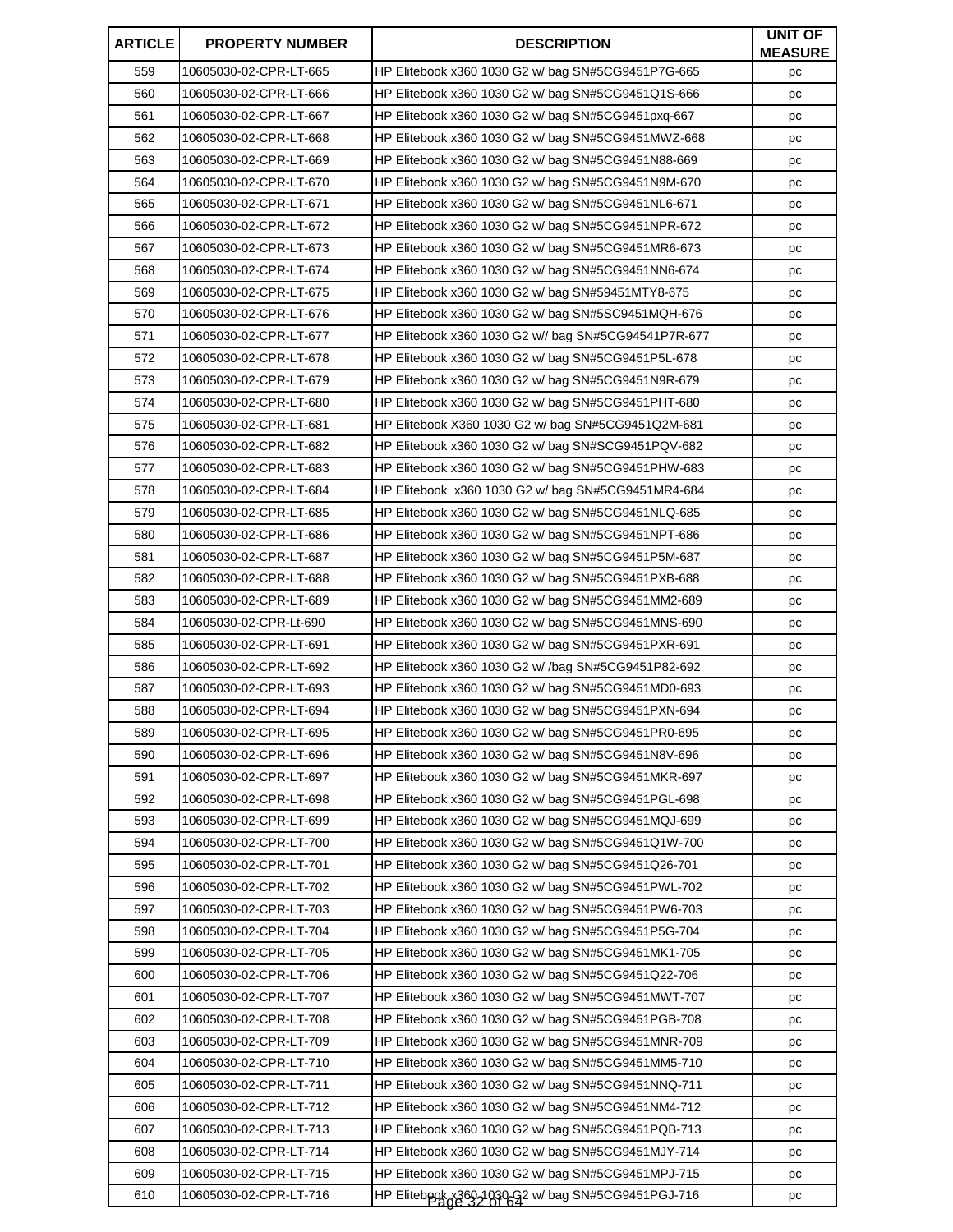| <b>ARTICLE</b> | <b>PROPERTY NUMBER</b> | <b>DESCRIPTION</b>                                                                                                                                                                             | <b>UNIT OF</b><br><b>MEASURE</b> |
|----------------|------------------------|------------------------------------------------------------------------------------------------------------------------------------------------------------------------------------------------|----------------------------------|
| 611            | 10605030-02-CPR-LT-717 | HP Elitebook x360 1030 G2 w/ bag SN#5CG9451MY1-717                                                                                                                                             | рc                               |
| 612            | 10605030-02-CPR-LT-718 | HP Elitebook x360 1030 G2 w/ bag SN#5CG9451P7N-718                                                                                                                                             | pc                               |
| 613            | 10605030-02-CPR-LT-719 | ACER Travelmate P215-52G-782P Intel Core i7-10510u, 16GB<br>Memory, 256GB SSD+1TB HDD, MX230 2GB, Win10Pro 64bit,<br>power cord, with Acer Backpack SN:NXVLUSP00C0200832D7600                  | рc                               |
| 614            | 10605030-02-CPR-LT-720 | ACER Travelmate P215-52G-782P Intel Core i7-10510u, 16GB<br>Memory, 256GB SSD+1TB HDD, MX230 2GB, Win10Pro 64bit,<br>power cord, with Acer Backpack SN:NXVLUSP00C02005AED7600                  | pc                               |
| 615            | 10605030-02-CPR-LT-721 | ACER Travelmate P215-52G-782P Intel Core i7-10510u, 16GB<br>Memory, 256GB SSD+1TB HDD, MX230 2GB, Win10Pro 64bit,<br>power cord, with Acer Backpack SN:NXVLUSP00C02005ACB7600                  | рc                               |
| 616            | 10605030-02-CPR-LT-722 | ACER Travelmate P215-52G-782P Intel Core i7-10510u, 16GB<br>Memory, 256GB SSD+1TB HDD, MX230 2GB, Win10Pro 64bit,<br>power cord, with Acer Backpack SN:NXVLUSP00C020095OD7600                  | pc                               |
| 617            | 10605030-02-CPR-LT-723 | ACER Travelmate P215-52G-782P Intel Core i7-10510u, 16GB<br>Memory, 256GB SSD+1TB HDD, MX230 2GB, Win10Pro 64bit,<br>power cord, with Acer Backpack SN:NXVLUSP00C020059587600                  | рc                               |
| 618            | 10605030-02-CPR-LT-724 | ACER Travelmate P215-52G-782P Intel Core i7-10510u, 16GB<br>Memory, 256GB SSD+1TB HDD, MX230 2GB, Win10Pro 64bit,<br>power cord, with Acer Backpack SN:NXVLUSP00C020082807600                  | рc                               |
| 619            | 10605030-02-CPR-LT-725 | ACER Travelmate P215-52G-782P Intel Core i7-10510u, 16GB<br>Memory, 256GB SSD+1TB HDD, MX230 2GB, Win10Pro 64bit,<br>power cord, with Acer Backpack SN:NXVLUSP00C02009F177600                  | рc                               |
| 620            | 10605030-02-CPR-LT-726 | ACER Travelmate P215-52G-782P Intel Core i7-10510u, 16GB<br>Memory, 256GB SSD+1TB HDD, MX230 2GB, Win10Pro 64bit,<br>power cord, with Acer Backpack SN:NXVLUSP00C020081FB7600                  | рc                               |
| 621            | 10605030-02-CPR-LT-727 | ACER Travelmate P215-52G-782P Intel Core i7-10510u, 16GB<br>Memory, 256GB SSD+1TB HDD, MX230 2GB, Win10Pro 64bit,<br>power cord, with Acer Backpack SN:NXVLUSP00C020082C97600                  | pc                               |
| 622            | 10605030-02-CPR-LT-728 | ACER Travelmate P215-52G-782P Intel Core i7-10510u, 16GB<br>Memory, 256GB SSD+1TB HDD, MX230 2GB, Win10Pro 64bit,<br>power cord, with Acer Backpack SN:NXVLUSP00C0200953A7600                  | рc                               |
| 623            | 10605030-02-CPR-LT-729 | ACER Travelmate P215-52G-782P Intel Core i7-10510u, 16GB<br>Memory, 256GB SSD+1TB HDD, MX230 2GB, Win10Pro 64bit,<br>power cord, with Acer Backpack SN:NXVLUSP00C0200830C7600                  | pc                               |
| 624            | 10605030-02-CPR-LT-730 | ACER Travelmate P215-52G-782P Intel Core i7-10510u, 16GB<br>Memory, 256GB SSD+1TB HDD, MX230 2GB, Win10Pro 64bit,<br>power cord. with Acer Backpack SN:NXVLUSP00C02009EF17600                  | рc                               |
| 625            | 10605030-02-CPR-LT-731 | ACER Travelmate P215-52G-782P Intel Core i7-10510u, 16GB<br>Memory, 256GB SSD+1TB HDD, MX230 2GB, Win10Pro 64bit,<br>power cord, with Acer Backpack SN:NXVLUSP00C0200954E7600                  | pc                               |
| 626            | 10605030-02-CPR-LT-732 | ACER Travelmate P215-52G-782P Intel Core i7-10510u, 16GB<br>Memory, 256GB SSD+1TB HDD, MX230 2GB, Win10Pro 64bit,<br>power cord, with Acer Backpack SN:NXVLUSP00C020081D37600                  | pc                               |
| 627            | 10605030-02-CPR-LT-733 | ACER Travelmate P215-52G-782P Intel Core i7-10510u, 16GB<br>Memory, 256GB SSD+1TB HDD, MX230 2GB, Win10Pro 64bit,<br>power cord, with Acer Backpack SN:NXVLUSP00C02007FCB7600                  | pс                               |
| 628            | 10605030-02-CPR-LT-734 | ACER Travelmate P215-52G-782P Intel Core i7-10510u, 16GB<br>Memory, 256GB SSD+1TB HDD, MX230 2GB, Win10Pro 64bit,<br>power cord, with Acer Backpack SN:NXVLUSP00C0200824D7600                  | рc                               |
| 629            | 10605030-02-CPR-LT-735 | ACER Travelmate P215-52G-782P Intel Core i7-10510u, 16GB<br>Memory, 256GB SSD+1TB HDD, MX230 2GB, Win10Pro 64bit,<br>power cord, with Acer Backpack SN:NXVLUSP00C020082F07600                  | рc                               |
| 630            | 10605030-02-CPR-LT-736 | ACER Travelmate P215-52G-782P Intel Core i7-10510u, 16GB<br>Memory, 256GB SSD+1TB HDD, MX230 2GB, Win10Pro 64bit,<br>power cord, with Acer Backpack SN:NXVLUSP00C0200812A7600                  | pс                               |
| 631            | 10605030-02-CPR-LT-737 | ACER Travelmate P215-52G-782P Intel Core i7-10510u, 16GB<br>Memory, 256GB SSD+1TB HDD, MX230 2GB, Win10Pro 64bit,<br>power cord, with Acer Backpack SN:NXVLUSP00C0200828E7600                  | pс                               |
| 632            | 10605030-02-CPR-LT-738 | ACER Travelmate P215-52G-782P Intel Core i7-10510u, 16GB<br>Memory, 256GB SSD+1TB HDD, MX230 2GB, Win10Pro 64bit,<br>power cord, with Acer Backpack SN:NXVLUSP00C02009ECC7600                  | рc                               |
| 633            | 10605030-02-CPR-LT-739 | ACER Travelmate P215-52G-782P Intel Core i7-10510u, 16GB<br>Memory, 256GB SSD+1TB HDD, MX230 2GB, Win10Pro 64bit,<br>power cord, with Acer Backpack SN:NXVLUSP00C020095BD7600                  | pc                               |
| 634            | 10605030-02-CPR-LT-740 | ACER Travelmate P215-52G-782P Intel Core i7-10510u, 16GB<br>Memory, 256GB SSD+1TB HDD, MX230 2GB, Win10Pro 64bit,<br>power cord, with Acer Backpack SN:NXVLUSP00C02009D7F7600                  | pс                               |
| 635            | 10605030-02-CPR-LT-741 | ACER Travelmate P215-52G-782P Intel Core i7-10510u, 16GB<br>Memory, 256GB SSD+1TB HDD, MX230 2GB, Win10Pro 64bit,<br>power cord, with Acer Backpack SN:NXVLUSP00C020059677600<br>Page 33 of 64 | pс                               |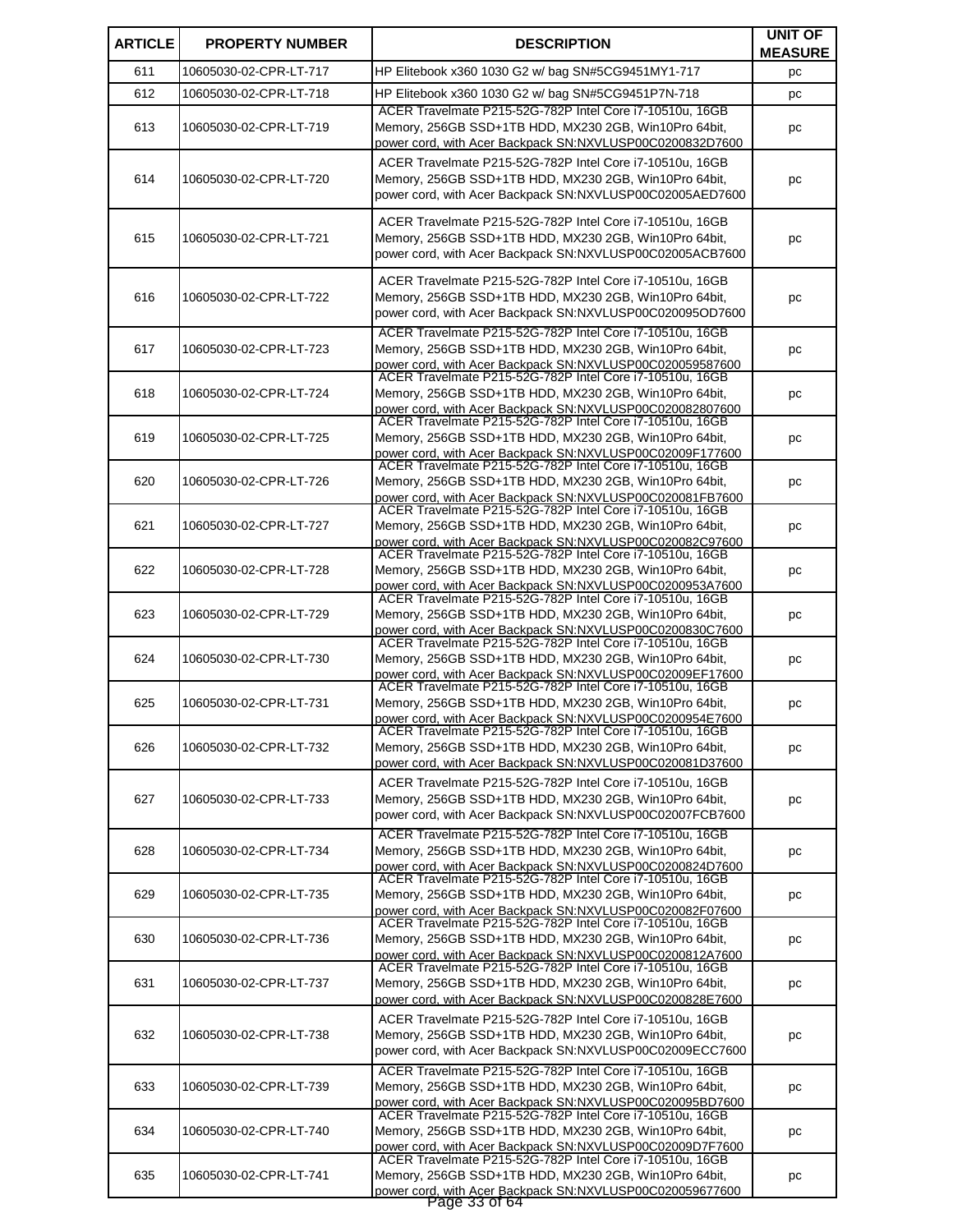| <b>ARTICLE</b> | <b>PROPERTY NUMBER</b> | <b>DESCRIPTION</b>                                                                                                                                                            | <b>UNIT OF</b>       |
|----------------|------------------------|-------------------------------------------------------------------------------------------------------------------------------------------------------------------------------|----------------------|
| 636            | 10605030-02-CPR-LT-742 | ACER Travelmate P215-52G-782P Intel Core i7-10510u, 16GB<br>Memory, 256GB SSD+1TB HDD, MX230 2GB, Win10Pro 64bit,<br>power cord, with Acer Backpack SN:NXVLUSP00C020082C57600 | <b>MEASURE</b><br>pc |
| 637            | 10605030-02-CPR-LT-743 | ACER Travelmate P215-52G-782P Intel Core i7-10510u, 16GB<br>Memory, 256GB SSD+1TB HDD, MX230 2GB, Win10Pro 64bit,<br>power cord, with Acer Backpack SN:NXVLUSP00C020083207600 | pc                   |
| 638            | 10605030-02-CPR-LT-744 | ACER Travelmate P215-52G-782P Intel Core i7-10510u, 16GB<br>Memory, 256GB SSD+1TB HDD, MX230 2GB, Win10Pro 64bit,<br>power cord, with Acer Backpack SN:NXVLUSP00C020095A67600 | pс                   |
| 639            | 10605030-02-CPR-LT-745 | ACER Travelmate P215-52G-782P Intel Core i7-10510u, 16GB<br>Memory, 256GB SSD+1TB HDD, MX230 2GB, Win10Pro 64bit,<br>power cord, with Acer Backpack SN:NXVLUSP00C020082A87600 | рc                   |
| 640            | 10605030-02-CPR-LT-746 | ACER Travelmate P215-52G-782P Intel Core i7-10510u, 16GB<br>Memory, 256GB SSD+1TB HDD, MX230 2GB, Win10Pro 64bit,<br>power cord, with Acer Backpack SN:NXVLUSP00C020081AD7600 | рc                   |
| 641            | 10605030-02-CPR-LT-747 | ACER Travelmate P215-52G-782P Intel Core i7-10510u, 16GB<br>Memory, 256GB SSD+1TB HDD, MX230 2GB, Win10Pro 64bit,<br>power cord, with Acer Backpack SN:NXVLUSP00C020059247600 | рc                   |
| 642            | 10605030-02-CPR-LT-748 | ACER Travelmate P215-52G-782P Intel Core i7-10510u, 16GB<br>Memory, 256GB SSD+1TB HDD, MX230 2GB, Win10Pro 64bit,<br>power cord, with Acer Backpack SN:NXVLUSP00C020082A67600 | рc                   |
| 643            | 10605030-02-CPR-LT-749 | ACER Travelmate P215-52G-782P Intel Core i7-10510u, 16GB<br>Memory, 256GB SSD+1TB HDD, MX230 2GB, Win10Pro 64bit,<br>power cord, with Acer Backpack SN:NXVLUSP00C0200954F7600 | рc                   |
| 644            | 10605030-02-CPR-LT-750 | ACER Travelmate P215-52G-782P Intel Core i7-10510u, 16GB<br>Memory, 256GB SSD+1TB HDD, MX230 2GB, Win10Pro 64bit,<br>power cord, with Acer Backpack SN:NXVLUSP00C02009DF57600 | рc                   |
| 645            | 10605030-02-CPR-LT-751 | ACER Travelmate P215-52G-782P Intel Core i7-10510u, 16GB<br>Memory, 256GB SSD+1TB HDD, MX230 2GB, Win10Pro 64bit,<br>power cord, with Acer Backpack SN:NXVLUSP00C02009E147600 | рc                   |
| 646            | 10605030-02-CPR-LT-752 | ACER Travelmate P215-52G-782P Intel Core i7-10510u, 16GB<br>Memory, 256GB SSD+1TB HDD, MX230 2GB, Win10Pro 64bit,<br>power cord, with Acer Backpack SN:NXVLUSP00C02009D6F7600 | рc                   |
| 647            | 10605030-02-CPR-LT-753 | ACER Travelmate P215-52G-782P Intel Core i7-10510u, 16GB<br>Memory, 256GB SSD+1TB HDD, MX230 2GB, Win10Pro 64bit,<br>power cord, with Acer Backpack SN:NXVLUSP00C020082677600 | рc                   |
| 648            | 10605030-02-CPR-LT-754 | ACER Travelmate P215-52G-782P Intel Core i7-10510u, 16GB<br>Memory, 256GB SSD+1TB HDD, MX230 2GB, Win10Pro 64bit,<br>power cord, with Acer Backpack SN:NXVLUSP00C02009E777600 | pс                   |
| 649            | 10605030-02-CPR-LT-755 | ACER Travelmate P215-52G-782P Intel Core i7-10510u, 16GB<br>Memory, 256GB SSD+1TB HDD, MX230 2GB, Win10Pro 64bit,<br>power cord, with Acer Backpack SN:NXVLUSP00C02005ABB7600 | pc                   |
| 650            | 10605030-02-CPR-LT-756 | ACER Travelmate P215-52G-782P Intel Core i7-10510u, 16GB<br>Memory, 256GB SSD+1TB HDD, MX230 2GB, Win10Pro 64bit,<br>power cord, with Acer Backpack SN:NXVLUSP00C02009F207600 | рc                   |
| 651            | 10605030-02-CPR-LT-757 | ACER Travelmate P215-52G-782P Intel Core i7-10510u, 16GB<br>Memory, 256GB SSD+1TB HDD, MX230 2GB, Win10Pro 64bit,<br>power cord, with Acer Backpack SN:NXVLUSP00C020083927600 | рc                   |
| 652            | 10605030-02-CPR-LT-758 | ACER Travelmate P215-52G-782P Intel Core i7-10510u, 16GB<br>Memory, 256GB SSD+1TB HDD, MX230 2GB, Win10Pro 64bit,<br>power cord, with Acer Backpack SN:NXVLUSP00C0200810E7600 | рc                   |
| 653            | 10605030-02-CPR-LT-759 | ACER Travelmate P215-52G-782P Intel Core i7-10510u, 16GB<br>Memory, 256GB SSD+1TB HDD, MX230 2GB, Win10Pro 64bit,<br>power cord, with Acer Backpack SN:NXVLUSP00C02005AEF7600 | рc                   |
| 654            | 10605030-02-CPR-LT-760 | ACER Travelmate P215-52G-782P Intel Core i7-10510u, 16GB<br>Memory, 256GB SSD+1TB HDD, MX230 2GB, Win10Pro 64bit,<br>power cord. with Acer Backpack SN:NXVLUSP00C020082197600 | pс                   |
| 655            | 10605030-02-CPR-LT-761 | ACER Travelmate P215-52G-782P Intel Core i7-10510u, 16GB<br>Memory, 256GB SSD+1TB HDD, MX230 2GB, Win10Pro 64bit,<br>power cord, with Acer Backpack SN:NXVLUSP00C02009F167600 | рc                   |
| 656            | 10605030-02-CPR-LT-762 | ACER Travelmate P215-52G-782P Intel Core i7-10510u, 16GB<br>Memory, 256GB SSD+1TB HDD, MX230 2GB, Win10Pro 64bit,<br>power cord, with Acer Backpack SN:NXVLUSP00C020081977600 | рc                   |
| 657            | 10605030-02-CPR-LT-763 | ACER Travelmate P215-52G-782P Intel Core i7-10510u, 16GB<br>Memory, 256GB SSD+1TB HDD, MX230 2GB, Win10Pro 64bit,<br>power cord, with Acer Backpack SN:NXVLUSP00C02009E847600 | pc                   |
| 658            | 10605030-02-CPR-LT-764 | ACER Travelmate P215-52G-782P Intel Core i7-10510u, 16GB<br>Memory, 256GB SSD+1TB HDD, MX230 2GB, Win10Pro 64bit,<br>power cord, with Acer Backpack SN:NXVLUSP00C020081BF7600 | pс                   |
| 659            | 10605030-02-CPR-LT-765 | ACER Travelmate P215-52G-782P Intel Core i7-10510u, 16GB<br>Memory, 256GB SSD+1TB HDD, MX230 2GB, Win10Pro 64bit,<br>power cord, with Acer Backpack SN:NXVLUSP00C0200822A7600 | pс                   |
| 660            | 10605030-02-CPR-LT-766 | ACER Travelmate P215-52G-782P Intel Core i7-10510u, 16GB<br>Memory, 256GB SSD+1TB HDD, MX230 2GB, Win10Pro 64bit,<br>power cord, with Acer Backpack SN:NXVLUSP00C020083867600 | pс                   |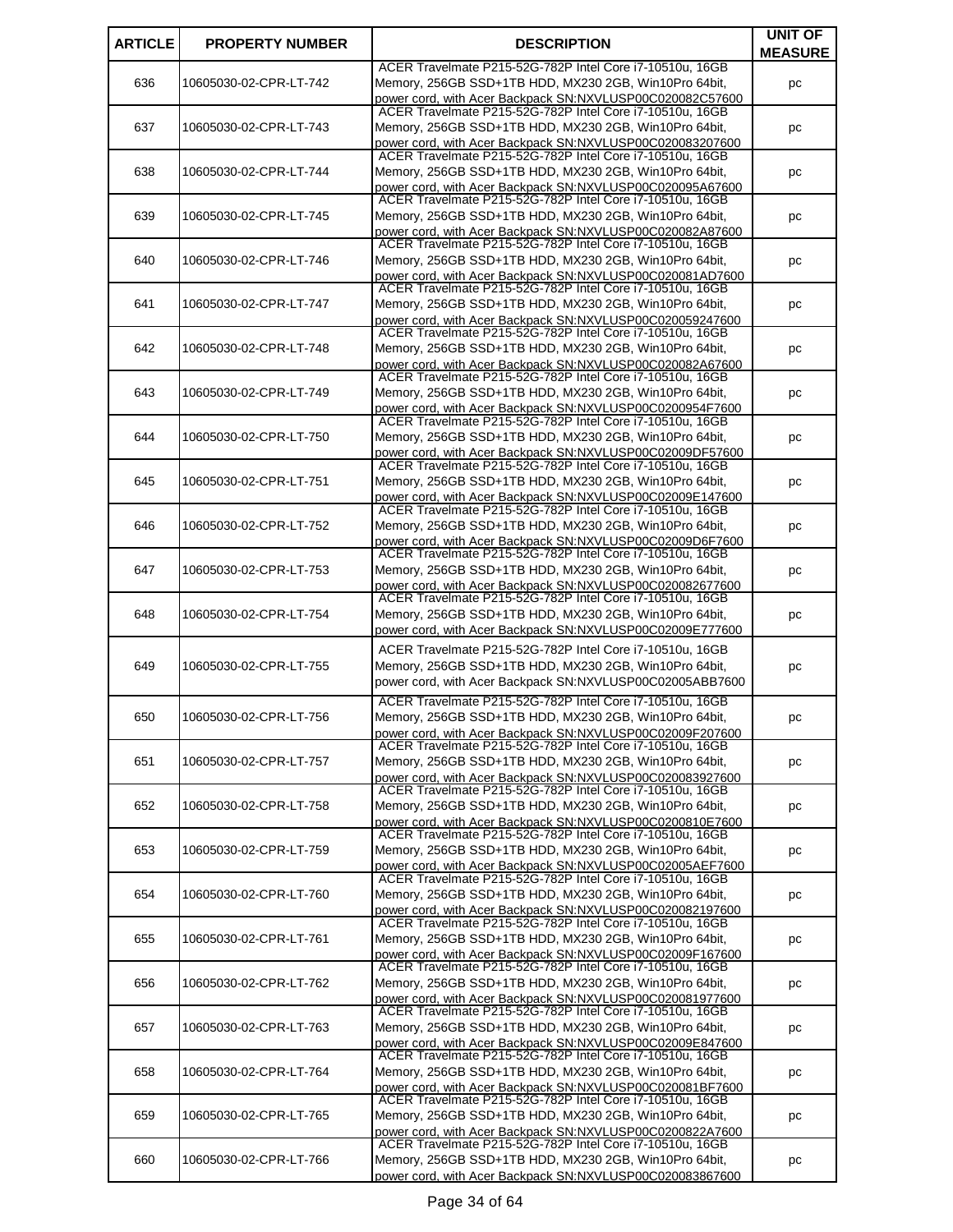| <b>ARTICLE</b> | <b>PROPERTY NUMBER</b> | <b>DESCRIPTION</b>                                                                                                   | <b>UNIT OF</b> |
|----------------|------------------------|----------------------------------------------------------------------------------------------------------------------|----------------|
|                |                        | ACER Travelmate P215-52G-782P Intel Core i7-10510u, 16GB                                                             | <b>MEASURE</b> |
| 661            | 10605030-02-CPR-LT-767 | Memory, 256GB SSD+1TB HDD, MX230 2GB, Win10Pro 64bit,                                                                | pc             |
|                |                        | power cord, with Acer Backpack SN:NXVLUSP00C02007F5D7600                                                             |                |
| 662            | 10605030-02-CPR-LT-768 | ACER Travelmate P215-52G-782P Intel Core i7-10510u, 16GB<br>Memory, 256GB SSD+1TB HDD, MX230 2GB, Win10Pro 64bit,    |                |
|                |                        | power cord, with Acer Backpack SN:NXVLUSP00C02005AE37600                                                             | pc             |
|                |                        | ACER Travelmate P215-52G-782P Intel Core i7-10510u, 16GB                                                             |                |
| 663            | 10605030-02-CPR-LT-769 | Memory, 256GB SSD+1TB HDD, MX230 2GB, Win10Pro 64bit,                                                                | pс             |
|                |                        | power cord, with Acer Backpack SN:NXVLUSP00C02009D5A7600                                                             |                |
|                |                        | ACER Travelmate P215-52G-782P Intel Core i7-10510u, 16GB                                                             |                |
| 664            | 10605030-02-CPR-LT-770 | Memory, 256GB SSD+1TB HDD, MX230 2GB, Win10Pro 64bit,                                                                | рc             |
|                |                        | power cord, with Acer Backpack SN:NXVLUSP00C02005AF87600                                                             |                |
|                |                        | ACER Travelmate P215-52G-782P Intel Core i7-10510u, 16GB                                                             |                |
| 665            | 10605030-02-CPR-LT-771 | Memory, 256GB SSD+1TB HDD, MX230 2GB, Win10Pro 64bit,                                                                | pc             |
|                |                        | power cord, with Acer Backpack SN:NXVLUSP00C02009DFB7600                                                             |                |
|                |                        | ACER Travelmate P215-52G-782P Intel Core i7-10510u, 16GB                                                             |                |
| 666            | 10605030-02-CPR-LT-772 | Memory, 256GB SSD+1TB HDD, MX230 2GB, Win10Pro 64bit,                                                                | рc             |
|                |                        | power cord, with Acer Backpack SN:NXVLUSP00C020082B27600<br>ACER Travelmate P215-52G-782P Intel Core i7-10510u, 16GB |                |
| 667            | 10605030-02-CPR-LT-773 | Memory, 256GB SSD+1TB HDD, MX230 2GB, Win10Pro 64bit,                                                                | pc             |
|                |                        | power cord, with Acer Backpack SN:NXVLUSP00C020095B07600                                                             |                |
|                |                        | ACER Travelmate P215-52G-782P Intel Core i7-10510u, 16GB                                                             |                |
| 668            | 10605030-02-CPR-LT-774 | Memory, 256GB SSD+1TB HDD, MX230 2GB, Win10Pro 64bit,                                                                | рc             |
|                |                        | power cord, with Acer Backpack SN:NXVLUSP00C02009E887600                                                             |                |
|                |                        | ACER Travelmate P215-52G-782P Intel Core i7-10510u, 16GB                                                             |                |
| 669            | 10605030-02-CPR-LT-775 | Memory, 256GB SSD+1TB HDD, MX230 2GB, Win10Pro 64bit,                                                                | pс             |
|                |                        | power cord, with Acer Backpack SN:NXVLUSP00C020082AE7600<br>ACER Travelmate P215-52G-782P Intel Core i7-10510u, 16GB |                |
| 670            | 10605030-02-CPR-LT-776 | Memory, 256GB SSD+1TB HDD, MX230 2GB, Win10Pro 64bit,                                                                |                |
|                |                        | power cord, with Acer Backpack SN:NXVLUSP00C0200807E7600                                                             | pс             |
|                |                        | ACER Travelmate P215-52G-782P Intel Core i7-10510u, 16GB                                                             |                |
| 671            | 10605030-02-CPR-LT-777 | Memory, 256GB SSD+1TB HDD, MX230 2GB, Win10Pro 64bit,                                                                | pc             |
|                |                        | power cord, with Acer Backpack SN:NXVLUSP00C02009ED37600                                                             |                |
|                |                        | ACER Travelmate P215-52G-782P Intel Core i7-10510u, 16GB                                                             |                |
| 672            | 10605030-02-CPR-LT-778 | Memory, 256GB SSD+1TB HDD, MX230 2GB, Win10Pro 64bit,                                                                | pс             |
|                |                        | power cord, with Acer Backpack SN:NXVLUSP00C020082E67600<br>ACER Travelmate P215-52G-782P Intel Core i7-10510u, 16GB |                |
| 673            | 10605030-02-CPR-LT-779 | Memory, 256GB SSD+1TB HDD, MX230 2GB, Win10Pro 64bit,                                                                |                |
|                |                        | power cord, with Acer Backpack SN:NXVLUSP00C020081FA7600                                                             | pc             |
|                |                        | ACER Travelmate P215-52G-782P Intel Core i7-10510u, 16GB                                                             |                |
| 674            | 10605030-02-CPR-LT-780 | Memory, 256GB SSD+1TB HDD, MX230 2GB, Win10Pro 64bit,                                                                | рc             |
|                |                        | power cord, with Acer Backpack SN:NXVLUSP00C020082EC7600                                                             |                |
|                |                        | ACER Travelmate P215-52G-782P Intel Core i7-10510u, 16GB                                                             |                |
| 675            | 10605030-02-CPR-LT-781 | Memory, 256GB SSD+1TB HDD, MX230 2GB, Win10Pro 64bit,                                                                | pс             |
|                |                        | power cord, with Acer Backpack SN:NXVLUSP00C020080FA7600<br>ACER Travelmate P215-52G-782P Intel Core i7-10510u, 16GB |                |
| 676            | 10605030-02-CPR-LT-782 | Memory, 256GB SSD+1TB HDD, MX230 2GB, Win10Pro 64bit,                                                                | рc             |
|                |                        | power cord, with Acer Backpack SN:NXVLUSP00C020095CA7600                                                             |                |
|                |                        | ACER Travelmate P215-52G-782P Intel Core i7-10510u, 16GB                                                             |                |
| 677            | 10605030-02-CPR-LT-783 | Memory, 256GB SSD+1TB HDD, MX230 2GB, Win10Pro 64bit,                                                                | рc             |
|                |                        | power cord, with Acer Backpack SN:NXVLUSP00C020081E27600                                                             |                |
|                |                        | ACER Travelmate P215-52G-782P Intel Core i7-10510u, 16GB                                                             |                |
| 678            | 10605030-02-CPR-LT-784 | Memory, 256GB SSD+1TB HDD, MX230 2GB, Win10Pro 64bit,                                                                | рc             |
|                |                        | power cord, with Acer Backpack SN:NXVLUSP00C020095507600<br>ACER Travelmate P215-52G-782P Intel Core i7-10510u, 16GB |                |
| 679            | 10605030-02-CPR-LT-785 | Memory, 256GB SSD+1TB HDD, MX230 2GB, Win10Pro 64bit,                                                                | рc             |
|                |                        | power cord, with Acer Backpack SN:NXVLUSP00C020082FA7600                                                             |                |
|                |                        | ACER Travelmate P215-52G-782P Intel Core i7-10510u, 16GB                                                             |                |
| 680            | 10605030-02-CPR-LT-786 | Memory, 256GB SSD+1TB HDD, MX230 2GB, Win10Pro 64bit,                                                                | рc             |
|                |                        | power cord, with Acer Backpack SN:NXVLUSP00C020095967600                                                             |                |
|                |                        | ACER Travelmate P215-52G-782P Intel Core i7-10510u, 16GB                                                             |                |
| 681            | 10605030-02-CPR-LT-787 | Memory, 256GB SSD+1TB HDD, MX230 2GB, Win10Pro 64bit,                                                                | рc             |
|                |                        | power cord, with Acer Backpack SN:NXVLUSP00C02005A977600<br>ACER Travelmate P215-52G-782P Intel Core i7-10510u, 16GB |                |
|                |                        |                                                                                                                      |                |
| 682            | 10605030-02-CPR-LT-788 | Memory, 256GB SSD+1TB HDD, MX230 2GB, Win10Pro 64bit,<br>power cord, with Acer Backpack SN:NXVLUSP00C02005AA17600    | pc             |
|                |                        | ACER Travelmate P215-52G-782P Intel Core i7-10510u, 16GB                                                             |                |
| 683            | 10605030-02-CPR-LT-789 | Memory, 256GB SSD+1TB HDD, MX230 2GB, Win10Pro 64bit,                                                                | pс             |
|                |                        | power cord, with Acer Backpack SN:NXVLUSP00C020082157600                                                             |                |
|                |                        | ACER Travelmate P215-52G-782P Intel Core i7-10510u, 16GB                                                             |                |
| 684            | 10605030-02-CPR-LT-790 | Memory, 256GB SSD+1TB HDD, MX230 2GB, Win10Pro 64bit,                                                                | pс             |
|                |                        | power cord, with Acer Backpack SN:NXVLUSP00C0200831D7600                                                             |                |
|                |                        | ACER Travelmate P215-52G-782P Intel Core i7-10510u, 16GB                                                             |                |
| 685            | 10605030-02-CPR-LT-791 | Memory, 256GB SSD+1TB HDD, MX230 2GB, Win10Pro 64bit,                                                                | pс             |
|                |                        | power cord, with Acer Backpack SN:NXVLUSP00C02009ED17600                                                             |                |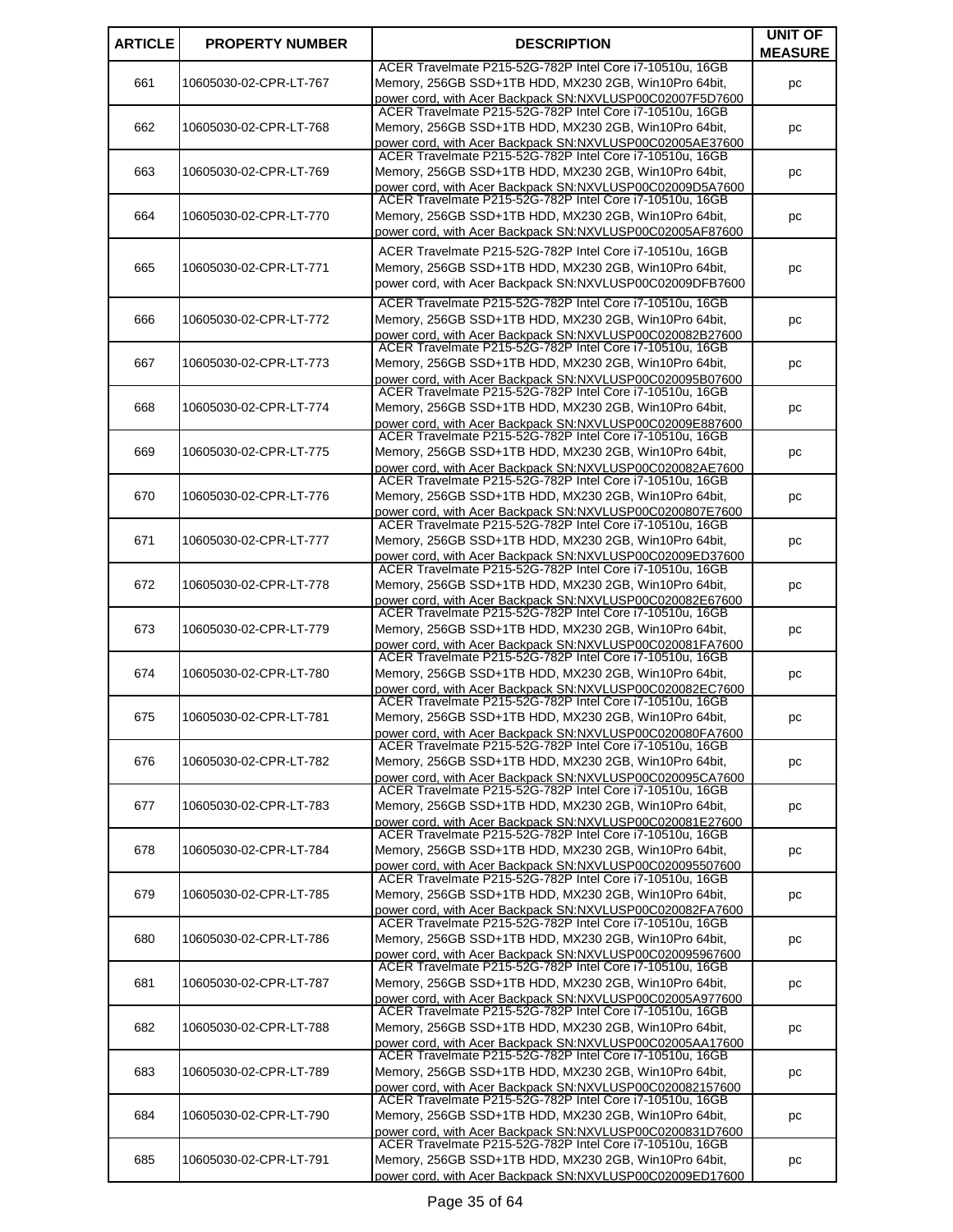| <b>ARTICLE</b> | <b>PROPERTY NUMBER</b> | <b>DESCRIPTION</b>                                                                                                   | <b>UNIT OF</b> |
|----------------|------------------------|----------------------------------------------------------------------------------------------------------------------|----------------|
|                |                        |                                                                                                                      | <b>MEASURE</b> |
| 686            | 10605030-02-CPR-LT-792 | ACER Travelmate P215-52G-782P Intel Core i7-10510u, 16GB<br>Memory, 256GB SSD+1TB HDD, MX230 2GB, Win10Pro 64bit,    |                |
|                |                        | power cord, with Acer Backpack SN:NXVLUSP00C020081D17600                                                             | pc             |
|                |                        | ACER Travelmate P215-52G-782P Intel Core i7-10510u, 16GB                                                             |                |
| 687            | 10605030-02-CPR-LT-793 | Memory, 256GB SSD+1TB HDD, MX230 2GB, Win10Pro 64bit,                                                                | pc             |
|                |                        | power cord, with Acer Backpack SN:NXVLUSP00C0200959C7600<br>ACER Travelmate P215-52G-782P Intel Core i7-10510u, 16GB |                |
| 688            | 10605030-02-CPR-LT-794 | Memory, 256GB SSD+1TB HDD, MX230 2GB, Win10Pro 64bit,                                                                | pc             |
|                |                        | power cord, with Acer Backpack SN:NXVLUSP00C0200595C7600                                                             |                |
|                |                        | ACER Travelmate P215-52G-782P Intel Core i7-10510u, 16GB                                                             |                |
| 689            | 10605030-02-CPR-LT-795 | Memory, 256GB SSD+1TB HDD, MX230 2GB, Win10Pro 64bit,<br>power cord, with Acer Backpack SN:NXVLUSP00C020082127600    | pc             |
|                |                        | ACER Travelmate P215-52G-782P Intel Core i7-10510u, 16GB                                                             |                |
| 690            | 10605030-02-CPR-LT-796 | Memory, 256GB SSD+1TB HDD, MX230 2GB, Win10Pro 64bit,                                                                | pc             |
|                |                        | power cord, with Acer Backpack SN:NXVLUSP00C020083317600                                                             |                |
| 691            |                        | ACER Travelmate P215-52G-782P Intel Core i7-10510u, 16GB<br>Memory, 256GB SSD+1TB HDD, MX230 2GB, Win10Pro 64bit,    |                |
|                | 10605030-02-CPR-LT-797 | power cord, with Acer Backpack SN:NXVLUSP00C0200820B7600                                                             | pc             |
|                |                        | ACER Travelmate P215-52G-782P Intel Core i7-10510u, 16GB                                                             |                |
| 692            | 10605030-02-CPR-LT-798 | Memory, 256GB SSD+1TB HDD, MX230 2GB, Win10Pro 64bit,                                                                | pc             |
|                |                        | power cord, with Acer Backpack SN:NXVLUSP00C02009EEC7600                                                             |                |
|                |                        |                                                                                                                      |                |
| 693            |                        | ACER Travelmate P215-52G-782P Intel Core i7-10510u, 16GB<br>Memory, 256GB SSD+1TB HDD, MX230 2GB, Win10Pro 64bit,    |                |
|                | 10605030-02-CPR-LT-799 | power cord, with Acer Backpack SN:NXVLUSP00C020095CC7600                                                             | pc             |
|                |                        | ACER Travelmate P215-52G-782P Intel Core i7-10510u, 16GB                                                             |                |
| 694            | 10605030-02-CPR-LT-800 | Memory, 256GB SSD+1TB HDD, MX230 2GB, Win10Pro 64bit,                                                                | pc             |
|                |                        | power cord, with Acer Backpack SN:NXVLUSP00C02009EE67600                                                             |                |
|                |                        | ACER Travelmate P215-52G-782P Intel Core i7-10510u, 16GB                                                             |                |
| 695            | 10605030-02-CPR-LT-801 | Memory, 256GB SSD+1TB HDD, MX230 2GB, Win10Pro 64bit,                                                                | pc             |
|                |                        | power cord, with Acer Backpack SN:NXVLUSP00C02007F2B7600<br>ACER Travelmate P215-52G-782P Intel Core i7-10510u, 16GB |                |
| 696            | 10605030-02-CPR-LT-802 | Memory, 256GB SSD+1TB HDD, MX230 2GB, Win10Pro 64bit,                                                                | pc             |
|                |                        | power cord, with Acer Backpack SN:NXVLUSP00C02009F117600                                                             |                |
|                |                        | ACER Travelmate P215-52G-782P Intel Core i7-10510u, 16GB                                                             |                |
| 697            | 10605030-02-CPR-LT-803 | Memory, 256GB SSD+1TB HDD, MX230 2GB, Win10Pro 64bit,                                                                | pc             |
|                |                        | power cord, with Acer Backpack SN:NXVLUSP00C02009D687600<br>ACER Travelmate P215-52G-782P Intel Core i7-10510u, 16GB |                |
| 698            | 10605030-02-CPR-LT-804 | Memory, 256GB SSD+1TB HDD, MX230 2GB, Win10Pro 64bit,                                                                | pc             |
|                |                        | power cord, with Acer Backpack SN:NXVLUSP00C0200800E7600                                                             |                |
| 699            | 10605030-02-CPR-LT-805 | ACER Travelmate P215-52G-782P Intel Core i7-10510u, 16GB<br>Memory, 256GB SSD+1TB HDD, MX230 2GB, Win10Pro 64bit,    |                |
|                |                        | power cord, with Acer Backpack SN:NXVLUSP00C02009F307600                                                             | pc             |
|                |                        | ACER Travelmate P215-52G-782P Intel Core i7-10510u, 16GB                                                             |                |
| 700            | 10605030-02-CPR-LT-806 | Memory, 256GB SSD+1TB HDD, MX230 2GB, Win10Pro 64bit,                                                                | pc             |
|                |                        | power cord, with Acer Backpack SN:NXVLUSP00C0200955C7600<br>ACER Travelmate P215-52G-782P Intel Core i7-10510u, 16GB |                |
| 701            | 10605030-02-CPR-LT-807 | Memory, 256GB SSD+1TB HDD, MX230 2GB, Win10Pro 64bit,                                                                | pc             |
|                |                        | power cord, with Acer Backpack SN:NXVLUSP00C020059607600                                                             |                |
|                |                        | ACER Travelmate P215-52G-782P Intel Core i7-10510u, 16GB                                                             |                |
| 702            | 10605030-02-CPR-LT-808 | Memory, 256GB SSD+1TB HDD, MX230 2GB, Win10Pro 64bit,                                                                | pc             |
|                |                        | power cord, with Acer Backpack SN:NXVLUSP00C020082077600<br>ACER Travelmate P215-52G-782P Intel Core i7-10510u, 16GB |                |
| 703            | 10605030-02-CPR-LT-809 | Memory, 256GB SSD+1TB HDD, MX230 2GB, Win10Pro 64bit,                                                                | pc             |
|                |                        | power cord, with Acer Backpack SN:NXVLUSP00C02005A2F7600                                                             |                |
|                |                        | ACER Travelmate P215-52G-782P Intel Core i7-10510u, 16GB<br>Memory, 256GB SSD+1TB HDD, MX230 2GB, Win10Pro 64bit,    |                |
| 704            | 10605030-02-CPR-LT-810 | power cord, with Acer Backpack SN:NXVLUSP00C020080077600                                                             | pc             |
|                |                        | ACER Travelmate P215-52G-782P Intel Core i7-10510u, 16GB                                                             |                |
| 705            | 10605030-02-CPR-LT-811 | Memory, 256GB SSD+1TB HDD, MX230 2GB, Win10Pro 64bit,                                                                | pc             |
|                |                        | power cord, with Acer Backpack SN:NXVLUSP00C020080CA7600<br>ACER Travelmate P215-52G-782P Intel Core i7-10510u, 16GB |                |
| 706            | 10605030-02-CPR-LT-812 | Memory, 256GB SSD+1TB HDD, MX230 2GB, Win10Pro 64bit,                                                                | pc             |
|                |                        | power cord, with Acer Backpack SN:NXVLUSP00C02009EC07600                                                             |                |
|                |                        | ACER Travelmate P215-52G-782P Intel Core i7-10510u, 16GB                                                             |                |
| 707            | 10605030-02-CPR-LT-813 | Memory, 256GB SSD+1TB HDD, MX230 2GB, Win10Pro 64bit,                                                                | pc             |
|                |                        | power cord, with Acer Backpack SN:NXVLUSP00C020082397600<br>ACER Travelmate P215-52G-782P Intel Core i7-10510u, 16GB |                |
| 708            | 10605030-02-CPR-LT-814 | Memory, 256GB SSD+1TB HDD, MX230 2GB, Win10Pro 64bit,                                                                | pc             |
|                |                        | power cord, with Acer Backpack SN:NXVLUSP00C02009EC77600                                                             |                |
|                |                        | ACER Travelmate P215-52G-782P Intel Core i7-10510u, 16GB                                                             |                |
| 709            | 10605030-02-CPR-LT-815 | Memory, 256GB SSD+1TB HDD, MX230 2GB, Win10Pro 64bit,                                                                | pc             |
|                |                        | power cord, with Acer Backpack SN:NXVLUSP00C020082087600<br>ACER Travelmate P215-52G-782P Intel Core i7-10510u, 16GB |                |
| 710            | 10605030-02-CPR-LT-816 | Memory, 256GB SSD+1TB HDD, MX230 2GB, Win10Pro 64bit,                                                                | pc             |
|                |                        | power cord, with Acer Backpack SN:NXVLUSP00C020095377600                                                             |                |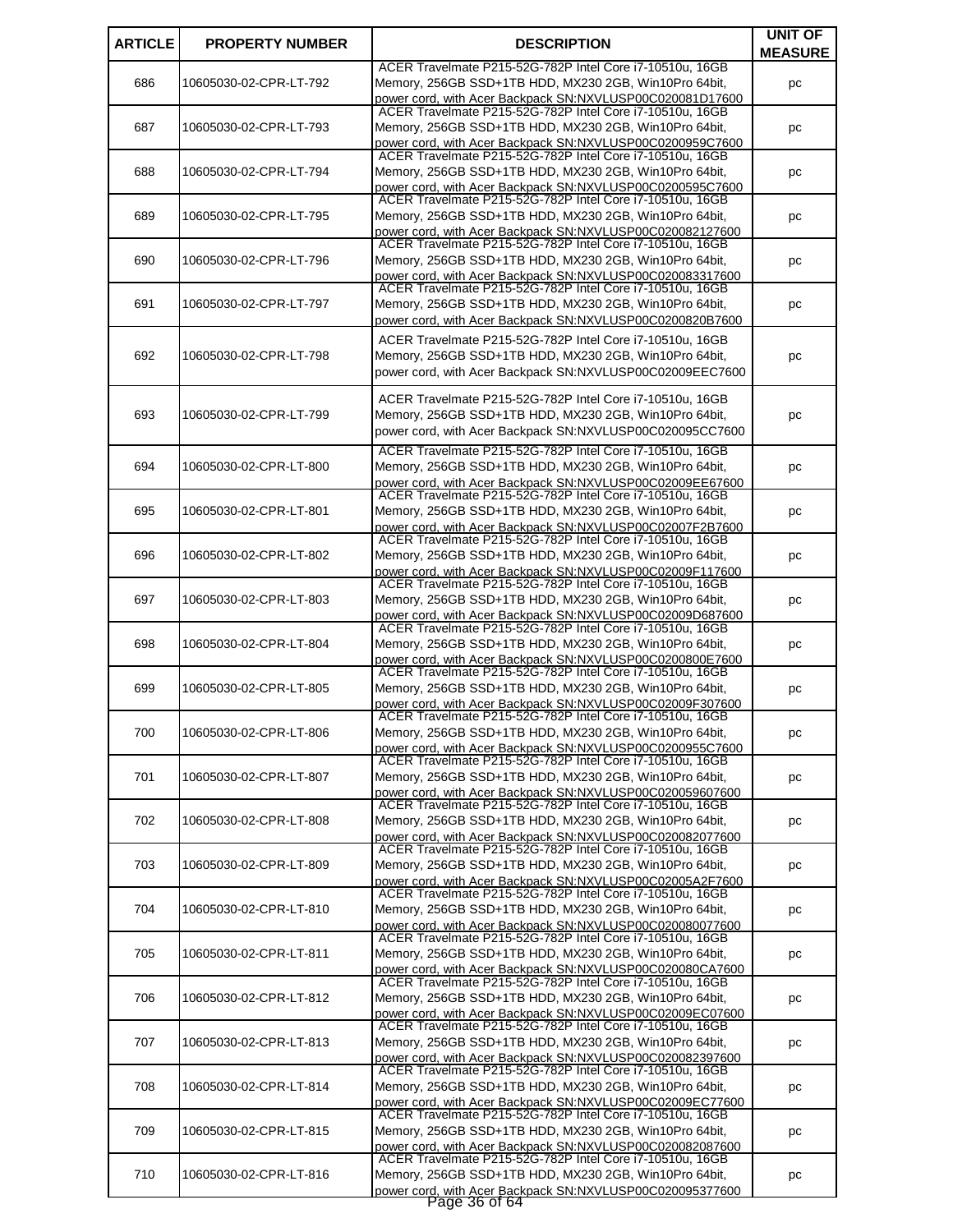| <b>ARTICLE</b> | <b>PROPERTY NUMBER</b> | <b>DESCRIPTION</b>                                                                                                                                                            | UNIT OF<br><b>MEASURE</b> |
|----------------|------------------------|-------------------------------------------------------------------------------------------------------------------------------------------------------------------------------|---------------------------|
| 711            | 10605030-02-CPR-LT-817 | ACER Travelmate P215-52G-782P Intel Core i7-10510u, 16GB<br>Memory, 256GB SSD+1TB HDD, MX230 2GB, Win10Pro 64bit,<br>power cord, with Acer Backpack SN:NXVLUSP00C020081F67600 | pc                        |
| 712            | 10605030-02-CPR-LT-818 | ACER Travelmate P215-52G-782P Intel Core i7-10510u, 16GB<br>Memory, 256GB SSD+1TB HDD, MX230 2GB, Win10Pro 64bit,<br>power cord, with Acer Backpack SN:NXVLUSP00C02009D567600 | рc                        |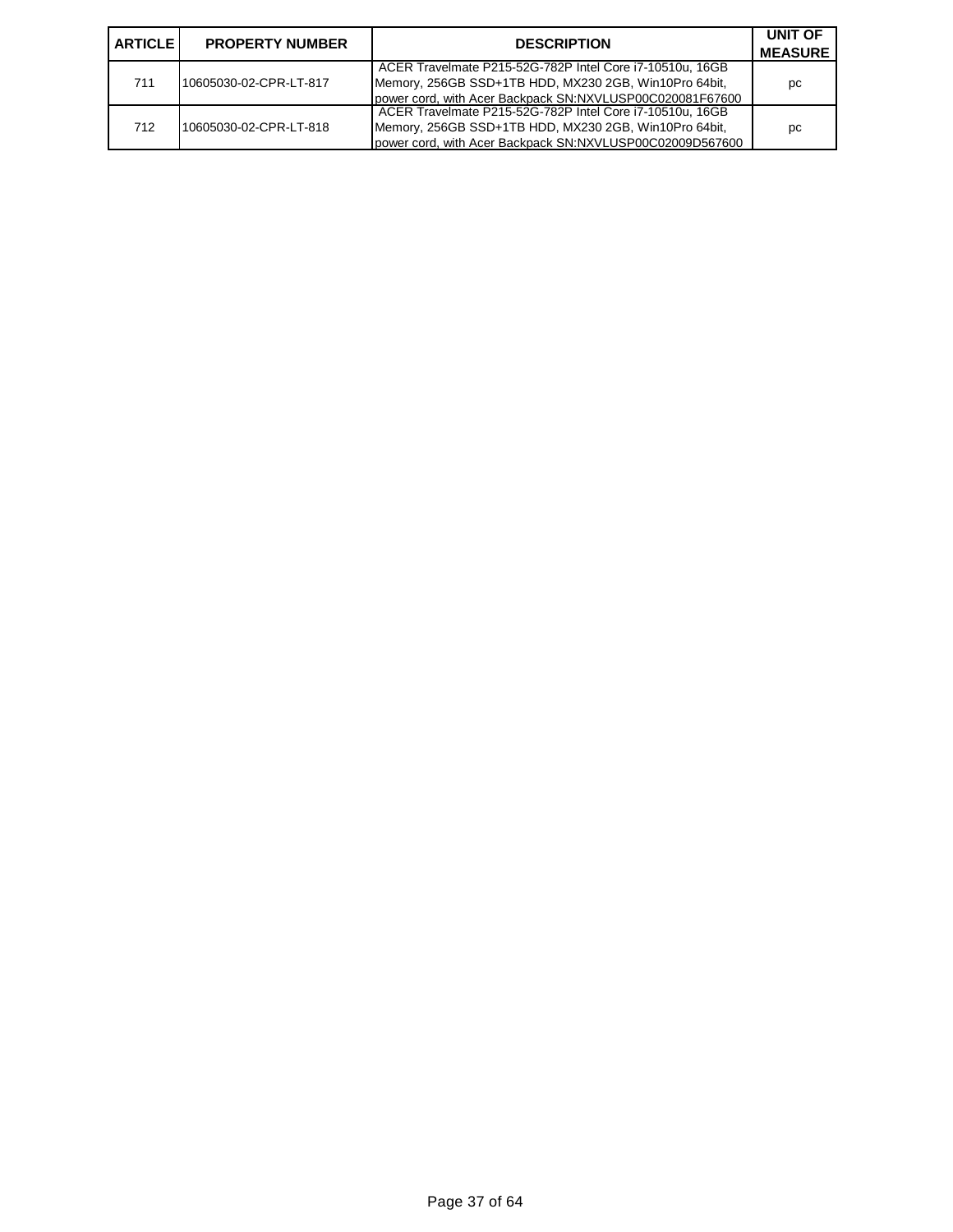| <b>LARTICLE L</b> | <b>PROPERTY NUMBER</b> | <b>DESCRIPTION</b>                                                                                                                                                            | UNIT OF<br><b>MEASURE</b> |
|-------------------|------------------------|-------------------------------------------------------------------------------------------------------------------------------------------------------------------------------|---------------------------|
| 713               | 10605030-02-CPR-LT-819 | ACER Travelmate P215-52G-782P Intel Core i7-10510u, 16GB<br>Memory, 256GB SSD+1TB HDD, MX230 2GB, Win10Pro 64bit,<br>power cord, with Acer Backpack SN:NXVLUSP00C0200950D7600 | рc                        |
| 714               | 10605030-02-CPR-LT-820 | ACER Travelmate P215-52G-782P Intel Core i7-10510u, 16GB<br>Memory, 256GB SSD+1TB HDD, MX230 2GB, Win10Pro 64bit,<br>power cord, with Acer Backpack SN:NXVLUSP00C02009F817600 | рc                        |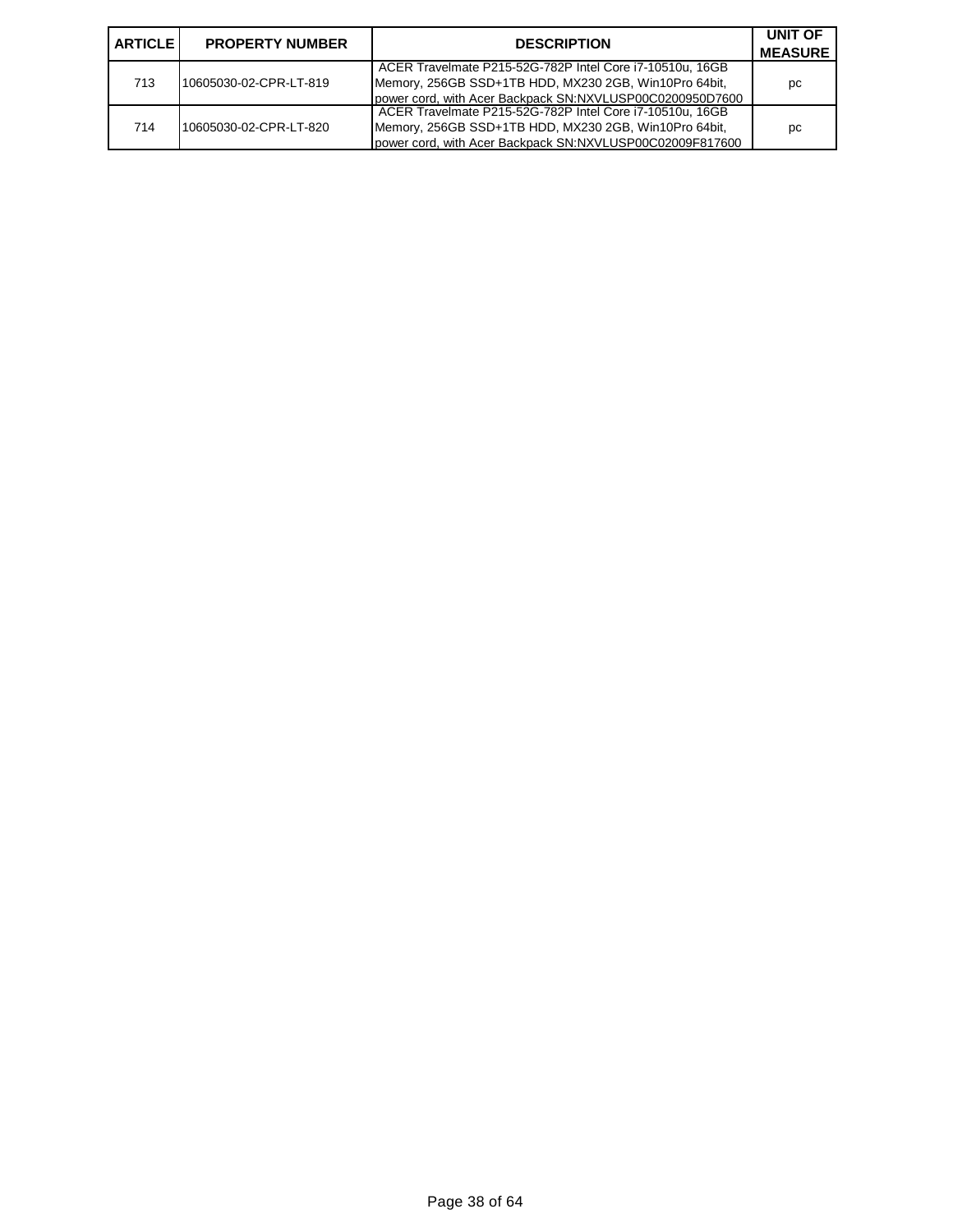| <b>ARTICLE</b> | <b>PROPERTY NUMBER</b> | <b>DESCRIPTION</b>                                                                                                                                                            | <b>UNIT OF</b><br><b>MEASURE</b> |
|----------------|------------------------|-------------------------------------------------------------------------------------------------------------------------------------------------------------------------------|----------------------------------|
| 715            | 10605030-02-CPR-LT-821 | ACER Travelmate P215-52G-782P Intel Core i7-10510u, 16GB<br>Memory, 256GB SSD+1TB HDD, MX230 2GB, Win10Pro 64bit,<br>power cord, with Acer Backpack SN:NXVLUSP00C02009ED27600 | pc                               |
| 716            | 10605030-02-CPR-LT-822 | ACER Travelmate P215-52G-782P Intel Core i7-10510u, 16GB<br>Memory, 256GB SSD+1TB HDD, MX230 2GB, Win10Pro 64bit,<br>power cord, with Acer Backpack SN:NXVLUSP00C0200592A7600 | pc                               |
| 717            | 10605030-02-CPR-LT-823 | ACER Travelmate P215-52G-782P Intel Core i7-10510u, 16GB<br>Memory, 256GB SSD+1TB HDD, MX230 2GB, Win10Pro 64bit,<br>power cord, with Acer Backpack SN:NXVLUSP00C020082787600 | pc                               |
| 718            | 10605030-02-CPR-LT-824 | ACER Travelmate P215-52G-782P Intel Core i7-10510u, 16GB<br>Memory, 256GB SSD+1TB HDD, MX230 2GB, Win10Pro 64bit,<br>power cord, with Acer Backpack SN:NXVLUSP00C02007FCD7600 | pc                               |
| 719            | 10605030-02-CPR-LT-825 | ACER Travelmate P215-52G-782P Intel Core i7-10510u, 16GB<br>Memory, 256GB SSD+1TB HDD, MX230 2GB, Win10Pro 64bit,<br>power cord, with Acer Backpack SN:NXVLUSP00C020081167600 | pc                               |
| 720            | 10605030-02-CPR-LT-826 | ACER Travelmate P215-52G-782P Intel Core i7-10510u, 16GB<br>Memory, 256GB SSD+1TB HDD, MX230 2GB, Win10Pro 64bit,<br>power cord, with Acer Backpack SN:NXVLUSP00C020095227600 | pc                               |
| 721            | 10605030-02-CPR-LT-827 | ACER Travelmate P215-52G-782P Intel Core i7-10510u, 16GB<br>Memory, 256GB SSD+1TB HDD, MX230 2GB, Win10Pro 64bit,<br>power cord, with Acer Backpack SN:NXVLUSP00C02009D697600 | pc                               |
| 722            | 10605030-02-CPR-LT-828 | ACER Travelmate P215-52G-782P Intel Core i7-10510u, 16GB<br>Memory, 256GB SSD+1TB HDD, MX230 2GB, Win10Pro 64bit,<br>power cord. with Acer Backpack SN:NXVLUSP00C0200597E7600 | pc                               |
| 723            | 10605030-02-CPR-LT-829 | ACER Travelmate P215-52G-782P Intel Core i7-10510u, 16GB<br>Memory, 256GB SSD+1TB HDD, MX230 2GB, Win10Pro 64bit,<br>power cord, with Acer Backpack SN:NXVLUSP00C020082B47600 | pc                               |
| 724            | 10605030-02-CPR-LT-830 | ACER Travelmate P215-52G-782P Intel Core i7-10510u, 16GB<br>Memory, 256GB SSD+1TB HDD, MX230 2GB, Win10Pro 64bit,<br>power cord, with Acer Backpack SN:NXVLUSP00C02009F187600 | pc                               |
| 725            | 10605030-02-CPR-LT-831 | ACER Travelmate P215-52G-782P Intel Core i7-10510u, 16GB<br>Memory, 256GB SSD+1TB HDD, MX230 2GB, Win10Pro 64bit,<br>power cord, with Acer Backpack SN:NXVLUSP00C02009DBC7600 | pc                               |
| 726            | 10605030-02-CPR-LT-832 | ACER Travelmate P215-52G-782P Intel Core i7-10510u, 16GB<br>Memory, 256GB SSD+1TB HDD, MX230 2GB, Win10Pro 64bit,<br>power cord, with Acer Backpack SN:NXVLUSP00C02007F967600 | pc                               |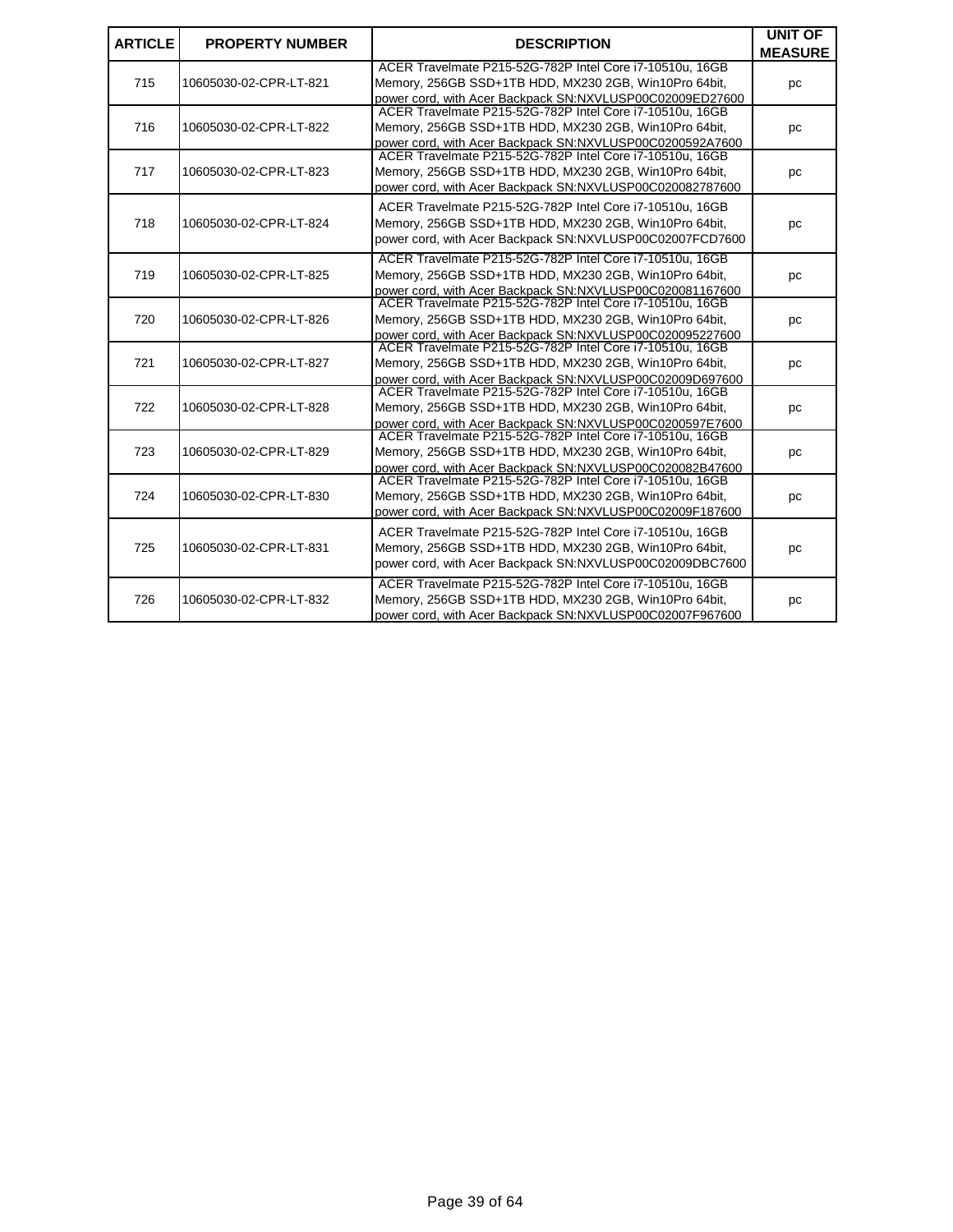| <b>ARTICLE</b> | <b>PROPERTY NUMBER</b> | <b>DESCRIPTION</b>                                                                                                   | <b>UNIT OF</b><br><b>MEASURE</b> |
|----------------|------------------------|----------------------------------------------------------------------------------------------------------------------|----------------------------------|
|                |                        | ACER Travelmate P215-52G-782P Intel Core i7-10510u, 16GB                                                             |                                  |
| 727            | 10605030-02-CPR-LT-833 | Memory, 256GB SSD+1TB HDD, MX230 2GB, Win10Pro 64bit,                                                                | pc                               |
|                |                        | power cord, with Acer Backpack SN:NXVLUSP00C020082FD7600<br>ACER Travelmate P215-52G-782P Intel Core i7-10510u, 16GB |                                  |
| 728            | 10605030-02-CPR-LT-834 | Memory, 256GB SSD+1TB HDD, MX230 2GB, Win10Pro 64bit,                                                                | pc                               |
|                |                        | power cord, with Acer Backpack SN:NXVLUSP00C02005AC67600                                                             |                                  |
|                |                        | ACER Travelmate P215-52G-782P Intel Core i7-10510u, 16GB                                                             |                                  |
| 729            | 10605030-02-CPR-LT-835 | Memory, 256GB SSD+1TB HDD, MX230 2GB, Win10Pro 64bit,                                                                | pc                               |
|                |                        | power cord, with Acer Backpack SN:NXVLUSP00C0200827B7600                                                             |                                  |
|                |                        | ACER Travelmate P215-52G-782P Intel Core i7-10510u, 16GB                                                             |                                  |
| 730            | 10605030-02-CPR-LT-836 | Memory, 256GB SSD+1TB HDD, MX230 2GB, Win10Pro 64bit,                                                                | pc                               |
|                |                        | power cord, with Acer Backpack SN:NXVLUSP00C02007F557600                                                             |                                  |
|                |                        | ACER Travelmate P215-52G-782P Intel Core i7-10510u, 16GB                                                             |                                  |
| 731            | 10605030-02-CPR-LT-837 | Memory, 256GB SSD+1TB HDD, MX230 2GB, Win10Pro 64bit,                                                                | pc                               |
|                |                        | power cord. with Acer Backpack SN:NXVLUSP00C020082027600<br>ACER Travelmate P215-52G-782P Intel Core i7-10510u, 16GB |                                  |
| 732            | 10605030-02-CPR-LT-838 | Memory, 256GB SSD+1TB HDD, MX230 2GB, Win10Pro 64bit,                                                                | pc                               |
|                |                        | power cord, with Acer Backpack SN:NXVLUSP00C020059657600                                                             |                                  |
|                |                        | ACER Travelmate P215-52G-782P Intel Core i7-10510u, 16GB                                                             |                                  |
| 733            | 10605030-02-CPR-LT-839 | Memory, 256GB SSD+1TB HDD, MX230 2GB, Win10Pro 64bit,                                                                | pc                               |
|                |                        | power cord, with Acer Backpack SN:NXVLUSP00C0200820F7600                                                             |                                  |
|                |                        | ACER Travelmate P215-52G-782P Intel Core i7-10510u, 16GB                                                             |                                  |
| 734            | 10605030-02-CPR-LT-840 | Memory, 256GB SSD+1TB HDD, MX230 2GB, Win10Pro 64bit,                                                                | pc                               |
|                |                        | power cord, with Acer Backpack SN:NXVLUSP00C020083B77600                                                             |                                  |
|                |                        | ACER Travelmate P215-52G-782P Intel Core i7-10510u, 16GB                                                             |                                  |
| 735            | 10605030-02-CPR-LT-841 | Memory, 256GB SSD+1TB HDD, MX230 2GB, Win10Pro 64bit,                                                                | pc                               |
|                |                        | power cord, with Acer Backpack SN:NXVLUSP00C0200595F7600                                                             |                                  |
|                |                        | ACER Travelmate P215-52G-782P Intel Core i7-10510u, 16GB                                                             |                                  |
| 736            | 10605030-02-CPR-LT-842 | Memory, 256GB SSD+1TB HDD, MX230 2GB, Win10Pro 64bit,                                                                | pc                               |
|                |                        | power cord, with Acer Backpack SN:NXVLUSP00C020082F57600<br>ACER Travelmate P215-52G-782P Intel Core i7-10510u, 16GB |                                  |
| 737            | 10605030-02-CPR-LT-843 | Memory, 256GB SSD+1TB HDD, MX230 2GB, Win10Pro 64bit,                                                                | pc                               |
|                |                        | power cord, with Acer Backpack SN:NXVLUSP00C020095BE7600                                                             |                                  |
|                |                        | ACER Travelmate P215-52G-782P Intel Core i7-10510u, 16GB                                                             |                                  |
| 738            | 10605030-02-CPR-LT-844 | Memory, 256GB SSD+1TB HDD, MX230 2GB, Win10Pro 64bit,                                                                | pc                               |
|                |                        | power cord, with Acer Backpack SN:NXVLUSP00C02009F557600                                                             |                                  |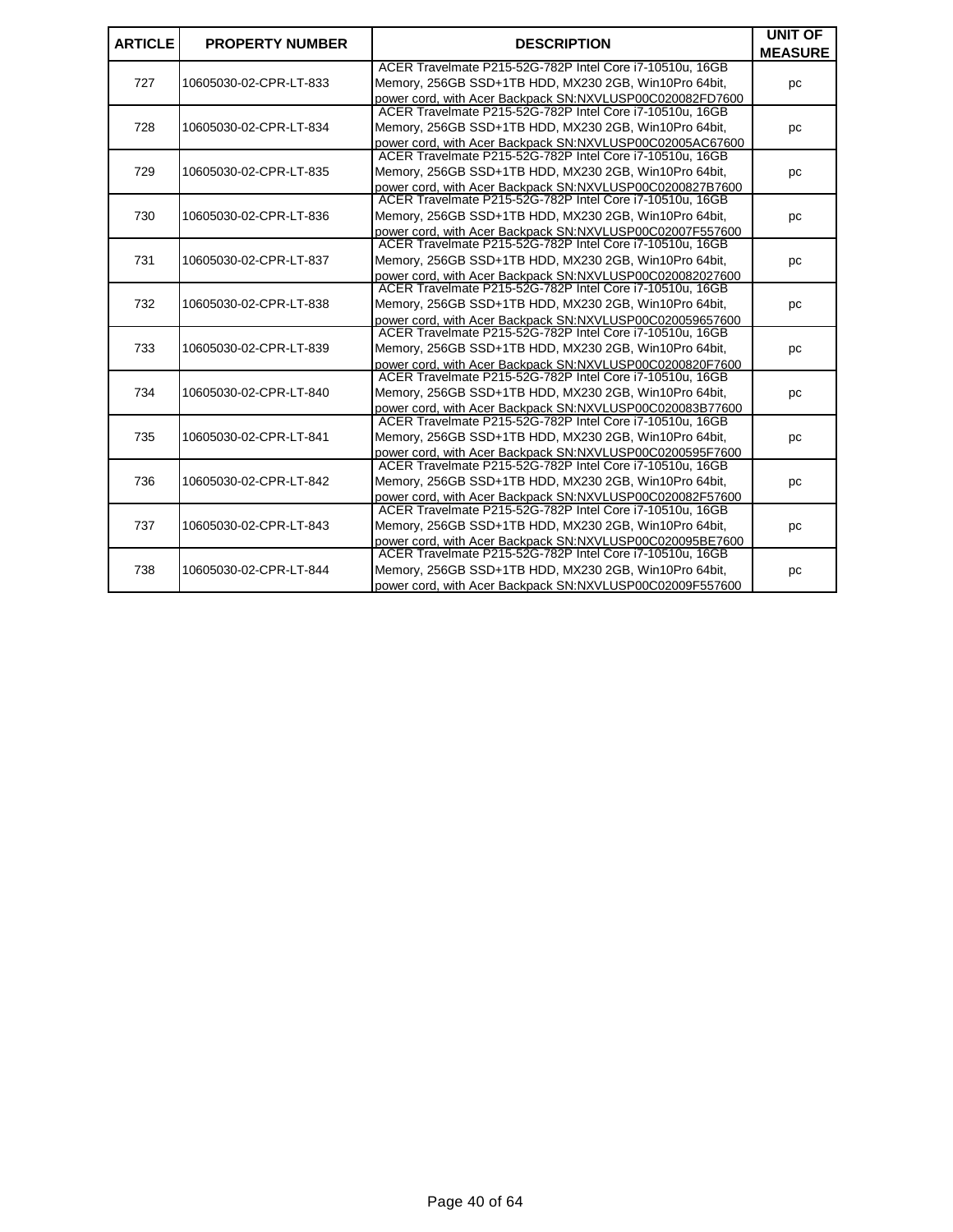| <b>ARTICLE</b> | <b>PROPERTY NUMBER</b> | <b>DESCRIPTION</b>                                       | <b>UNIT OF</b> |
|----------------|------------------------|----------------------------------------------------------|----------------|
|                |                        |                                                          | <b>MEASURE</b> |
|                |                        | ACER Travelmate P215-52G-782P Intel Core i7-10510u, 16GB |                |
| 739            | 10605030-02-CPR-LT-845 | Memory, 256GB SSD+1TB HDD, MX230 2GB, Win10Pro 64bit,    | pc             |
|                |                        | power cord, with Acer Backpack SN:NXVLUSP00C02007FF27600 |                |
|                |                        | ACER Travelmate P215-52G-782P Intel Core i7-10510u, 16GB |                |
| 740            | 10605030-02-CPR-LT-846 | Memory, 256GB SSD+1TB HDD, MX230 2GB, Win10Pro 64bit,    | pc             |
|                |                        | power cord, with Acer Backpack SN:NXVLUSP00C020082057600 |                |
|                |                        | ACER Travelmate P215-52G-782P Intel Core i7-10510u, 16GB |                |
| 741            | 10605030-02-CPR-LT-847 | Memory, 256GB SSD+1TB HDD, MX230 2GB, Win10Pro 64bit,    | pc             |
|                |                        | power cord, with Acer Backpack SN:NXVLUSP00C020083177600 |                |
|                |                        | ACER Travelmate P215-52G-782P Intel Core i7-10510u, 16GB |                |
| 742            | 10605030-02-CPR-LT-848 | Memory, 256GB SSD+1TB HDD, MX230 2GB, Win10Pro 64bit,    | pc             |
|                |                        | power cord, with Acer Backpack SN:NXVLUSP00C020095AF7600 |                |
|                |                        | ACER Travelmate P215-52G-782P Intel Core i7-10510u, 16GB |                |
| 743            | 10605030-02-CPR-LT-849 | Memory, 256GB SSD+1TB HDD, MX230 2GB, Win10Pro 64bit,    | pc             |
|                |                        | power cord, with Acer Backpack SN:NXVLUSP00C02009F107600 |                |
|                |                        | ACER Travelmate P215-52G-782P Intel Core i7-10510u, 16GB |                |
| 744            | 10605030-02-CPR-LT-850 | Memory, 256GB SSD+1TB HDD, MX230 2GB, Win10Pro 64bit,    | pc             |
|                |                        | power cord, with Acer Backpack SN:NXVLUSP00C020081047600 |                |
|                |                        | ACER Travelmate P215-52G-782P Intel Core i7-10510u, 16GB |                |
| 745            | 10605030-02-CPR-LT-851 | Memory, 256GB SSD+1TB HDD, MX230 2GB, Win10Pro 64bit,    | pc             |
|                |                        | power cord, with Acer Backpack SN:NXVLUSP00C02005A717600 |                |
|                |                        | ACER Travelmate P215-52G-782P Intel Core i7-10510u, 16GB |                |
| 746            | 10605030-02-CPR-LT-852 | Memory, 256GB SSD+1TB HDD, MX230 2GB, Win10Pro 64bit,    | pc             |
|                |                        | power cord, with Acer Backpack SN:NXVLUSP00C020083777600 |                |
|                |                        | ACER Travelmate P215-52G-782P Intel Core i7-10510u, 16GB |                |
| 747            | 10605030-02-CPR-LT-853 | Memory, 256GB SSD+1TB HDD, MX230 2GB, Win10Pro 64bit,    | pc             |
|                |                        | power cord, with Acer Backpack SN:NXVLUSP00C0200826B7600 |                |
|                |                        | ACER Travelmate P215-52G-782P Intel Core i7-10510u, 16GB |                |
| 748            | 10605030-02-CPR-LT-854 | Memory, 256GB SSD+1TB HDD, MX230 2GB, Win10Pro 64bit,    | pc             |
|                |                        | power cord, with Acer Backpack SN:NXVLUSP00C02009F257600 |                |
| 749            |                        | ACER Travelmate P215-52G-782P Intel Core i7-10510u, 16GB |                |
|                | 10605030-02-CPR-LT-855 | Memory, 256GB SSD+1TB HDD, MX230 2GB, Win10Pro 64bit,    | pc             |
|                |                        | power cord, with Acer Backpack SN:NXVLUSP00C020081D47600 |                |
|                |                        | ACER Travelmate P215-52G-782P Intel Core i7-10510u, 16GB |                |
| 750            | 10605030-02-CPR-LT-856 | Memory, 256GB SSD+1TB HDD, MX230 2GB, Win10Pro 64bit,    | pc             |
|                |                        | power cord, with Acer Backpack SN:NXVLUSP00C020081637600 |                |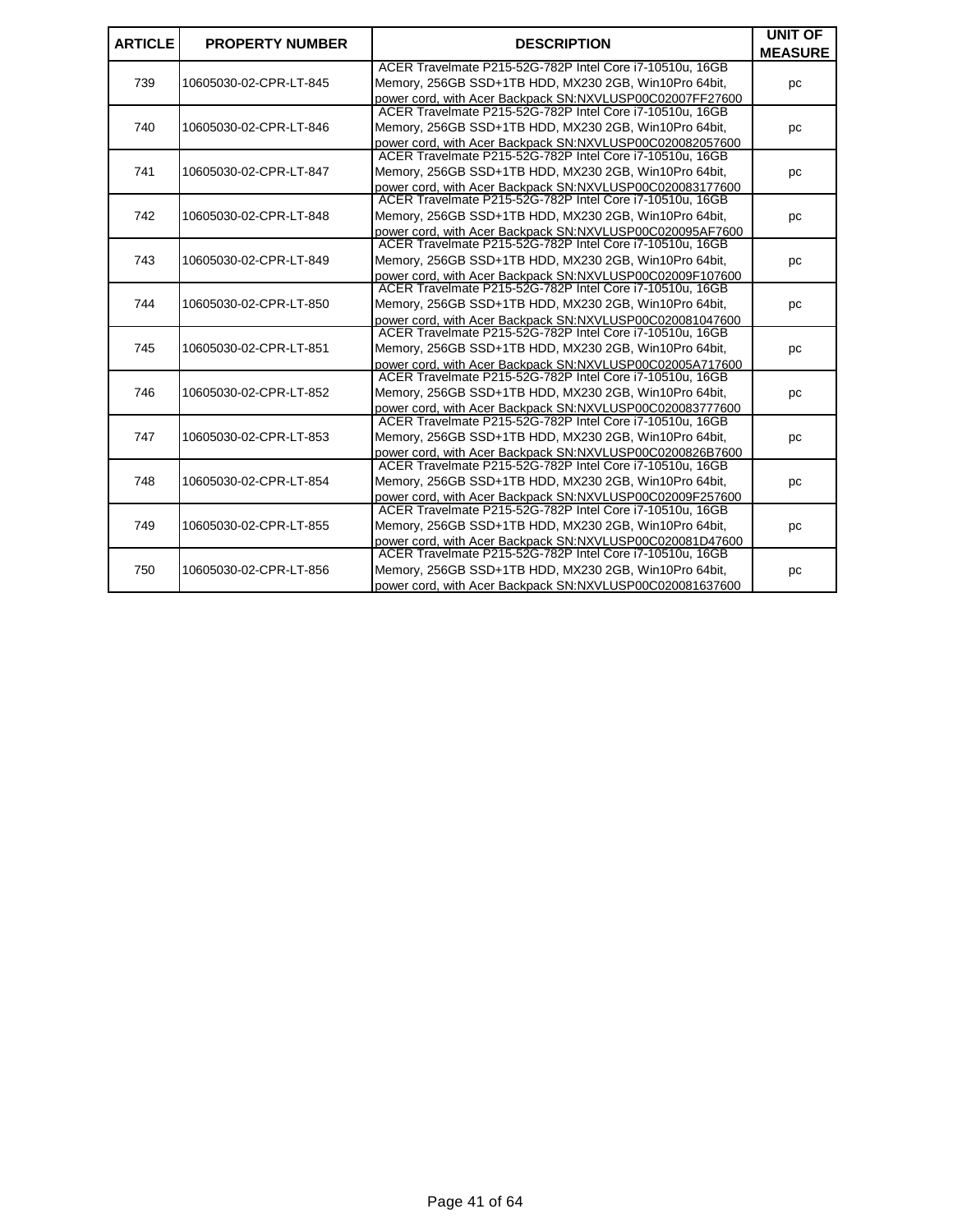| <b>ARTICLE</b> | <b>PROPERTY NUMBER</b> | <b>DESCRIPTION</b>                                                                                                   | <b>UNIT OF</b> |
|----------------|------------------------|----------------------------------------------------------------------------------------------------------------------|----------------|
|                |                        | ACER Travelmate P215-52G-782P Intel Core i7-10510u, 16GB                                                             | <b>MEASURE</b> |
| 751            |                        | Memory, 256GB SSD+1TB HDD, MX230 2GB, Win10Pro 64bit,                                                                |                |
|                | 10605030-02-CPR-LT-857 | power cord, with Acer Backpack SN:NXVLUSP00C020095B47600                                                             | pc             |
|                |                        | ACER Travelmate P215-52G-782P Intel Core i7-10510u, 16GB                                                             |                |
| 752            | 10605030-02-CPR-LT-858 | Memory, 256GB SSD+1TB HDD, MX230 2GB, Win10Pro 64bit,                                                                | pc             |
|                |                        | power cord, with Acer Backpack SN:NXVLUSP00C020083737600                                                             |                |
|                |                        | ACER Travelmate P215-52G-782P Intel Core i7-10510u, 16GB                                                             |                |
| 753            | 10605030-02-CPR-LT-859 | Memory, 256GB SSD+1TB HDD, MX230 2GB, Win10Pro 64bit,                                                                | pc             |
|                |                        | power cord, with Acer Backpack SN:NXVLUSP00C020081507600                                                             |                |
|                |                        | ACER Travelmate P215-52G-782P Intel Core i7-10510u, 16GB                                                             |                |
| 754            | 10605030-02-CPR-LT-860 | Memory, 256GB SSD+1TB HDD, MX230 2GB, Win10Pro 64bit,                                                                |                |
|                |                        | power cord, with Acer Backpack SN:NXVLUSP00C020081DD7600                                                             | pc             |
|                |                        |                                                                                                                      |                |
|                |                        | ACER Travelmate P215-52G-782P Intel Core i7-10510u, 16GB                                                             |                |
| 755            | 10605030-02-CPR-LT-861 | Memory, 256GB SSD+1TB HDD, MX230 2GB, Win10Pro 64bit,                                                                | pc             |
|                |                        | power cord, with Acer Backpack SN:NXVLUSP00C02009E867600                                                             |                |
|                |                        | ACER Travelmate P215-52G-782P Intel Core i7-10510u, 16GB                                                             |                |
| 756            | 10605030-02-CPR-LT-862 | Memory, 256GB SSD+1TB HDD, MX230 2GB, Win10Pro 64bit,                                                                | рc             |
|                |                        | power cord, with Acer Backpack SN:NXVLUSP00C02005AF67600                                                             |                |
|                |                        | ACER Travelmate P215-52G-782P Intel Core i7-10510u, 16GB                                                             |                |
| 757            | 10605030-02-CPR-LT-863 | Memory, 256GB SSD+1TB HDD, MX230 2GB, Win10Pro 64bit,                                                                | pc             |
|                |                        | power cord, with Acer Backpack SN:NXVLUSP00C0200823A7600<br>ACER Travelmate P215-52G-782P Intel Core i7-10510u, 16GB |                |
|                |                        |                                                                                                                      |                |
| 758            | 10605030-02-CPR-LT-864 | Memory, 256GB SSD+1TB HDD, MX230 2GB, Win10Pro 64bit,                                                                | pc             |
|                |                        | power cord, with Acer Backpack SN:NXVLUSP00C02005A7B7600<br>ACER Travelmate P215-52G-782P Intel Core i7-10510u, 16GB |                |
| 759            | 10605030-02-CPR-LT-865 | Memory, 256GB SSD+1TB HDD, MX230 2GB, Win10Pro 64bit,                                                                |                |
|                |                        | power cord, with Acer Backpack SN:NXVLUSP00C020095957600                                                             | pc             |
|                |                        | ACER Travelmate P215-52G-782P Intel Core i7-10510u, 16GB                                                             |                |
| 760            | 10605030-02-CPR-LT-866 | Memory, 256GB SSD+1TB HDD, MX230 2GB, Win10Pro 64bit,                                                                | pc             |
|                |                        | power cord. with Acer Backpack SN:NXVLUSP00C0200822E7600                                                             |                |
|                |                        | ACER Travelmate P215-52G-782P Intel Core i7-10510u, 16GB                                                             |                |
| 761            | 10605030-02-CPR-LT-867 | Memory, 256GB SSD+1TB HDD, MX230 2GB, Win10Pro 64bit,                                                                | pc             |
|                |                        | power cord, with Acer Backpack SN:NXVLUSP00C02009E727600                                                             |                |
|                |                        | ACER Travelmate P215-52G-782P Intel Core i7-10510u, 16GB                                                             |                |
| 762            | 10605030-02-CPR-LT-868 | Memory, 256GB SSD+1TB HDD, MX230 2GB, Win10Pro 64bit,                                                                | pc             |
|                |                        | power cord. with Acer Backpack SN:NXVLUSP00C020083707600                                                             |                |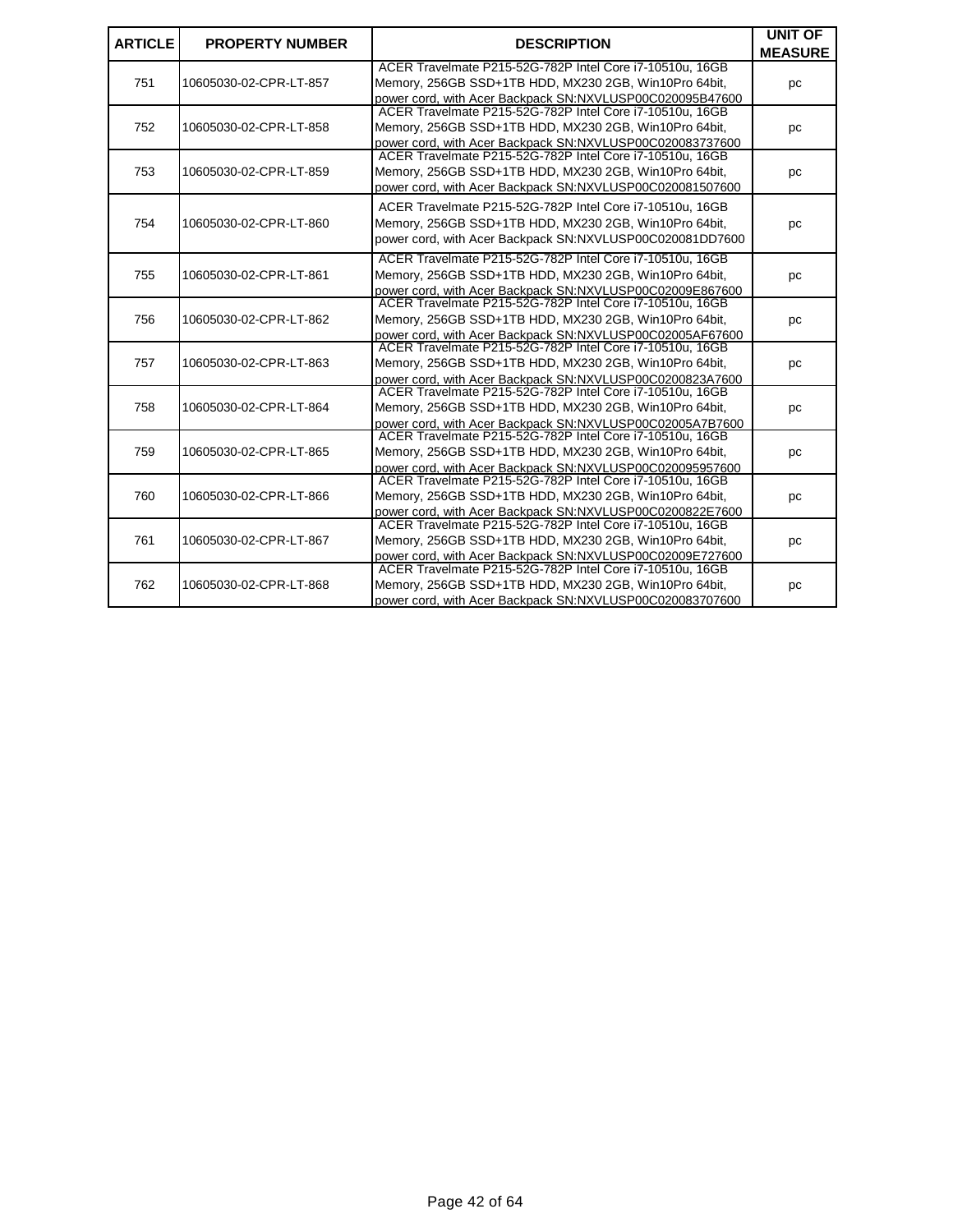| <b>ARTICLE</b> | <b>PROPERTY NUMBER</b> | <b>DESCRIPTION</b>                                                                                                   | <b>UNIT OF</b> |
|----------------|------------------------|----------------------------------------------------------------------------------------------------------------------|----------------|
|                |                        |                                                                                                                      | <b>MEASURE</b> |
|                |                        | ACER Travelmate P215-52G-782P Intel Core i7-10510u, 16GB                                                             |                |
| 763            | 10605030-02-CPR-LT-869 | Memory, 256GB SSD+1TB HDD, MX230 2GB, Win10Pro 64bit,                                                                | pc             |
|                |                        | power cord. with Acer Backpack SN:NXVLUSP00C0200832A7600                                                             |                |
|                |                        | ACER Travelmate P215-52G-782P Intel Core i7-10510u, 16GB                                                             |                |
| 764            | 10605030-02-CPR-LT-870 | Memory, 256GB SSD+1TB HDD, MX230 2GB, Win10Pro 64bit,                                                                | рc             |
|                |                        | power cord, with Acer Backpack SN:NXVLUSP00C0200823D7600<br>ACER Travelmate P215-52G-782P Intel Core i7-10510u, 16GB |                |
| 765            | 10605030-02-CPR-LT-871 | Memory, 256GB SSD+1TB HDD, MX230 2GB, Win10Pro 64bit,                                                                | pc             |
|                |                        | power cord, with Acer Backpack SN:NXVLUSP00C02009F3D7600                                                             |                |
|                |                        | ACER Travelmate P215-52G-782P Intel Core i7-10510u, 16GB                                                             |                |
| 766            | 10605030-02-CPR-LT-872 | Memory, 256GB SSD+1TB HDD, MX230 2GB, Win10Pro 64bit,                                                                | рc             |
|                |                        | power cord, with Acer Backpack SN:NXVLUSP00C0200821D7600                                                             |                |
|                |                        | ACER Travelmate P215-52G-782P Intel Core i7-10510u, 16GB                                                             |                |
| 767            | 10605030-02-CPR-LT-873 | Memory, 256GB SSD+1TB HDD, MX230 2GB, Win10Pro 64bit,                                                                | рc             |
|                |                        | power cord, with Acer Backpack SN:NXVLUSP00C02009F4C7600                                                             |                |
|                |                        | ACER Travelmate P215-52G-782P Intel Core i7-10510u, 16GB                                                             |                |
| 768            | 10605030-02-CPR-LT-874 | Memory, 256GB SSD+1TB HDD, MX230 2GB, Win10Pro 64bit,                                                                | рc             |
|                |                        | power cord, with Acer Backpack SN:NXVLUSP00C02009F327600<br>ACER Travelmate P215-52G-782P Intel Core i7-10510u, 16GB |                |
|                |                        | Memory, 256GB SSD+1TB HDD, MX230 2GB, Win10Pro 64bit,                                                                |                |
| 769            | 10605030-02-CPR-LT-875 | power cord, with Acer Backpack SN:NXVLUSP00C02005AD07600                                                             | рc             |
|                |                        | ACER Travelmate P215-52G-782P Intel Core i7-10510u, 16GB                                                             |                |
| 770            | 10605030-02-CPR-LT-876 | Memory, 256GB SSD+1TB HDD, MX230 2GB, Win10Pro 64bit,                                                                | рc             |
|                |                        | power cord, with Acer Backpack SN:NXVLUSP00C020082117600                                                             |                |
|                |                        | ACER Travelmate P215-52G-782P Intel Core i7-10510u, 16GB                                                             |                |
| 771            | 10605030-02-CPR-LT-877 | Memory, 256GB SSD+1TB HDD, MX230 2GB, Win10Pro 64bit,                                                                | pc             |
|                |                        | power cord, with Acer Backpack SN:NXVLUSP00C020081E07600                                                             |                |
|                |                        | ACER Travelmate P215-52G-782P Intel Core i7-10510u, 16GB                                                             |                |
| 772            | 10605030-02-CPR-LT-878 | Memory, 256GB SSD+1TB HDD, MX230 2GB, Win10Pro 64bit,                                                                | рc             |
|                |                        | power cord, with Acer Backpack SN:NXVLUSP00C0200594C7600                                                             |                |
|                |                        | ACER Travelmate P215-52G-782P Intel Core i7-10510u, 16GB                                                             |                |
| 773            | 10605030-02-CPR-LT-879 | Memory, 256GB SSD+1TB HDD, MX230 2GB, Win10Pro 64bit,                                                                | рc             |
|                |                        | power cord, with Acer Backpack SN:NXVLUSP00C0200808C7600                                                             |                |
|                |                        | ACER Travelmate P215-52G-782P Intel Core i7-10510u, 16GB                                                             |                |
| 774            | 10605030-02-CPR-LT-880 | Memory, 256GB SSD+1TB HDD, MX230 2GB, Win10Pro 64bit,                                                                | рc             |
|                |                        | power cord, with Acer Backpack SN:NXVLUSP00C02009EDE7600                                                             |                |
|                |                        | ACER Travelmate P215-52G-782P Intel Core i7-10510u, 16GB                                                             |                |
| 775            | 10605030-02-CPR-LT-881 | Memory, 256GB SSD+1TB HDD, MX230 2GB, Win10Pro 64bit,                                                                | рc             |
|                |                        | power cord, with Acer Backpack SN:NXVLUSP00C02009F2A7600                                                             |                |
|                |                        | ACER Travelmate P215-52G-782P Intel Core i7-10510u, 16GB                                                             |                |
| 776            | 10605030-02-CPR-LT-882 | Memory, 256GB SSD+1TB HDD, MX230 2GB, Win10Pro 64bit,                                                                | pc             |
|                |                        | power cord, with Acer Backpack SN:NXVLUSP00C02009F787600                                                             |                |
|                |                        | ACER Travelmate P215-52G-782P Intel Core i7-10510u, 16GB                                                             |                |
| 777            | 10605030-02-CPR-LT-883 | Memory, 256GB SSD+1TB HDD, MX230 2GB, Win10Pro 64bit,                                                                | рc             |
|                |                        | power cord, with Acer Backpack SN:NXVLUSP00C020081C47600                                                             |                |
|                |                        | ACER Travelmate P215-52G-782P Intel Core i7-10510u, 16GB                                                             |                |
| 778            | 10605030-02-CPR-LT-884 | Memory, 256GB SSD+1TB HDD, MX230 2GB, Win10Pro 64bit,                                                                | рc             |
|                |                        | power cord, with Acer Backpack SN:NXVLUSP00C020082597600<br>ACER Travelmate P215-52G-782P Intel Core i7-10510u, 16GB |                |
| 779            | 10605030-02-CPR-LT-885 | Memory, 256GB SSD+1TB HDD, MX230 2GB, Win10Pro 64bit,                                                                | рc             |
|                |                        | power cord, with Acer Backpack SN:NXVLUSP00C020081287600                                                             |                |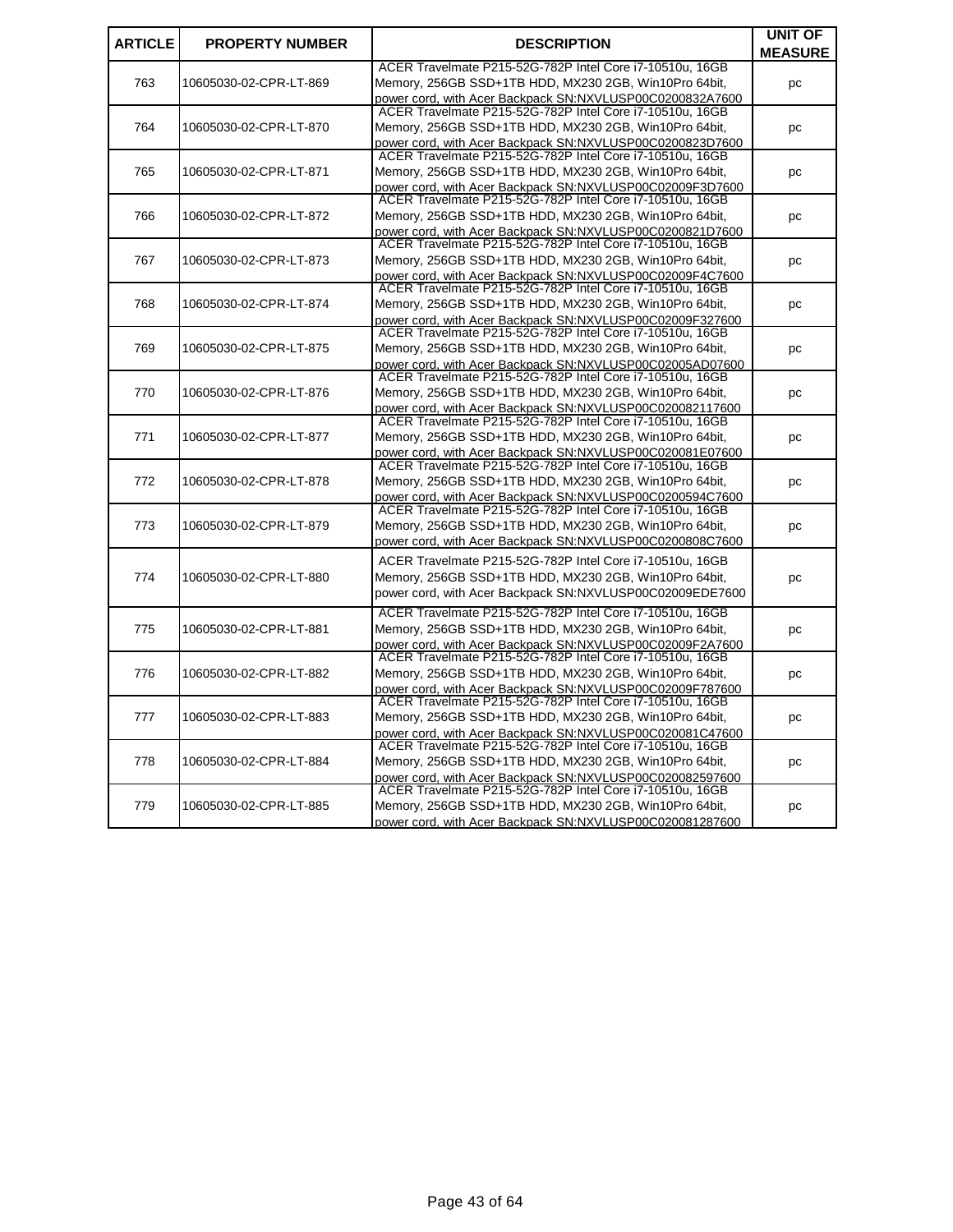| <b>ARTICLE</b> | <b>PROPERTY NUMBER</b> | <b>DESCRIPTION</b>                                                                                                                                                            | <b>UNIT OF</b><br><b>MEASURE</b> |
|----------------|------------------------|-------------------------------------------------------------------------------------------------------------------------------------------------------------------------------|----------------------------------|
| 780            | 10605030-02-CPR-LT-886 | ACER Travelmate P215-52G-782P Intel Core i7-10510u, 16GB<br>Memory, 256GB SSD+1TB HDD, MX230 2GB, Win10Pro 64bit,<br>power cord, with Acer Backpack SN:NXVLUSP00C02009EEA7600 | pc                               |
| 781            | 10605030-02-CPR-LT-887 | ACER Travelmate P215-52G-782P Intel Core i7-10510u, 16GB<br>Memory, 256GB SSD+1TB HDD, MX230 2GB, Win10Pro 64bit,<br>power cord, with Acer Backpack SN:NXVLUSP00C0200829D7600 | pc                               |
| 782            | 10605030-02-CPR-LT-888 | ACER Travelmate P215-52G-782P Intel Core i7-10510u, 16GB<br>Memory, 256GB SSD+1TB HDD, MX230 2GB, Win10Pro 64bit,<br>power cord, with Acer Backpack SN:NXVLUSP00C02007FC07600 | рc                               |
| 783            | 10605030-02-CPR-LT-889 | ACER Travelmate P215-52G-782P Intel Core i7-10510u, 16GB<br>Memory, 256GB SSD+1TB HDD, MX230 2GB, Win10Pro 64bit,<br>power cord, with Acer Backpack SN:NXVLUSP00C0200         | рc                               |
| 784            | 10605030-02-CPR-LT-890 | ACER Travelmate P414-51 SN: NXVP2SP00B133016FB2N00 with<br>baɑ                                                                                                                | рc                               |
| 785            | 10605030-02-CPR-LT-891 | ACER Travelmate P414-51 SN: NXVP2SP00B133017DB2N00 with<br>bag                                                                                                                | рc                               |
| 786            | 10605030-02-CPR-LT-892 | ACER Travelmate P414-51 SN: NXVP2SP00B1330186A2N00 with<br>bag                                                                                                                | рc                               |
| 787            | 10605030-02-CPR-LT-893 | ACER Travelmate P414-51 SN: NXVP2SP00B1330185A2N00 with<br>baɑ                                                                                                                | pc                               |
| 788            | 10605030-02-CPR-LT-894 | ACER Travelmate P414-51 SN: NXVP2SP00B133017C32N00 with<br>baq                                                                                                                | рc                               |
| 789            | 10605030-02-CPR-LT-895 | ACER Travelmate P414-51 SN: NXVP2SP00B133018522N00 with<br>bag                                                                                                                | рc                               |
| 790            | 10605030-02-CPR-LT-896 | ACER Travelmate P414-51 SN: NXVP2SP00B133017532N00 with<br>baɑ                                                                                                                | рc                               |
| 791            | 10605030-02-CPR-LT-897 | ACER Travelmate P414-51 SN: NXVP2SP00B133017462N00 with<br>bag                                                                                                                | pc                               |
| 792            | 10605030-02-CPR-LT-898 | ACER Travelmate P414-51 SN: NXVP2SP00B133018792N00 with<br>bag                                                                                                                | рc                               |
| 793            | 10605030-02-CPR-LT-899 | ACER Travelmate P414-51 SN: NXVP2SP00B1330174B2N00 with<br>baɑ                                                                                                                | рc                               |
| 794            | 10605030-02-CPR-LT-900 | ACER Travelmate P414-51 SN: NXVP2SP00B133017A02N00 with<br>bag                                                                                                                | pc                               |
| 795            | 10605030-02-CPR-LT-901 | ACER Travelmate P414-51 SN: NXVP2SP00B133018532N00 with<br>baɑ                                                                                                                | рc                               |
| 796            | 10605030-02-CPR-LT-902 | ACER Travelmate P414-51 SN: NXVP2SP00B133017252N00 with<br>bag                                                                                                                | рc                               |
| 797            | 10605030-02-CPR-LT-903 | ACER Travelmate P414-51 SN: NXVP2SP00B133016DE2N00 with<br>baɑ                                                                                                                | pc                               |
| 798            | 10605030-02-CPR-LT-904 | ACER Travelmate P414-51 SN: NXVP2SP00B133017482N00 with<br>bag                                                                                                                | рc                               |
| 799            | 10605030-02-CPR-LT-905 | ACER Travelmate P414-51 SN: NXVP2SP00B133018BF2N00 with<br>bag                                                                                                                | pc                               |
| 800            | 10605030-02-CPR-LT-906 | ACER Travelmate P414-51 SN: NXVP2SP00B1330179C2N00 with<br>bag                                                                                                                | рc                               |
| 801            | 10605030-02-CPR-LT-907 | ACER Travelmate P414-51 SN: NXVP2SP00B133017F92N00 with<br>bag                                                                                                                | рc                               |
| 802            | 10605030-02-CPR-LT-908 | ACER Travelmate P414-51 SN: NXVP2SP00B133018212N00 with<br>bag                                                                                                                | рc                               |
| 803            | 10605030-02-CPR-LT-909 | ACER Travelmate P414-51 SN: NXVP2SP00B1330171D2N00 with<br>bag                                                                                                                | рc                               |
| 804            | 10605030-02-CPR-LT-910 | ACER Travelmate P414-51 SN: NXVP2SP00B133018432N00 with<br>bag                                                                                                                | рc                               |
| 805            | 10605030-02-CPR-LT-911 | ACER Travelmate P414-51 SN: NXVP2SP00B133018942N00 with<br>bag                                                                                                                | рc                               |
| 806            | 10605030-02-CPR-LT-912 | ACER Travelmate P414-51 SN: NXVP2SP00B133018962N00 with<br>bag                                                                                                                | рc                               |
| 807            | 10605030-02-CPR-LT-913 | ACER Travelmate P414-51 SN: NXVP2SP00B133017B62N00 with<br><u>bag</u>                                                                                                         | рc                               |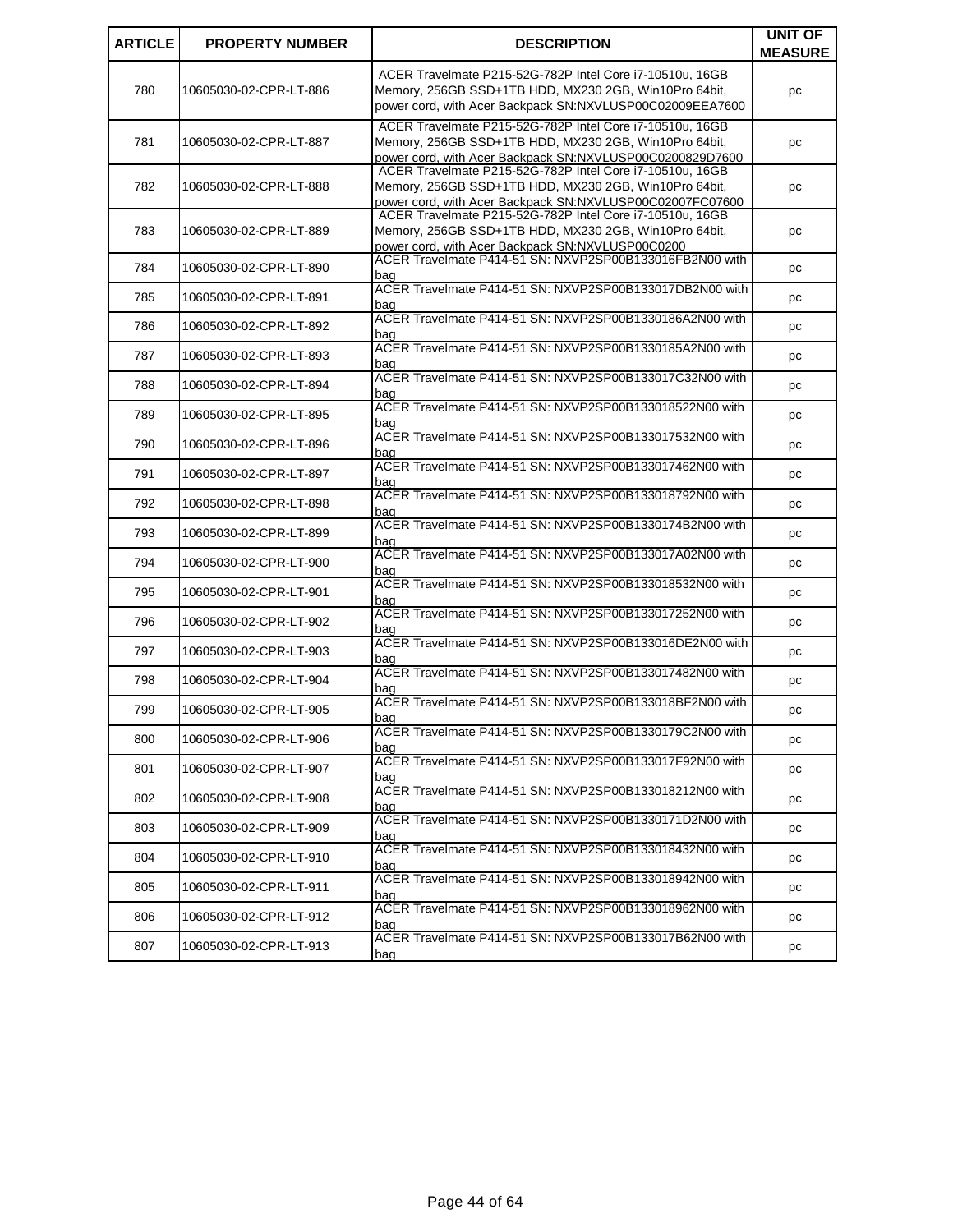| <b>ARTICLE</b> | <b>PROPERTY NUMBER</b> | <b>DESCRIPTION</b>                                             | UNIT OF        |
|----------------|------------------------|----------------------------------------------------------------|----------------|
|                |                        |                                                                | <b>MEASURE</b> |
| 808            | 10605030-02-CPR-LT-914 | ACER Travelmate P414-51 SN: NXVP2SP00B133018AB2N00 with<br>bag | pc             |
| 809            | 10605030-02-CPR-LT-915 | ACER Travelmate P414-51 SN: NXVP2SP00B133016D22N00 with<br>bag | pc             |
| 810            | 10605030-02-CPR-LT-916 | ACER Travelmate P414-51 SN: NXVP2SP00B133017BE2N00 with<br>bag | pc             |
| 811            | 10605030-02-CPR-LT-917 | ACER Travelmate P414-51 SN: NXVP2SP00B133017AE2N00 with<br>bag | pc             |
| 812            | 10605030-02-CPR-LT-918 | ACER Travelmate P414-51 SN: NXVP2SP00B1330173F2N00 with<br>bag | pc             |
| 813            | 10605030-02-CPR-LT-919 | ACER Travelmate P414-51 SN: NXVP2SP00B133017972N00 with<br>bag | pc             |
| 814            | 10605030-02-CPR-LT-920 | ACER Travelmate P414-51 SN: NXVP2SP00B133016E62N00 with<br>bag | pc             |
| 815            | 10605030-02-CPR-LT-921 | ACER Travelmate P414-51 SN: NXVP2SP00B133017DC2N00 with<br>bag | pc             |
| 816            | 10605030-02-CPR-LT-922 | ACER Travelmate P414-51 SN: NXVP2SP00B133018C22N00 with<br>bag | pc             |
| 817            | 10605030-02-CPR-LT-923 | ACER Travelmate P414-51 SN: NXVP2SP00B133017F72N00 with<br>bag | pc             |
| 818            | 10605030-02-CPR-LT-924 | ACER Travelmate P414-51 SN: NXVP2SP00B1330177F2N00 with<br>bag | рc             |
| 819            | 10605030-02-CPR-LT-925 | ACER Travelmate P414-51 SN: NXVP2SP00B133017E62N00 with<br>bag | рc             |
| 820            | 10605030-02-CPR-LT-926 | ACER Travelmate P414-51 SN: NXVP2SP00B133017F02N00 with<br>bag | pc             |
| 821            | 10605030-02-CPR-LT-927 | ACER Travelmate P414-51 SN: NXVP2SP00B1330180A2N00 with<br>bag | рc             |
| 822            | 10605030-02-CPR-LT-928 | ACER Travelmate P414-51 SN: NXVP2SP00B133018332N00 with<br>bag | рc             |
| 823            | 10605030-02-CPR-LT-929 | ACER Travelmate P414-51 SN: NXVP2SP00B133018B42N00 with<br>bag | рc             |
| 824            | 10605030-02-CPR-LT-930 | ACER Travelmate P414-51 SN: NXVP2SP00B1330177B2N00 with<br>bag | рc             |
| 825            | 10605030-02-CPR-LT-931 | ACER Travelmate P414-51 SN: NXVP2SP00B133017C72N00 with<br>bag | рc             |
| 826            | 10605030-02-CPR-LT-932 | ACER Travelmate P414-51 SN: NXVP2SP00B133017772N00 with<br>bag | рc             |
| 827            | 10605030-02-CPR-LT-933 | ACER Travelmate P414-51 SN: NXVP2SP00B133016DB2N00 with<br>baɑ | pc             |
| 828            | 10605030-02-CPR-LT-934 | ACER Travelmate P414-51 SN: NXVP2SP00B1330181C2N00 with<br>baɑ | pc             |
| 829            | 10605030-02-CPR-LT-935 | ACER Travelmate P414-51 SN: NXVP2SP00B133017912N00 with<br>baɑ | pc             |
| 830            | 10605030-02-CPR-LT-936 | ACER Travelmate P414-51 SN: NXVP2SP00B133016F52N00 with<br>baɑ | pc             |
| 831            | 10605030-02-CPR-LT-937 | ACER Travelmate P414-51 SN: NXVP2SP00B133018242N00 with<br>bag | pc             |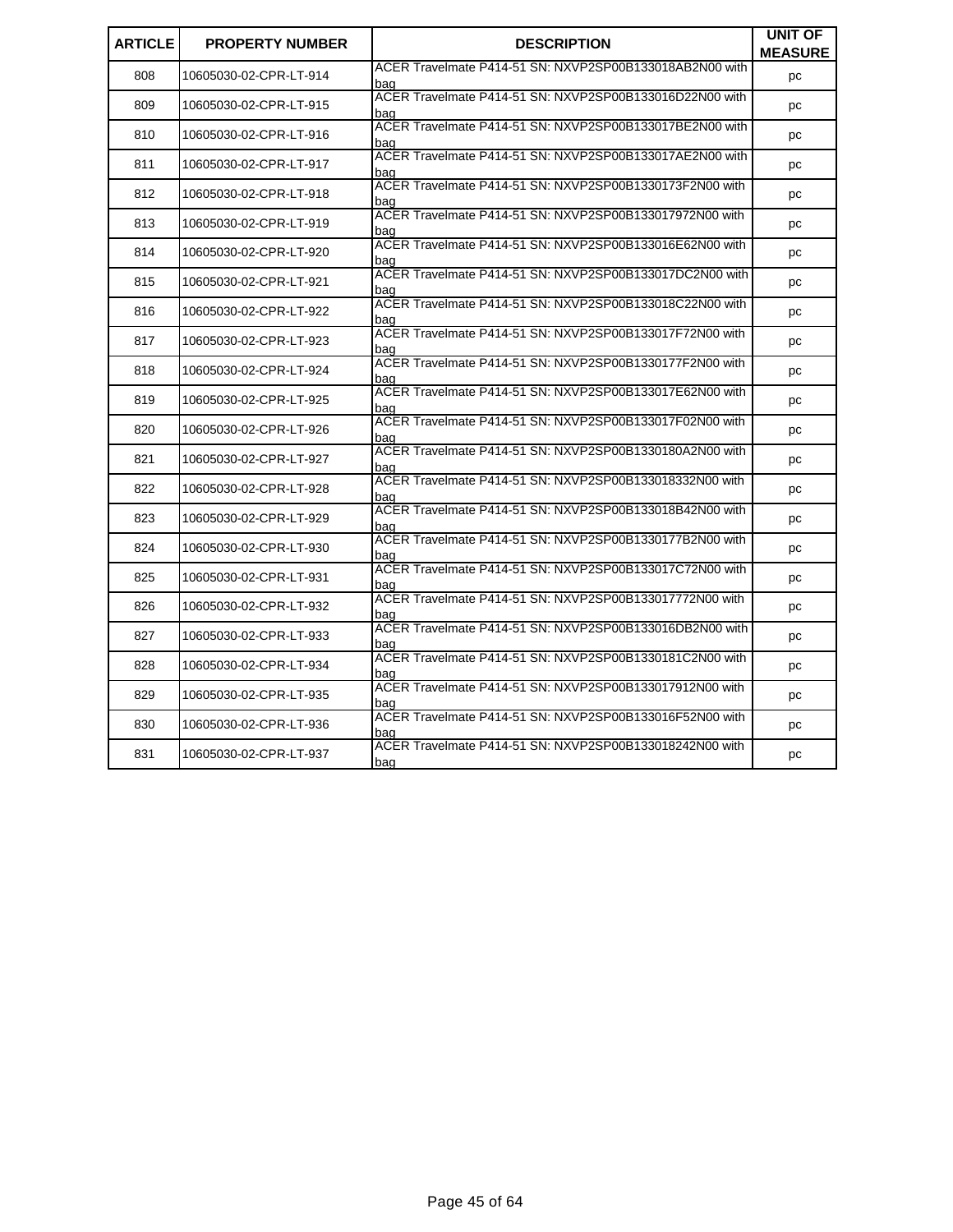| <b>ARTICLE</b> | <b>PROPERTY NUMBER</b> | <b>DESCRIPTION</b>                                             | UNIT OF<br><b>MEASURE</b> |
|----------------|------------------------|----------------------------------------------------------------|---------------------------|
| 832            | 10605030-02-CPR-LT-938 | ACER Travelmate P414-51 SN: NXVP2SP00B1330179B2N00 with<br>bag | pc                        |
| 833            | 10605030-02-CPR-LT-939 | ACER Travelmate P414-51 SN: NXVP2SP00B1330173C2N00 with<br>bag | pc                        |
| 834            | 10605030-02-CPR-LT-940 | ACER Travelmate P414-51 SN: NXVP2SP00B133018922N00 with<br>bag | рc                        |
| 835            | 10605030-02-CPR-LT-941 | ACER Travelmate P414-51 SN: NXVP2SP00B133017082N00 with<br>baq | pc                        |
| 836            | 10605030-02-CPR-LT-942 | ACER Travelmate P414-51 SN: NXVP2SP00B133017F62N00 with<br>baɑ | pc                        |
| 837            | 10605030-02-CPR-LT-943 | ACER Travelmate P414-51 SN: NXVP2SP00B133017B22N00 with<br>bag | pc                        |
| 838            | 10605030-02-CPR-LT-944 | ACER Travelmate P414-51 SN: NXVP2SP00B133018112N00 with<br>bag | рc                        |
| 839            | 10605030-02-CPR-LT-945 | ACER Travelmate P414-51 SN: NXVP2SP00B133017DD2N00 with<br>bag | рc                        |
| 840            | 10605030-02-CPR-LT-946 | ACER Travelmate P414-51 SN: NXVP2SP00B133017392N00 with<br>bag | рc                        |
| 841            | 10605030-02-CPR-LT-947 | ACER Travelmate P414-51 SN: NXVP2SP00B133018842N00 with<br>bag | pc                        |
| 842            | 10605030-02-CPR-LT-948 | ACER Travelmate P414-51 SN: NXVP2SP00B133017342N00 with<br>baq | pc                        |
| 843            | 10605030-02-CPR-LT-949 | ACER Travelmate P414-51 SN: NXVP2SP00B133017D22N00 with<br>bag | pc                        |
| 844            | 10605030-02-CPR-LT-950 | ACER Travelmate P414-51 SN: NXVP2SP00B133017562N00 with<br>baq | pc                        |
| 845            | 10605030-02-CPR-LT-951 | ACER Travelmate P414-51 SN: NXVP2SP00B133018122N00 with<br>baɑ | рc                        |
| 846            | 10605030-02-CPR-LT-952 | ACER Travelmate P414-51 SN: NXVP2SP00B133017222N00 with<br>baq | pc                        |
| 847            | 10605030-02-CPR-LT-953 | ACER Travelmate P414-51 SN: NXVP2SP00B133018412N00 with<br>bag | pc                        |
| 848            | 10605030-02-CPR-LT-954 | ACER Travelmate P414-51 SN: NXVP2SP00B1330175B2N00 with<br>bag | pc                        |
| 849            | 10605030-02-CPR-LT-955 | ACER Travelmate P414-51 SN: NXVP2SP00B133017F22N00 with<br>baq | pc                        |
| 850            | 10605030-02-CPR-LT-956 | ACER Travelmate P414-51 SN: NXVP2SP00B133018912N00 with<br>baɑ | pc                        |
| 851            | 10605030-02-CPR-LT-957 | ACER Travelmate P414-51 SN: NXVP2SP00B133018952N00 with<br>baɑ | рc                        |
| 852            | 10605030-02-CPR-LT-958 | ACER Travelmate P414-51 SN: NXVP2SP00B133018542N00 with<br>bag | pc                        |
| 853            | 10605030-02-CPR-LT-959 | ACER Travelmate P414-51 SN: NXVP2SP00B1330172E2N00 with<br>bag | pc                        |
| 854            | 10605030-02-CPR-LT-960 | ACER Travelmate P414-51 SN: NXVP2SP00B133017E92N00 with<br>bag | рc                        |
| 855            | 10605030-02-CPR-LT-961 | ACER Travelmate P414-51 SN: NXVP2SP00B133017962N00 with<br>bag | рc                        |
| 856            | 10605030-02-CPR-LT-962 | ACER Travelmate P414-51 SN: NXVP2SP00B133017272N00 with<br>bag | pc                        |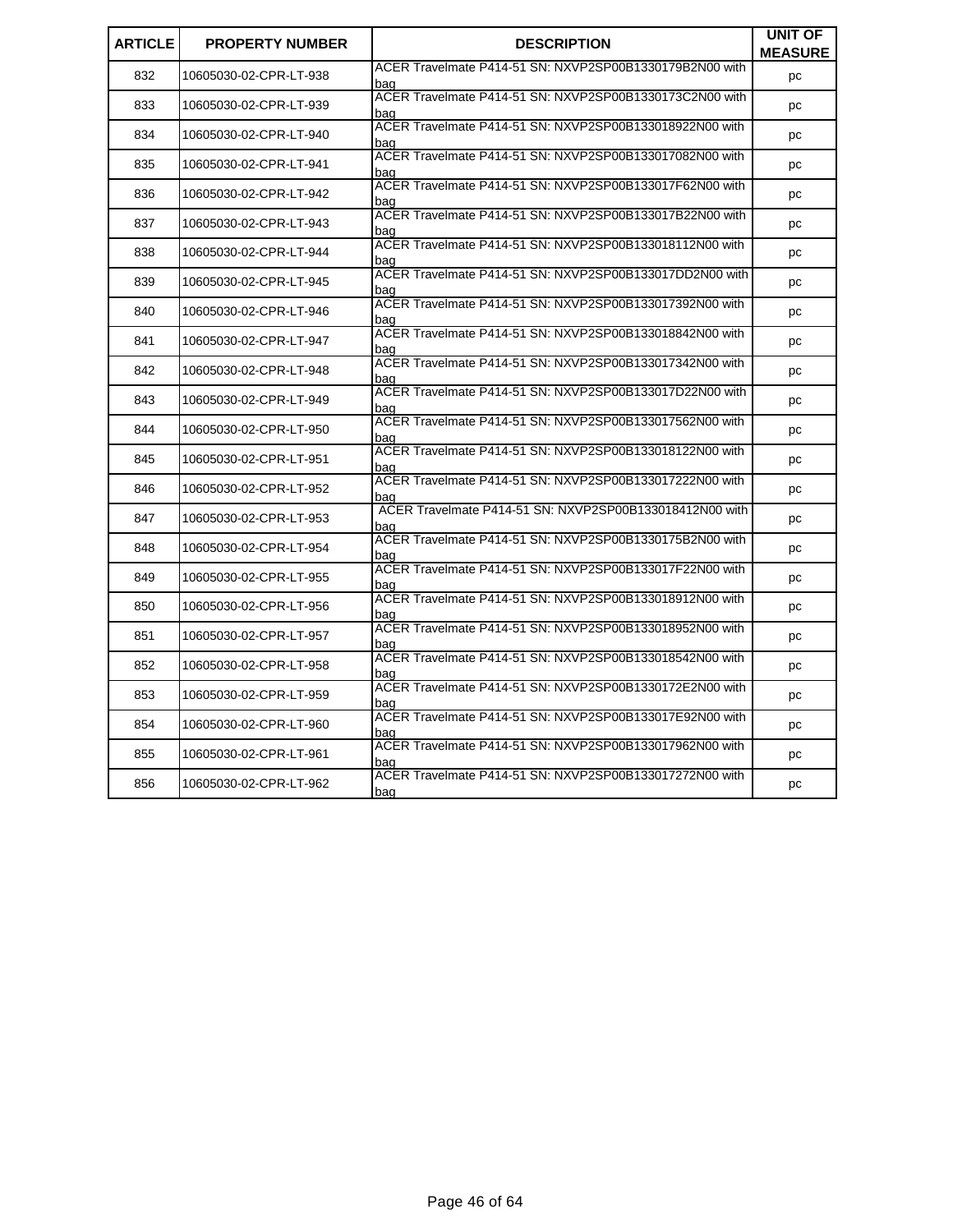| <b>ARTICLE</b> | <b>PROPERTY NUMBER</b> | <b>DESCRIPTION</b>                                                                                    | <b>UNIT OF</b><br><b>MEASURE</b> |
|----------------|------------------------|-------------------------------------------------------------------------------------------------------|----------------------------------|
| 857            | 10605030-02-CPR-LT-963 | ACER Travelmate P414-51 SN: NXVP2SP00B1330185B2N00 with<br>baɑ                                        | pc                               |
| 858            | 10605030-02-CPR-LT-964 | ACER Travelmate P414-51 SN: NXVP2SP00B1330188F2N00 with<br>baɑ                                        | pc                               |
| 859            | 10605030-02-CPR-LT-965 | ACER Travelmate P414-51 SN: NXVP2SP00B1330185C2N00 with<br>baɑ                                        | pc                               |
| 860            | 10605030-02-CPR-LT-966 | ACER Travelmate P414-51 SN: NXVP2SP00B1330177C2N00 with<br>bag                                        | pc                               |
| 861            | 10605030-02-CPR-LT-967 | ACER Travelmate P414-51 SN: NXVP2SP00B133018622N00 with<br>bag                                        | pc                               |
| 862            | 10605030-02-CPR-LT-968 | ACER Travelmate P414-51 SN: NXVP2SP00B133017242N00 with<br>baɑ                                        | pc                               |
| 863            | 10605030-02-CPR-LT-969 | ACER Travelmate P414-51 SN: NXVP2SP00B133017922N00 with<br>bag                                        | pc                               |
| 864            | 10605030-02-CPR-LT-970 | ACER Travelmate P414-51 SN: NXVP2SP00B133018A32N00 with<br>bag                                        | pc                               |
| 865            | 10605030-02-CPR-LT-971 | ACER Travelmate P414-51 SN: NXVP2SP00B133017EE2N00 with<br>baq                                        | pc                               |
| 866            | 10605030-02-CPR-LT-972 | ACER Travelmate P414-51 SN: NXVP2SP00B1330177D2N00 with<br>bag                                        | pc                               |
| 867            | 10605030-02-CPR-LT-973 | ACER Travelmate P414-51 SN: NXVP2SP00B133018A02N00 with<br>bag                                        | pc                               |
| 868            | 10605030-02-CPR-LT-974 | ACER Travelmate P414-51 SN: NXVP2SP00B1330183E2N00 with<br>bag                                        | pc                               |
| 869            | 10605030-02-CPR-LT-975 | ACER Travelmate P414-51 SN: NXVP2SP00B1330180F2N00 with<br>baɑ                                        | pc                               |
| 870            | 10605030-02-CPR-NB-433 | HP 2510P Notebook MS vista Business w/ carrying case and free<br>USB External HDD 160GB SN#CNF8273ZWZ | pc                               |
| 871            | 10605030-02-CPR-NB-509 | HP Notebook 450 SN#SCG25220XG w/ bag-509                                                              | pc                               |
| 872            | 10605030-02-CPR-NB-511 | HP Notebook 450 SN#SCG2521X27 w/ bag-511                                                              | pc                               |
| 873            | 10605030-02-CPR-NB-513 | HP Notebook 450 SN#SCG2521XRG w/baq-513                                                               | pc                               |
| 874            | 10605030-02-CPR-NB-532 | Samsung XE700T1C-G01PH SN#JEPW91DD500043-532                                                          | pc                               |
| 875            | 10605030-02-CPR-NB-561 | Samsung ATIV Smart PC 700T1C SN#HZ0V91CCA00226-561                                                    | pc                               |
| 876            | 10605030-02-CPR-NB-565 | Samsung ATIV Smart PC 700T1C SN#HZ0V91CCA00257-565                                                    | pc                               |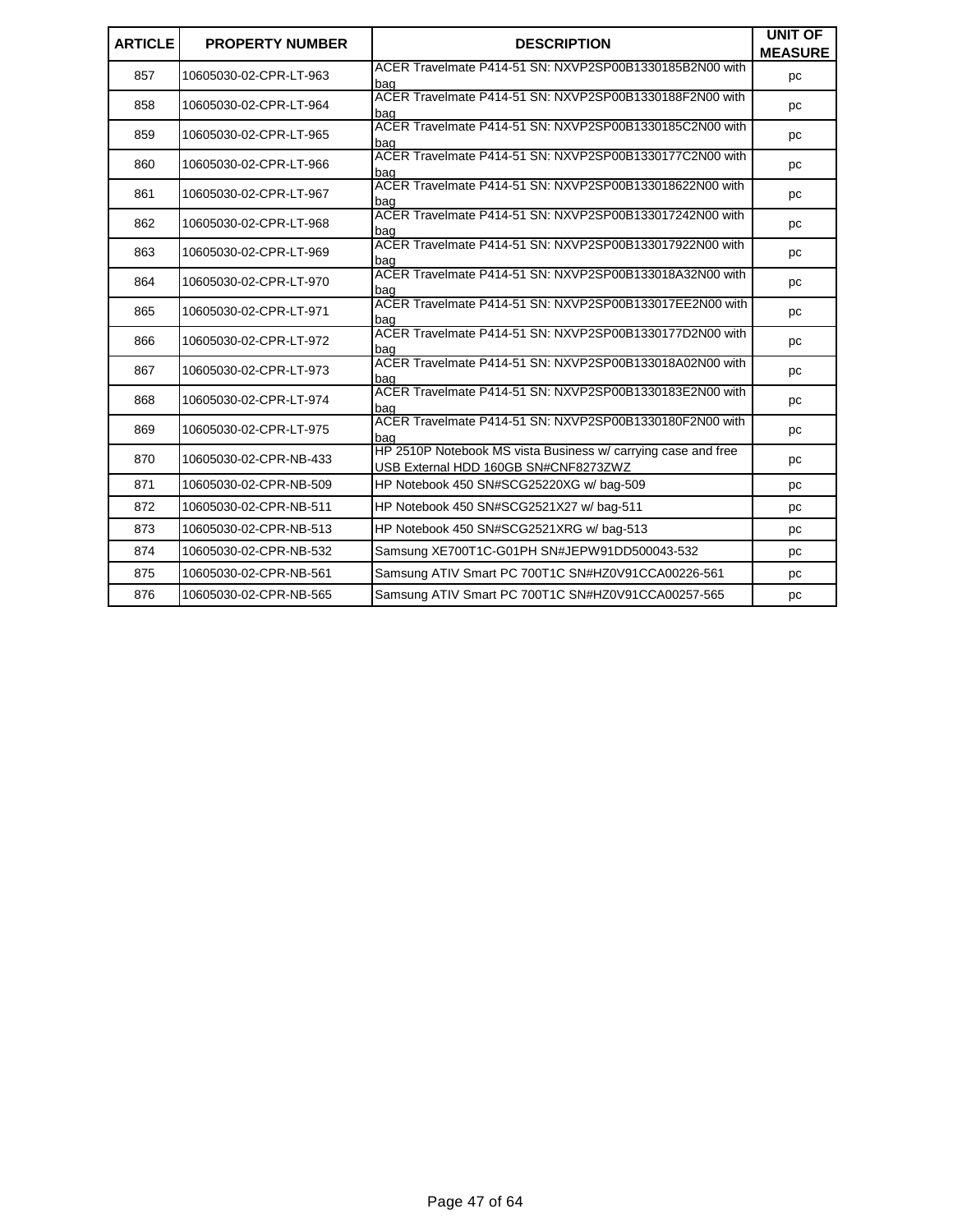| <b>ARTICLE</b> | <b>PROPERTY NUMBER</b>   | <b>DESCRIPTION</b>                                                                                        | <b>UNIT OF</b><br><b>MEASURE</b> |
|----------------|--------------------------|-----------------------------------------------------------------------------------------------------------|----------------------------------|
| 877            | 10605030-02-CPR-NB-566   | Samsung ATIV Smart PC 700T1C SN#HZ0V91CCA00121-566                                                        | рc                               |
| 878            | 10605030-02-CPR-NB-567   | Samsung ATIV SN#JE8T91HD400027-567                                                                        | рc                               |
| 879            | 10605030-02-CPR-NB-569   | Samsung ATIV SN#JE8T91HD400054-569                                                                        | рc                               |
| 880            | 10605030-02-CPR-NB-575   | Samsung ATIV SN#JE8T91HD400089-575                                                                        | рc                               |
| 881            | 10605030-02-CPR-NB-576   | Samsung ATIV SN#JE8T91HD400025-576                                                                        | pc                               |
| 882            | 10605030-02-CPU 0111-161 | HP Pro 3000 SFF SN#SGH051PH0D (KB SN#BAUJQ0IVBFHPO,<br>mouse & Logitech speaker)                          | set                              |
| 883            | 10605030-02-CPU 0111-162 | HP Pro 3000 SFF SN#SGH051PH0G (KB SN#BAUJQ0IVBZFHPI,<br>mouse & speaker Logitech Z313)                    | set                              |
| 884            | 10605030-02-CPU 0111-163 | HP Pro 3000 SFF SN#SGH051PH0B (KB SN#BAUJQ0IVBZFHPN,<br>mouse & speaker Logitech Z313)                    | set                              |
| 885            | 10605030-02-CPU 0111-165 | HP Compaq 8000 Elite SN#SGH052QBQS (KB<br>SN#BAUJQ0IVBZGBYR, mouse & speaker Logitech Z313)               | set                              |
| 886            | 10605030-02-CPU 0111-166 | HP Compaq 8000 Elite SN#SGH052QBQW (KB<br>SN#BAUJQ0IVBZGBYS, mouse & speaker Logitech Z313)               | set                              |
| 887            | 10605030-02-CPU 0111-167 | HP Compag 8000 Elite SN#SGH052QBQT (KB<br>SN#BAUJQ0IVBZGBYM, mouse & speaker logitech Z313)               | set                              |
| 888            | 10605030-02-CPU 0111-169 | HP Compaq 8000 Elite SN#SGH052QBQX (KB<br>SN#BAUJQ0IVBZGBZ5, mouse & speaker logitech Z313)               | set                              |
| 889            | 10605030-02-CPU 0712-198 | Dell Optiplex 390SF SN#G9YDD2S (KB<br>SN#MY01HF2Y716192511176. mouse<br>SN#CN0KW2YH7161624Q0B67A00)-198   | set                              |
| 890            | 10605030-02-CPU 0712-199 | Dell Optiplex 390SF SN#H9YDD252S (KB<br>SN#MY01HF2Y716192511153, mouse<br>SN#CN0KW2YH7161624Q0BHFA00)-199 | set                              |
| 891            | 10605030-02-CPU 0712-203 | Dell Optiplex 390SF SN#D9YDD2S (KB MY01HF2Y716192510938,<br>mouse SN#CN0KW2YH7161624Q0EY7A00)-203         | set                              |
| 892            | 10605030-02-CPU 0712-204 | Dell Optiplex 390SF SN#99YDD2S (KB<br>SN#MY01HF2Y716192511177, mouse<br>SN#CN0KW2YH7161624Q0B6ZA00)-204   | set                              |
| 893            | 10605030-02-CPU 0712-205 | Dell Optiplex 390SF SN#C9YDD2S (KB<br>SN#MY01HF2Y716192511319, mouse<br>SN#CN0KW2YH7161624Q0EWWA00)-205   | set                              |
| 894            | 10605030-02-CPU 0712-206 | Dell Optiplex 390SF SN#1BYDD2S (KB<br>SN#MY01HF2Y716192511137, mouse<br>SN#CN0KW2YH7161624Q0BGEA00)-206   | set                              |
| 895            | 10605030-02-CPU 0712-207 | Dell Optiplex 390SF SN#B9YDD2S (KB<br>SN#MY01HF2Y716192511312, mouse<br>SN#CN0KW2YH7161624Q0EY0A00)-207   | set                              |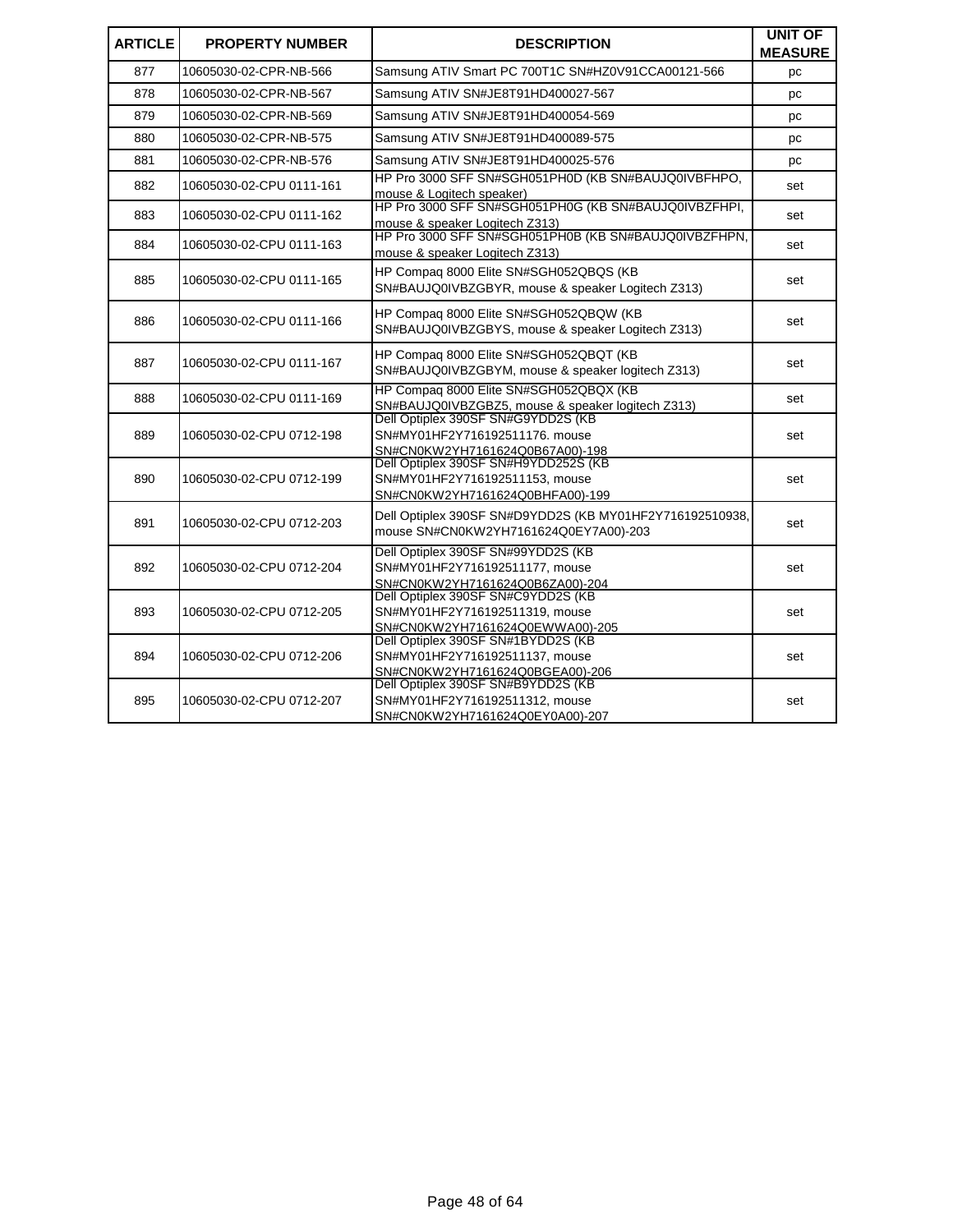| <b>ARTICLE</b> | <b>PROPERTY NUMBER</b>   | <b>DESCRIPTION</b>                                                     | <b>UNIT OF</b> |
|----------------|--------------------------|------------------------------------------------------------------------|----------------|
|                |                          |                                                                        | <b>MEASURE</b> |
| 896            | 10605030-02-CPU 0712-208 | Dell Optiplex 790MT SN#6GGGD2S (KB<br>SN#CN01HF2Y716625508GVA00, mouse |                |
|                |                          | SN#CN09RRC74475125J16J2)-208                                           | set            |
|                |                          | Dell Optiplex 790MT SN#8GGGD2S (KB                                     |                |
| 897            | 10605030-02-CPU 0712-209 | SN#CN01HF2Y716162550CBFA00, mouse                                      | set            |
|                |                          | SN#CN09RRC74872322L047K)-209                                           |                |
|                |                          | Dell Optiplex 790MT SN#BGGGD2S (KB                                     |                |
| 898            | 10605030-02-CPU 0712-210 | SN#CN01HF2Y71616255081AA00, mouse<br>SN#CN09RRC74872322L04W8)-210      | set            |
|                |                          | Dell Optiplex 790MT SN#9GGGD2S (KB                                     |                |
| 899            | 10605030-02-CPU 0712-211 | SN#CN01HF2Y7161625508I0A00, mouse                                      | set            |
|                |                          | SN#CN09RRC74872322M05MT)-211                                           |                |
|                |                          | Dell Optiplex 790MT SN#CGGGD2S (KB                                     |                |
| 900            | 10605030-02-CPU 0712-212 | SN#CN01HF2Y716162550BBCA00, mouse                                      | set            |
|                |                          | SN#CN09RRC74872322M05M8)-212<br>Dell Optiplex 790MT SN#7GGGD2S (KB     |                |
| 901            | 10605030-02-CPU 0712-213 | SN#CN01HF2Y716162550BADA00, mouse                                      | set            |
|                |                          | SN#CN09RRC74872322M05NT)-213                                           |                |
| 902            | 10605030-02-CPU 0807-001 | HP DX2710 SFF Vista SN# SGH82509Z2                                     | pc             |
| 903            | 10605030-02-CPU 0807-002 | HP DX2710 SFF Vista SN#SGH82509ZK                                      | pc             |
| 904            | 10605030-02-CPU 0807-005 | HP DX2710 SFF Vista SN#SGH82509ZZ                                      | pc             |
| 905            | 10605030-02-CPU 0807-007 | HP DX2710 SFF Vista SN#SGH82509YY                                      | pc             |
| 906            | 10605030-02-CPU 0807-008 | HP DX2710 SFF Vista SN#SGH82509ZM                                      | рc             |
| 907            | 10605030-02-CPU 0807-009 | HP DX2710 SFF Vista SN#SGH82509Z1                                      | pc             |
| 908            | 10605030-02-CPU 0807-010 | HP DX2710 SFF Vista SN#SGH82509ZP                                      | рc             |
| 909            | 10605030-02-CPU 0807-012 | HP DX2710 SFF Vista SN#SGH82509XP                                      | pc             |
| 910            | 10605030-02-CPU 0807-015 | HP DX2710 SFF Vista SN#SGH82509YN                                      | pc             |
| 911            | 10605030-02-CPU 0807-019 | HP DX2710 SFF Vista SN#SGH82509ZT                                      | рc             |
| 912            | 10605030-02-CPU 0807-020 | HP DX2710 SFF Vista SN#SGH82509YW                                      | рc             |
| 913            | 10605030-02-CPU 0807-021 | HP DX2710 SFF Vista SN#SGH82509YQ                                      | рc             |
| 914            | 10605030-02-CPU 0807-023 | HP DX2710 SFF Vista SN#SGH82509Z8                                      | pc             |
| 915            | 10605030-02-CPU 0807-024 | HP DX2710 SFF Vista SN#SGH82509YX                                      | pc             |
| 916            | 10605030-02-CPU 0807-025 | HP DX2710 SFF Vista SN#SGH82509YR                                      | рc             |
| 917            | 10605030-02-CPU 0807-029 | HP DX2710 SFF Vista SN#SGH82509ZV                                      | pc             |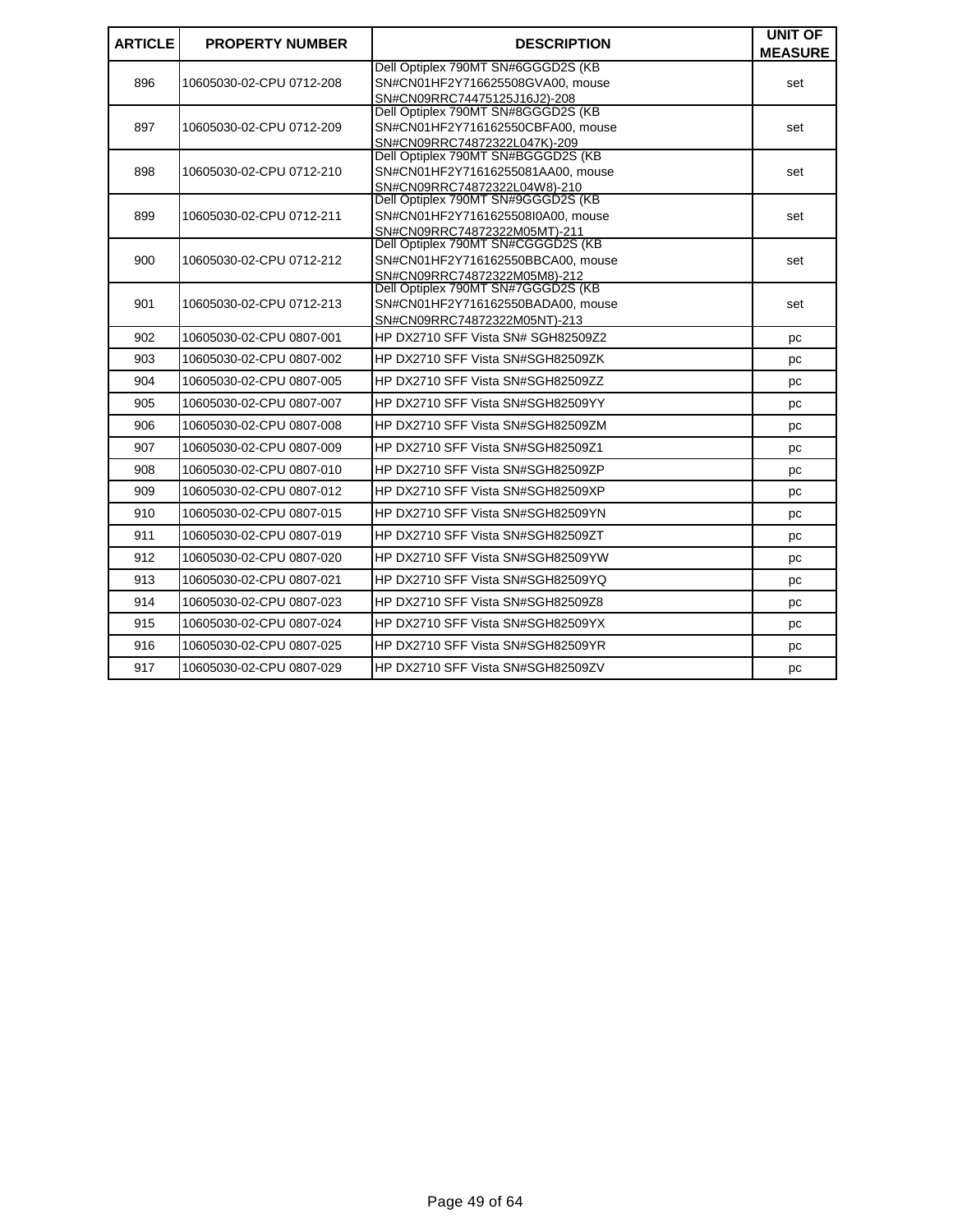| <b>ARTICLE</b> | <b>PROPERTY NUMBER</b>   | <b>DESCRIPTION</b>                                                                                                              | <b>UNIT OF</b><br><b>MEASURE</b> |
|----------------|--------------------------|---------------------------------------------------------------------------------------------------------------------------------|----------------------------------|
| 918            | 10605030-02-CPU 0807-030 | HP DX2710 SFF Vista SN#SGH82509ZJ                                                                                               | рc                               |
| 919            | 10605030-02-CPU 0807-031 | HP DX2710 SFF Vista SN#SGH82509YT                                                                                               | pc                               |
| 920            | 10605030-02-CPU 0807-032 | HP DX2710 SFF Vista SN#SGH82509ZF                                                                                               | рc                               |
| 921            | 10605030-02-CPU 0807-033 | HP DX2710 SFF Vista SN#SGH8250BO1                                                                                               | рc                               |
| 922            | 10605030-02-CPU 0807-034 | HP DX2710 SFF Vista SN#SGH82509YM                                                                                               | pc                               |
| 923            | 10605030-02-CPU 0807-037 | HP DX2710 SFF Vista SN#SGH82509ZN                                                                                               | pc                               |
| 924            | 10605030-02-CPU 0807-039 | HP DX2710 SFF Vista SN#SGH82509ZW                                                                                               | pc                               |
| 925            | 10605030-02-CPU 0807-040 | HP DX2710 SFF Vista SN#SGH82509YS                                                                                               | рc                               |
| 926            | 10605030-02-CPU 0807-041 | HP DX2710 SFF Vista SN#SGH8250BOO                                                                                               | pc                               |
| 927            | 10605030-02-CPU 0807-042 | HP DX2710 SFF Vista SN#SGH82509ZG                                                                                               | рc                               |
| 928            | 10605030-02-CPU 0807-043 | HP DX2710 SFF Vista SN#SGH82509YG                                                                                               | pc                               |
| 929            | 10605030-02-CPU 0807-046 | HP DX2710 SFF Vista SN#SGH82509Z6                                                                                               | pc                               |
| 930            | 10605030-02-CPU 0807-047 | HP DX2710 SFF Vista SN#SGH82509YV                                                                                               | рc                               |
| 931            | 10605030-02-CPU 0807-048 | HP DX2710 SFF Vista SN#SGH82509ZB                                                                                               | рc                               |
| 932            | 10605030-02-CPU 0909-074 | HP DX2810 SN#SGH936089G (LCD monitor SN#3CQ9262D2K,<br>KB SN#BC3880FVXJ2BT, mouse SN#F93A90H5BXV26WN,<br><b>SPKR Logitech)</b>  | set                              |
| 933            | 10605030-02-CPU 0909-076 | HP DX2810 SN#SGH9360893 (LCD monitor SN#3CQ9262D3H,<br>KB SN#BC3880FVBXW9CV, mouse SN#F93A90H5BXV26W5,<br><b>SPKR Loaitech)</b> | set                              |
| 934            | 10605030-02-CPU 0909-077 | HP DX2810 SN#SGH9360890 (LCD monitor SN#3CQ9262D4Y, KB<br>SN#BC3880FVBXW9CT, mouse SN#F93A90H5BXV26VP, SPKR<br>Logitech)        | set                              |
| 935            | 10605030-02-CPU 0909-078 | HP DX2810 SN#SGH936089F (LCD monitor SN#3CQ9262D54, KB)<br>SN#BC3880FVBXS9D3, mouse SN#F93A0H5BXV26WV, SPKR<br>Loaitech)        | set                              |
| 936            | 10605030-02-CPU 0909-083 | HP DX2810 SN#SGH936089H (LCD monitor SN#3CQ9262D52,<br>KB SN#BC3880FVBXS9D0, mouse SN#F93A90H5BXV26WP,<br><b>SPKR Loaitech)</b> | set                              |
| 937            | 10605030-02-CPU 0909-085 | HP DX2810 SN#SGH936089D (LCD monitor SN#3CQ9262D37,<br>KB SN#BC3880FVBXS9CX, mouse SN#F93A90H5BXV26WY,<br><b>SPKR Loaitech)</b> | set                              |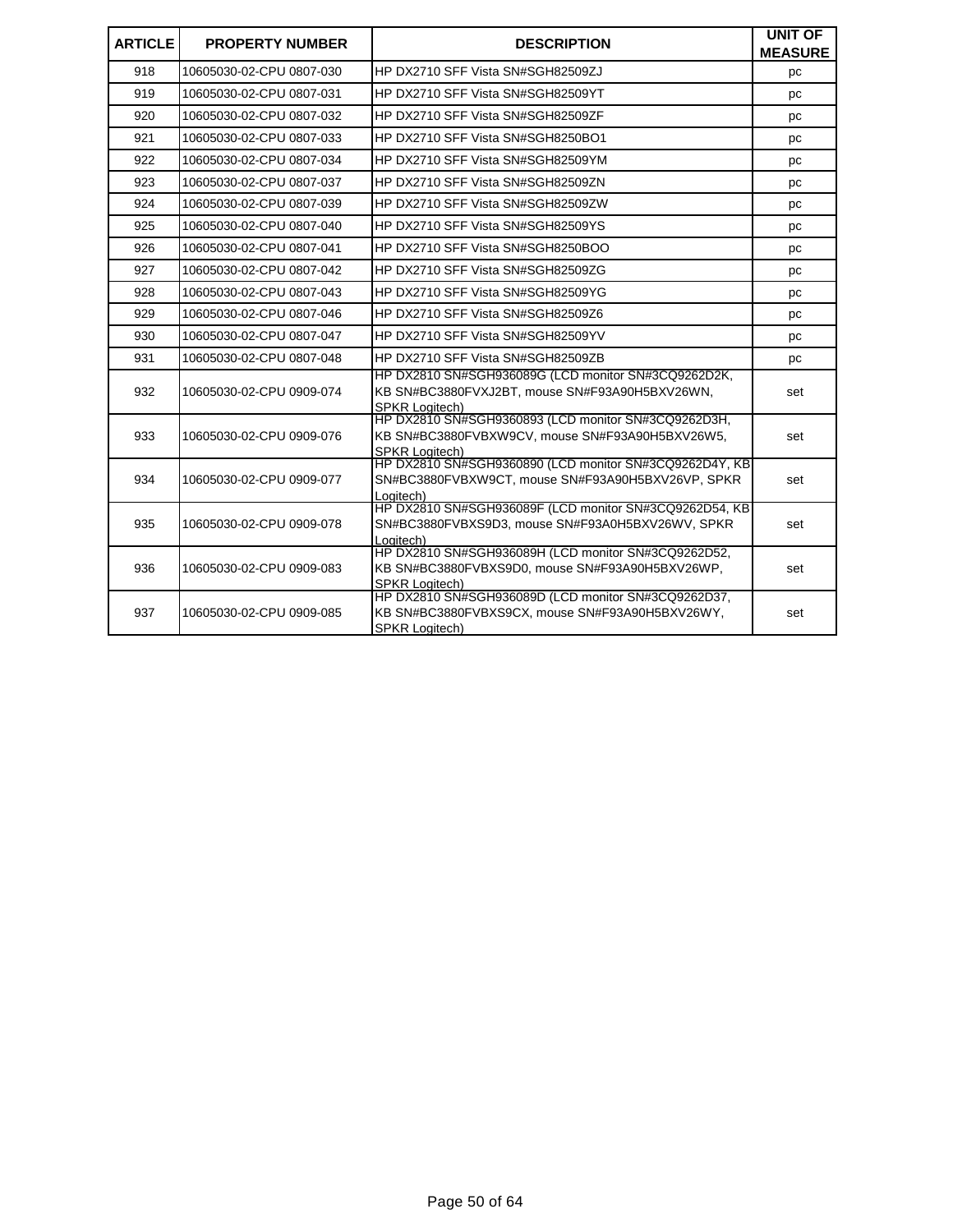| <b>ARTICLE</b> | <b>PROPERTY NUMBER</b>   | <b>DESCRIPTION</b>                                                                                                              | <b>UNIT OF</b><br><b>MEASURE</b> |
|----------------|--------------------------|---------------------------------------------------------------------------------------------------------------------------------|----------------------------------|
| 938            | 10605030-02-CPU 0909-087 | HP DX2810 SN#SGH936089B (LCD monitor SN#3CQ9262D2C,<br>KB SN#BC3880FVBXS9D1, mouse SN#F93A90H5BXV26WH,<br><b>SPKR Loaitech)</b> | set                              |
| 939            | 10605030-02-CPU 0909-089 | HP DX2810 SN#SGH9360899 (LCD monitor SN#3CQ9262D5F, KB<br>SN#BC3880FVBXW9CR, mouse SN#F93A90H5BXV26WB, SPKR<br>Logitech)        | set                              |
| 940            | 10605030-02-CPU 0909-092 | HP DX2810 SN#SGH9360892 (LCD monitor SN#3CQ9262D2F, KB<br>SN#BC3880FVBXTA00, mouse SN#F93A90H5BXV26W2, SPKR<br>Logitech)        | set                              |
| 941            | 10605030-02-CPU 0909-093 | HP DX2810 SN#SGH936089K (LCD monitor SN#3CQ9262D53, KB<br>SN#BC3880FVBXTA0I, mouse SN#F93A90H5BXV26W3, SPKR<br>Logitech)        | set                              |
| 942            | 10605030-02-CPU 0909-094 | HP DX2810 SN#SGH9360898 (LCD monitor SN#3CQ9262D50, KB<br>SN#BC3880FVBXTA0Q, mouse SN#F93A90H5BXV26WG, SPKR<br>Logitech)        | set                              |
| 943            | 10605030-02-CPU 0909-095 | HP DX2810 SN#SGH936089P (LCD monitor SN#3CQ9262D2G,<br>KB SN#BC3880FVBXW9CW, mouse SN#F93A90H5BXV26VM,<br><b>SPKR Logitech)</b> | set                              |
| 944            | 10605030-02-CPU 0909-098 | HP DX2810 SN#SGH936089M (LCD monitor SN#3CQ9262035, KB<br>SN#BC3880FVBXJ2BT, mouse SN#F93A90H5BXV26V8, SPKR<br>Logitech)        | set                              |
| 945            | 10605030-02-CPU 0910-110 | HP Pro 3000 SN#SGH037TNG1 (KB SN#BAUJQ0HVBZ3KNZ &<br>mouse SN#FATSK0KN3Z9GWV)                                                   | set                              |
| 946            | 10605030-02-CPU 0910-111 | HP Pro 3000 SN#SGH037TNG0 (KB SN# BAUJQ0GCPZ86UX 7<br>mouse SN#FATSK0KN3Z9GXU)                                                  | set                              |
| 947            | 10605030-02-CPU 0910-113 | HP Pro 3000 SN#SGH037TNGK (KB SN#BAUJQ0HVBZ3KXX &<br>mouse SN#FATSK0Kn3Z9GWW)                                                   | set                              |
| 948            | 10605030-02-CPU 0910-114 | HP Pro 3000 SN#SGH037TNGF (KB SN#BAUJQ0HVBZ3OI2)                                                                                | set                              |
| 949            | 10605030-02-CPU 0910-115 | HP Pro 3000 SN#SGH037TNFZ (KB SN#BAUJQ0GCPZ86UY &<br>mouse SN#FATSK0KN3Z9GXN)                                                   | set                              |
| 950            | 10605030-02-CPU 0910-118 | HP Pro 3000 SN#SGH037TNG3 (KB SN#BAUJQ0HVBZ36X &<br>mouse SN# FATSK0KN3Z9HFZ)                                                   | set                              |
| 951            | 10605030-02-CPU 0910-120 | HP Pro 3000 SN#SGH037TNG5 (KB SN#BAUJQ0HVBZ3OI3 &<br>mouse SN#FATSK0KN3Z9GX4)                                                   | set                              |
| 952            | 10605030-02-CPU 0910-121 | HP Pro 3000 SN#SGH037TNGG (KB SN#BAUJQ0GCPZ3OIT &<br>mouse SN#FATSK0KN3z9GWM)                                                   | set                              |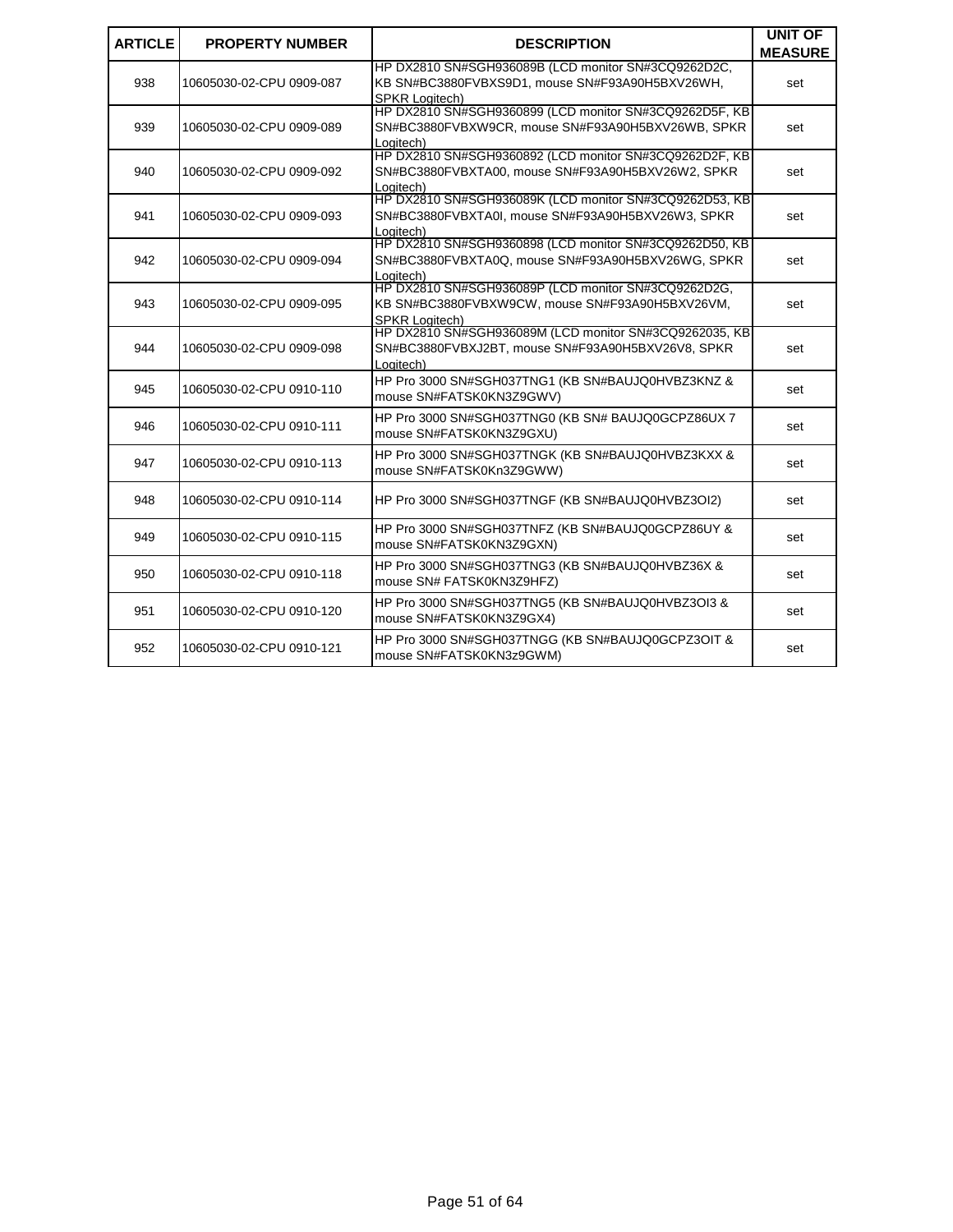| <b>ARTICLE</b> | <b>PROPERTY NUMBER</b>   | <b>DESCRIPTION</b>                                                                                                                                                 | <b>UNIT OF</b><br><b>MEASURE</b> |
|----------------|--------------------------|--------------------------------------------------------------------------------------------------------------------------------------------------------------------|----------------------------------|
| 953            | 10605030-02-CPU 0910-122 | HP Pro 3000 SN#SGH037TNGL (KB SN#BAUJQ0HVBZ3KZL &<br>mouse SN#FATSK0KN3Z9HH5)                                                                                      | set                              |
| 954            | 10605030-02-CPU 0910-123 | HP Pro 3000 SN#SGH037TNGH (KB SN#BAUJQ0HVBZ3KKXZ &<br>mouse SN#FATSK0KN3Z9GJX)                                                                                     | set                              |
| 955            | 10605030-02-CPU 0910-124 | HP Pro 3000 SN#SGH037TNG4 (KB SN#BAUJQ0HVBZ3KZI &<br>mouse SN#FATSK0KN3Z9GHH3)                                                                                     | set                              |
| 956            | 10605030-02-CPU 0910-125 | HP Pro 3000 SN#SGH037TNGB (KB SN#BAUJQ0GCPZ86UW &<br>mouse SN#FATSK0KN3Z9GWY)                                                                                      | set                              |
| 957            | 10605030-02-CPU 0910-126 | HP Pro 3000 SN#SGH037TNGJ (KB SN#BAUJQ0HVBZ4OIU &<br>mouse SN#FATSKOKN3Z9GXZ)                                                                                      | set                              |
| 958            | 10605030-02-CPU 0910-127 | HP Pro 3000 SN#SGH037TNG2 (KB SN#BAUJQ0HVBZ3KZM &<br>mouse SN#FATSK0KN3Z9GWX)                                                                                      | set                              |
| 959            | 10605030-02-CPU 0910-129 | HP Pro 3000 SN#SGH037TNG7 (KB SN#BAUJQ0HVBZ3LGY &<br>mouse SN#FATSK0Kn3Z9GXH)                                                                                      | set                              |
| 960            | 10605030-02-CPU 0910-130 | HP Compaq Pro Elite 8000 SN#SGH037TNHH (KB<br>SN#BAUJQ0HVZ3L23, mouse SN#FATSK0KFZZ69DU, speaker,<br>power adaptor WBBXR0ALAZ7JQ7 & card reader<br>SN#99080200543) | set                              |
| 961            | 10605030-02-CPU 0910-131 | HP Compaq Pro Elite 8000 SN# SGH037TNGN (KB<br>SN#BAUJQ0HVBZ3L2U, mouse SN#FATSK0KFZZ6EF, power<br>adaptor SN#WBBXR0ALAZ7JPZ & card reader SN#99080200550)         | set                              |
| 962            | 10605030-02-CPU 0910-132 | HP Compag Pro Elite 8000 SN#SGH037TNH4 (KB<br>SN#BAUJQ0HVBZL2K, mouse SN#FATSK0KFZZ69EB, power<br>adaptor SN#WBBXR0ALAZ7JPH & card reader SN#99080200542)          | set                              |
| 963            | 10605030-02-CPU 0910-133 | HP Compaq Pro Elite 8000 SN#SGH37THNH1 (KB<br>SN#BAUJQ0HVBZ31NX, mouse SN#FATSKOKFZZ69IE, power<br>adaptor SN#WBBXR0ALAZ7JPS & card reader SN#99080200549)         | set                              |
| 964            | 10605030-02-CPU 0910-134 | HP Compaq Pro Elite 8000 SN# SGH037TNGR (KB<br>SN#BAUJQ0HVBZ3L1V, mouse SN#FATSK0KFZZ69EL, power<br>adaptor SN#WBBXR0ALAZ7JQ8 & card reader SN#99080200537)        | set                              |
| 965            | 10605030-02-CPU 0910-135 | HP Compaq Pro Elite 8000 SN#SGH037TNGX (KB<br>SN#BAUJQ0HVBZ3L0H, mouse SN#FATSK0KFZZ69EU, power<br>adaptor SN#WBBXR0ALAZ7JPR & casr reader SN#99080200520)         | set                              |
| 966            | 10605030-02-CPU 0910-136 | HP Compaq Pro Elite 8000 SN#SGH037TNGQ (KB<br>SN#BAUJQ0HVBZ3KXU, mouse SN#FATSKOKFZZ69DQ, power<br>adaptor SN#WBBXR0ALAZ7JQ1 & card reader SN#99080200513)         | set                              |
| 967            | 10605030-02-CPU 0910-137 | HP Compag Pro Elite 8000 SN#SGH037TNGW (KB<br>SN#BAUJQ0HVB23L2G, mouse SN#FATSK0KFZZ69E2, power<br>adaptor SN#WBBXR0ALAZ7JPI & card reader 99080200541)            | set                              |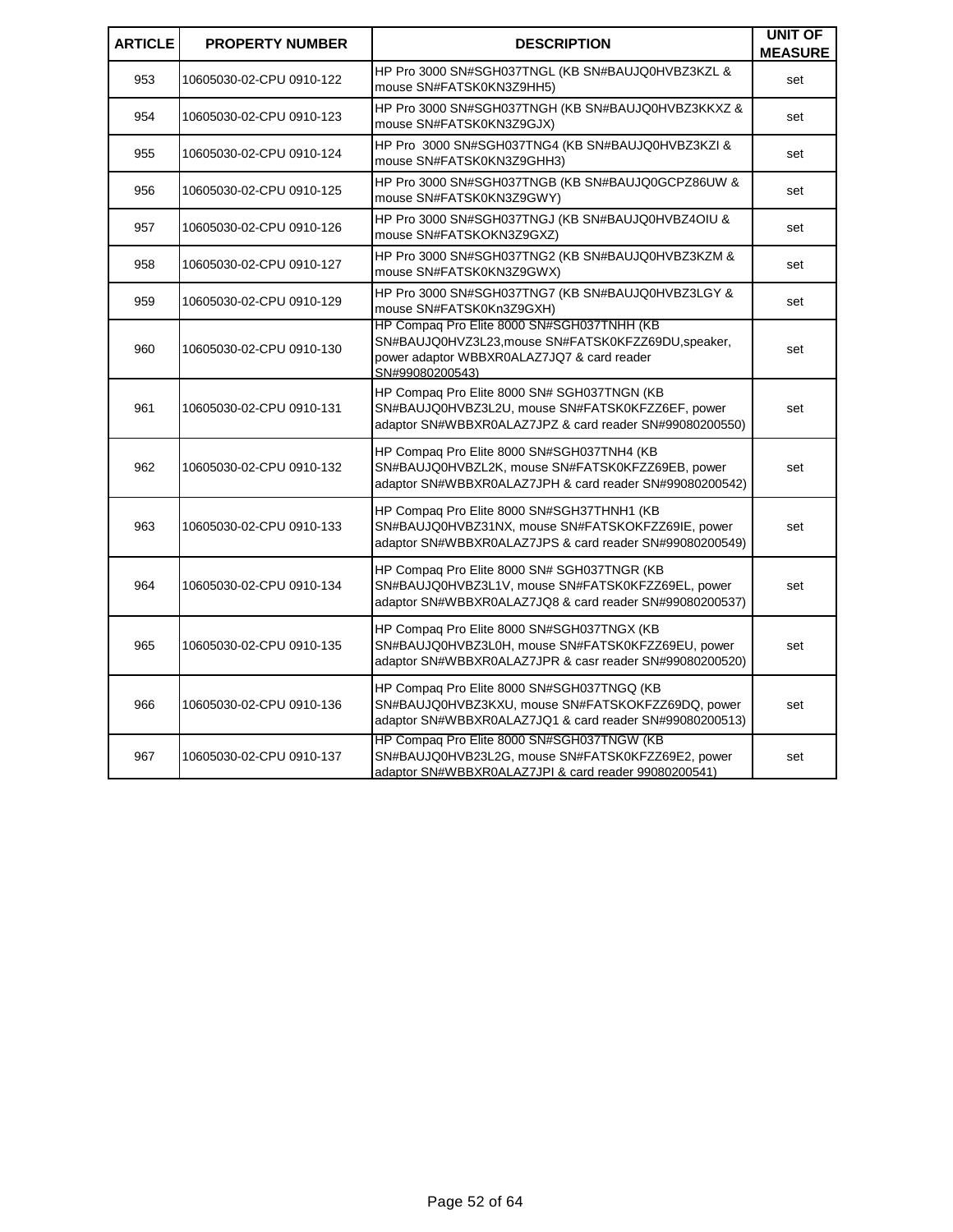| <b>ARTICLE</b> | <b>PROPERTY NUMBER</b>   | <b>DESCRIPTION</b>                                                                                                                                                                                      | <b>UNIT OF</b><br><b>MEASURE</b> |
|----------------|--------------------------|---------------------------------------------------------------------------------------------------------------------------------------------------------------------------------------------------------|----------------------------------|
| 968            | 10605030-02-CPU 0910-138 | HP Compag Pro Elite 8000 SN#SGH037TNGP (KB<br>SN#BAUJQ0HVBZ3KZE, mouse SN#FATSKOKFZZ69EQ, power<br>adaptor SN#WBBXR0ALAZ7JQ3 & card reader SN#99080200516)                                              | set                              |
| 969            | 10605030-02-CPU 0910-139 | HP Compaq Pro Elite 8000 SN#SGH037TNHF (KB<br>SN#BAUJQ0HVBZ3KYF, mouse SN#FATSK0KFZZ69EO, power<br>adaptor SN#WBBXR0ALAZ7JPF & card reader SN#99080200517                                               | set                              |
| 970            | 10605030-02-CPU 0910-140 | HP Compaq Pro Elite 8000 SN#SGH037TNGZ (KB<br>SN#BAUJQ0HVBZ3L20, mouse SN#FATSK0KFZZ69DR, power<br>adaptor SN#WBBXR0ALAZ7JQA & card reader SN#99080200536)                                              | set                              |
| 971            | 10605030-02-CPU 0910-141 | HP Compaq Pro Elite 8000 SN#SGH037TNHK (KB<br>SN#BAUJQ0HVBZ3K29, mouse SN#FATSK0KFZZ69E0, power<br>adaptor SN#WBBXR0ALAZ7JPM, card reader SN#99080200510)                                               | set                              |
| 972            | 10605030-02-CPU 0910-143 | HP Compaq Pro Elite 8000 SN#SGH037TNGS (KB<br>SN#BAUJQ0HVBZ3K27, mouse SN#FATSK0KFZZ69EI, power<br>adaptor SN#WBBXR0ALAZ7JPX & card reader SN#99080200519)                                              | set                              |
| 973            | 10605030-02-CPU 0910-144 | HP Compag Pro Elite 8000 SN#SGH037TNGT (KB<br>SN#BAUJQHVBZ3KZH, mouse SN#FATSK0KFZZ69ET, power<br>adaptor SN#WBBXR0ALAZ7JPP & card reader SN#99080200546)                                               | set                              |
| 974            | 10605030-02-CPU 0910-145 | HP Compag Pro Elite 8000 SN#SGH037TNHC (KB<br>SN#BAUJQ0HVBZ3L22, mouse SN# FATSK0KFZZ69DV, power<br>adaptor SN#WBBXR0ALAZ7JPY & card reader SN#99080200504)                                             | set                              |
| 975            | 10605030-02-CPU 0910-146 | HP Compaq Pro Elite 8000 SN#SGH037TNHD (KB<br>SN#BAUJQ0HVBZ3KYL, mouse SN#FATSK0KFZZ69DT, power<br>adaptor SN#WBBXR0ALAZ7JQ6 & card reader SN#99080200527)                                              | set                              |
| 976            | 10605030-02-CPU 0910-147 | HP Compaq Pro Elite 8000 SN#SGH037TNH6 (KB<br>SN#BAUJQ0HVBZ3KY7, mouse SN#FATSK0KFZZ69EH, power<br>adaptor SN#WBBXR0ALAZ7JPW & card reader SN#99080200545)                                              | set                              |
| 977            | 10605030-02-CPU 0910-150 | HP Compaq Pro Elite 8000 SN#SGH037TNHJ (KB<br>SN#BAUJQ0HVBZ3KZB, mouse SN#FATSK0KFZZ3KZB, power<br>adaptor SN#WBBXR0ALAZ7JPQ & card reader SN#99080200502<br>HP Compaq Pro Elite 8000 SN#SGH037TNGV (KB | set                              |
| 978            | 10605030-02-CPU 0910-153 | SN#BAUJQ0HVBZ3L10, mouse SN#FATSK0KFZZ69DP, power<br>adapter SN#WBBXR0ALAZ7JPJ & card reader SN#99080200539)                                                                                            | set                              |
| 979            | 10605030-02-CPU 0910-154 | HP Compaq Pro Elite 8000 SN#SGH037TNH5 (KB<br>SN#BAUJQ0HVBZ23MCW, mouse SN#FATSK0KFZZ69DS, power<br>adapter SN#WBBXR0ALAZ7JPV & card reader SN#99080200506)                                             | set                              |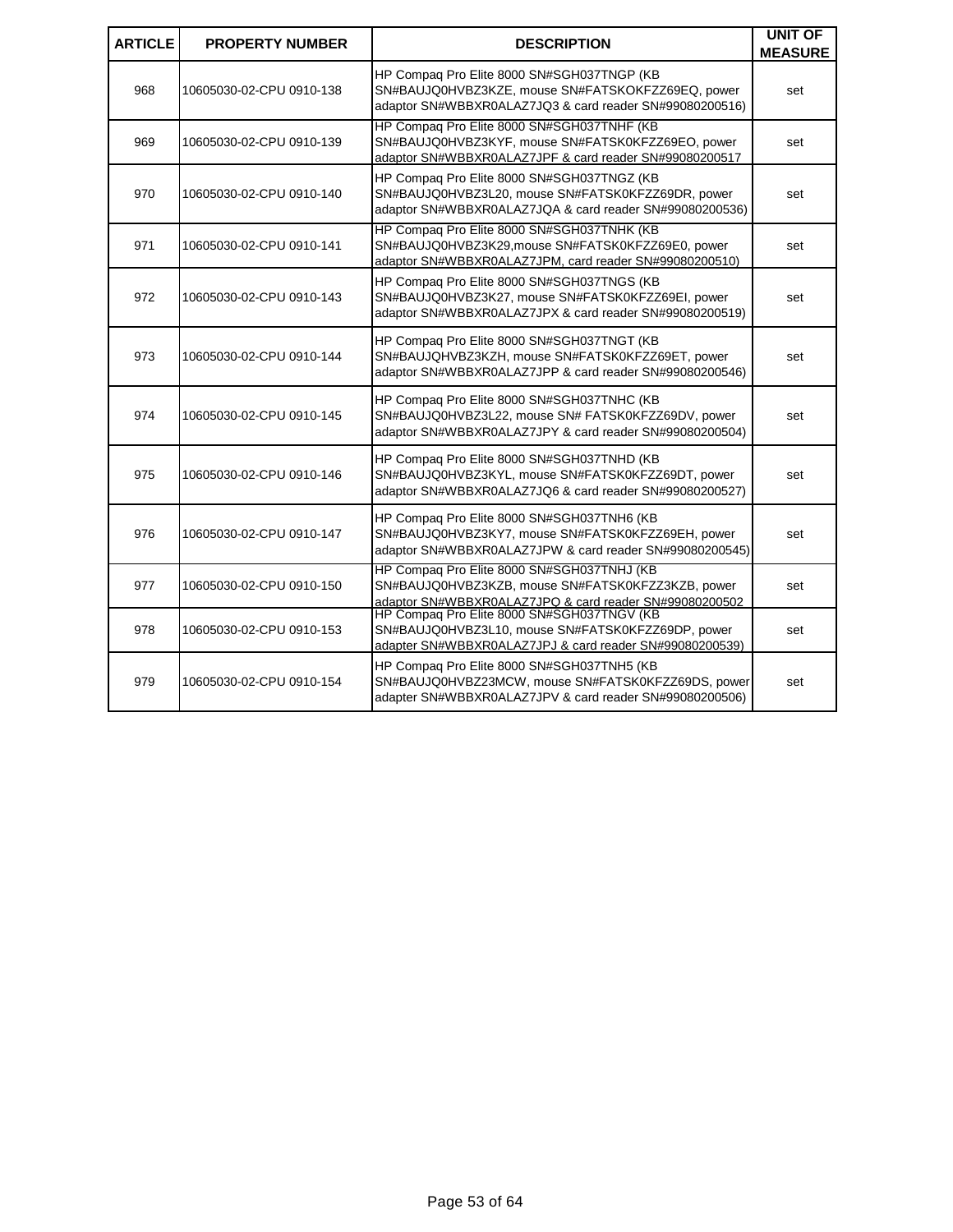| <b>ARTICLE</b> | <b>PROPERTY NUMBER</b>   | <b>DESCRIPTION</b>                                                                                                                                         | <b>UNIT OF</b> |
|----------------|--------------------------|------------------------------------------------------------------------------------------------------------------------------------------------------------|----------------|
|                |                          |                                                                                                                                                            | <b>MEASURE</b> |
| 980            | 10605030-02-CPU 0910-156 | HP Compag Pro Elite 8000 SN#SGH037TNHZ (KB<br>SN#BAUJQ0HVBZ3L2S, mouse SN#FATSK0KFZZ69DY, power<br>adaptor SN#WBBXR0ALAZ7JPN & card reader SN#9080200528)  | set            |
| 981            | 10605030-02-CPU 0910-157 | HP Compag Pro Elite 8000 SN#SGH037TNH8 (KB<br>SN#BAUJQ0HVBZ3L28, mouse SN#FATSK0KFZZ69EA, power<br>adaptor SN#WBBxr0ALAZ7JPK 7 card reader SN#99080200535) | set            |
| 982            | 10605030-02-CPU 0910-158 | HP Compag Pro Elite 8000 SN#SGH037TNGM (KB<br>SN#BAUJQ0HVBZ3L1X, mouse SN#FATSK0KFZZ69EN, power<br>adaptor SN#WBBXR0ALAZ7JQQ & card reader SN#99080200501) | set            |
| 983            | 10605030-02-CPU 0910-159 | HP Compag Pro Elite 8000 SN#SGH037TNGY (KB<br>SN#BAUJQ0HVBZ3L2J, mouse SN#FATSK0KFZZ69DZ, power<br>adaptor SN#WBBXR0ALAZ7JPU & card reader SN#99080200533) | set            |
| 984            | 10605030-02-CPU 1003-051 | HP Compaq DC7800SFF SN#SGH83705GN (LCD monitor<br>SN#CNC834PQNZ, mouse SN#390938-001, KB<br>SN#BC3880FVBW9LRG, SPKR Logitech X-240)                        | set            |
| 985            | 10605030-02-CPU 1007-054 | HP Compag DC7800SFF SN#SGH83705FY (LCD monitor<br>SN#CNC834PQC2, mouse SN#F93A90H5BWA26ZL, KB<br>SN#BC3380FVBW9LZ7, SPKR Logitech X-240)                   | set            |
| 986            | 10605030-02-CPU 1007-058 | HP Compag DC7800SFF SN#SGH83705GH (LCD monitor<br>SN#CNC834PR8K, mouse SN#265986-003, KB<br>SN#BC3880FVBW9IEW, SPKR Logitech X-240)                        | set            |
| 987            | 10605030-02-CPU 1007-065 | HP Compaq DC7800SFF SN#SGH83705FM (LCD monitor<br>SN#CNC834PQ5J, mouse SN#265986-003, KB<br>SN#BC3880FVBW9LVN, SPKR Logitech X-240)                        | set            |
| 988            | 10605030-02-CPU 1007-070 | HP Compag DC7800SFF SN#SGH83705G8 (LCD monitor<br>SN#CNC834PQGT, mouse SN#265986-003, KB<br>SN#BC3880FVBW9LVL, SPKR LOgitech X-240)                        | set            |
| 989            | 10605030-02-CPU 1007-072 | HP Compaq DC7800SFF SN#SGH83705G9 (LCD monitor<br>SN#CNC834PQNS, mouse SN#265986-003, KB<br>SN#BC3880FVBW9LR4, SPKR Logitech X-240)                        | set            |
| 990            | 10605030-02-CPU 1011-173 | Dell Optiplex 390SF SN#HY61B2S (KB<br>SN#CN0194XT6589017506QGA01, mouse<br>SN#CN09RRC74475115H031Y)-173                                                    | set            |
| 991            | 10605030-02-CPU 1011-175 | Dell Optiplex 390SF SN#CY61B2S (KB<br>SN#CN0194XT6589017602HL01, mouse<br>SN#CN09RRC74475115H02K9)-175                                                     | set            |
| 992            | 10605030-02-CPU 1011-176 | Dell Optiplex 390SF SN#FY61B2S (KB<br>SN#CN0194XT6589017506R1A01, mouse<br>SN#CN09RRC74475115H02R2)-176                                                    | set            |
| 993            | 10605030-02-CPU 1011-178 | Dell Optiplex 390SF SN#8Z61B2S (KB<br>SN#CN0194XT6589017506JCA01, mouse<br>SN#CN09RRC74475115H09Y5)-178                                                    | set            |
| 994            | 10605030-02-CPU 1011-179 | Dell Optiplex 390SF SN#CZ61B2S (KB<br>SN#CN0194XT6589017506JEA01, mouse<br>SN#CN09RRC74475115H02GS)-179                                                    | set            |
| 995            | 10605030-02-CPU 1011-180 | Dell Optiplex 390SF SN#6Y61B2S (KB<br>SN#CN0194XT6589017602IDA01, mouse<br>SN#CN09RRC74475115H02R1)-180                                                    | set            |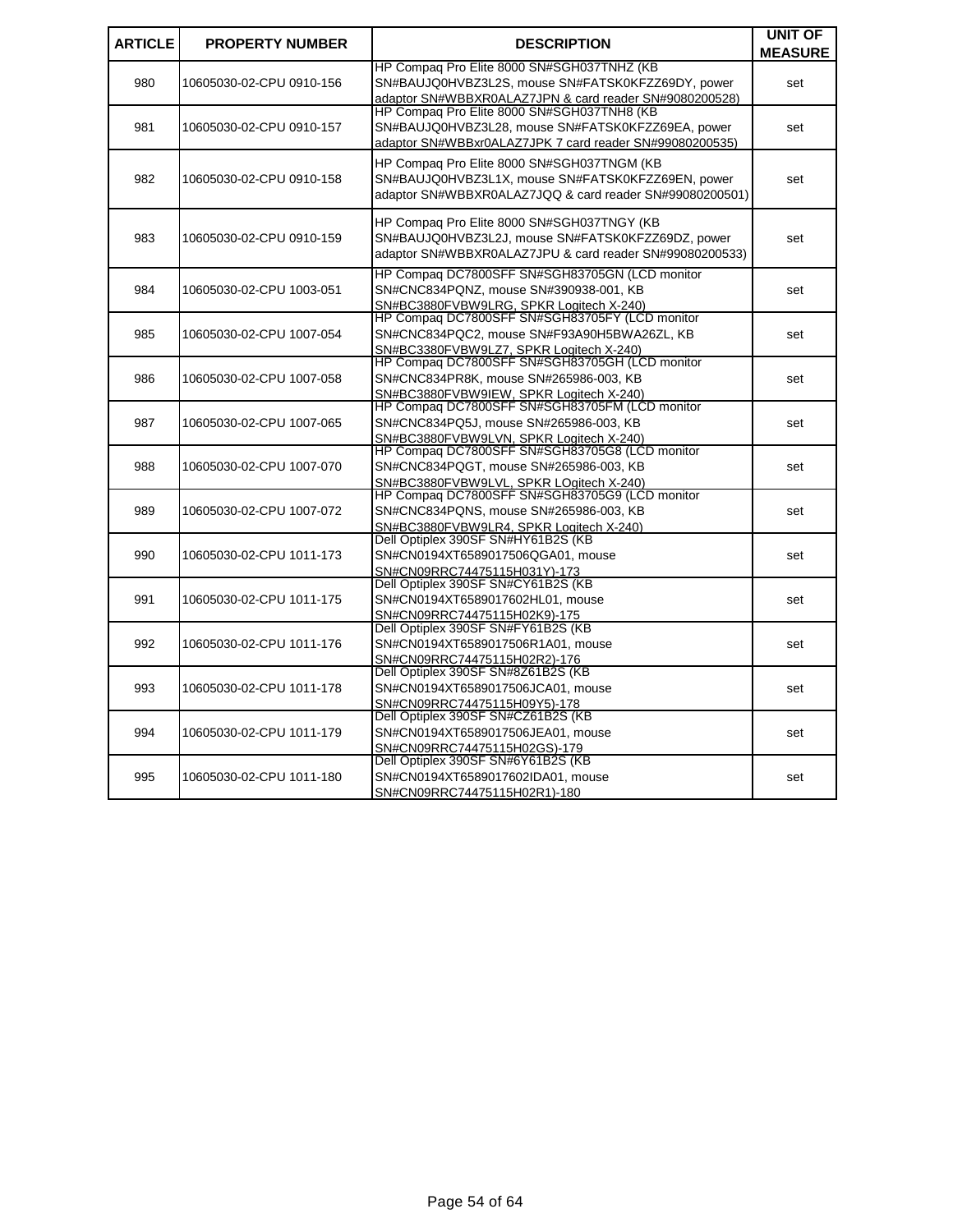| <b>ARTICLE</b> | <b>PROPERTY NUMBER</b>   | <b>DESCRIPTION</b>                                                                 | <b>UNIT OF</b> |
|----------------|--------------------------|------------------------------------------------------------------------------------|----------------|
|                |                          | Dell Optiplex 390SF SN#9Z61B2S (KB                                                 | <b>MEASURE</b> |
| 996            | 10605030-02-CPU 1011-181 | SN#CN0194XT6589017803W6A01. mouse                                                  |                |
|                |                          |                                                                                    | set            |
|                |                          | SN#CN09RRC74475115H03JW)-181<br>Dell Optiplex 390SF SN#7Y61B2S (KB                 |                |
| 997            | 10605030-02-CPU 1011-182 | SN#CN0194XT6589017602l6A01, mouse                                                  |                |
|                |                          |                                                                                    | set            |
|                |                          | SN#CN09RRC74475115H03M4)-182<br>Dell Optiplex 390SF SN#7Z61B2S (KB                 |                |
| 998            | 10605030-02-CPU 1011-184 | SN#CN0194XT6589017602LYA01, mouse                                                  | set            |
|                |                          | SN#CN09RRC74475115H031M)-185                                                       |                |
|                |                          | Dell Optiplex 390SF SN#9Y61B2S (KB                                                 |                |
| 999            | 10605030-02-CPU 1011-186 | SN#CN0194XT6589017506JJA01, mouse                                                  |                |
|                |                          | SN#CN09RRC74475115H02NT)-187                                                       | set            |
|                |                          | Dell Optiplex 390SF SN#4Z61B2S (KB                                                 |                |
| 1000           | 10605030-02-CPU 1011-187 | SN#CN0194XT6589017506R0A01, mouse                                                  | set            |
|                |                          |                                                                                    |                |
|                |                          | SN#CN09RRC74475115H02R5)-183<br>Dell Optiplex 390SF SN#6Z61B2S (KB                 |                |
| 1001           | 10605030-02-CPU 1011-188 | SN#CN0194XT6589017602HRA01, MOUSE                                                  |                |
|                |                          |                                                                                    | set            |
|                |                          | CN09RRC74475115H02P8)-188<br>Dell Optiplex 390SF SN#CN0194XT6589017602LTA01, mouse |                |
| 1002           | 10605030-02-CPU 1011-189 |                                                                                    | set            |
|                |                          | SN#CN09RRC7447515H03FU)-189<br>Dell Optiplex 390SF SN#2Z61B2S (KB                  |                |
| 1003           | 10605030-02-CPU 1011-190 | SN#CN0194XT6589017506JAA01, mouse                                                  |                |
|                |                          |                                                                                    | set            |
|                |                          | SN#CN09RRC74475115H02VR)-190<br>Dell Optiplex 390SF SN#8Y61B2S (KB                 |                |
| 1004           | 10605030-02-CPU 1011-191 | SN#CN0194XT6589017506J5A01, mouse                                                  | set            |
|                |                          | SN#CN09RRC74475115H032Q)-191                                                       |                |
|                |                          | HP Compag DX2810 SN#SGH946PQFS (KB                                                 |                |
| 1005           | 10605030-02-CPU 1209-099 | SN#BC3880FVBY3DOZ, LCD monitor SN# 3CQ93624Q9, mouse                               | set            |
|                |                          | SN#FATSK0KN3Y60A9 & Logitech Speaker)                                              |                |
|                |                          | HP Compaq DX2810 SN#SGH946PQFN (KB                                                 |                |
| 1006           | 10605030-02-CPU 1209-100 | SN#BC3886FVBY3RD4, LCD monitor SN#CQ93716DW, mouse                                 | set            |
|                |                          | SN#FATSK0KN3Y60A9 & Logitech Speaker)                                              |                |
|                |                          | HP Compag DX2810 SN#SGH946PQFR (KB                                                 |                |
| 1007           | 10605030-02-CPU 1209-101 | SN#BC3880FVBY3DOT, LCD monitor SN#3CQ93624SM, mouse                                | set            |
|                |                          | SN#FATSK0KN3Y609T & Logitech Speaker)                                              |                |
|                |                          | HP Compag DX2810 SN#SGH946PQFP (KB                                                 |                |
| 1008           | 10605030-02-CPU 1209-103 | SN#BC388FVBY3DQW, LCD monitor SN#3CQ93624TO, mouse                                 | set            |
|                |                          | SN#FATSK0KN3Y60AM & Logitech Speaker)                                              |                |
|                |                          | HP Compaq DX2810 SN#SQH946PQFM (KB                                                 |                |
| 1009           | 10605030-02-CPU 1209-104 | SN#BC3880FVBY3DPV, LCD monitor SN#3CQ93625KT, mouse                                | set            |
|                |                          | SN#FATSK0KN3Y60AC & Logitech Speaker)                                              |                |
|                |                          | HP Compaq DX2310 Microtower SN#SGH947PXR7 (monitor HP                              |                |
| 1010           | 10605030-02-CPU 1209-105 | L1710 SN#3CQ93849FW, KB SN#BC3880FVBY5CHO, mouse                                   | set            |
|                |                          | SN#FATSK0KN3Y5SFR, Morro speaker SN#0808002815 w/ UPS)                             |                |
|                |                          | Dell Optiplex 390SF SN#8WTKB2S (KB                                                 |                |
| 1011           | 10605030-02-CPU 1211-192 | SN#CN05702F7158119S02B8A01, mouse                                                  | set            |
|                |                          | SN#CN11D3V7158118M1QWD)-192                                                        |                |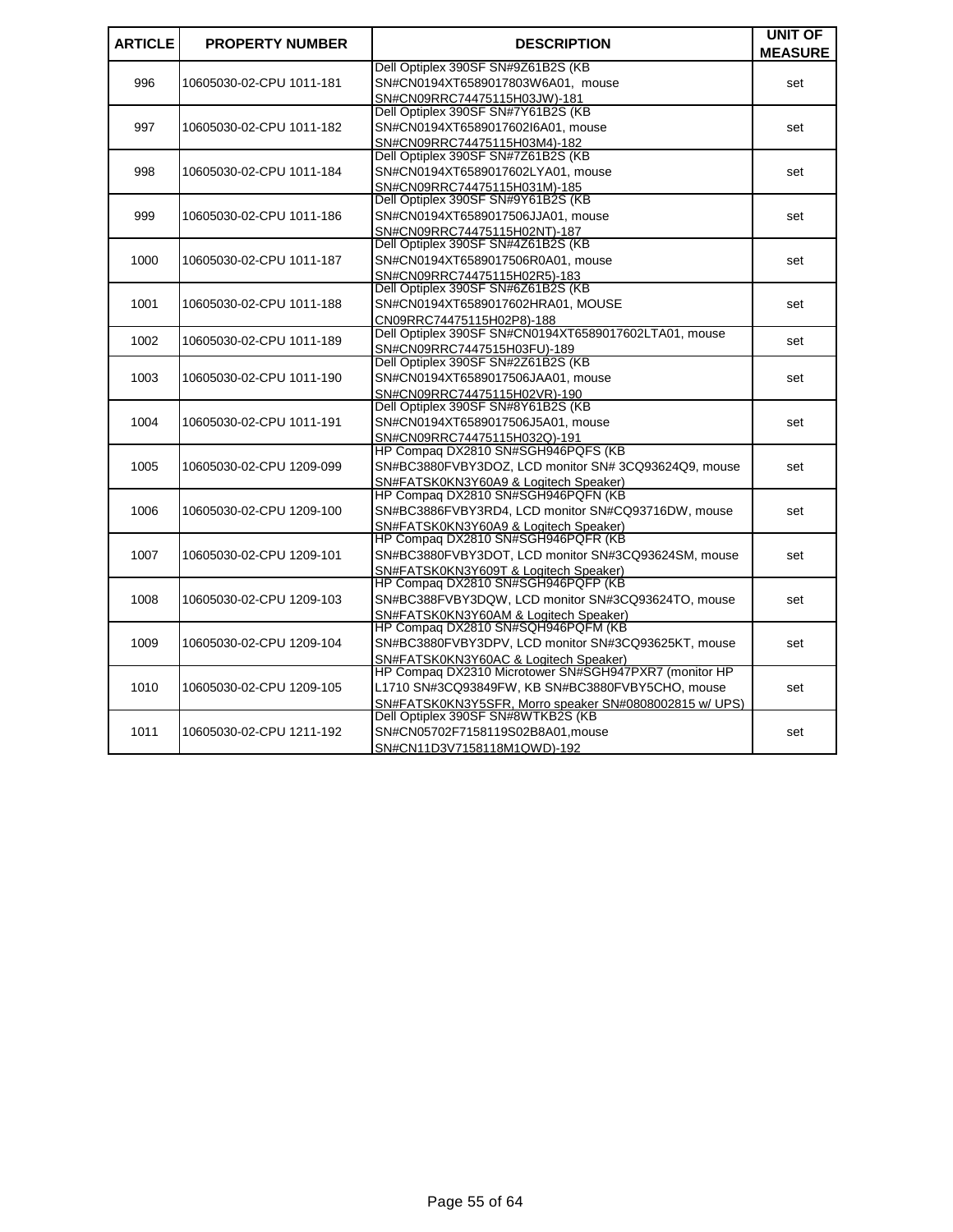| <b>ARTICLE</b> | <b>PROPERTY NUMBER</b>       | <b>DESCRIPTION</b>                                                        | UNIT OF<br><b>MEASURE</b> |
|----------------|------------------------------|---------------------------------------------------------------------------|---------------------------|
|                |                              | Dell Optiplex 390SF SN#5WTKB2S (KB                                        |                           |
| 1012           | 10605030-02-CPU 1211-194     | SN#CN05p02F7158119S02G1A01, mouse                                         | set                       |
|                |                              | SN#CN11D3V7158118M1X14)-194                                               |                           |
|                |                              | Dell Optiplex 390SF SN#6WTKB2S (KB                                        |                           |
| 1013           | 10605030-02-CPU 1211-195     | SN#CN05P02F7158119S04VYA01, mouse                                         | set                       |
|                |                              | SN#CN11D3V7158118M1ULI)-195                                               |                           |
|                |                              | Dell Optiplex 390SF SN#9WTKB2S (KB                                        |                           |
| 1014           | 10605030-02-CPU 1211-196     | SN#CN05P02F7158119S04WYA01,mouse                                          | set                       |
|                |                              | SN#CN11D3V7158118M1XHM)-196                                               |                           |
|                |                              | Dell Optiplex 3010 DT SN#BW6ZYY1 (KB                                      |                           |
| 1015           | 10605030-02-CPU 1401-217     | SN#CN0DJ45471581394060VA01;                                               | set                       |
|                |                              | mouseSN#CN09RRC74872937N19JT)-217<br>Dell Optiplex 3010 DT SN#ZY6ZYY1 (KB |                           |
| 1016           |                              | 10605030-02-CPU 1401-218-MFQ SN#CN0DJ4547158139405ZAA01: mouse            | set                       |
|                |                              | SN#CN09RRC74872937N19JE)-218                                              |                           |
|                |                              | Acer 566303 SN#DTVJRSP0233480613E9600 (w/ USB keyboard                    |                           |
| 1017           | 10605030-02-CPU 1402-219-VFO | & optical mouse)-219                                                      | set                       |
|                |                              | Acer 566303 SN#DTVJRSP0233480610089600 (w/ USB keyboard                   |                           |
| 1018           | 10605030-02-CPU 1402-220     | & optical mouse)-220                                                      | set                       |
| 1019           | 10605030-02-ETD-01           | HP Dat 40 External Tape Drive S/N HU31949984                              | pc                        |
| 1020           | 10605030-02-iPad-002         | Apple iPad 64GB with WIFI & 3G SN#V5047118ETV                             | pc                        |
| 1021           | 10605030-02-iPad-005         | Apple iPad 64GB with WIFI & 3G SN#V50470L4ETV                             | pc                        |
| 1022           | 10605030-02-iPad-006         | Apple iPad 64GB with WIFI & 3G SN#V50470FSETV                             | pc                        |
| 1023           | 10605030-02-iPad-009         | Apple iPad 64GB with WIFI & 3G SN#J3049R7BETV                             | pc                        |
| 1024           | 10605030-02-iPad-011         | Apple iPad 32GB SN#DLXGVCAQDKNW IMEI 012925007687480-<br>011              | pc                        |
| 1025           | 10605030-02-iPad-012         | Apple iPad 32GB SN#DLXGVBJBDKNW IMEI 012923008510280-<br>012              | pc                        |
| 1026           | 10605030-02-iPad-013         | Apple iPad 32GB SN#DLXGREZEDKNW IMEI 012926005126943-<br>013              | pc                        |
| 1027           | 10605030-02-iPad-014         | Apple iPad 32GB SN#DLXGRFVEDKNW IMEI 012930007496379-                     | pc                        |
| 1028           | 10605030-02-iPad-016         | 014<br>Apple iPad 32GB SN#DLXGRFDADKNW IMEI 01292500835602-               | pc                        |
|                |                              | 016                                                                       |                           |
| 1029           | 10605030-02-iPad-017         | Apple iPad 32GB SN#DLXGVBKHDKNW IMEI 012928007251521-<br>017              | pc                        |
| 1030           | 10605030-02-iPad-019         | Apple iPad 32GB SN#DLXGV8LYDKNW IMEI 012923003298923-<br>019              | pc                        |
| 1031           | 10605030-02-iPad-020         | Apple iPad 32GB SN#DLXGRNOVDFJ2 IMEI 012923007596280-<br>020              | pc                        |
| 1032           | 10605030-02-iPad-021         | Apple iPad 32GB SN#DLXGVCARDKNW IMEI 012926005116381-<br>021              | pc                        |
| 1033           | 10605030-02-iPad-023         | Apple iPad mini 64GB & 4G SN#DLXLR76RFLMP-023                             | pc                        |
| 1034           | 10605030-02-iPad-025         | Apple iPad Mini Wi-Fi 32GB SN#DLXL40Q6F19K-025                            | pc                        |
| 1035           | 10605030-02-iPad-026         | Apple Ipad Mini Retina 64GB SN#LXLR73CFLMP-026                            | pc                        |
| 1036           | 10605030-02-IP-COM-SET-001   | Wireless LAN Solution IP-COM SE100 S/N: M5991011448000042 -<br>001        | pc                        |
| 1037           | 10605030-02-PR-023           | 4190035718 Epson LQ 1170                                                  | pc                        |
| 1038           | 10605030-02-PR-037           | 1NEO015975 Epson LQ 1170                                                  | pc                        |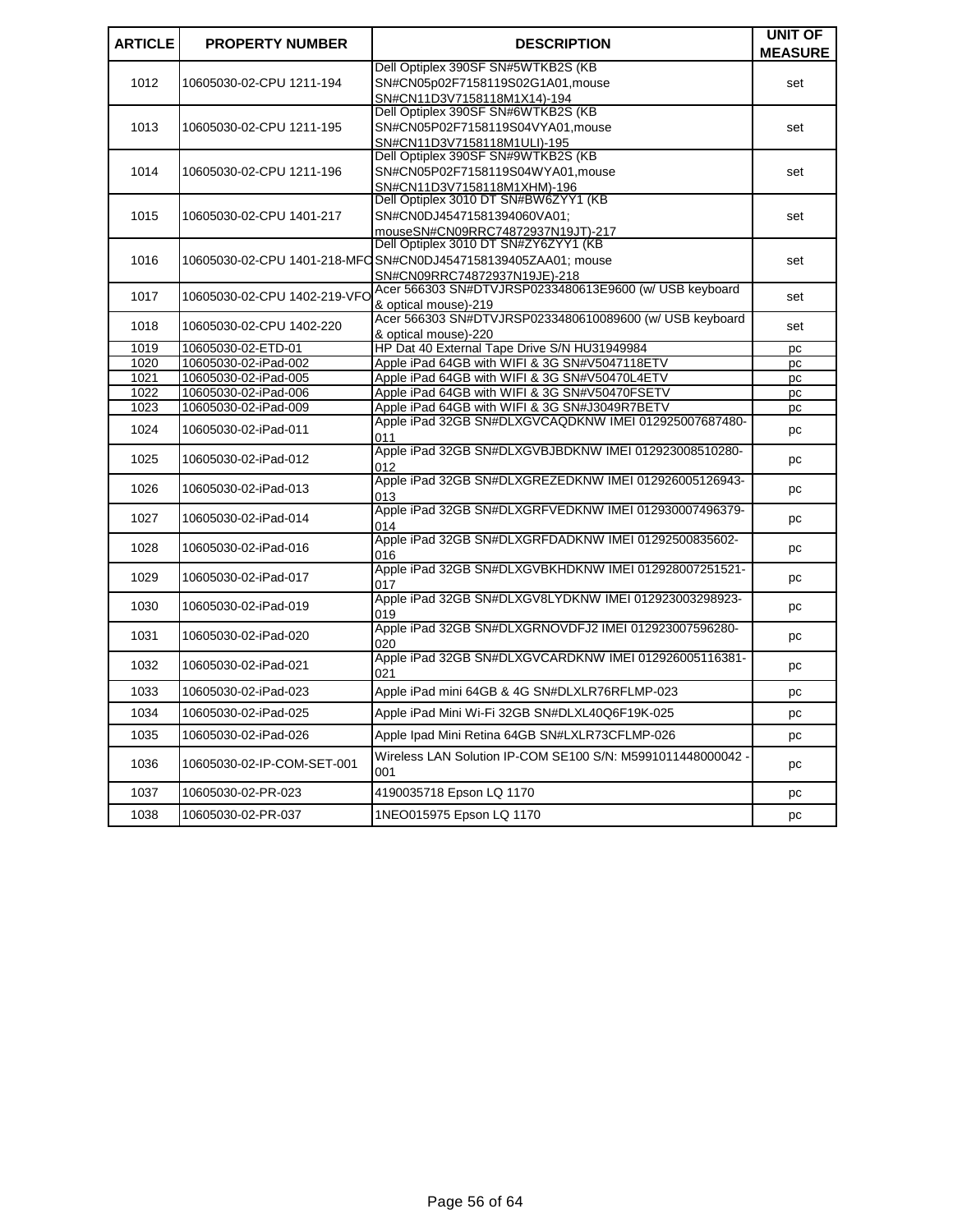| <b>ARTICLE</b> | <b>PROPERTY NUMBER</b> | <b>DESCRIPTION</b>                                         | <b>UNIT OF</b><br><b>MEASURE</b> |
|----------------|------------------------|------------------------------------------------------------|----------------------------------|
| 1039           | 10605030-02-PR-081     | HP Laserjet 4100 PR81                                      | pc                               |
| 1040           | 10605030-02-PR-109     | BEBY008703 Epson LQ 2180                                   | pc                               |
| 1041           | 10605030-02-PR-140     | HP Laserjet Q7814A                                         | pc                               |
| 1042           | 10605030-02-PR-155     | HP Color Laserjet Model 2605dtn w/ USB cable SN#CNJJ83M001 | pc                               |
| 1043           | 10605030-02-PR-159     | HP Color Laserjet 2605 w/ USB cable SN#CNJJ84B00Y          | pc                               |
| 1044           | 10605030-02-PR-160     | HP Color Laserjet 2605 w/ USB cable SN#CNJJ83L005          | pc                               |
| 1045           | 10605030-02-PR-162     | HP Color Laserjet 2605 w/ USB cable SN#CNJJ83L00B          | pc                               |
| 1046           | 10605030-02-PR-167     | Barcode Printer SN#45A081400520-167                        | pc                               |
| 1047           | 10605030-02-PR-170     | HP Laserjet P2015N SN#CNCISO7705                           | pc                               |
| 1048           | 10605030-02-PR-172     | HP Officejet Model H470b printer SN#CN92D180XX             | pc                               |
| 1049           | 10605030-02-PR-180     | HP Color Laserjet 3600N SN#CNXKF16815                      | pc                               |
| 1050           | 10605030-02-PR-181     | HP Color Laserjet 2605DN SN#CNJJ86203S                     | pc                               |
| 1051           | 10605030-02-PR-185-MFO | HP Laserjet Printer P1505 SN#VNF3F48822                    | pc                               |
| 1052           | 10605030-02-PR-186-VFO | HP Laserjet Printer P1505 SN#VNF3F48827                    | pc                               |
| 1053           | 10605030-02-PR-187     | HP Laserjet Printer P1505 SN#VNF3G12501                    | pc                               |
| 1054           | 10605030-02-PR-190     | Epson FX2190 Dot Matrix printer SN#FCYY009357              | pc                               |
| 1055           | 10605030-02-PR-191     | HP Laserjet P3015DN SN#VNB8B5WJ02                          | pc                               |
| 1056           | 10605030-02-PR-192     | HP Laserjet P3015DN SN#VNB8B5WJ06                          | pc                               |
| 1057           | 10605030-02-PR-195     | HP Laserjet P3015DN SN#VNB8B5WJ14                          | pc                               |
| 1058           | 10605030-02-PR-199     | HP Laserjet P3015DN SN#VNB8B5WJ1D                          | pc                               |
| 1059           | 10605030-02-PR-200     | HP Laserjet P3015DN SN#VNB8B5WJ1M                          | pc                               |
| 1060           | 10605030-02-PR-202     | HP Laserjet P2055DN printrer SN#SCNCK403472                | pc                               |
| 1061           | 10605030-02-PR-204     | HP Laserjet P2055DN printer SN#SCNCK403477                 | pc                               |
| 1062           | 10605030-02-PR-208-VFO | HP Laserjet P2035N SN#CNC2005814                           | pc                               |
| 1063           | 10605030-02-PR-209     | Industrial Barcode Printer Intermec PD42 SN#19271140021    | pc                               |
| 1064           | 10605030-02-PR-210     | Industrial Barcode Printer Intermec PD42 SN#19271140024    | pc                               |
| 1065           | 10605030-02-PR-211     | Industrial Barcode Printer Intermec PD42 SN#19271140019    | pc                               |
| 1066           | 10605030-02-PR-212     | Industrial Barcode Printer Intermec PD42 SN#19271140035    | pc                               |
| 1067           | 10605030-02-PR-213     | HP Laserjet P3015DN SN #VNBXC9MS1K-213                     | pc                               |
| 1068           | 10605030-02-PR-214     | HP Laserjet P3015DN SN#VNBXC9MS1F-214                      | pc                               |
| 1069           | 10605030-02-PR-215     | HP Laserjet P3015DN SN#VNBXC9MS1G-215                      | pc                               |
| 1070           | 10605030-02-PR-217     | HP Laserjet P3015DN SN#VNBXC9MS26-217                      | pc                               |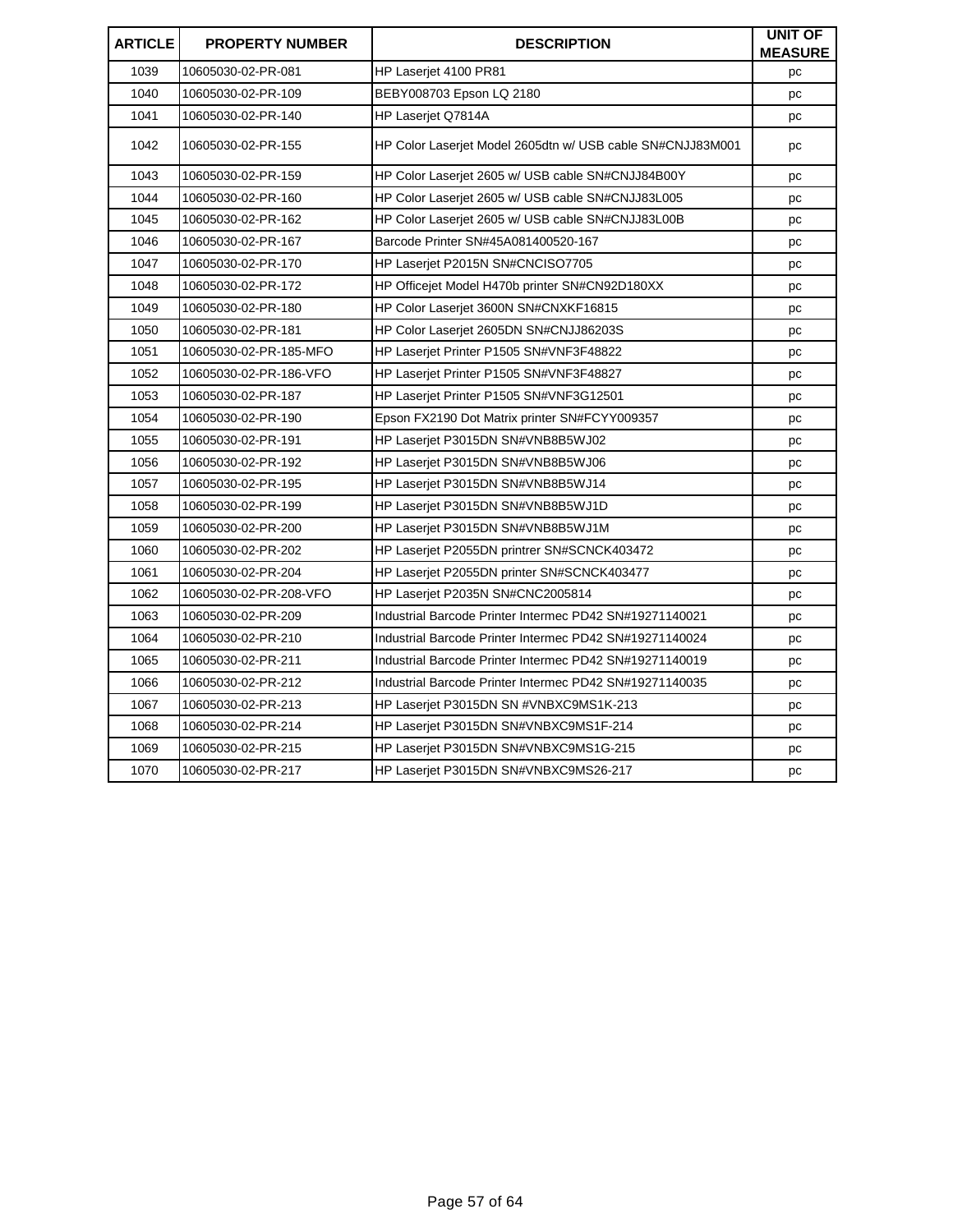| <b>ARTICLE</b> | <b>PROPERTY NUMBER</b> | <b>DESCRIPTION</b>                                   | <b>UNIT OF</b><br><b>MEASURE</b> |
|----------------|------------------------|------------------------------------------------------|----------------------------------|
| 1071           | 10605030-02-PR-218     | HP Laserjet P3015DN SN#VNBXC9MS1M-218                | рc                               |
| 1072           | 10605030-02-PR-219     | HP Laserjet P3015DN SN#VNBXC9MS1L-219                | pc                               |
| 1073           | 10605030-02-PR-220     | HP Laserjet P3015DN SN#VNBXC9MS1J-220                | pc                               |
| 1074           | 10605030-02-PR-221     | HP Laserjet P3015DN SN#VNBXC9MS1Q-221                | pc                               |
| 1075           | 10605030-02-PR-222     | HP Laserjet P3015DN SN#VNBXC9PS25-222                | рc                               |
| 1076           | 10605030-02-PR-223     | HP Laserjet P2055DN SN#VNC3T22154                    | pc                               |
| 1077           | 10605030-02-PR-224     | HP Laserjet P2055DN SN#VCN3T22838                    | pc                               |
| 1078           | 10605030-02-PR-226     | HP Laserjet Pro400 M451DN SN#CNC1300017-226          | pc                               |
| 1079           | 10605030-02-PR-227     | HP Laserjet Pro400 M451DN SN#CNC1300025-227          | pc                               |
| 1080           | 10605030-02-PR-230     | HP Laserjet Pro400 M451DN SN#CNC1300033-230          | pc                               |
| 1081           | 10605030-02-PR-231     | HP Laseriet 3015DN SN#VNC3Y03133-231                 | pc                               |
| 1082           | 10605030-02-PR-232     | HP Laserjet 3015DN SN#VNC3Y03140-232                 | pc                               |
| 1083           | 10605030-02-PR-233     | HP Laserjet 3015DN SN#VNC3Y03141-233                 | pc                               |
| 1084           | 10605030-02-PR-238     | HP Laserjet 3015DN SN#VNC3Y03261-238                 | pc                               |
| 1085           | 10605030-02-PR-239     | HP Laserjet 3015DN SN#VNC3Y03266-239                 | pc                               |
| 1086           | 10605030-02-PR-243     | HP Officejet 100 mobile printer SN#MY23H8105Z-243    | pc                               |
| 1087           | 10605030-02-PR-244     | HP Officejet 100 mobile printer SN#MY23H8105G-244    | рc                               |
| 1088           | 10605030-02-PR-246     | HP Laserjet Pro 300 SN#CNC300010                     | pc                               |
| 1089           | 10605030-02-PR-247     | HP Laserjet Pro 300 SN#CNC300034                     | pc                               |
| 1090           | 10605030-02-PR-249     | HP Laserjet Pro 300 SN#CNC300026                     | pc                               |
| 1091           | 10605030-02-PR-250     | HP Laserjet Pro 300 SN#CNC400021                     | pc                               |
| 1092           | 10605030-02-PR-251     | HP Officejet 100 mobile printer CN551A SN#MY2A39103Y | pc                               |
| 1093           | 10605030-02-PR-255     | HP Laserjet Pro 200 M251N SN#CNF1V04595-255          | pc                               |
| 1094           | 10605030-02-PR-256     | HP Laserjet Pro 200 M251N SN#CNF1V04576-256          | pc                               |
| 1095           | 10605030-02-PR-257     | HP Laserjet Pro 200 M251N SN#CNF1V04513-257          | pc                               |
| 1096           | 10605030-02-PR-258     | HP Laserjet Pro 200 M251N SN#CNF1V04599-258          | рc                               |
| 1097           | 10605030-02-PR-260     | HP Laserjet Pro 300 M351a colored SN#CNCGG00499-260  | pc                               |
| 1098           | 10605030-02-PR-262     | HP Laserjet Prp M401dn SN#VNH5R03923-262             | pc                               |
| 1099           | 10605030-02-PR-263     | HP Laserjet Prp M401dn SN#VNH5R03931-263             | pc                               |
| 1100           | 10605030-02-PR-264     | HP Laserjet M401dn SN#VNH5R07133-264                 | pc                               |
| 1101           | 10605030-02-PR-266     | HP Laserjet M401dn SN#VNH5R07142-266                 | pc                               |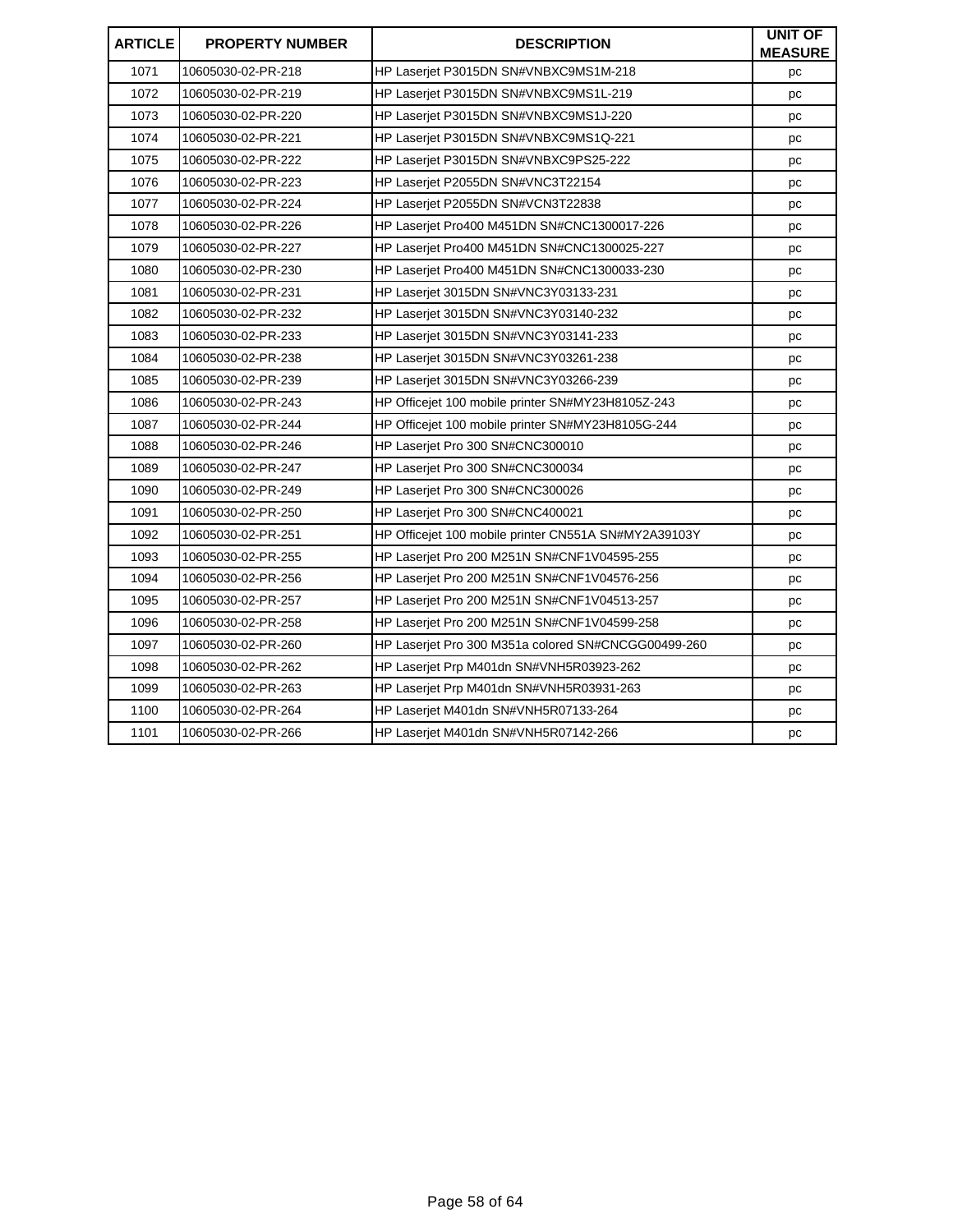| <b>ARTICLE</b> | <b>PROPERTY NUMBER</b> | <b>DESCRIPTION</b>                                            | <b>UNIT OF</b><br><b>MEASURE</b> |
|----------------|------------------------|---------------------------------------------------------------|----------------------------------|
| 1102           | 10605030-02-PR-267     | HP Laserjet M401dn SN#VNH5R07611-267                          | pc                               |
| 1103           | 10605030-02-PR-268     | HP Laserjet M401dn SN#VNH5R07135-268                          | pc                               |
| 1104           | 10605030-02-PR-269     | IEpson FX-2175 Dot Matrix SN#FCYY015180-269                   | pc                               |
| 1105           | 10605030-02-PR-270-VFO | Epson FX-2175 Dot Matrix SN#FCYY015167-270                    | рc                               |
| 1106           | 10605030-02-PR-271-MFO | Epson FX-2175 Dot Matrix SN#FCYY015313-271                    | pc                               |
| 1107           | 10605030-02-PR-272-MFO | Canon Digital Copier iR2420L SN#F191200 (copy/print/scan)-272 | pc                               |
| 1108           | 10605030-02-PR-276     | HP Laserjet M402dw SN#PHCTD10232 - 276                        | pc                               |
| 1109           | 10605030-02-PR-277     | HP Laserjet M402dw SN#PHCTH03990 - 277                        | pc                               |
| 1110           | 10605030-02-PR-278     | HP Laserjet M402dw SN#PHCTF10866 - 278                        | pc                               |
| 1111           | 10605030-02-PR-279     | HP Laseriet M402dw SN#PHCTD10770 - 279                        | pc                               |
| 1112           | 10605030-02-PR-280     | HP Laserjet M402dw SN#PHCTF10864 - 280                        | pc                               |
| 1113           | 10605030-02-PR-281     | HP Laserjet M402dw SN#PHCTD10791 - 281                        | pc                               |
| 1114           | 10605030-02-PR-282     | HP Laserjet M402dw SN#PHCTD10216 - 282                        | рc                               |
| 1115           | 10605030-02-PR-283     | HP Laseriet M402dw SN#PHCTD10771 - 283                        | pc                               |
| 1116           | 10605030-02-PR-284     | HP Laserjet M402dw SN#PHCTH03979 - 284                        | pc                               |
| 1117           | 10605030-02-PR-285     | HP Laserjet M402dw SN#PHCTD10223 - 285                        | pc                               |
| 1118           | 10605030-02-PR-286     | HP Laserjet M402dw SN#PHCTD10213 - 286                        | рc                               |
| 1119           | 10605030-02-PR-287     | HP Laserjet M402dw SN#PHCTH03986 - 287                        | pc                               |
| 1120           | 10605030-02-PR-288     | HP Laserjet M402dw SN#PHCTH03983 - 288                        | pc                               |
| 1121           | 10605030-02-PR-289     | HP Laserjet M402dw SN#PHCTD10229 - 289                        | pc                               |
| 1122           | 10605030-02-PR-290     | HP Color Laserjet Pro M254DW Printer SN: VNC7G02490           | pc                               |
| 1123           | 10605030-02-PR-291     | HP Color Laserjet Pro M254DW Printer SN: VNC7G02489           | pc                               |
| 1124           | 10605030-02-PR-292     | HP Color Laserjet Pro M254DW Printer SN: VNC7300843           | pc                               |
| 1125           | 10605030-02-PR-293     | HP Color Laserjet Pro M254DW Printer SN: VNC7G02179           | рc                               |
| 1126           | 10605030-02-PR-294     | HP Color Laserjet Pro M254DW Printer SN: VNC7G02493           | pc                               |
| 1127           | 10605030-02-PR-295     | HP Color Laserjet Pro M254DW Printer SN: VNC7300850           | pc                               |
| 1128           | 10605030-02-PR-296     | HP Color Laserjet Pro M254DW Printer SN: VNC7300842           | pc                               |
| 1129           | 10605030-02-PR-297     | HP Color Laserjet Pro M254DW Printer SN: VNC7G03116           | рc                               |
| 1130           | 10605030-02-PR-298     | HP Color Laserjet Pro M254DW Printer SN: VNC7603132           | рc                               |
| 1131           | 10605030-02-PR-299     | HP Color Laserjet Pro M254DW Printer SN: VNC7G02488           | pc                               |
| 1132           | 10605030-02-PR-300     | HP Color Laserjet Pro M254DW Printer SN: VNC7G02183           | pc                               |
| 1133           | 10605030-02-PR-301     | HP Color Laserjet Pro M254DW Printer SN: VNC7300848           | рc                               |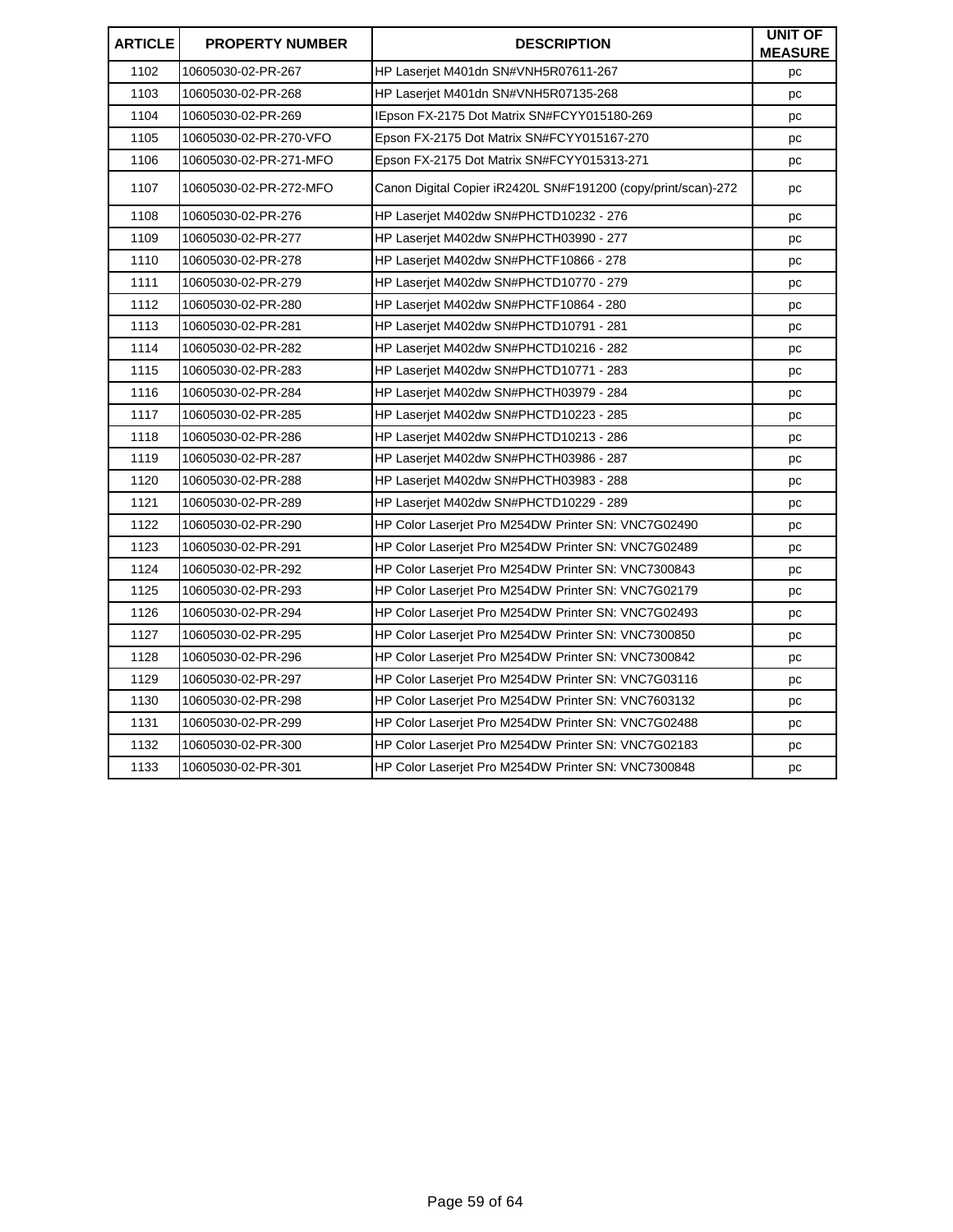| <b>ARTICLE</b> | <b>PROPERTY NUMBER</b> | <b>DESCRIPTION</b>                                                            | <b>UNIT OF</b><br><b>MEASURE</b> |
|----------------|------------------------|-------------------------------------------------------------------------------|----------------------------------|
| 1134           | 10605030-02-PR-302     | HP Color Laserjet Pro M254DW Printer SN: VNC7G02499                           | pc                               |
| 1135           | 10605030-02-PR-303     | HP Color Laserjet Pro M254DW Printer SN: VNC7G02178                           | pc                               |
| 1136           | 10605030-02-PR-304     | HP Color Laserjet Pro M254DW Printer SN: VNC7G02471                           | pc                               |
| 1137           | 10605030-02-PR-305     | HP Color Laseriet Pro M254DW Printer SN: VNC7G02185                           | pc                               |
| 1138           | 10605030-02-PR-306     | HP Color Laseriet Pro M254DW Printer SN: VNC7G02491                           | pc                               |
| 1139           | 10605030-02-PR-307     | HP Color Laseriet Pro M254DW Printer SN: VNC7300847                           | pc                               |
| 1140           | 10605030-02-PR-308     | HP Color Laserjet Pro M254DW Printer SN: VNC7300846                           | pc                               |
| 1141           | 10605030-02-PR-309     | HP Color Laserjet Pro M254DW Printer SN: VNC7G02176                           | pc                               |
| 1142           | 10605030-02-PR-310     | HP Color Laserjet Pro M254DW Printer SN: VNC7G02487                           | pc                               |
| 1143           | 10605030-02-PR-311     | HP Color Laserjet Pro M254DW Printer SN: VNC7G02478                           | pc                               |
| 1144           | 10605030-02-PR-312     | HP Color Laserjet Pro M254DW Printer SN: VNC7G02480                           | pc                               |
| 1145           | 10605030-02-PSW-08     | HP Procurve 2610-24 SN#CN829ZT2ZW                                             | pc                               |
| 1146           | 10605030-02-PSW-09     | HP Procurve 2610-24 SN#CN829ZT12U                                             | pc                               |
| 1147           | 10605030-02-PSW-10     | Sonicwall NSA 3500 SN#0017C5110F0C                                            | pc                               |
| 1148           | 10605030-02-PSW-11     | Allot Net Enforcer AC404 SN#D357101 Bandwidth Manager                         | рc                               |
| 1149           | 10605030-02-PSW-13     | Wireless LAN switch and Wireless Access Points (1 lot)                        | pc                               |
| 1150           | 10605030-02-PSW-14     | Integrated Service Router Cisco 2801 SN#SFHK1326F36Q                          | рc                               |
| 1151           | 10605030-02-PSW-16     | HP Procurve 09019A switch 2510-24G SN#CN812FW03W                              | pc                               |
| 1152           | 10605030-02-PSW-18     | Firewall Sonicwall TZ 180 Total secure (TS) 25 Users<br>SN#0017C5217D38       | pc                               |
| 1153           | 10605030-02-PSW-19     | Router, Cisco Dual Ethernet Security w/ V.92 Modem B/UP ETC<br>SN#FHK12342448 | pc                               |
| 1154           | 10605030-02-PSW-23     | Cyberoam CR-SGX-1200 SSL VPN Appliance SN#C016602763                          | pc                               |
| 1155           | 10605030-02-PSW-24     | Linksys SRW2024P 24-ports switch with webview and POE<br>SN#WMPOWJ900048      | pc                               |
| 1156           | 10605030-02-PSW-25     | Linksys SRW2024P 24-ports switch with webview and POE<br>SN#WMPOWJ900072      | рc                               |
| 1157           | 10605030-02-PSW-28     | Motorola AP5131 SN#10096050008394201                                          | pc                               |
| 1158           | 10605030-02-PSW-30     | Integrated Service Controller Switch SN#E10161522400076                       | рc                               |
| 1159           | 10605030-02-PSW-32     | Cisco SRW2024P 24-port Gigabit Switch-WebView                                 | pc                               |
| 1160           | 10605030-02-PSW-33     | Cisco SRW 2024P-K9-EU SG 300-28P Port Gigabit<br>SN#DNI1505009X               | pc                               |
| 1161           | 10605030-02-PSW-35     | Sonic Wall TZ200 Firewall Appliance SN#0017C578780C                           | pc                               |
| 1162           | 10605030-02-PSW-36     | Sonic Wall TZ200 Firewall Appliance SN#0017C5789F24                           | pc                               |
| 1163           | 10605030-02-PSW-37     | HP ProCurve 1810G (24 switch) SN#CN020267K6                                   | pc                               |
| 1164           | 10605030-02-PSW-38     | HP ProCurve 1810G (24 switch) SN#CN1232G1PB                                   | pc                               |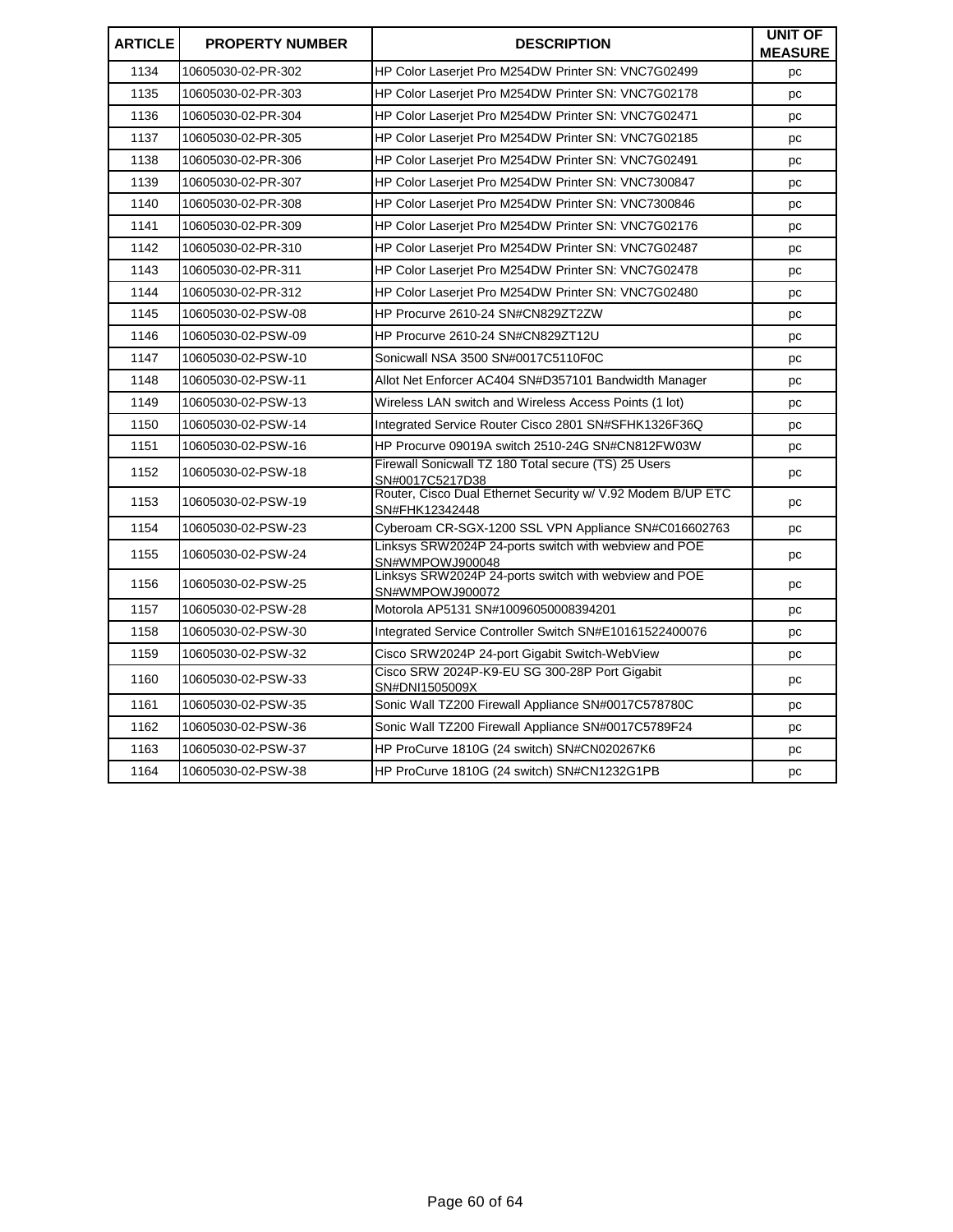| <b>ARTICLE</b> | <b>PROPERTY NUMBER</b> | <b>DESCRIPTION</b>                                              | <b>UNIT OF</b><br><b>MEASURE</b> |
|----------------|------------------------|-----------------------------------------------------------------|----------------------------------|
| 1165           | 10605030-02-PSW-39     | HP ProCurve 1810G (24 switch) SN#CN1232G1ZX                     | pc                               |
| 1166           | 10605030-02-PSW-40     | HP ProCurve 1810G (24 switch) SN#1232G144                       | pc                               |
| 1167           | 10605030-02-PSW-41     | HP ProCurve 1810G (24 switch) SN#CN1232G1RT                     | pc                               |
| 1168           | 10605030-02-PSW-42     | HP ProCurve 1810G (24 switch) SN#CN1232G3Q1                     | pc                               |
| 1169           | 10605030-02-PSW-43     | HP ProCurve 1810G (24 switch) SN#CN1232G1BN                     | рc                               |
| 1170           | 10605030-02-PSW-44     | HP ProCurve 1810G (24 switch) SN#CN1232G1SF                     | pc                               |
| 1171           | 10605030-02-PSW-45     | HP ProCurve 1810G (24 switch) SN#CN1232G1G2                     | pc                               |
| 1172           | 10605030-02-PSW-46     | HP ProCurve 1810G (24 switch) SN#CN1232G1SV                     | pc                               |
| 1173           | 10605030-02-PSW-47     | 24 Port NetworkSwitch HP3600-24TP SN# CN21B8JO87-47             | pc                               |
| 1174           | 10605030-02-PSW-48     | 24 Port Network Switch HP3600-24TP SN#CN21B8JO91-48             | pc                               |
| 1175           | 10605030-02-PSW-49     | Unified Threat Management Appliance SN#0017C5CA4FFC             | pc                               |
| 1176           | 10605030-02-PSW-51     | Managed Gigabit Network Switch SN#CN22BX40J8-51                 | рc                               |
| 1177           | 10605030-02-PSW-52     | Managed Gigabit network Switch SN#CN228X40MB-52                 | pc                               |
| 1178           | 10605030-02-PSW-53     | Managed Gigabit network Switch SN#CN22BX40MF-53                 | pc                               |
| 1179           | 10605030-02-PSW-56     | Power Connect 5524 24-ports Gigabit Ethernet SN#BF1CVS1-56      | pc                               |
| 1180           | 10605030-02-PSW-57     | Power Connect 5524 24-ports Gigabit Ethernet SN#7F1CVS1-57      | pc                               |
| 1181           | 10605030-02-PSW-58     | Cisco Dual Band Radio Access Point SN#SER180906PD-16f-58        | pc                               |
| 1182           | 10605030-02-PSW-59     | Cisco Dual Band Radio Access Point SN#SER180906PC-16f-59        | pc                               |
| 1183           | 10605030-02-PSW-60     | Cisco Dual Band Radio Access Point SN#SER180906KN-15f-60        | pc                               |
| 1184           | 10605030-02-PSW-61     | Cisco Dual Band Radio Access point SN#SER180906P5-15f-61        | pc                               |
| 1185           | 10605030-02-PSW-65-MFO | Sonicwall TZ300 Firewall Upgrade 01-SSC-0581<br>SN#18B16970C050 | pc                               |
| 1186           | 10605030-02-PSW-68     | Extreme Network Swith Summit X430-24t SN#1710N-41264-68         | pc                               |
| 1187           | 10605030-02-PSW-69     | Extreme Network Switch Summit X430-24t SN#1710N-41270-69        | pc                               |
| 1188           | 10605030-02-PSW-70     | Extreme Network Switch Summit X430-24t SN#1710N-41291-70        | pc                               |
| 1189           | 10605030-02-PSW-71     | Extreme Network Switch Summit X430-24t SN#1710N-41295-71        | pc                               |
| 1190           | 10605030-02-PSW-72     | Extreme Network Switch Summit X430-24t SN#1710N-41269-72        | pc                               |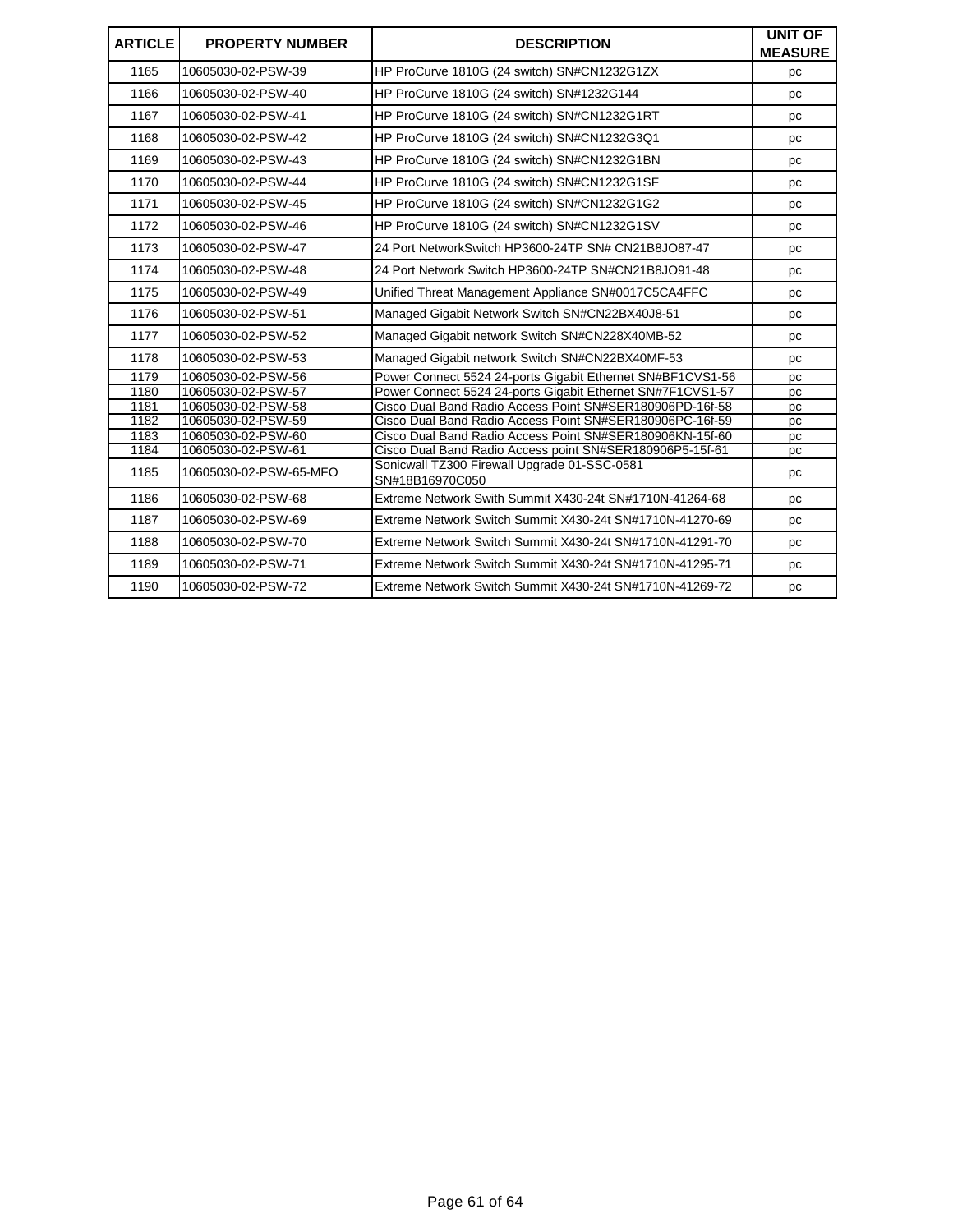| <b>ARTICLE</b> | <b>PROPERTY NUMBER</b> | <b>DESCRIPTION</b>                                                                         | <b>UNIT OF</b><br><b>MEASURE</b> |
|----------------|------------------------|--------------------------------------------------------------------------------------------|----------------------------------|
| 1191           | 10605030-02-PSW-73     | Austin Hughes KVM Switch Cyberview SN#20118101704421-5QZ-<br>003-72                        | pc                               |
| 1192           | 10605030-02-PSW-74     | Austin Hughes KVM Switch Cyberview SN#20118101704421-5QZ-<br>001-74                        | pc                               |
| 1193           | 10605030-02-PSW-75     | Austin Hughes KVM Switch Cyberview SN#20118101704421-5QZ-<br>002-75                        | pc                               |
| 1194           | 10605030-02-PSW-76     | Dell Power Connect M6348 Gigabit Managed Ethernet Swith 48<br>ports SN#2C3BXC2 and HB3BXC2 | pc                               |
| 1195           | 10605030-02-PSW-77     | Wifi Network Infrastructure (with attached details)                                        | pc                               |
| 1196           | 10605030-02-SCR-05     | HP L1975 Scanjet 8270 w/ USB cable SN#CN7BPA0747                                           | pc                               |
| 1197           | 10605030-02-SCR-07     | HP L1975 Scanjet 8270 w/ USB cable SN#CN7BPA0758                                           | pc                               |
| 1198           | 10605030-02-SCR-10     | HP L1960A Scanjet 8300 w/ USB cable SN#CN7AKB0241                                          | pc                               |
| 1199           | 10605030-02-SCR-15     | Kodak i2600 Scanner-15                                                                     | pc                               |
| 1200           | 10605030-02-SCR-16     | Kodak i2600 Scanner-16                                                                     | pc                               |
| 1201           | 10605030-02-SCR-17     | HP Scanjet 7000 (L2706A) SN# CNS12DG037 w/ adapter<br>SN#1140000679-17                     | pc                               |
| 1202           | 10605030-02-SCR-18     | HP Scanjet 7000 (L2706A) SN#CN22VDG0DD w/adapter<br>SN#114000028-18                        | pc                               |
| 1203           | 10605030-02-SCR-19     | Kodak i2800 scanner SN#51603376                                                            | pc                               |
| 1204           | 10605030-02-SCR-20     | Kodak i2600 SN#49372971-20                                                                 | pc                               |
| 1205           | 10605030-02-SCR-22     | Kodak i2600 SN#49372033-22                                                                 | pc                               |
| 1206           | 10605030-02-SCR-23     | Kodak i2600 SN#49372003-23                                                                 | pc                               |
| 1207           | 10605030-02-SCR-26     | HP Scanjet 8270 flatbed SN#CN247A0066                                                      | pc                               |
| 1208           | 10605030-02-SCR-27     | HP SJ Professional 3000 S2 scanner SN#CN39N50155-27                                        | pc                               |
| 1209           | 10605030-02-SCR-30     | Fuji Xerox Documate 4830 XDM4830I-U SN: 62LTY80015                                         | pc                               |
| 1210           | 10605030-02-SCR-31     | Fuji Xerox Documate 4830 XDM4830I-U SN: 62LTY80002                                         | pc                               |
| 1211           | 10605030-02-SCR-32     | Fuji Xerox Documate 4830 XDM4830I-U SN: 62LTY80049                                         | pc                               |
| 1212           | 10605030-02-SCR-33     | Fuji Xerox Documate 4830 XDM4830I-U SN: 62LTY80050                                         | pc                               |
| 1213           | 10605030-02-SCR-34     | Fuji Xerox Documate 4830 XDM31255M SN:74WHL1B046                                           | pc                               |
| 1214           | 10605030-02-SCR-35     | Fuji Xerox Documate 3125 XDM31255M SN:6AKHLB0211                                           | pc                               |
| 1215           | 10605030-02-SCR-36     | Fuji Xerox Documate 4830 XDM4830I-U SN:61LTY70023                                          | pc                               |
| 1216           | 10605030-02-SCR-37     | Fuji Xerox Documate 3125 XDM31255M SN:74WHL1B064                                           | pc                               |
| 1217           | 10605030-02-SCR-38     | Fuji Xerox Documate 3125 XDM31255M SN:74WHL1B063                                           | pc                               |
| 1218           | 10605030-02-SCR-39     | Fuji Xerox Documate 4799 XDM47995D SN:E2062VR1035                                          | pc                               |
| 1219           | 10605030-02-SCR-40     | Fuji Xerox Documate 3125 XDM31255M SN:74WHL1B060                                           | pc                               |
| 1220           | 10605030-02-SCR-41     | Fuji Xerox Documate 3125 XDM31255M SN:74WHL1B058                                           | pc                               |
| 1221           | 10605030-02-SCR-42     | Fuji Xerox Documate 3125 XDM31255M SN:74WHL1B056                                           | pc                               |
| 1222           | 10605030-02-SCR-43     | Fuji Xerox Documate 3125 XDM31255M SN:74WHL1B062                                           | pc                               |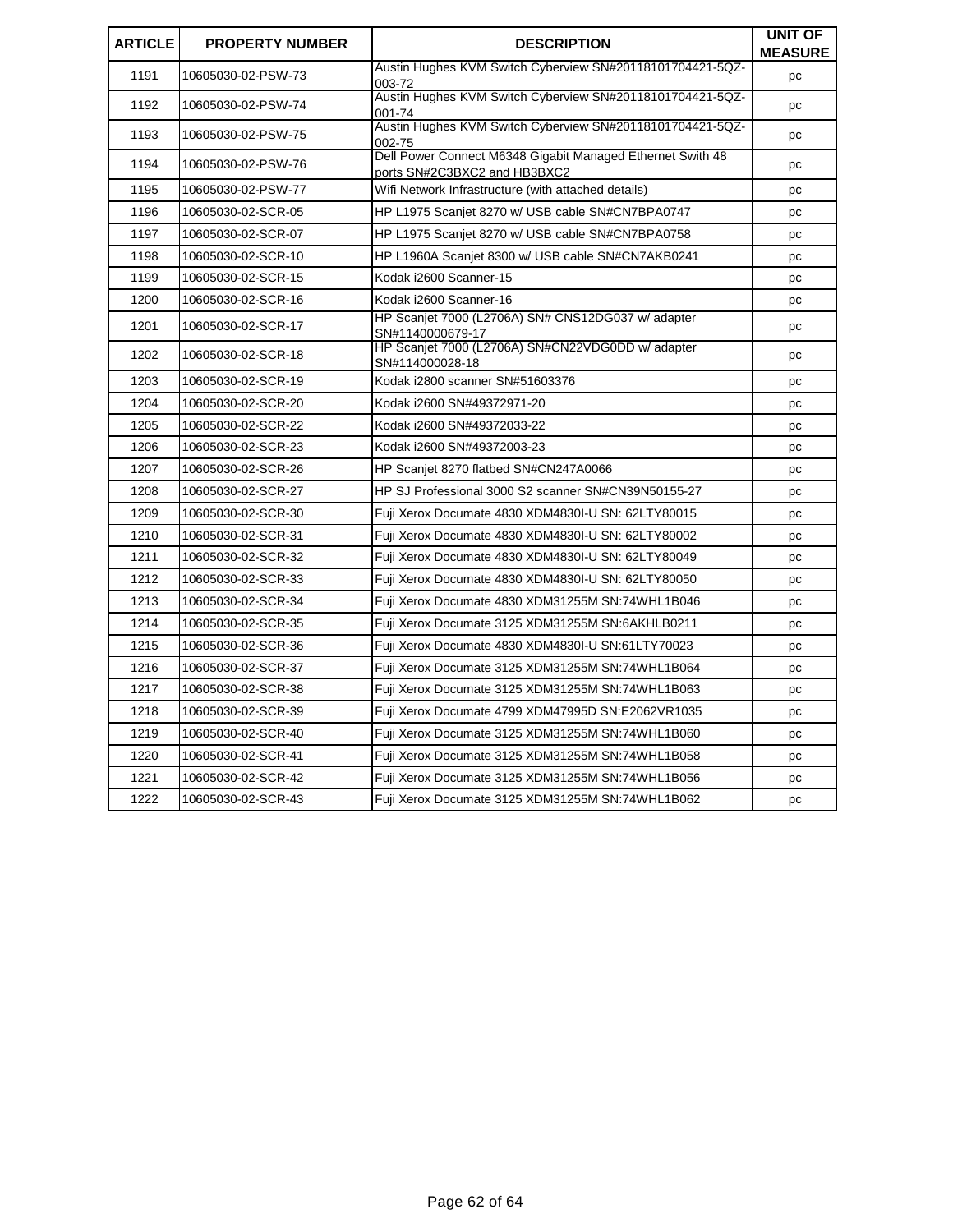| <b>ARTICLE</b> | <b>PROPERTY NUMBER</b>                   | <b>DESCRIPTION</b>                                                                                                                                                      | <b>UNIT OF</b><br><b>MEASURE</b> |
|----------------|------------------------------------------|-------------------------------------------------------------------------------------------------------------------------------------------------------------------------|----------------------------------|
| 1223           | 10605030-02-SCR-44                       | Fuji Xerox Documate 3220 XDM32205M SN:74PDH1B085                                                                                                                        | pc                               |
| 1224           | 10605030-02-SCR-45                       | Fuji Xerox Documate 3125 XDM31255M SN:6AKHLB0397                                                                                                                        | pc                               |
| 1225           | 10605030-02-SCR-46                       | Fuji Xerox Documate 3120 XDM32305M SN:74PDH1B061                                                                                                                        | pc                               |
| 1226           | 10605030-02-SCR-47                       | Epson Scanner DS-410 SN#X43E003211                                                                                                                                      | рc                               |
| 1227           | 10605030-02-SCR-48                       | Epson Scanner DS-410 SN#X43E003205                                                                                                                                      | pc                               |
| 1228           | 10605030-02-SCR-49                       | Epson Scanner DS-410 SN#X43E003187                                                                                                                                      | pc                               |
| 1229           | 10605030-02-SCR-50                       | Epson Scanner DS-410 SN#X43003192                                                                                                                                       | pc                               |
| 1230           | 10605030-02-SCR-51                       | Epson Scanner DS-410 SN#X43E003193                                                                                                                                      | pc                               |
| 1231           | 10605030-02-SCR-52                       | Epson Scanner DS-410 SN#X43E003171                                                                                                                                      | рc                               |
| 1232           | 10605030-02-SCR-53                       | Epson Scanner DS-410 SN#X43E003201                                                                                                                                      | рc                               |
| 1233           | 10605030-02-SNW-001                      | IBM System Storage DS3300 Dual Controller w/ (1) IBM Qlogic<br>ISCSI Single Port PCI Ehba P#39Y6146 & (%) 146GB Hor Swap<br>3.5" 15K RPM & Ultra 320 SAS HDD SN#133092V | рc                               |
| 1234           | 10605030-03-AV-187                       | Tanberg Remote control IV; CTS-RMT-TRC4 AV-187                                                                                                                          | pc                               |
| 1235           | 10605030-03-AVR-042                      | Power Inverter, 12V DC to 240V AC                                                                                                                                       | pc                               |
| 1236           | 10605030-03-AVR-043                      | Voltage Regulator, Input 140V-250V                                                                                                                                      | pc                               |
| 1237           | 10605030-03-BCS-03                       | 2D/Barcode scanner (HHP IT 4200/HHP IT 4206) SN#A8240367                                                                                                                | pc                               |
| 1238           | 10605030-03-BCS-04                       | 2D/Barcode scanner (HHP IT 4200/HHP IT 4206) SN#A8240368                                                                                                                | pc                               |
| 1239           | 10605030-03-BCS-06                       | 2D/Barcode scanner (HHP IT 4200/HHP IT 4206) SN#A8240370                                                                                                                | pc                               |
| 1240           | 10605030-03-BCS-07                       | 2D/Barcode scanner (HHP IT 4200/HHP IT 4206) SN#A8240371                                                                                                                | рc                               |
| 1241<br>1242   | 10605030-03-BCS-08<br>10605030-03-BCS-10 | 2D/Barcode scanner (HHP IT 4200/HHP IT 4206) SN#A8240372<br>2D/Barcode scanner (HHP IT 4200/HHP IT 4206) SN#A8240375                                                    | рc                               |
| 1243           | 10605030-03-BCS-12                       | 2D/1D Barcode scanner handheld SN#1005500504743                                                                                                                         | pc<br>pc                         |
| 1244           | 10605030-03-BCS-13                       | 2D/1D Barcode scanner handheld SN#1005500505142                                                                                                                         | pc                               |
| 1245           | 10605030-03-CCTV-001                     | Axis M5014 SN#00408CD62044-001                                                                                                                                          | pc                               |
| 1246           | 10605030-03-CCTV-002                     | Axis M5014 SN#00408CD62045-002                                                                                                                                          | рc                               |
| 1247           | 10605030-03-CCTV-003                     | Axis M5014 SN#00408CD62046-003                                                                                                                                          | pc                               |
| 1248           | 10605030-03-CCTV-004                     | Axis M5014 SN#00408CD62047-004                                                                                                                                          | pc                               |
| 1249           | 10605030-03-CCTV-005                     | Axis M5014 SN#00408CD62048-005                                                                                                                                          | pc                               |
| 1250           | 10605030-03-CCTV-006                     | Axis M5014 SN#00408CD62049-006                                                                                                                                          | рc                               |
| 1251           | 10605030-03-CCTV-007                     | Axis M5014 SN#00408CD6204A-007                                                                                                                                          | pc                               |